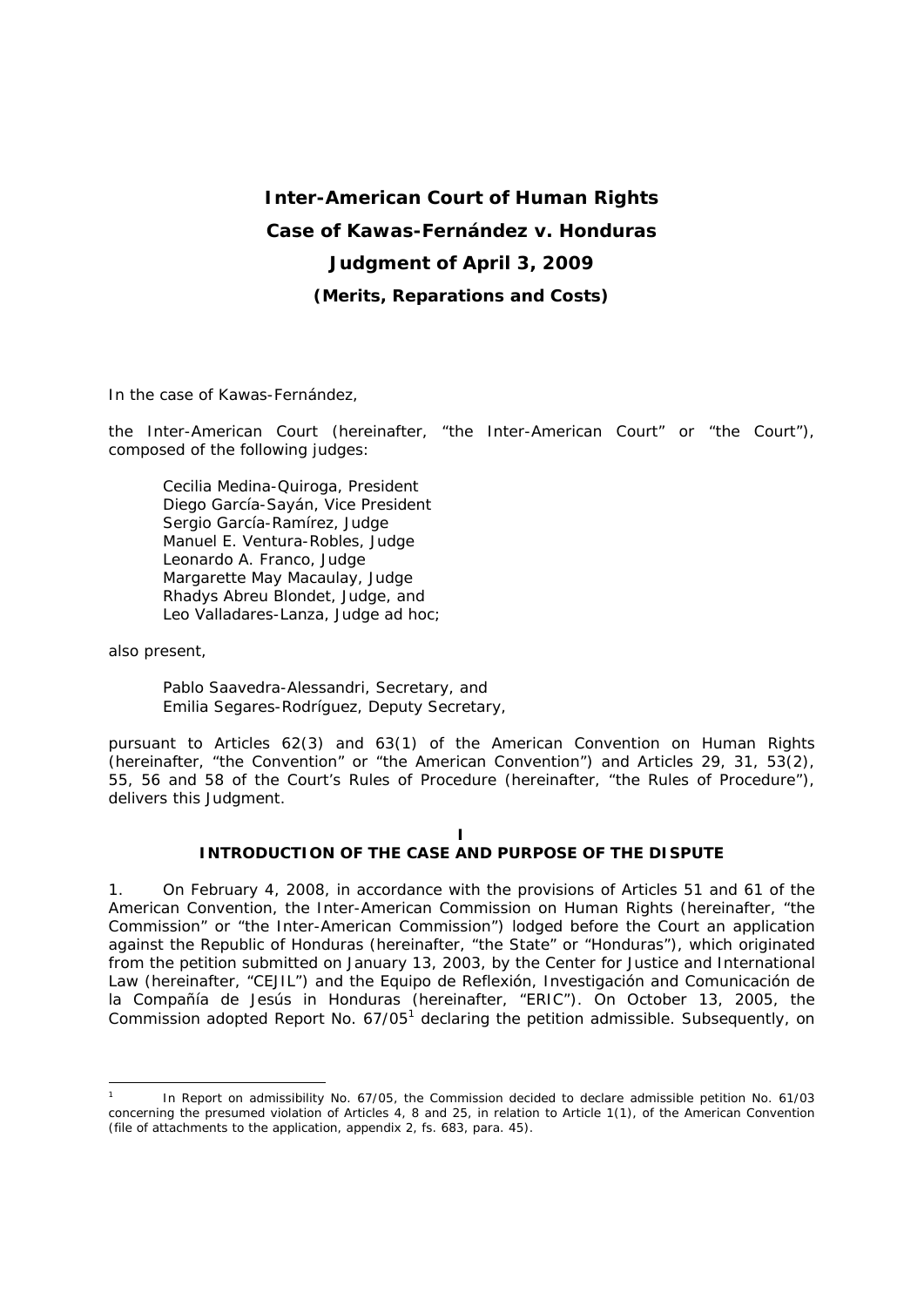July 20, 2006, the Commission adopted Report on Merits No.  $63/06<sup>2</sup>$  pursuant to Article 50 of the Convention, which made certain recommendations to the State. This report was notified to the State on August 4, 2006. After considering the information provided by the parties following the adoption of the Report on Merits, and based on "the lack of substantive progress in complying effectively with [its recommendations]," the Commission decided to submit the instant case to the jurisdiction of the Court. The Commission appointed Florentín Meléndez, Commissioner, and Santiago A. Canton, Executive Secretary, as delegates, and the lawyers, Elizabeth Abi-Mershed, Deputy Executive Secretary, Juan Pablo Albán-Alencastro and Alejandro Aristizábal, experts attached to the Commission's Executive Secretariat, as legal advisers.

2. According to the Commission's application, on February 6, 1995, at approximately 7:30 p.m., Blanca Jeannette Kawas-Fernández was shot and murdered while she was inside her home. The Commission indicated that, at the time of her death, Mrs. Kawas-Fernández was President of the *Fundación para la Protección de Lancetilla, Punta Sal, Punta Izopo y Texiguat* [Foundation for the Protection of Lancetilla, Punta Sal, Punta Izopo and Texiguat] (hereinafter, "PROLANSATE"), an organization created in order "to improve the quality of life of the people who live within the watersheds of the Bahía de Tela [Department of Atlántida, Honduras]," and that, in this capacity, "she had denounced, among other matters, the attempts by private individuals and entities to illegally appropriate Punta Sal, as well as the contamination of the lakes and the depredation of the forests of the region." According to the Inter-American Commission, "the material contained in the record effectively shows solid indications to reach the conclusion that the state has direct responsibility in the deprivation of the life of the alleged victim". Moreover, it stated that following her death "serious omissions revealed that the State authorities did not adopt with due diligence all the necessary measures to conduct an investigation that would achieve a concrete outcome. As a result of the State's failure to comply with its obligation, the right of 'the next of kin' of the [alleged] victim to know the truth about what happened and to reparation for the losses they suffered has been denied."

3. The Commission alleged that "the effects of the impunity in this case, and the failure to adopt measures that would avoid a repetition of the facts, has contributed to a context of impunity for the acts of violence committed against defenders of human rights and of the environment and natural resources in Honduras." In this regard, it indicated that "the case reflects the situation of defenders of the environment and natural resources in Honduras, the attacks against these individuals, and the obstacles to the investigation of acts of harassment and aggression."

4. Based on the above, the Commission asked that the Court declare the international responsibility of the State for the violation of Article 4 (Right to Life) of the American Convention, in relation to Article 1(1) (Obligation to Respect Rights) thereof, to the detriment of Blanca Jeannette Kawas-Fernández; and of Articles 8 (Right to a Fair Trial) and 25 (Right to Judicial Protection) also of the American Convention, in relation to Article 1(1)

-

<sup>2</sup> In Report on Merits No. 63/06, the Commission concluded that the State was responsible for the violation of Article 4 of the American Convention (Right to Life) in relation to the obligations established in Article 1(1) thereof, to the detriment of Blanca Jeannette Kawas-Fernández; and of the rights recognized in Articles 8 (Right to Fair Trial) and 25 (Right to Judicial Protection) of the American Convention, in conjunction with Articles 1(1) and 2 thereof, to the detriment of the next of kin of Mrs. Kawas-Fernández. The Commission also considered that "there were no independent grounds for declaring the State responsible for the alleged violations of the [right to personal integrity] Article 5 of the American Convention" (file of attachments to the application, appendix 1, fs. 672, para. 118).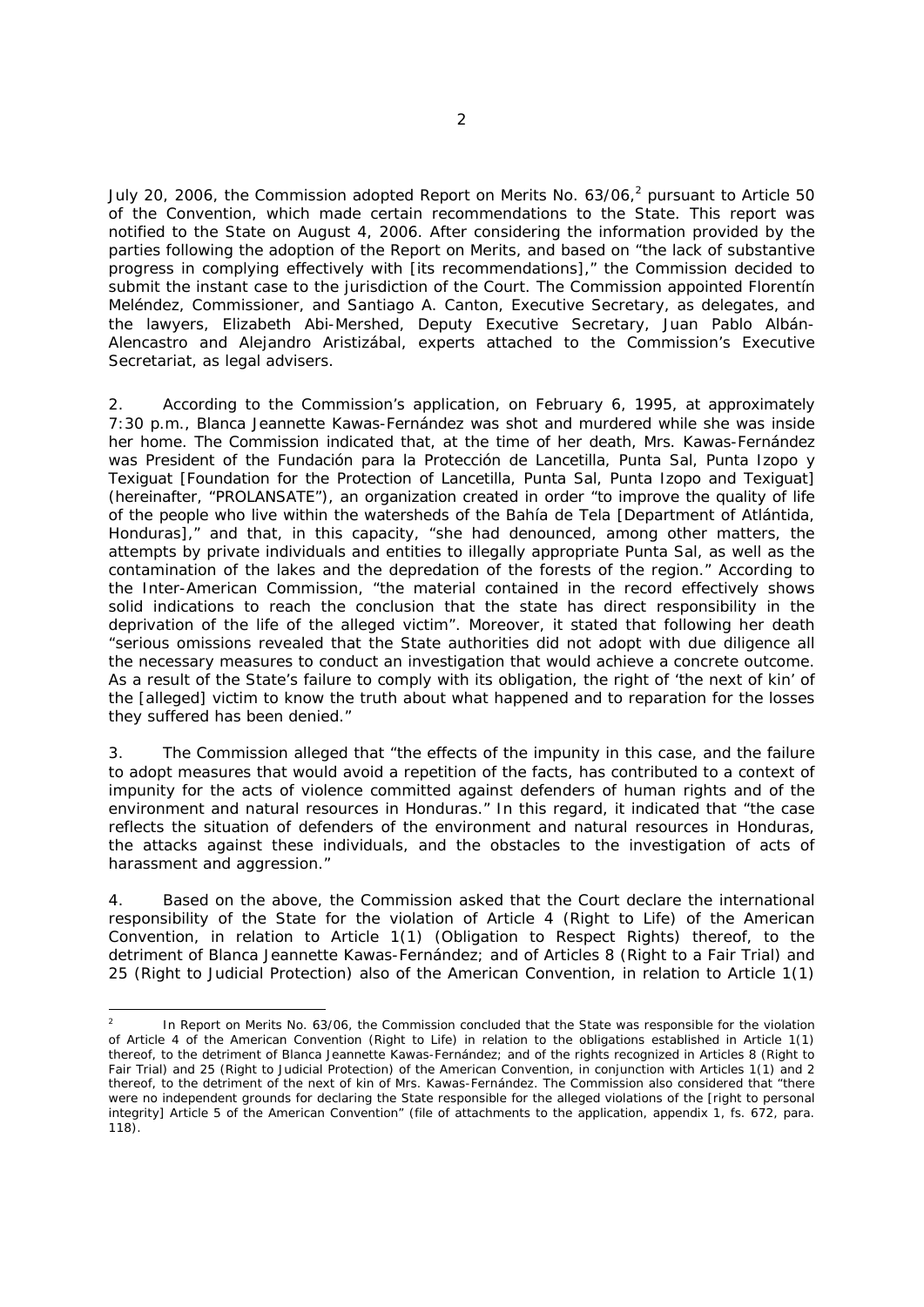(Obligation to Respect Rights) and Article 2 (Domestic Legal Effects) thereof, to the detriment of the "next of kin" of Blanca Jeannette Kawas-Fernández. Lastly, the Commission asked the Court to order the State to adopt specific measures of pecuniary and nonpecuniary reparation.

5. On May 7, 2008, Viviana Krsticevic, Executive Director of CEJIL, and Luis Diego Obando, Ramiro Barriga, Soraya Long and Gisela de León, all of CEJIL, together with Father Ismael Moreno, Director of ERIC, representatives of the alleged victims (hereinafter "the representatives"), presented their brief with pleas, motions and evidence (hereinafter the "pleas and motions brief"), pursuant to Article 23 of the Rules of Procedure. In this brief, they alleged that "Blanca Jeannette Kawas was a well-known Honduran defender of the environment who promoted the protection of her country's natural resources, principally in Tela, an area located on the Atlantic coast of Honduras" and that, in this capacity, she was murdered on February 6, 1995. The representatives reiterated that the death of Mrs. Kawas-Fernández "was particularly symbolic, because she was the first person murdered in Honduras for defending natural resources and the environment. After her murder, and owing to the impunity that characterized it, a series of murders of other defenders of the environment in Honduras occurred."

6. Consequently, the representatives asked that the Court declare the State responsible for the violation of Article 4 (Right to Life) of the Convention, in relation to Article 1(1) thereof, to the detriment of Blanca Jeannette Kawas-Fernández, "based on the [alleged] participation of State agents in ordering, planning and executing her murder and on the lack of an effective investigation into her death"; of Articles 8 (Right to a Fair Trial) and 25 (Right to Judicial Protection) of the American Convention, in relation to Article 1(1) thereof, to the detriment of Blanca Jeannette Kawas-Fernández and of "her next of kin," "for failing to conduct a serious and effective investigation in order to prosecute and punish those responsible for the violation of the right to life of Jeannette Kawas"; of Article 16 (Freedom of Association) of the American Convention, in relation to Article 1(1) thereof, to the detriment of Blanca Jeannette Kawas-Fernández, "because Mrs. Kawas was murdered because she exercised her right to freedom of association," and of Article 5 (Right to Humane Treatment) of the American Convention, in relation to Article 1(1) thereof, to the detriment of the "next of kin" of Blanca Jeannette Kawas-Fernández, "owing to the suffering caused by her murder and the lack of an effective investigation."

7. On July 3, 2008, the State presented its brief answering the application and with observations on the pleas and motions brief (hereinafter "answer to the application"), in which, on the one hand, "it partially acquiesced to [the Commission's application and the pleas and motions brief] and accept[ed] its international responsibility" for the violation of Articles 8 (Right to a Fair Trial) and 25 (Right to Judicial Protection) of the Convention, in relation to Articles 1(1) (Obligation to Respect Rights) and 2 (Domestic Legal Effects) thereof, "to the detriment of the next of kin of Blanca Jeannette Kawas-Fernández"; and, on the other hand, it "denied the alleged violation" of Article 4 (Right to Life) of the Convention, "to the detriment of Blanca Jeannette Kawas-Fernández"; of Article 16 (Freedom of Association) of the Convention, "to the detriment of Blanca Jeannette Kawas-Fernández," and of Article 5 (Right to Humane Treatment) of the Convention, "to the detriment of the next of kin of the [alleged] victim," all in relation to Article 1(1) (Obligation to Respect Rights) of the Convention.

8. In addition, the State rejected "the Commission's argument […] that [this] case reflects the situation of defenders of the environment and natural resources in Honduras, as well as the attacks against the said individuals and the obstacles to the investigation of the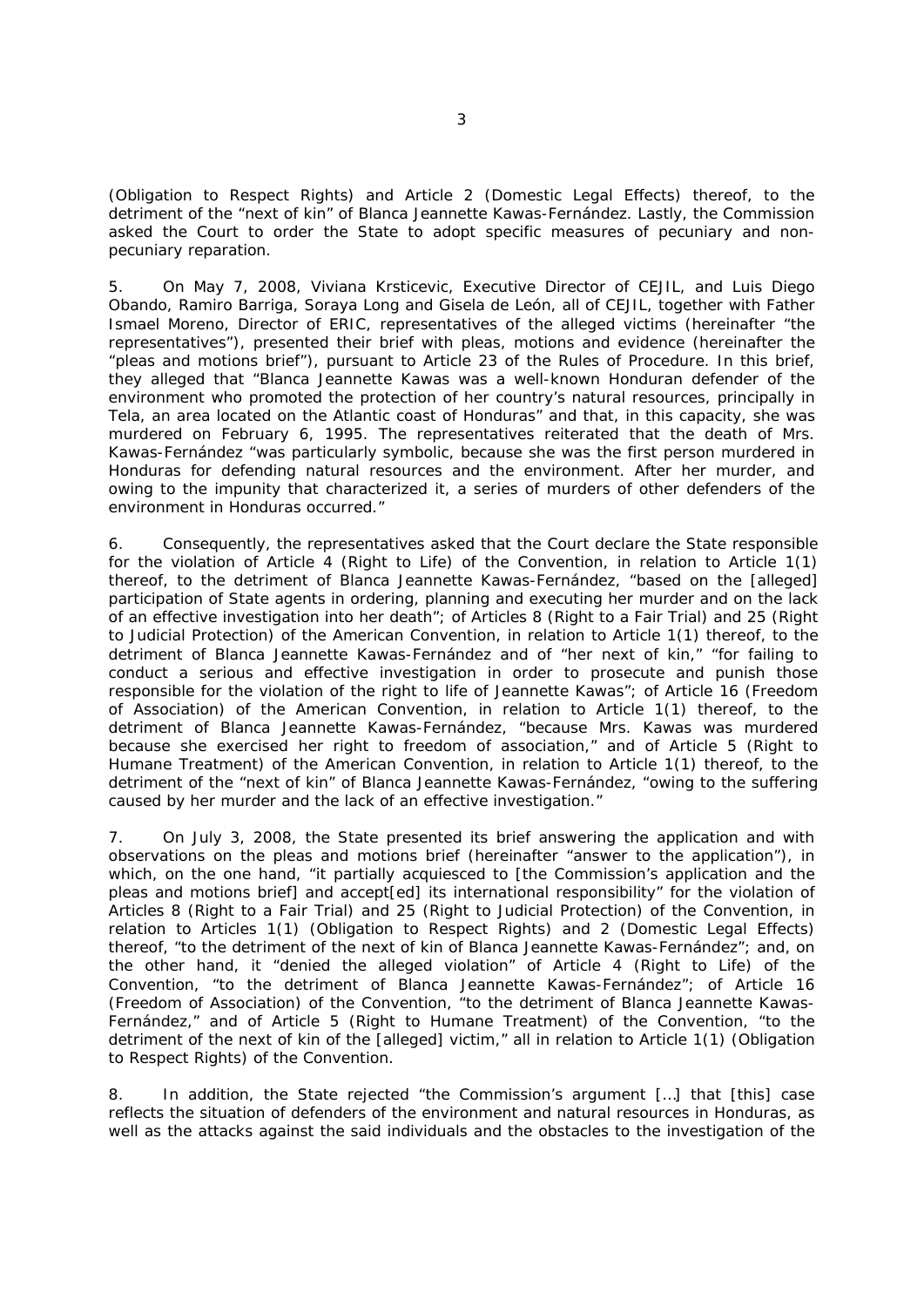acts of harassment and aggression against them." Similarly, it rejected "the argument used by the representatives that the impunity of the Kawas case generated a context of violence against environmentalists, and that the State did not take effective measures of prevention and investigation, aggravated by the lack of due diligence of the agents of justice, which contributed to a climate of impunity." The State appointed Ángel David Reyes-Paz, Deputy Prosecutor General of the Republic of Honduras, as Agent, and Ambassador Roberto Ramos-Bustos, Director General of Special Affairs of the Secretariat of State of the Republic of Honduras as Deputy Agent.

#### **II PROCEEDING BEFORE THE COURT**

9. The Commission's application was notified to the State and the representatives on March 7, 2008. During the proceedings before the Court, in addition to the presentation of the principal briefs forwarded by the parties (*supra* paras. 1 to 8), the President of the Court (hereinafter, "the President") ordered that the testimony of seven witnesses and two expert witnesses offered, at the opportune time, by the Commission, the representatives and the State, should be received by means of statements made before notary public (affidavits); the parties were given the opportunity to submit their observations on these statements.<sup>3</sup> In addition, the President convened the Commission, the representatives and the State to a public hearing to receive the testimony of two witnesses and an expert witness, as well as the final oral arguments of the parties on the Merits, reparations, and costs.

10. The public hearing was held on December 2, 2008, during the XXXVII Special Period of Sessions of the Court, held in Mexico City, United Mexican States.<sup>4</sup> At the conclusion of this hearing the judges asked the State and the representatives to submit complementary information with their final written arguments.

11. On January 13, 2009, on the instructions of the President of the Court, the representatives were asked to submit specific helpful evidence,<sup>5</sup> which was received on January 29 and 30, 2009.

12. On January 20, 2009, the Commission, the representatives and the State forwarded their respective final written arguments. Both the representatives and the State attached some documentary evidence to their briefs (*infra*, para. 41).

13. On March 25, 2009, the Environmental Defense Law Center filed an *amicus curiae*  brief.

#### **III JURISDICTION**

 $\frac{1}{3}$ *Cf.* Order of the President of the Court of October 7, 2008.

<sup>4</sup> There appeared at this hearing: (a) for the Inter-American Commission: Juan Pablo Albán, Isabel Madariaga and Lilly Ching; (b) for the representatives of the alleged victims: Viviana Krsticevic, Soraya Long, Gisela de León, Marcia Aguiluz, Vanessa Coria, Blanca Araceli and Lucy Mendoza-Díaz; and (c) for the State: Ángel David Reyes (Agent), Roberto Ramos-Bustos (Deputy Agent), Rosalinda Bueno-Fura (Honduran Ambassador to Mexico), Hugo Alberto Soaso, María Luisa Ramos-Matute, Mariela Castañeda, Fernando Griffin, Carolina Pineda and Germán Silvestrucci-Santos, all lawyers.

<sup>5</sup> The evidence requested consisted of the birth and death certificates of Mrs. Blanca Jeannette Kawas-Fernández.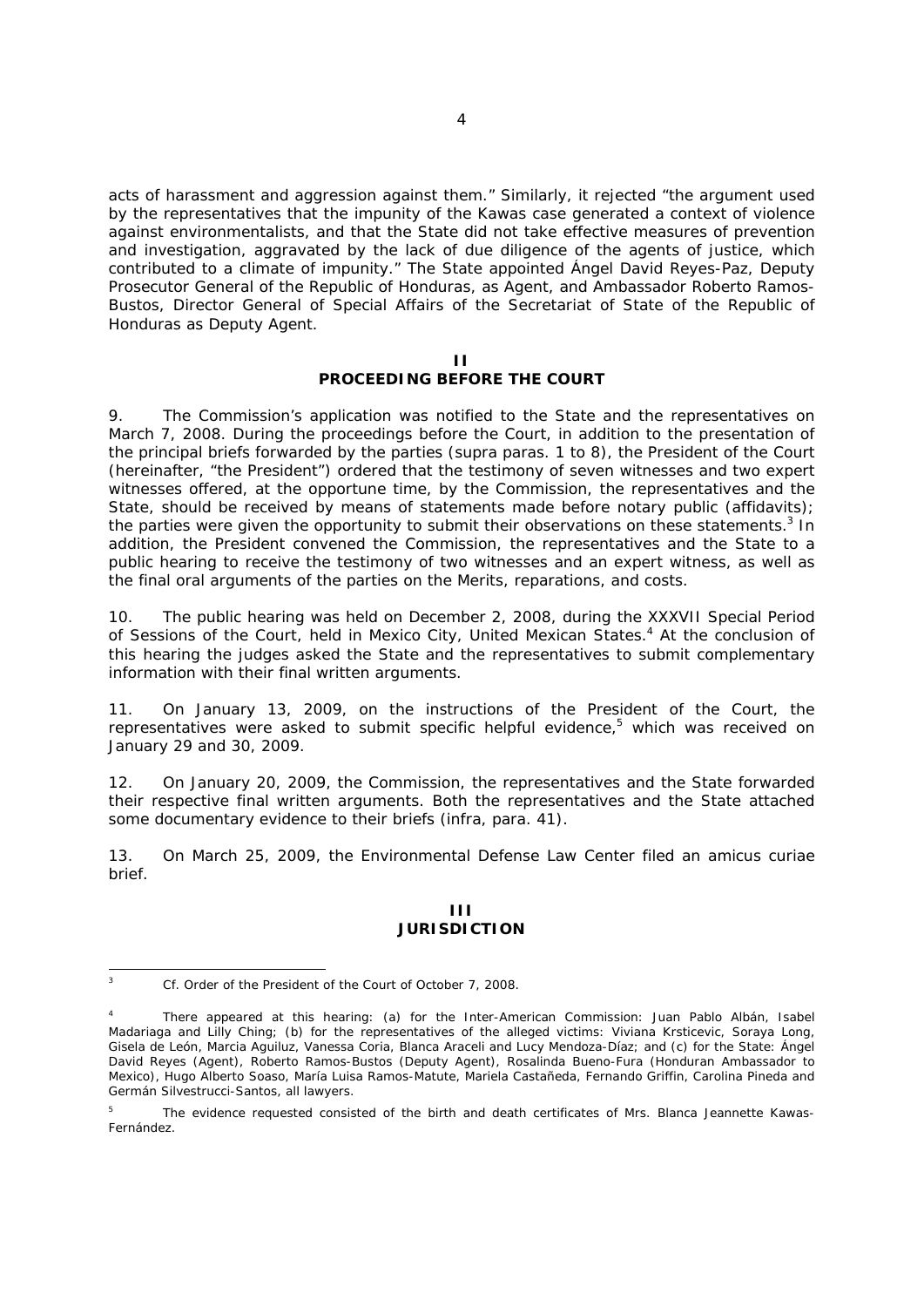14. The Inter-American Court is competent to hear this case, pursuant to Articles 62(3) and 63(1) of the American Convention, because Honduras has been a State Party to the Convention since September 8, 1977, and accepted the compulsory jurisdiction of the Court on September 9, 1981.

# **IV PROVISIONAL MEASURES**

15. On November 28, 2008, the representatives requested the Court to order the State to adopt provisional measures for the benefit of one of the eyewitnesses of the murder of Mrs. Kawas-Fernández. On November 29, 2008, the Court issued a Resolution ordering the State to take the measures required to protect the life and personal integrity of Mr. Dencen Andino-Alvarado, a witness in the investigation carried out in Honduras concerning the murder of Mrs. Kawas-Fernández.<sup>6</sup>

16. Said provisional measures are in full force and effect as of the date of this Judgment.

#### **V ACKNOWLEDGEMENT OF INTERNATIONAL RESPONSIBILITY**

17. In its answer to the application, the State partially acknowledged its international responsibility (*supra* paras. 7 and 8). The State repeated this acquiescence during the public hearing and in its final written arguments (*supra* paras. 10 and 12).

18. The State limited its acquiescence to the claims of the Inter-American Commission and of the representatives concerning the alleged violations of Articles 8 (Right to a Fair Trial) and 25 (Right to Judicial Protection) of the American Convention, in conjunction with Articles 1(1) and 2 thereof, to the detriment of "the next of kin of Blanca Jeannette Kawas-Fernández" (*supra* para. 7). The State accepted "the arguments used by the parties concerning the violation of [the said] rights." Nevertheless, Honduras rejected and contested the allegations concerning its international responsibility for the supposed violation of Articles 4 (Right to Life) and 16 (Freedom of Association) of the Convention, to the detriment of Blanca Jeannette Kawas-Fernández, and of Article 5 (Right to Humane Treatment) thereof, to the detriment of her "next of kin," all in relation to Article 1(1) thereof (*supra* para. 7).

19. With regard to the facts, the State acknowledged the results achieved owing to the work of Blanca Jeannette Kawas-Fernández as a "defender of human rights and the conservation of the environment and natural resources," and affirmed that it "regretted the events that caused her irreparable loss […]." However, it indicated that "the investigations into the case under domestic law had not found that State agents had taken part in the crime perpetrated against Mrs. Kawas-Fernández." It also denied that "[this] case reflects the situation of defenders of the environment and natural resources in Honduras, as well as the attacks against the said individuals and the obstacles to the investigation of the acts of harassment and aggression against them," and that "the impunity in the Kawas case generated a context of violence against environmentalists" (*supra* para. 8).

<sup>-</sup>

<sup>6</sup> *Cf.* Order of the Inter-American Court of Human Rights of November 29, 2008.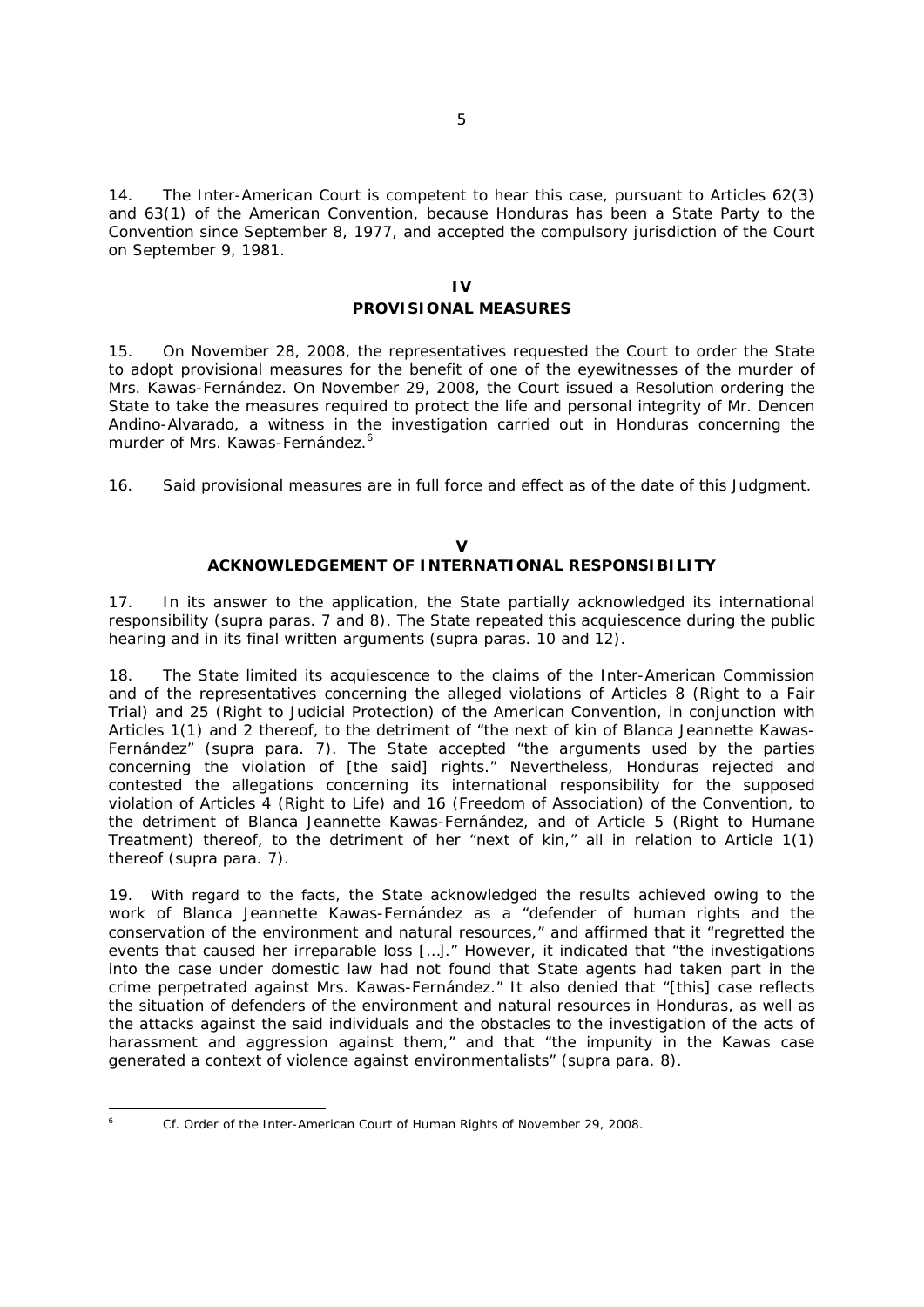20. Regarding the reparations requested, the State indicated that "it is a principle of international law that any violation of an international obligation that has caused damage, gives rise to an obligation to repair this damage satisfactorily"; accordingly, it agreed "to make pecuniary and non-pecuniary reparations to the individuals who, based on the corresponding judgment, are declared to have a right to them." The State made some observations on establishing pecuniary damages for loss of income, but added that it "would submit to whatever the Court orders in the corresponding judgment."

21. The Inter-American Commission and the representatives assessed the State's acknowledgement of responsibility positively. The Commission, in particular, indicated that the State's acknowledgement was "an act that paved the way towards reparation and implementation of the efforts that must be made to ensure justice in this case, and to guarantee that this type of violation is never repeated."

22. The representatives indicated that the immediate consequence of the State's partial acquiescence was that the Court "should consider that the facts that gave rise to the said [...] violations have been accepted [...] and that [it should declare] that the dispute has ceased in relation to the violation of these rights." They stated that "the dispute persists concerning the facts on which the violations of the rights to life, personal integrity and freedom of association are based, as well as on the existence of a context of violence and impunity that affects, in particular, defenders of the environment" in Honduras.

23. Under Articles 53(2) and 55 of the Rules of Procedure,<sup>7</sup> and in function of its authority to exercise the international judicial protection of human rights, the Court may determine whether an acknowledgement of international responsibility made by a defendant State offers sufficient grounds, in the terms of the American Convention, to continue examining the Merits and determining reparations and costs.<sup>8</sup>

24. Since the proceedings before this Court relate to the protection of human rights, a matter of international public order that goes beyond the intent of the parties, the Court must ensure that acts of acquiescence are acceptable for the purposes of the Inter-American system. To this end, the Court does not limit itself to merely verifying the formal conditions of the said acts, but relates them to the nature and gravity of the alleged violations, the requirements and interests of justice, the particular circumstances of each case, and the attitude and position of the parties.<sup>9</sup>

#### Article 55. Continuation of a Case

The Court, may notwithstanding the existence of the conditions indicated in the preceding paragraphs, and bearing in mind its responsibility to protect human rights, decide to continue the consideration of a case.

8 *Cf. Case of Myrna Chang V. Guatemala. Merits, Reparations and Costs.* Judgment of November 25, 2003. Series C No. 101, para. 105; *Case of Ticona-Estrada et al. V. Bolivia. Merits Reparations and Costs.* Judgment of November 27, 2008. Series C No. 191, para. 20; and *Case of Valle-Jaramillo et al. V. Colombia. Merits, Reparations and Costs.* Judgment of November 27, 2008. Series C No. 192, para. 28.

<sup>9</sup> *Cf. Case of Myrna Mack-Chang. Merits, Reparations and Costs, supra* note 8, 106 to 108*; Case of Kimel V. Argentina. Merits, Reparations and Costs.* Judgment of May 2, 2008, Series C No. 177, para. 24, and *Case of Ticona-Estrada et al. Merits, Reparations and Costs, supra* note 8, para. 21.

<sup>-</sup>7 Article 53. Discontinuance of a Case

<sup>[…]</sup> 

<sup>2.</sup> If the respondent informs the Court of its acquiescence to the claims of the party that has brought the case as well as the to claims of the representatives of the alleged victims, his next of kin or representatives, the Court, after hearing the opinions of the other parties to the case, shall decide whether such acquiescence and its juridical effects are acceptable. In that event, the Court shall determine the appropriate reparations and indemnities.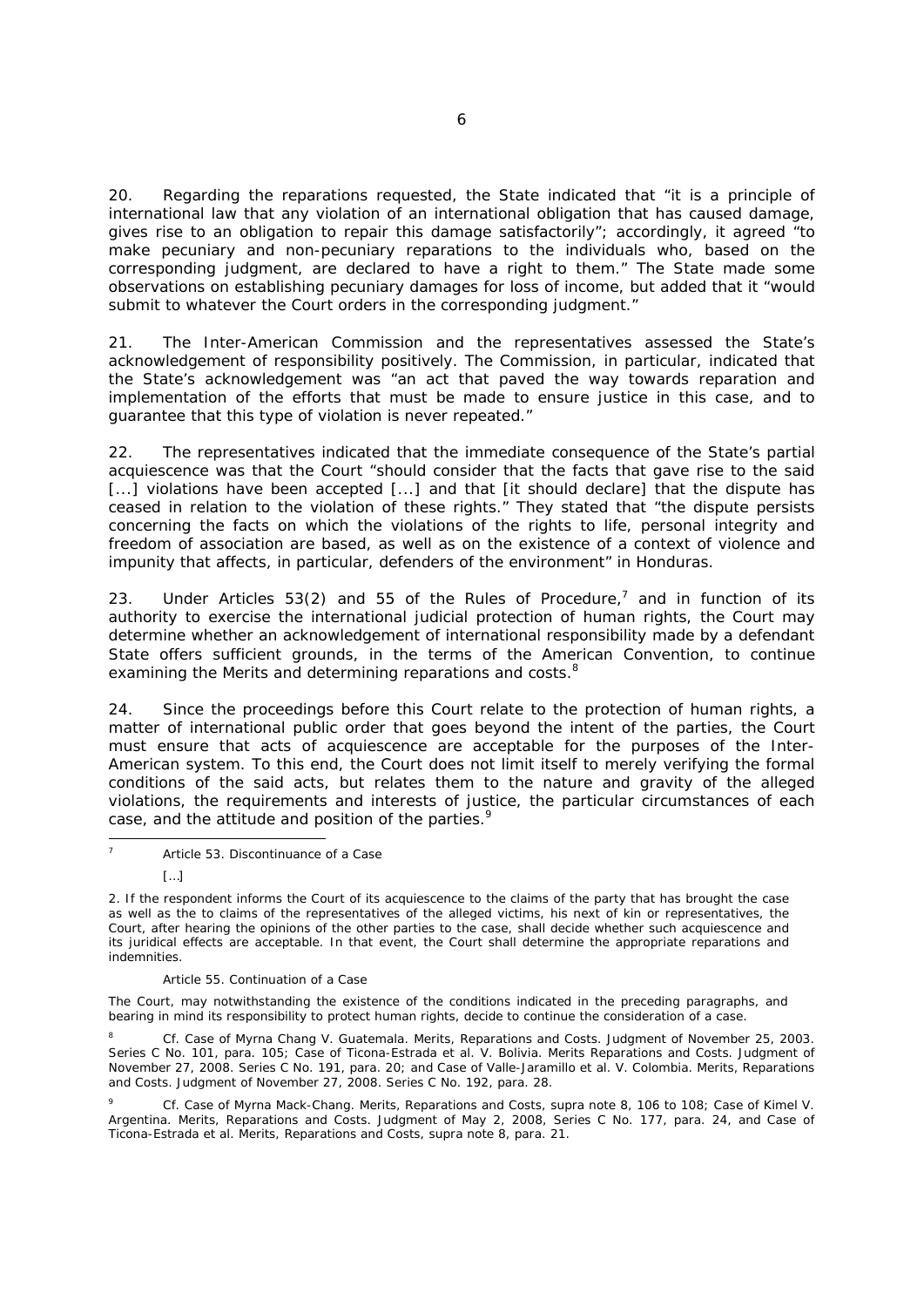25. Regarding the facts of the instant case, the Court observes that the State has not made any specific acknowledgement of the facts on which its acquiescence is founded. However, by having acquiesced to the alleged violations of Articles 8 and 25 of the American Convention, in relation to the obligations established in Articles 1(1) and 2 thereof, the Court understands that the State has implicitly acknowledged the facts, which, according to the application – the factual framework for the proceedings – constitute these violations; in other words, the facts relating to "the murder of Blanca Jeannette Kawas-Fernández and the related investigation," described in paragraphs 49 to 71 of the application, so that no dispute subsists in this regard.

26. Regarding the alleged victims, the State, in its brief answering the application, accepted the violation of the rights established in Articles 8 and 25 of the Convention, in relation to Articles 1(1) and 2 thereof, to the detriment of "the next of kin of Blanca Jeannette Kawas-Fernández," identified generically. In the application's chapter corresponding to the alleged violation of these rights, both the Commission and the representatives refer generically to "the next of kin" of Mrs. Kawas-Fernández as alleged victims, without clarifying who they consider to be next of kin.

27. The Court has established that the alleged victims must be indicated in the application and in the report of the Commission under Article 50 of the Convention. Also, in accordance with Article 33(1) of the Rules of Procedure, it is the Commission, and not the Court, that must identify the alleged victims precisely in a case before the Court and at the due procedural opportunity.10

28. The Court observes that in Chapter VIII "Reparations and Costs" of the application, the Commission presented a list of the "beneficiaries of the reparations" with the names of eight next of kin of Mrs. Kawas-Fernández.<sup>11</sup> The representatives did the same.<sup>12</sup> In this regard, the State affirmed that it did not contest the list of "beneficiaries" that was presented; this implies that it made its acquiescence with full knowledge of those who had been defined as next of kin by the representatives and the Inter-American Commission. Nevertheless, the State "consider[ed] it necessary to authenticate the said relationship, by means of the respective documents."

29. Furthermore, the Court observes that the representatives included Blanca Jeannette Kawas-Fernández as a victim of the alleged violations of Articles 8(1) and 25(1) of the American Convention, in relation to Article 1(1) thereof, and that this inclusion does not

 $10$ <sup>10</sup> *Cf*. *Case of Goiburú et al. V. Paraguay*. *Merits, Reparations and Costs*. Judgment of September 22, 2006. Series C No. 153, para. 29; *Case of Perozo et al. V. Venezuela*. *Preliminary Objections, Merits, Reparations and Costs.* Judgment of January 28, 2009. Series C No. 195, para. 50; *Case of Ríos et al. V. Venezuela*. *Preliminary Objections, Merits, Reparations and Costs*. Judgment of January 28, 2009. Series C No. 194, para. 43.

In its application, the Commission indicated that "[o]wing to the nature of this case, the beneficiaries of any reparations Ordered by the Court as a result of the human rights violations perpetrated by the Honduran State are the victim already mentioned in this application and her next of kin who have suffered pecuniary and/or nonpecuniary damage as a result of the alleged human rights violations. According to the information in the case file, the direct next of kin include: Blanca Fernández (mother); Jacobo Kawas-Cury (father); James Gordon Watt (husband); Jaime; Alejandro Watt-Kawas (son); Selsa Damaris Watt-Kawas (daughter); Carmen Marielena Kawas-Fernández (sister); Jacobo Roberto Kawas-Fernández (brother); Jorge Jesús Kawas-Fernández (brother)."

In their pleas and motions brief, the representatives indicated that "the closest next of kin should be considered victims and beneficiaries of the reparations, owing to the violations they have suffered over the years," stating that the reparations should be granted to the following individuals: Blanca Fernández (mother), Jacobo Kawas-Cury (father – deceased in November 2005), Jaime Alejandro Watt-Kawas (son), Selsa Damaris Watt-Kawas (daughter), Carmen Marianela Kawas-Fernández (sister), Jacobo Roberto Kawas-Fernández (brother) and Jorge Jesús Kawas-Fernández (brother).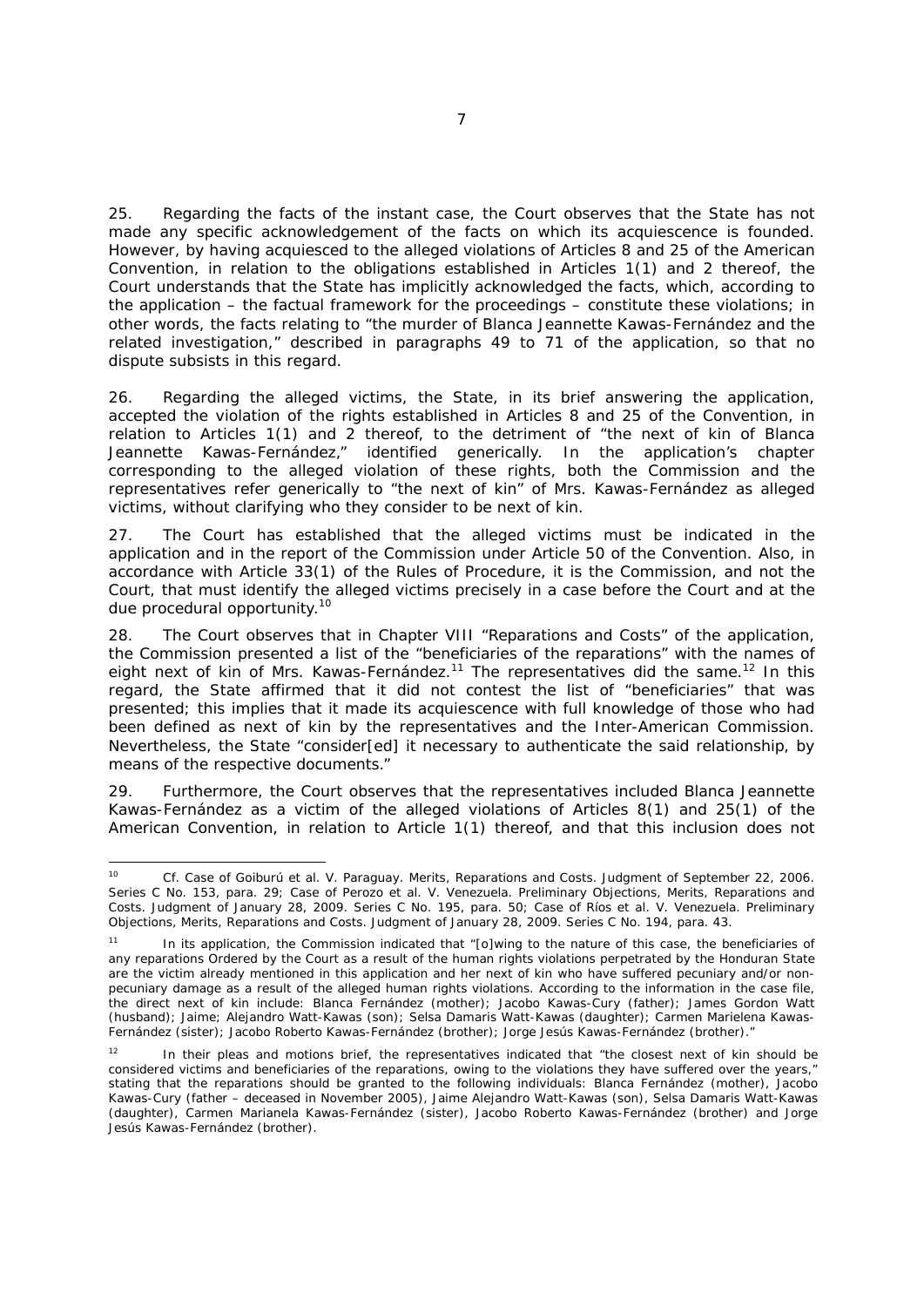form part of the State's acquiescence.

30. Based on the foregoing, the Court will proceed to determine who should be considered victims of the violation of the rights embodied in Articles 8 and 25 of the Convention, in conjunction with Articles 1(1) and 2 thereof, and, to this end, will examine the evidence presented in relation to the alleged relationships (*infra* para. 119).

31. The above notwithstanding, the Court notes that the acknowledgement of State responsibility (*supra* paras. 17 to 20) is based on facts established in the application, is consequent with the preservation of the right embodied in Articles 8(1) (Right to a Fair Trial) and 25(1) (Right to Judicial Protection) of the American Convention, as well as the general obligation to respect and guarantee rights established therein, and does not restrict the fair reparations to which the alleged victims would have a right, but rather defers to the decision that the Court will make. Consequently, the Court decides to accept the acknowledgement made by the State and classify it as an admission of the facts and a partial acquiescence to the legal claims contained in the Commission's application, and an admission of the arguments made by the representatives.

32. The Court considers that the attitude of the State makes a positive contribution to the development of these proceedings, to the exercise of the inter-American jurisdiction on human rights, to the implementation of the principles that inspire the American Convention, and to the conduct that States are obliged to adopt in this regard, $13$  owing to the commitments they assume as parties to international human rights instruments.

> \* \* \*

33. Moreover, the Court notes that, with regard to the facts, the dispute subsists concerning whether this case reflects the situation of those who work for the defense of the environment in Honduras (*supra* para. 19). The Court also considers that the dispute subsists concerning the facts described in the application concerning the supposed participation of State agents in planning and covering-up the murder of Mrs. Kawas-Fernández.

34. Regarding the legal claims, the Court finds that the dispute between the parties subsists concerning the alleged violation of Articles 4 (Right to Life) and 16 (Freedom of Association) of the Convention, in relation to Article 1(1) thereof, to the detriment of Mrs. Kawas-Fernández; the alleged violation of Article 5 (Right to Humane Treatment) of the Convention to the detriment of "the next of kin" of Mrs. Kawas-Fernández, and determination of reparations.

> \* \* \*

35. In consideration of the above, the Court finds that, notwithstanding the partial admission of facts and the acknowledgement regarding the various claims by the State, there is still the need to determine the nature and scope of the violations alleged in the instant case. Therefore, in view of the powers entrusted upon it to protect human rights,

 $1.3$ *13 Cf. Case of Benavides-Cevallos V. Ecuador. Merits, Reparations and Costs.* Judgment of June 19, 1998. Series C No. 38, para. 57; Case of Ticona-Estrada et al. Merits, Reparations and Costs, supra note 8, para. 26; and *Case of Valle-Jaramillo et al. Merits, Reparations and Costs, supra note 8, para. 46.*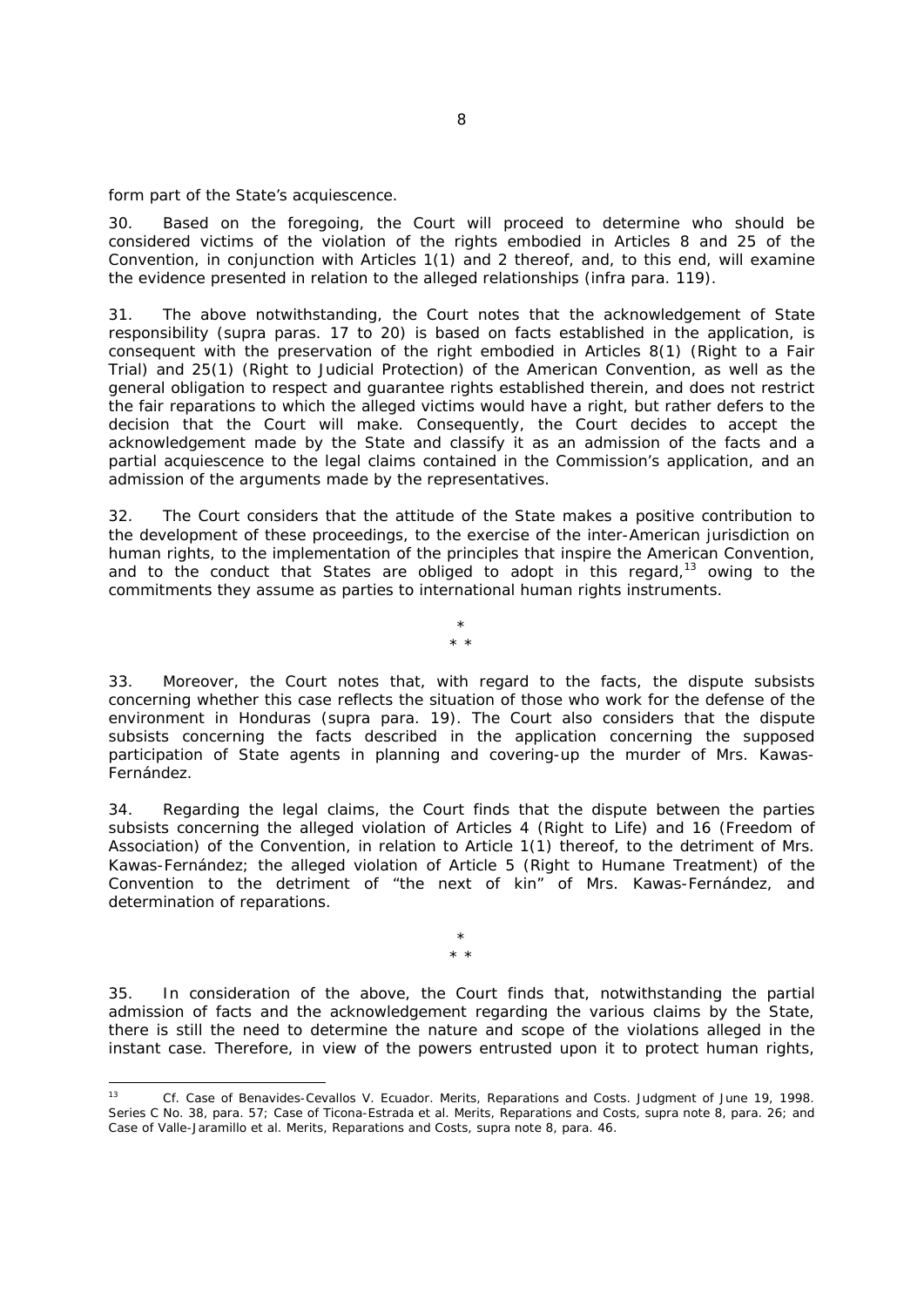and as a method of reparation, the Court finds it necessary to pass a Judgment to establish the facts and all the elements on the Merits of the instant case, as well as the related consequences regarding reparations.

## **VI EVIDENCE**

36. Based on Articles 44 and 45 of the Rules of Procedure, as well as on the case law of the Court concerning evidence and its assessment,<sup>14</sup> the Court will proceed to examine and assess the documentary probative elements forwarded by the parties at different procedural opportunities, the statements provided by affidavit and the testimony received at the public hearing (*supra* para. 10), as well as the helpful evidence requested by the President (*supra* para. 11). In this regard, the Court will abide by the principles of sound judicial discretion, within the corresponding legal framework.<sup>15</sup>

# *A) Documentary, Testimonial and Expert Evidence*

37. The statements made before notary public (affidavits) by the following alleged victims, witnesses and expert witnesses were accepted: <sup>16</sup>

a) *Trinidad Marcial Bueno-Romero*, former personal assistant to Blanca Jeannette Kawas-Fernández and witness proposed by the Commission. Her testimony referred to: (a) the work of Blanca Jeannette Kawas in her capacity as a defender of the environment and natural resources; (b) the alleged conflicts with peasants of the *Unión Nacional Campesina* (UNC) and with industrialists from the Hondupalma company in the agricultural sector; and (c) what she knew about the facts that occurred on February 6, 1995.

b) *Danelia Ferrera-Turcios*, Director General of the Prosecutor's Office and witness proposed by the State. She testified about the lawsuits filed in the cases of the death of Carlos Escalera-Mejía, Carlos Antonio Luna-López, Hernaldo Zúñiga and other environmentalists named by the Commission and the representatives in their applications, as well as the results of those actions, the individuals convicted, the arrest warrants issued, and the status of the said cases.

c) *Selsa Damaris Watt-Kawas*, alleged victim in the instant case proposed by the representatives. She testified about: (a) the work performed by her mother, Blanca

<sup>-</sup><sup>14</sup> *Cf. Case of the "White Van" (Paniagua-Morales et al.) V. Guatemala. Merits.* Judgment of March 8, 1998. Series C No. 37, para. 76*; Case of Ríos et al. Preliminary Objections, Merits, Reparations and Costs, supra* note 10, para. 101; and *Case of Perozo et al. Preliminary Objections, Merits, Reparations and Costs, supra* note 10, para. 112.

<sup>15</sup> *Cf. Case of Nogueira de Carvalho et al. V. Brazil*. *Preliminary Objections and Merits*. Judgment of November 28, 2006. Series C No. 161, para. 55; *Case of La Cantuta V. Perú*. *Merits, Reparations and Costs.* Judgment of November 29, 2006. Series C No. 162, para. 59; and *Case of Kimel. Merits, Reparations and Costs, supra* note 9, para. 29.

<sup>16</sup> In relation to testimony given by Blanca Fernández and Carmen Marianela Kawas-Fernández, offered by the representatives and required by the Order of the President, on November 7, 2008, the representatives presented a communication affirming that "with regard to the testimony of Blanca Fernández, mother of the [alleged] victim in the case, we desist from presenting this because [...] she is currently 82 years of age and her physical and mental condition has deteriorated so that it is not possible to provide the requested statement. We also desist from the testimony of Carmen Marianela Kawas-Fernández, the [alleged] victim's sister, because she was unable to make the required statement and carry out the corresponding authentication procedure, since she is currently responsible for the care of her mother, Blanca Kawas, whose health […] has deteriorated."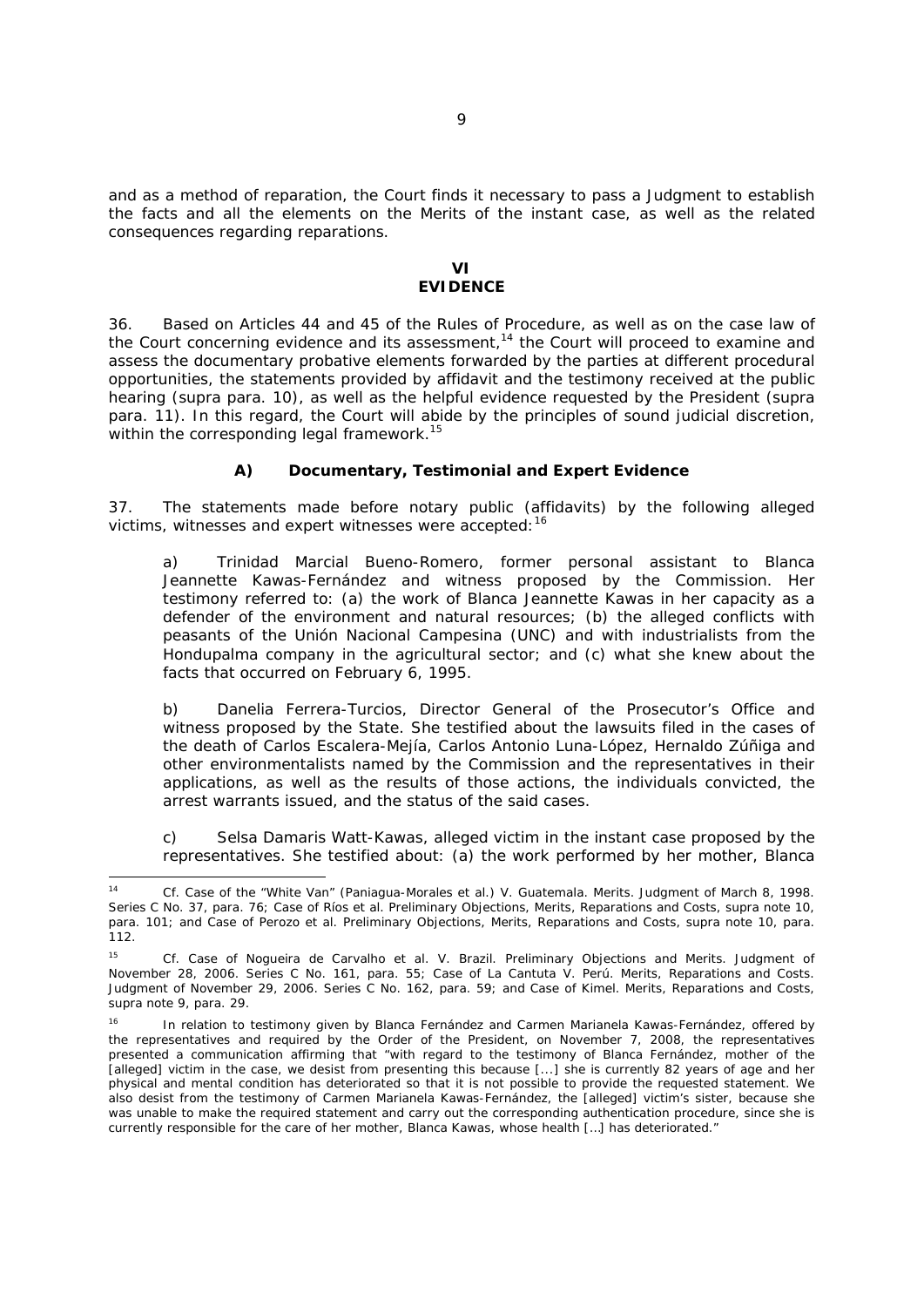Jeannette Kawas-Fernández, and what she presumably earned; (b) the supposed emotional effects that the next of kin of Blanca Jeanette Kawas, in general, and she, in particular, had suffered owing to the alleged execution of Mrs. Kawas-Fernández; and (c) the presumed impact of the impunity of the death of Blanca Jeannette Kawas on the alleged victim's next of kin.

d) *Jaime Alejandro Watt-Kawas*, alleged victim in the instant case proposed by the representatives. He testified about: (a) the work performed by his mother, Blanca Jeannette Kawas-Fernández, and what she presumably earned; (b) the supposed emotional effects that the next of kin of Blanca Jeanette Kawas, in general, and he, in particular, had suffered owing to the alleged extrajudicial execution of Mrs. Kawas-Fernández and the fact that they do not know who was responsible; (c) the supposed facts that have obstructed the investigation in the instant case, and (d) the alleged financial difficulties that he experienced following his mother's death.

f) *Jorge Jesús Kawas-Fernández,* alleged victim in the instant case proposed by the representatives. He testified about: (a) the presumed emotional effects that the next of kin of Blanca Jeanette Kawas, in general, and he, in particular, had suffered following the alleged extrajudicial execution of his sister; (b) the alleged impact of the impunity of the death of Blanca Jeannette Kawas on her next of kin, and (c) the alleged financial expenses that the family incurred following her execution.

h) *Rigoberto Ochoa,* Human Rights specialist and expert witness proposed by the Commission. He provided information on the situation of defenders of the environment and natural resources and, in general, the situation of human rights defenders in Honduras.

i) *Juan Almendares*, environmentalist and social leader, and expert witness proposed by the representatives. He provided his expert opinion on the alleged relationship between the supposed impunity of the alleged violations of which human rights defenders in Honduras (principally those dedicated to the defense of the environment) are victims, and the alleged impunity that reigns with regard to the grave human rights violations that characterized Honduras during the 1980s.

38. Regarding evidence provided during the public hearing, the Court heard the testimony of the following persons:

a) *Jacobo Kawas-Fernández*, alleged victim proposed by the Commission and the representatives. He testified about: (i) the work performed by Blanca Jeannette Kawas and her presumed earnings; (ii) what he knew about the execution of his sister, Blanca Jeannette Kawas; (iii) the alleged measures taken by the next of kin of Blanca Jeannette Kawas in the period immediately following her murder, the alleged expenses they incurred, and their contributions to the investigation; (iv) what he knew about the attitude of the authorities and how the latter responded to these measures; (v) what he knew about the problems in conducting the investigations in the domestic sphere; (vi) the supposed obstacles confronted by the alleged victim's next of kin in their search for justice in this case, and (vii) the alleged consequences on his personal life and on the members of his family of the alleged human rights violations presumably suffered by Blanca Jeannette Kawas-Fernández.

b) *Rafael Sambulá*, former director of PROLANSATE and witness proposed by the representatives. He testified about: (i) the work of Blanca Jeannette Kawas as an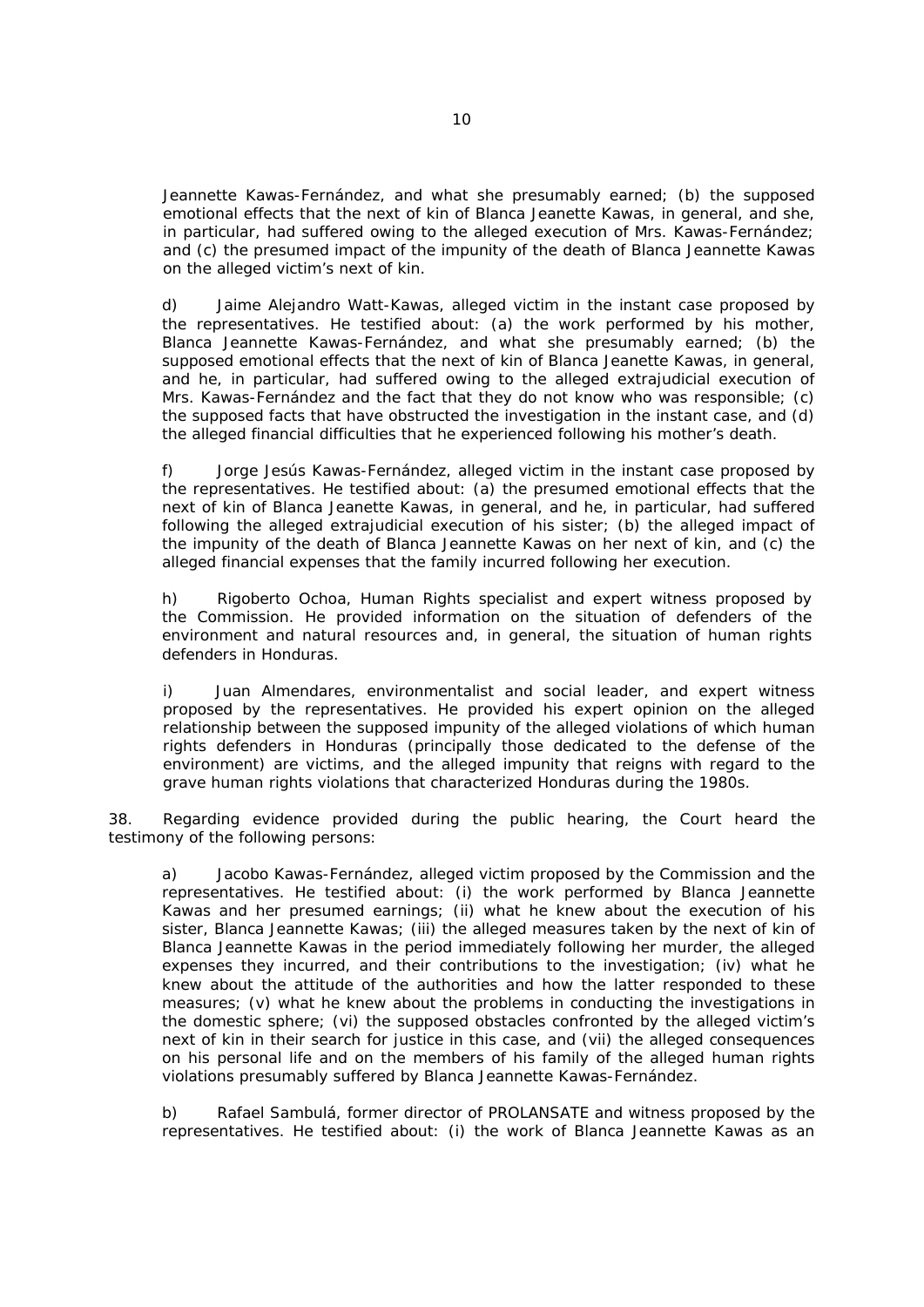ecologist and the presumed contributions of the alleged victim to the fight to protect the environment in Honduras; (ii) what he knew of the facts that occurred on February 6, 1995, and the investigation opened into them; (iii) the effects of the death of Blanca Jeannette Kawas on PROLANSATE; and (iv) what he knew about the situation of those who work to defend the environment in Honduras after the death of Blanca Jeannette Kawas.

c) *Clarisa Vega Molina*, former special prosecutor for the environment in Honduras, and expert witness proposed by the representatives. She provided her expert opinion on: (i) environmental conditions in Honduras; (ii) the situation of defenders of the environment in this country; (iii) the alleged general impunity with regard to violations perpetrated against environmentalists in Honduras, and (iv) the difficulties in investigating this type of facts.

# *B) Assessment of the Evidence*

39. In this case, as in others,<sup>17</sup> the Court accepts the probative value of those documents presented opportunely by the parties, which were not contested or opposed, and whose authenticity was not challenged. In relation to the documents forwarded as helpful evidence (*supra* para. 11), the Court incorporates them into the body of evidence, in application of the provisions of Article 45(2) of the Rules of Procedure.

40. Regarding the statements and expert opinions, the Court finds them pertinent to the extent that they are in keeping with the purpose defined by the President in the Order requiring them (*supra* para. 9), and they will be examined in the corresponding chapter. The Court finds that the testimonial statements made by the alleged victims cannot be assessed alone, since they have a direct interest in the case; consequently they will be assessed together with all the evidence in the proceedings.<sup>18</sup>

41. With regard to the documents referring to procedural costs and expenses forwarded by the representatives together with their final written arguments, the Court notes that the State did not oppose the incorporation of this evidence, so that, pursuant to Article 45(2) of the Rules of Procedure, it incorporates them into the body of evidence because it considers them useful. In addition, it accepts as helpful evidence, those documents forwarded by the representatives and the State with their respective final written arguments, which respond to requests made by the Court during the public hearing held in this case (*supra* para. 10). The Court will assess all this information applying the rules of sound judicial discretion, within the corresponding factual framework.

42. The Court accepts the documents provided by the expert witness during the public hearing, because it finds them useful for this case and, also, they were not opposed and their authenticity and veracity were not challenged.

43. In relation to the newspaper articles forwarded by the parties at the due procedural opportunity, the Court finds that they can be assessed when they refer to well-known public

-

<sup>17</sup> *Cf*. *Case of Velásquez-Rodríguez V. Honduras*. *Merits.* Judgment of July 29, 1988. Series C No. 4, para. 140; *Case of Ríos et al*. *Preliminary Objections, Merits, Reparations and Costs*, *supra* note 10, para. 81; and *Case of Perozo et al*. *Preliminary Objections, Merits, Reparations and Costs*, *supra* note 10, para. 94.

<sup>18</sup> *Cf. Case of Loayza-Tamayo V. Perú. Merits*. Judgment of September 17, 1997. Series C No. 33, para. 43; *Case of Ríos et al. Preliminary Objections, Merits, Reparations and Costs, supra* note 10, para. 89; and *Case of Perozo et al. Preliminary Objections, Merits, Reparations and Costs, supra* note 10, para. 103.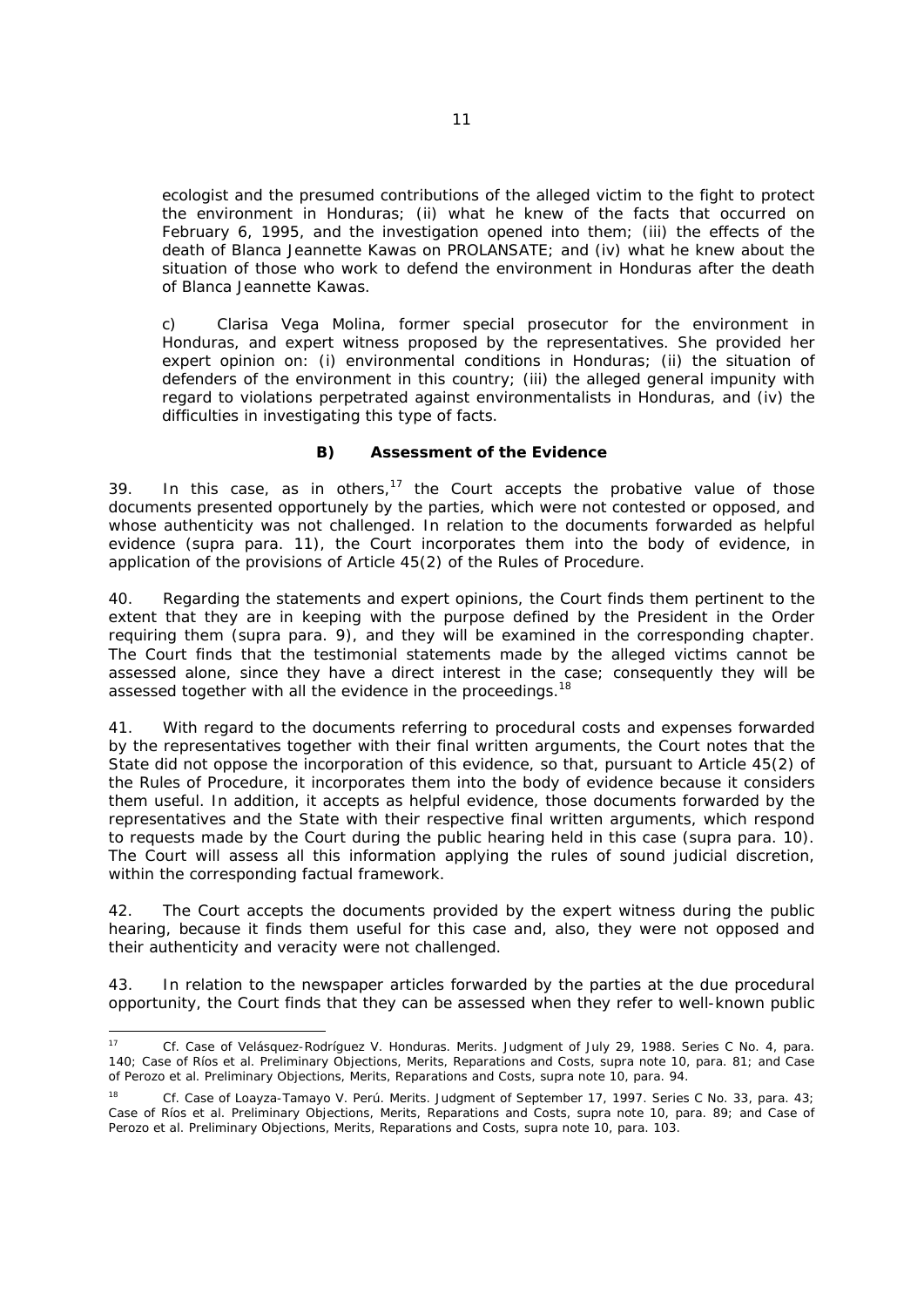facts or declarations of State officials that were not rectified, or when they corroborate aspects related to the case.19 The newspaper articles which the representatives submitted as "supervening evidence" on March 17, 2009 must be disallowed, as they are unrelated to the factual framework of the instant case, as per the application filed by the Inter-American Commission.

44. Having examined the probative elements that appear in the case file, the Court will now examine the alleged violations taking into account the claims made by the parties and the partial acknowledgment of international responsibility made by the State (*supra* paras. 17 to 35).

#### **VII**

# **ARTICLES 4(1) (RIGHT TO LIFE),**<sup>20</sup> **8(1) (JUDICIAL GUARANTEES)**<sup>21</sup> **AND 25(1) (JUDICIAL PROTECTION)**<sup>22</sup> **OF THE AMERICAN CONVENTION, IN RELATION TO ARTICLES 1(1) (OBLIGATION TO RESPECT RIGHTS)**<sup>23</sup> **AND 2 (DOMESTIC LEGAL EFFECTS)24 THEREOF**

45. The Commission and the representatives alleged that there are "clear indications" as to the participation of members of the State security forces in the planning and concealing of the execution of Mrs. Blanca Jeannette Kawas-Fernández, which, in their opinion, evidences the international responsibility of the State, in accordance with Article 4(1) of the American Convention. Furthermore, they alleged that the overall lack of an efficient investigation of the events, punishment of those responsible and reparation to the alleged victims purports a violation of Article 4(1) of the American Convention, as regards the duty to provide judicial protection set forth in Article 1(1) of the treaty, and Articles 8(1) and

 $19$ 19 *Cf*. *Case of Velásquez-Rodríguez V. Honduras, supra* note 17, para. 146, quoting *Military and Paramilitary Activities in and against Nicaragua (Nicaragua V. USA)*, 1986 ICJ, paras. 62-64; *Case of the "White Van" (Paniagua-Morales et al). Merits, supra* note 14, para. 75; *Case of Ríos et al. Preliminary Objections, Merits, Reparations and Costs, supra* note 10, para. 87; and *Case of Perozo et al. Preliminary Objections, Merits, Reparations and Costs, supra* note 10, para. 101.

In this regard, Article 4(1) sets forth that "[e]very person has the right to have his personal life respected. This right shall be protected by law and, in general, from the moment of conception. No one shall be arbitrarily deprived of his life".

Article 8(1) of the American Convention establishes that "[e]very person has the right to a hearing, with due guarantees and within a reasonable time, by a competent, independent, and impartial tribunal, previously established by law, in the substantiation of any accusation of a criminal nature made against him or for the determination of his rights and obligations of a civil, labor, fiscal, or any other nature".

<sup>22</sup> Article 25(1) of the Convention states that "[e]veryone has the right to simple and prompt recourse, or any other effective recourse, to a competent court or tribunal for protection against acts that violate his fundamental rights recognized by the constitution or laws of the state concerned or by this Convention, even though such violation may have been committed by persons acting in the course of their official duties".

<sup>&</sup>lt;sup>23</sup> Article 1(1) of the Convention sets forth that "[t]he States Parties to this Convention undertake to respect the rights and freedoms recognized herein and to ensure to all persons subject to their jurisdiction the free and full exercise of those rights and freedoms, without any discrimination for reasons of race, color, sex, language, religion, political or other opinion, national or social origin, economic status, birth, or any other social condition".

<sup>&</sup>lt;sup>24</sup> Article 2 of the Convention provides that "[w]here the exercise of any of the rights or freedoms referred to in Article 1 is not already ensured by legislative or other provisions, the States Parties undertake to adopt, in accordance with their constitutional processes and the provisions of this Convention, such legislative or other measures as may be necessary to give effect to those rights or freedoms".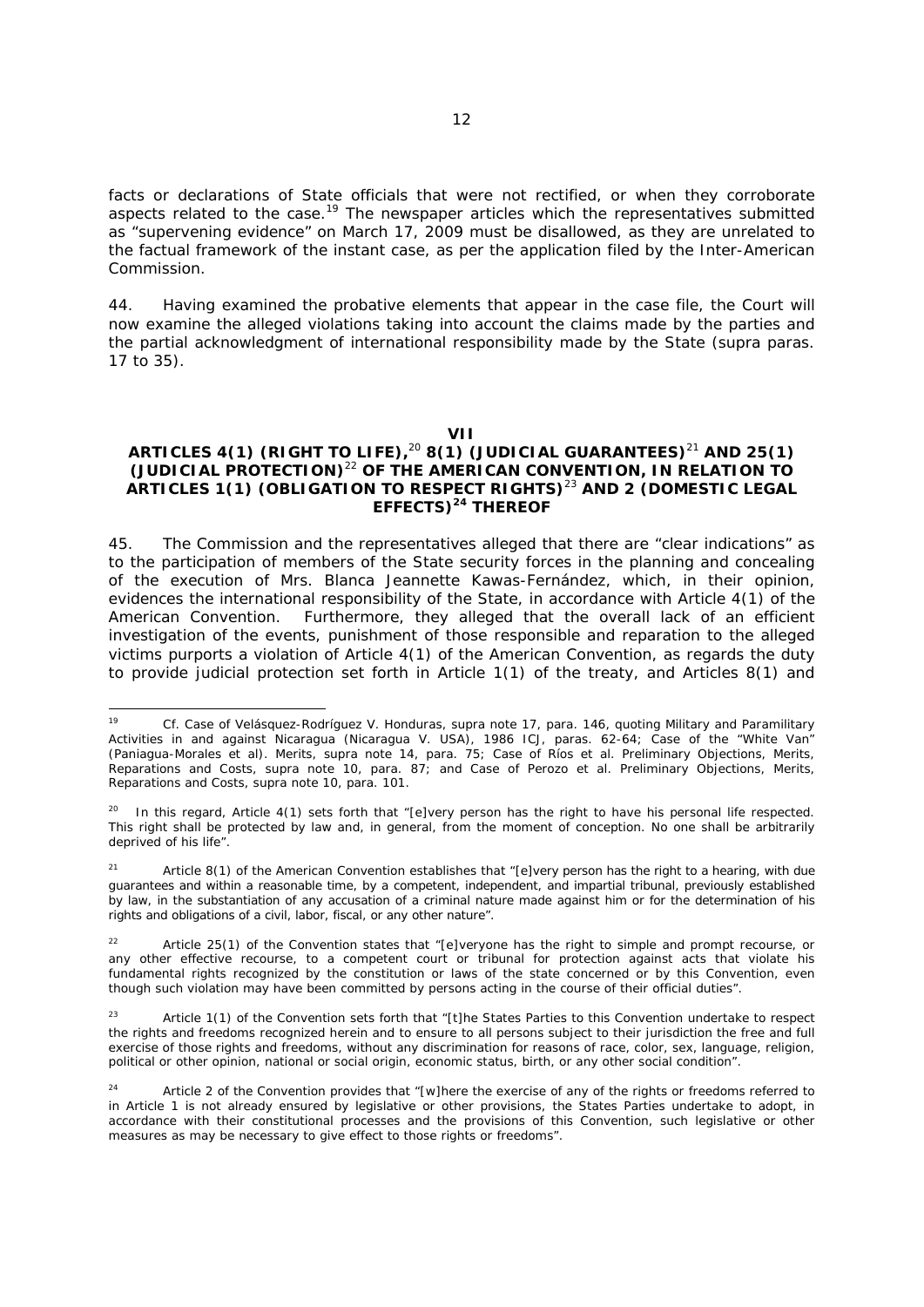25(1) thereof. They noted that, in accordance with such rules, in the event of extra-judicial execution, the State has the "duty to initiate *ex officio* an investigation, promote and further criminal proceedings to the last stage".

46. In Chapter V of this Judgment, it was established that the State recognized its international responsibility for the violation of Articles 8(1) and 25(1) of the American Convention, in relation to Articles 1(1) and 2 thereof (*supra* paras. 17 to 35), to the detriment of "the relatives" of Mrs. Blanca Jeannette Kawas-Fernández. The dispute remained open, among other issues, (*supra* paras. 33 to 34), regarding the responsibility of the State for the alleged violation of Article 4(1) of the American Convention, in relation to Article 1(1) of such treaty, to the detriment of Mrs. Blanca Jeannette Kawas-Fernández.

47. In this regard, the State alleged that; 1) it was not in a position of guarantor in accordance with the case law criteria established by this Court in the judgment rendered in the case of *the Pueblo Bello Massacre v. Colombia*, since "Mrs. Kawas had not reported any threats to her life, and was not under the custody and protection of the State, and she was not the beneficiary of any precautionary measure. [The State was not] informed [either] of any actual or immediate risk that could endanger her life or integrity"; 2) "the investigations of the case in [d]omestic [l]egislation did not result in any determination as to the participation of State agents in the crime committed against Mrs. Kawas-Fernández", and 3) the arguments indicated by the Commission and the representatives "regarding the violation of the right to life due to an inefficient investigation […] purport a violation of the rights enshrined in Articles 8 and 25 of the Convention […] for which the State filed an acknowledgment and not a violation of the right to life."

48. The dispute brought before the Court calls for an analysis of the circumstances under which the events of the instant case may be attributed to the State and, consequently, compromise its international responsibility for the alleged violation of Article 4(1) of the American Convention, in relation to Article 1(1) thereof. Furthermore, despite the acquiescence made by the State, there is still the need to identify the nature and scope of the violations committed in relation to Articles 8(1) and 25(1) of the American Convention, in connection with Articles 1(1) and 2 of that treaty (*supra* para. 35).

49. To that effect, the Court will: a) establish the facts that have been proven; and, b) analyze any appropriate issues of law.

# *A) Facts*

# *The activity carried out by Mrs. Blanca Jeannette Kawas-Fernández*

50. Blanca Jeannette Kawas-Fernández was the President of PROLANSATE foundation, organized in 1990, to promote the protection and preservation of the areas surrounding Tela bay, in the Department of Atlántida, Honduras, and to improve the quality of life of the residents of the area.<sup>25</sup> In accordance with the statement rendered before this court by Mr. Rafael Sambulá, former director of the foundation, the work of Mrs. Kawas-Fernández consisted in "providing the political guidelines that […] were drafted by the board of

 $25$ 25 *Cf.* statement of Rafael Sambulá rendered before the Inter-American Court at a public hearing held on December 2, 2008; statement of Jacobo Kawas-Fernández rendered before the Inter-American Court at a public hearing held on December 2, 2008, and statement of Trinidad Marcial Bueno rendered before a notary public (affidavit) on November 18, 2008 (record on the Merits, volume II, folios 466 to 468).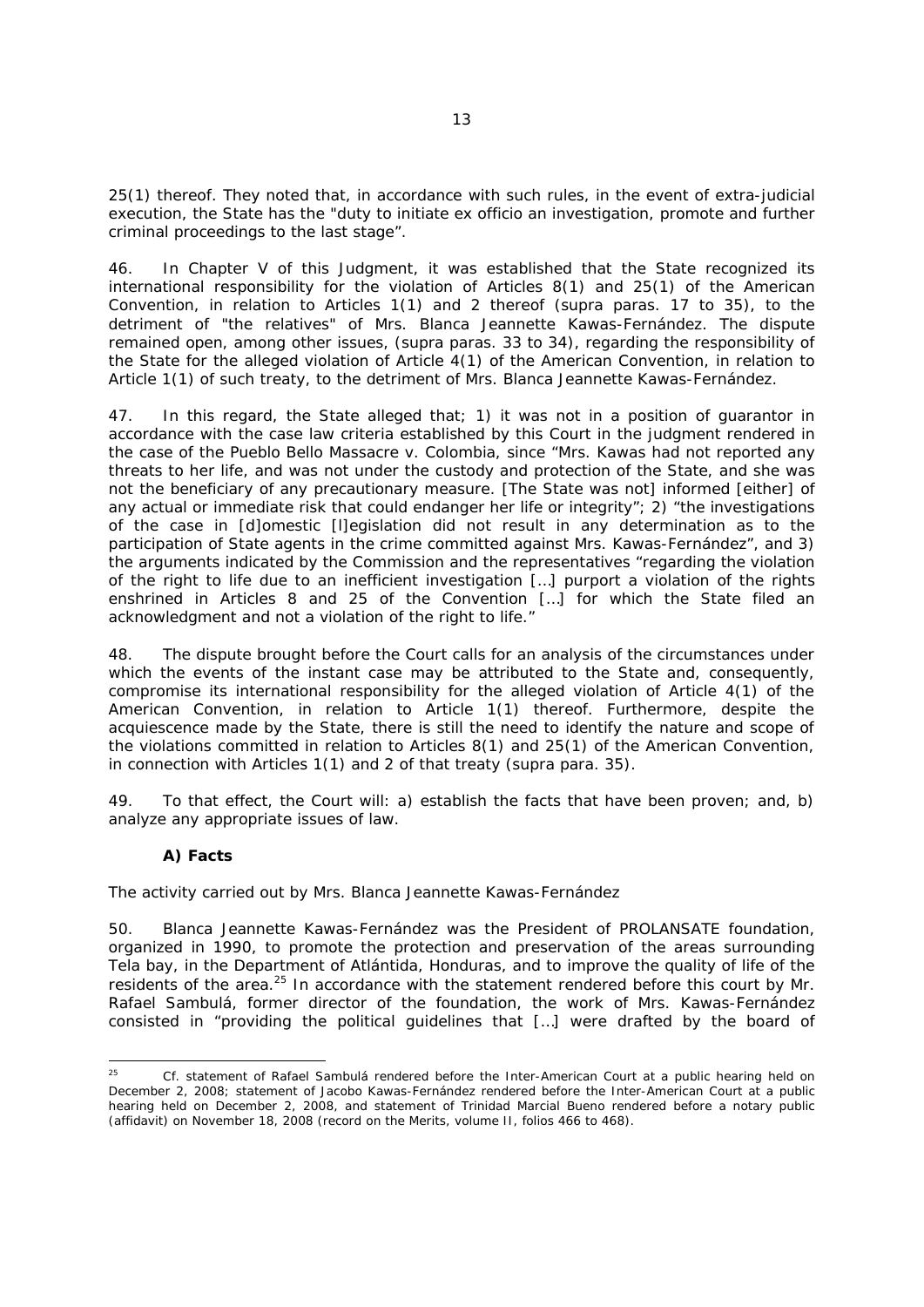directors, as well as receiving the claims related to environmental damage suffered in the region and the Municipality of Tela".<sup>26</sup>

51. Under the charge of Mrs. Kawas-Fernández, the foundation obtained, among other things, $27$  the approval by National Congress of Decree Law No. 154–94, whereby the Punta Sal area in the Department of Atlántida was formally recognized as National Park.<sup>28</sup> Pursuant to the testimony of her brother, Mr. Jacobo Kawas, "[Blanca Jeannette] was tireless in performing her duties[…], always fulfilling her obligations and trying to have these lands recognized as […] protected areas; something she achieved after significant efforts and hard work".29 The result of her efforts became evident weeks after her death (*infra* para. 53), when on March 17, 1995, National Congress named the Punta Sal National Park "Blanca Jeannette Kawas-Fernández National Park," considering that she had "devot[ed] entirely to the defense of the ecosystem".<sup>30</sup>

52. Through the foundation, Mrs. Kawas-Fernández reported cases of illegal wood exploitation, damage to Punta Sal National Park and other protected areas; she also opposed openly to diverse economic development projects in the area. $31$  A few days before her death (*infra* para. 53), Mrs. Kawas-Fernández organized a demonstration in the city of

28 *Cf*. decree No. 154-94 "whereby Punta Sal is formally recognized as National Park" Official Gazette No. 27.538 of December 28, 1994 (record of appendixes to the application, appendix 8, folios 301 to 306), and statement of Rafael Sambulá rendered before the Inter-American Court at the public hearing held on December 2, 2008.

29 *Cf.* statement rendered by Jacobo Kawas-Fernández before the Inter-American Court, *supra* note 25.

30 *Cf*. decree No. 43-95 whereby it is Ordered to "Designate Punta Sal National Park as Blanca Janeth Kawas-Fernández National Park", Official Gazette No. 27.636 of April 25, 1995 (record of appendixes to the application, appendix 9, folio 308).

 $26$ 26 *Cf.* statement rendered by Rafael Sambulá before the Inter-American Court, *supra* note 25.

<sup>&</sup>lt;sup>27</sup> In the brief of requests and arguments, the representatives alleged that during Blanca Jeannette Kawas-Fernández's term in office as President, the foundation obtained the approval by the Secretary of Education for the Environment and Ecology undergraduate course (*Bachillerato en Ecología y Medio Ambiente*), that today offers Instituto Triunfo de la Cruz, in Tela, and "through the Secretary of Environment, the cancellation of the permits for building a channel parallel to Martínez dam, located to the southeast of Parque Punta Sal."

<sup>31</sup> *Cf*. statement of Rafael Sambulá rendered on March 1, 1995, before the *Juzgado de Paz de los Criminal*  (Criminal Magistrate's Court) in and for Tela, (record of appendixes to the answer to the application, appendix 8, folio 2551); statement of Ismael Edgardo Lozano rendered on February 21, 1995, before *Juzgado de Paz de los Criminal* (Criminal Magistrate's Court) in and for Tela (record of appendixes to the answer to the application, appendix 8, folio 2142); testimony of Saúl Benjamín Zapata-Mejía rendered on January 20, 2004 (record of appendixes to the answer to the application, appendix 8, folios 2320 and 2321); Technical Legal Report No. DCAT-SATJ- AFS 022/20003 "Determination of the investigation procedures to be carried out in a criminal proceeding initiated under the former Code of Criminal Procedure". Attorney General's Office Technical Legal Training Department, November 18, 2003 (record of appendixes to the answer to the application, appendix 8, folios 2371 to 2392); investigation report of the *Dirección General de Investigación Criminal* (General Bureau of Criminal Investigations) of October 30, 2003, signed by Daniel Barahona, Non-commissioned Officer III of Investigations (record of appendixes to the answer to the application, appendix 8, folios 2341 to 2343); official letter of December 7, 2006, sent by the *Dirección General de Investigación Criminal* (General Bureau of Criminal Investigations) to the Court of First Instance in and for Tela (*juzgado de Letras Seccional, Tela)*, Atlántida (record of appendixes to the answer to the application, appendix 8, folios 2431 and 2432); and report of November 27, 2006, addressed to the General Director of Criminal Investigations (record of appendixes to the brief of requests and arguments, appendix L.17, folios 1747).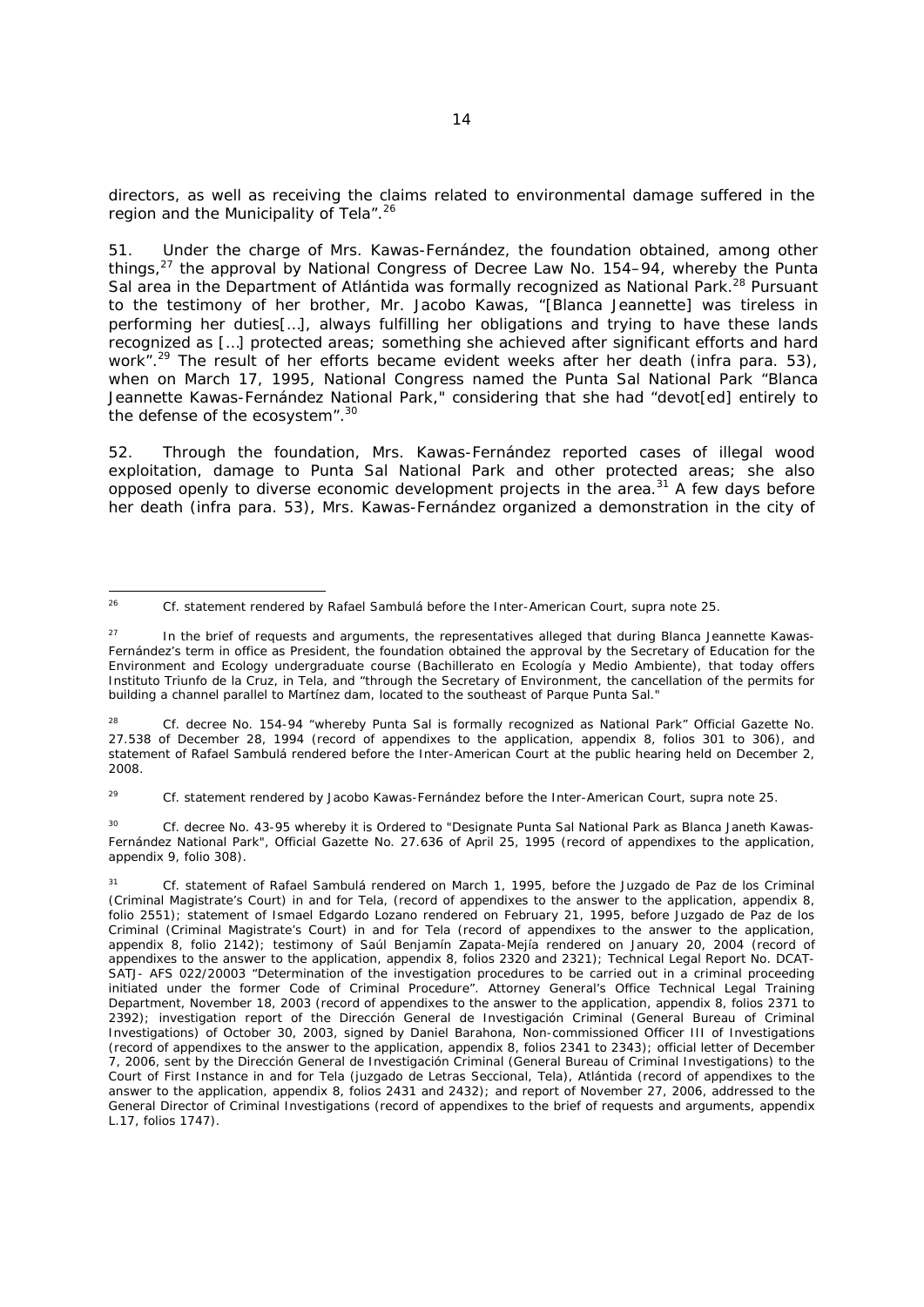Tela to express opposition to the initiative of the State related to the granting of legal title certificates to lands within Punta Sal National Park.<sup>32</sup>

#### *Deprivation of life to Mrs. Blanca Jeannette Kawas-Fernández*

53. The facts described by the Commission and the representatives, as accepted by the State and proven in the instant case, reflect that on February 6, 1995, at approximately 7:45 p.m., Mrs. Blanca Jeannette Kawas-Fernández died instantly after receiving "a 9 mm. gunshot in the back of her neck with an exit orifice in the left cheekbone", while she was working with her assistant, Trinidad Marcial Bueno-Romero, at her place, located in *El Centro* neighborhood in the city of Tela, Honduras.<sup>33</sup> Some witnesses declared they had seen two young men holding arms, traveling in a white pick-up van, burst in the nearby of the residence of Mrs. Kawas-Fernández, and later heard two gunshots.<sup>34</sup>

54. Soon after that, a squad of the Public Security Forces (hereinafter, the "FUSEP") appeared at the place of the events and removed the body.<sup>35</sup> The authorities, under the direction of police sergeant Ismael Perdomo, did not implement any measures aimed at arresting the potential perpetrators and no police detention was made effective.<sup>36</sup>

#### *Investigation of the events*

55. On February 7, 1995, the Criminal Magistrate's Court (*Juzgado de Paz de lo Criminal*) of the city of Tela initiated the investigations for the alleged commission of the crime of "consummated murder" to the detriment of Mrs. Kawas-Fernández.37 As instructed by the

 $32$ 32 *Cf*. statement rendered by Trinidad Marcial Bueno before a notary public (affidavit), *supra* note 25, and communication of February 28, 1996 from the executive director and coordinator of the "*Vida y Naturaleza"* (Life and Nature) radio show, broadcast on *Radio América*, sponsored by the *Asociación Hondureña de Periodistas Ambientalistas y Agro Forestales* (A.H.P.A.A.F.) (Honduran Association of Environmental and Agroforestry Journalists) (record of appendixes to the application, appendix 3, folios 723 and 724).

<sup>33</sup> *Cf*. statement of Trinidad Marcial Bueno of February 9, 1995 (record of appendixes to the answer to the application, appendix 8, folio 2110); procedure for removal of the body performed on February 7, 1995 (record of appendixes to the answer to the application, appendix 8, folio 2106), and report of expert witness Alfredo Girón-Montoya, MD, before the Criminal Magistrates' Court in and for Tela of February 9, 1995 (record of appendixes to the application, appendix 16, folio 368). Pursuant to the statement rendered by the medical expert attached to the judicial record, "the cause of death was probably a spinal cord section with skull base fracture and hypovolemy as a result of bleeding".

<sup>34</sup> *Cf*. statement by Dencen Alex Andino of February 9, 1995 (record of appendixes to the answer to the application, appendix 8, folio 2113), and statement of Xiomara Camsbell Andino of February 10, 1995 (record of appendixes to the answer to the application, appendix 8, folio 2114-2115).

<sup>35</sup> *Cf*. procedure for removal of the body carried out on February 7, 1995, *supra* note 33; statement of Carlos Antonio Quintana rendered on February 10, 1995, before the Criminal Magistrate's Court in and for Tela (record of appendixes to the answer to the application, appendix 8, folio 2127); statement of Roberto Bendeck rendered on February 14, 1995, before the Criminal Magistrate's Court in and for Tela (record of appendixes to the answer to the application, appendix 8, folio 2129); statement of Dagoberto Alcides Varela rendered on February 9, 1995, before the Criminal Magistrate's Court in and for Tela (record of appendixes to the answer to the application, appendix 8, folio 2123), and statement of Jacobo Kawas-Fernández rendered before the Inter-American Court, *supra* note 25.

<sup>36</sup> *Cf*. Technical Legal Report No. DCAT-SATJ- AFS 022/2003, *supra* note 31.

<sup>37</sup> *Cf*. Order to commence investigation proceedings passed by the *Criminal* Magistrate's Court in and for Tela on February 7, 1995 (record of appendixes to the answer to the application, appendix 8, folio 2096).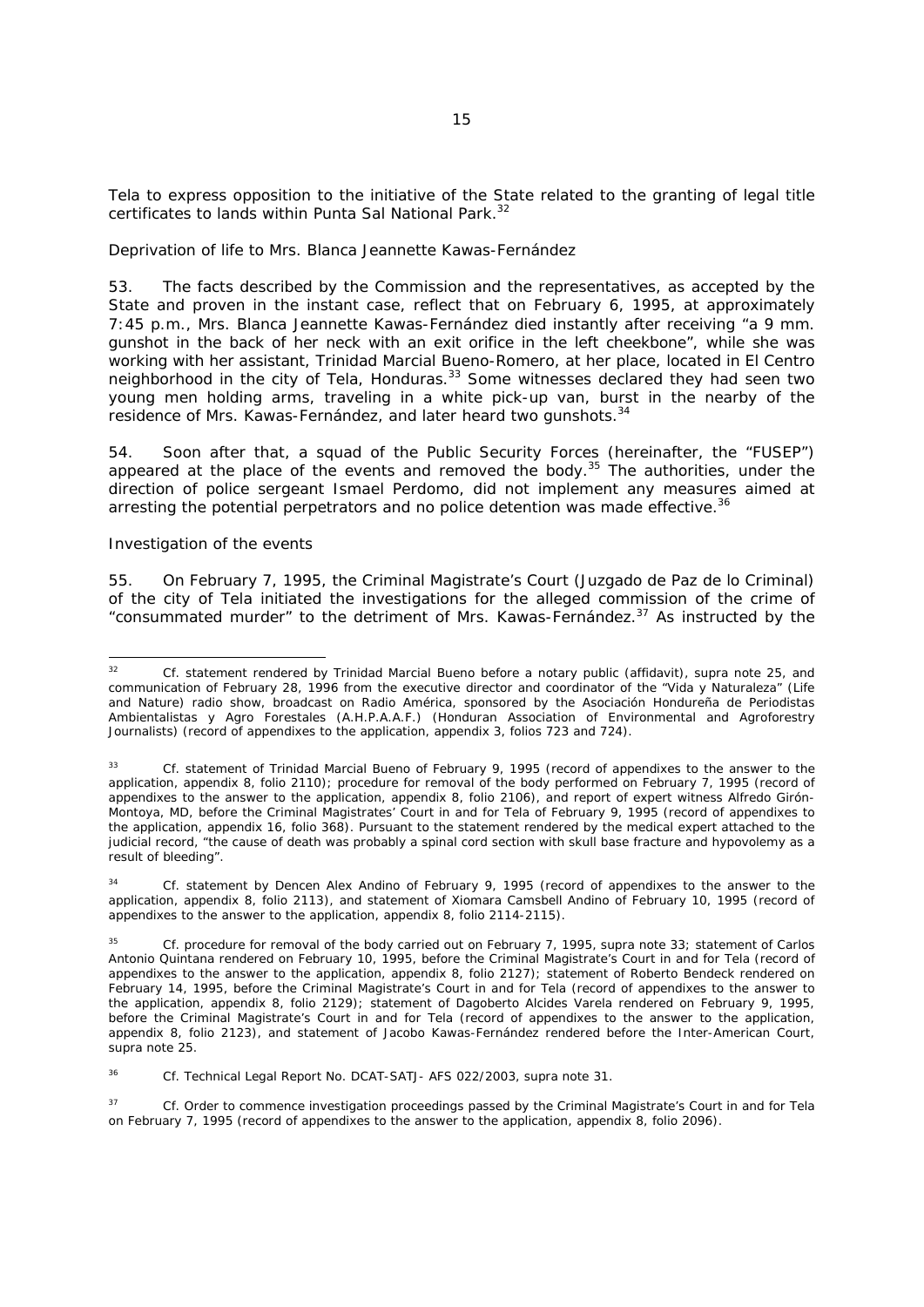Court, $38$  a judicial inspection of the place where the events occurred $39$  and a medical identification of the corpse were performed.<sup>40</sup> Furthermore, the testimony of 27 individuals was received during the first six weeks following the events.<sup>41</sup>

<sup>39</sup> *Cf.* minutes of the judicial inspection carried out by the Criminal Magistrate's Court in and for Tela on February 7, 1995 (record of appendixes to the answer to the application, appendix 8, folio 2097).

40 *Cf.* opinion of expert witness Alfredo Girón-Montoya, MD, *supra* note 33.

41 *Cf.* statement by Xiomara Campsbell Andino rendered on February 9, 1995, before the Criminal Magistrate's Court in and for Tela (record of appendixes to the answer to the application, appendix 8, folio 2114); statement by Marco Antonio Urraca-Zaldivar rendered on February 9, 1995, before the Criminal Magistrate's Court in and for Tela (record of appendixes to the answer to the application, appendix 8, folio 2111); statement by Marcial Bueno-Romero rendered on February 9, 1995, before the Criminal Magistrate's Court in and for Tela (record of appendixes to the answer to the application, appendix 8, folio 2110); statement by Dencen Alex Andino-Alvarado rendered on February 9, 1995, before the Criminal Magistrate's Court in and for Tela (record of appendixes to the answer to the application, appendix 8, folio 2113); statement by Mirian Janneth Alvarado rendered on February 9, 1995, before the Criminal Magistrate's Court in and for Tela (record of appendixes to the answer to the application, appendix 8, folio 2124); statement by Patricia Padilla rendered on February 9, 1995, before the Criminal Magistrate's Court in and for Tela (record of appendixes to the answer to the application, appendix 8, folio 2122); statement by Liliana Jasmín Padilla rendered on February 9, 1995 before the Criminal Magistrate's Court in and for Tela (record of appendixes to the answer to the application, appendix 8, folio 2122); statement by Dagoberto Alcides Varela rendered on February 9, 1995, before the Criminal Magistrate's Court in and for Tela (record of appendixes to the answer to the application, appendix 8, folio 2123); statement by Carlos Antonio Quintana rendered on February 10, 1995, before the Criminal Magistrate's Court in and for Tela (record of appendixes to the answer to the application, appendix 8, folio 2127); statement by José Israel Amaya-Orellana rendered on February 10, 1995, before the Criminal Magistrate's Court in and for Tela (record of appendixes to the answer to the application, appendix 8, folio 2128); statement by Roberto Bendeck rendered on February 14, 1995, before the Criminal Magistrate's Court in and for Tela (record of appendixes to the answer to the application, appendix 8, folio 2129); statement by Ramón Israel Castillo-Flores rendered on February 14, 1995, before the Criminal Magistrate's Court in and for Tela (record of appendixes to the answer to the application, appendix 8, folio 2130); statement by José Antonio Banegas-García rendered on February 14, 1995, before the Criminal Magistrate's Court in and for Tela (record of appendixes to the answer to the application, appendix 8, folio 2131); statement by Dinora Paz Hernández rendered on February 14, 1995, before the Criminal Magistrate's Court in and for Tela (record of appendixes to the answer to the application, appendix 8, folio 2132); statement by Juan Díaz-Martínez rendered on February 15, 1995, before the Criminal Magistrate's Court in and for Tela (record of appendixes to the answer to the application, appendix 8, folio 2134); statement by José Luis Ramos-Gómez rendered on February 15, 1995, before the Criminal Magistrate's Court in and for Tela (record of appendixes to the answer to the application, appendix 8, folio 2135); statement by Julio Armando Mier-Callejas rendered on February 16, 1995, before the Criminal Magistrate's Court in and for Tela (record of appendixes to the answer to the application, appendix 8, folio 2136); statement by Elías Álvarez rendered on February 21, 1995, before the Criminal Magistrate's Court in and for Tela (record of appendixes to the answer to the application, appendix 8, folio 2138); statement by Aurelio Martínez-Flores rendered on February 21, 1995, before the Criminal Magistrate's Court in and for Tela (record of appendixes to the answer to the application, appendix 8, folio 2140); statement by Ismael Edgardo Lozano rendered on February 21, 1995, *supra* note 31; statement by Rafael Sambulá rendered on March 1, 1995, *supra*  note 31; statement by Juan Alberto Hernández-Sánchez rendered on March 1, 1995, before the Criminal Magistrate's Court in and for Tela (record of appendixes to the answer to the application, appendix 8, folio 2153); statement by Luis Ramón Maloff rendered on March 2, 1995, before the Criminal Magistrate's Court in and for Tela (record of appendixes to the answer to the application, appendix 8, folio 2155); statement by Nicolás Maloff rendered on March 2, 1995, before the Criminal Magistrate's Court in and for Tela (record of appendixes to the answer to the application, appendix 8, folio 2158); statement by Juan Francisco López rendered on March 6, 1995, before the Criminal Magistrate's Court in and for Tela (record of appendixes to the answer to the application, appendix 8, folios 2275 to 2280); statement by Eulogio García-Sandoval rendered on March 8, 1995, before the Criminal Magistrate's Court in and for Tela (record of appendixes to the answer to the application, appendix 8, folio 2163); statement by Mario Amaya rendered on March 23, 1995, before the Criminal Magistrate's Court in and for Tela (record of appendixes to the answer to the application, appendix 8, folio 2164).

 $20^{\circ}$ 38 *Cf*. Order to commence investigation proceedings passed by the Criminal Magistrate's Court in and for Tela, *supra* note 37.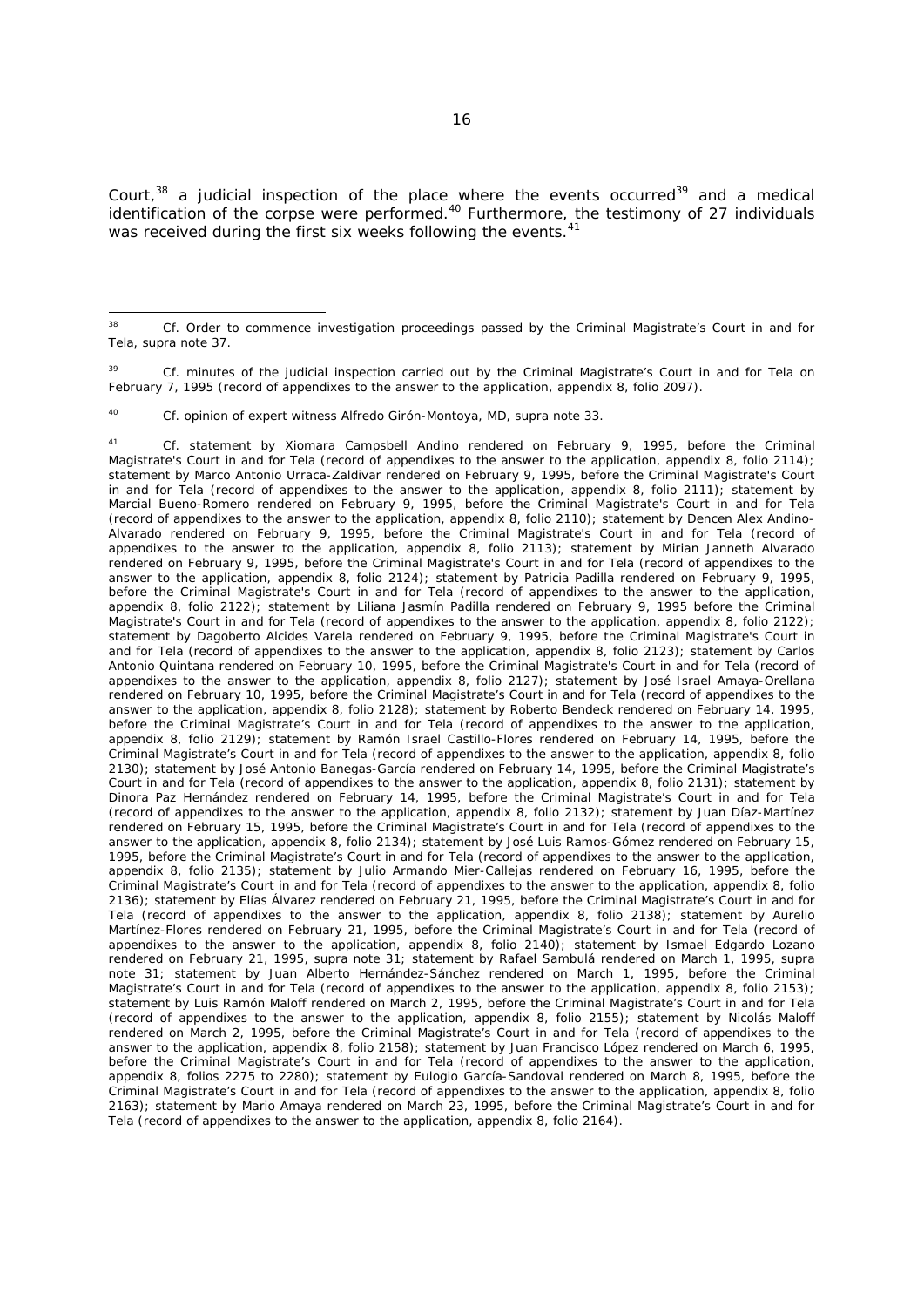56. On February 9, 1995, a representative of the Attorney General's Office filed a request for "appearance" in the instant case.<sup>42</sup> During the processing of such investigation, eight prosecutors "were designated" as representatives of the Attorney General's Office.<sup>43</sup>

57. On March 6, 1995, police sergeant Ismael Perdomo took Juan Francisco López-Mejía, a 16-year old boy, who was allegedly responsible for the events, before the authorities of the Bureau of Criminal Investigations (*Dirección de Investigación Criminal*).<sup>44</sup> In his statement, the young boy admitted his responsibility for the events and accused two of his relatives.<sup>45</sup> On that same day, the Criminal Magistrate's Court of the city of Tela ordered the arrest of Mr. Juan Mejía-Ramírez and Mr. Sabas Mejía-Ramírez, identified as alleged suspects for the murder of Mrs. Blanca Jeannette Kawas-Fernández.<sup>46</sup> On March 8, 1995, the Court "annulled the warrant of arrest issued".<sup>47</sup> Even though this decision was groundless, the prosecutor in charge of the investigation at that time stated in a subsequent statement (*infra* para. 63) that Juan Francisco López-Mejía confessed to have been coerced into rendering an incriminating statement; therefore, the arrest was declared without Merits.

58. On March 23, 1995, the last of the 27 witness testimonies mentioned above was received from an Army Coronel, Mr. Amaya.<sup>48</sup> One year later, on March 10, 1996, the Tela

-

44 *Cf.* witness testimony of Saúl Benjamín Zapata-Mejía of January 20, 2004, *supra* note 31; Technical and Legal Opinion No. DCAT-SATJ- AFS 022/2003, *supra* note 31; and memorandum addressed to Bureau of Criminal Investigations director Wilfredo Alvarado by Carlos Cruz-Pérez, coordinator of the Bureau of Criminal Investigations of Tela, on May 10, 1996 (record of appendixes to the brief of requests and arguments, appendix L.11, folios 1714 to 1716).

45 *Cf.* statement of Juan Francisco López-Mejía rendered on March 6, 1995, before the Criminal Magistrate's Court in and for Tela (record of appendixes to the answer to the application, appendix 8, folio 2276).

46 *Cf.* official letter March 6, 1995, of the Criminal Magistrate's Court in and for Tela whereby it Ordered the arrest of Mr. Sabas Mejía-Ramírez and Mr. Juan Mejía-Ramírez (record of appendixes to the answer to the application, appendix 8, folio 2174 and 2176).

47 *Cf.* official letter of March 8, 1995, of the Criminal Magistrate's Court in and for Tela, whereby the warrant of arrests for Mr. Sabas Mejía-Ramírez and Mr. Juan Mejía-Ramírez were annulled (record of appendixes to the answer to the application, appendix 8, folio 2175).

48 *Cf.* statement of Mario Amaya rendered on March 23, 1995, *supra* note 41.

<sup>42</sup> *Cf.* request for "appearance" of the Attorney General's Office filed by José Francisco Pineda-Ayala with the Criminal Magistrate's Court in and for Tela(record of appendixes to the answer to the application, appendix 8, folio 2108).

<sup>43</sup> *Cf.* request for "appearance" by the Attorney General's Office (record of appendixes to the answer to the application, appendix 8, folio 2108); official letter of April 17, 1995, sent by José Mario Salgado-Montalbán, for "appearance" by a member of the Attorney General's Office, Criminal Magistrate's Court in and for Tela (record of appendixes to the answer to the application, appendix 8, folio 2168); official letter of June 8, 2001, sent by prosecutor Luis Javier Santos-Cruz, for "appearance" by a member of the Attorney General's Office, Criminal Magistrate's Court in and for Tela (record of appendixes to the answer to the application, appendix 8, folio 2177); official letter of August 14, 2003, sent by prosecutor Jacobo Jesús Erazo-Osorto, for "appearance" by a member of the Attorney General's Office, Criminal Magistrate's Court in and for Tela (record of appendixes to the answer to the application, appendix 8, folio 2182); official letter of September 19, 2003, sent by prosecutor Luis Javier Santos-Cruz, for "appearance" by a member of the Attorney General's Office, Criminal Magistrate's Court in and for Tela (record of appendixes to the answer to the application, appendix 8, folio 2192), brief of December 1, 2006, sent by prosecutor María de los Ángeles Barahona-Díaz, for "appearance" by a member of the Attorney General's Office, Court of First Instance in and for Tela (record of appendixes to the answer to the application, appendix 8, folio 2429), and brief of June 12, 2008, sent by prosecutor Eduardo Antonio Lagos-Galindo, for "appearance" by a member of the Attorney General's Office, Court of First Instance in and for Tela, Atlántida (record of appendixes to the answer to the application, appendix 8, folio 2546).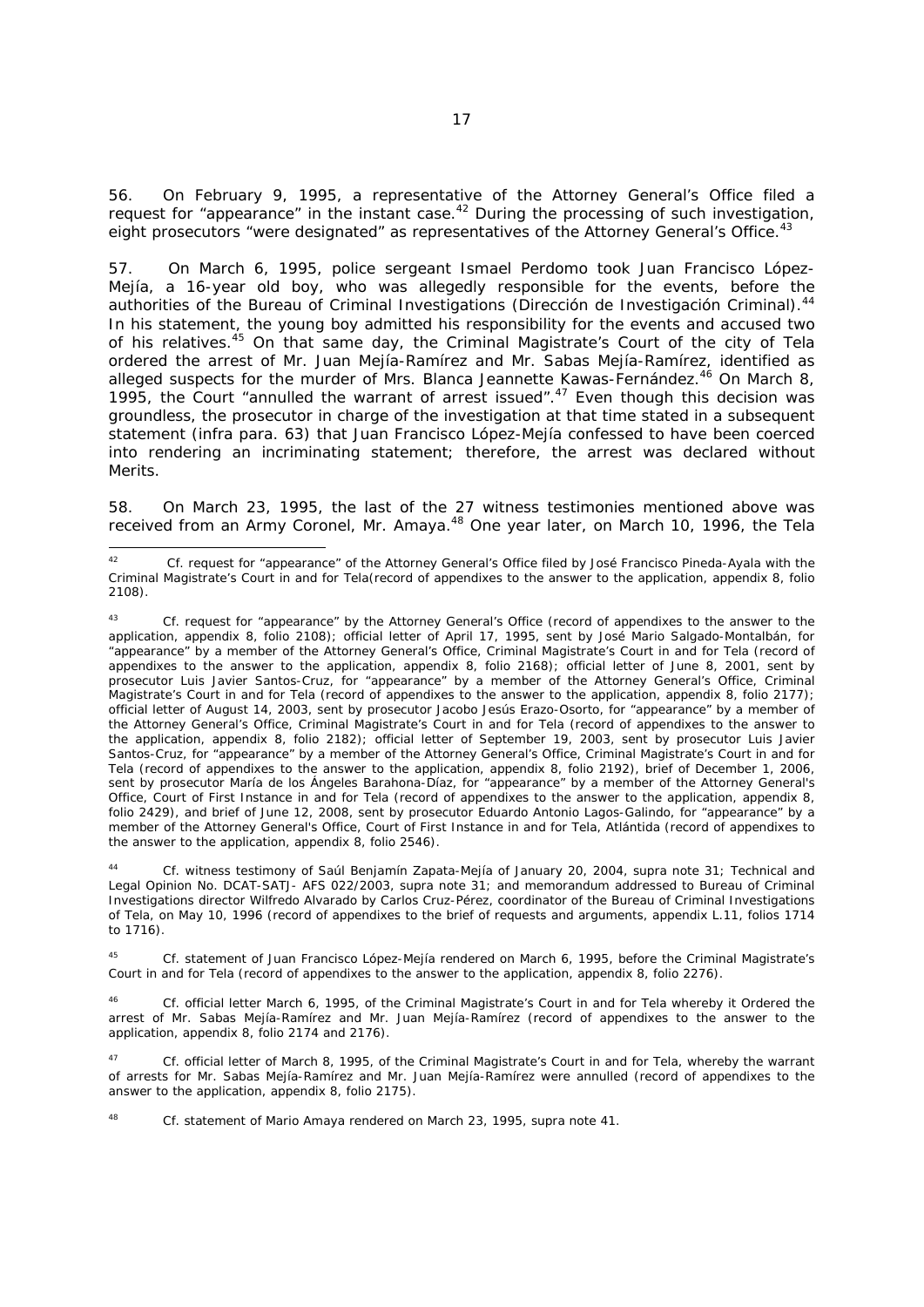Bureau of Criminal Investigations filed a report on the case whereby it stated that "in the investigations of the instant case, various important interests will be affected and, in any case, the investigation officers assigned to the case are in serious danger."<sup>49</sup>

59. After that report, there is no proof of new evidentiary practices but until mid 2003, once proceedings in the instant case commenced before the Inter-American Commission (*supra* para. 1). Hence, on August 29, 2003, upon request by the prosecutor in charge, the Criminal Magistrate's Court of the city of Tela received an extension of the statement rendered by one of the witnesses to the events, $50$  who indicated that he had been threatened by police "sergeant Perdomo", as a consequence of his testimony<sup>51</sup> (*supra* para. 55). Furthermore, on October 30, 2003, the General Bureau of Criminal Investigations, formerly the Bureau of Criminal Investigations (hereinafter, the "DGIC"), received the statements of eight individuals, some of whom had rendered testimony in 1995.<sup>52</sup>

60. During proceedings, the coordinators of the DGIC filed various reports on the investigation activities carried out in the instant case.53 In general, these reports explain various hypotheses as regards the responsibility for the murder of Mrs. Blanca Jeannette Kawas-Fernández, mentioning as a motive the possible conflicts with the environmental activity carried out by the alleged victim. These reports highlight indications as to the participation of public officers in the planning of the events and obstructing of the investigation.54 Furthermore, it is restated that certain witnesses to the case "could be in

 $49$ 49 *Cf.* memorandum addressed to Bureau of Criminal Investigations director Wilfredo Alvarado, *supra* note 44.

<sup>50</sup> *Cf.* official letter of the Attorney General's Office of August 26, 2003 before the Criminal Magistrate's Court in and for Tela (record of appendixes to the answer to the application, appendix 8, folio 2189).

<sup>51</sup> *Cf.* statement by Dencen Alex Andino-Alvarado rendered on August 29, 2003 (record of appendixes to the answer to the application, appendix 8, folio 2191), and statement by Dencen Alex Andino-Alvarado rendered on December 9, 2003 (record of appendixes to the brief of requests and arguments, appendix L.9, folio 1706).

<sup>52</sup> *Cf.* statement by Isdenia Enid Ramírez rendered on October 29, 2003, before the General Bureau of Criminal Investigations (record of appendixes to the answer to the application, appendix 8, folios 2346); statement by Rosendo Aguilar rendered on October 29, 2003, before the General Bureau of Criminal Investigations (record of appendixes to the answer to the application, appendix 8, folios 2348); statement by Trinidad Marcial Bueno-Romero rendered on October 30, 2003, before the General Bureau of Criminal Investigations (record of appendixes to the answer to the application, appendix 8, folios 2349); statement by Juan Mejía-Gómez rendered on October 30, 2003, before the General Bureau of Criminal Investigations (record of appendixes to the answer to the application, appendix 8, folios 2351); statement by Sabas Gómez rendered on October 30, 2003, before the General Bureau of Criminal Investigations (record of appendixes to the answer to the application, appendix 8, folios 2355 to 2357); statement by Carlos Antonio Quintana rendered on October 30, 2003, before the General Bureau of Criminal Investigations (record of appendixes to the answer to the application, appendix 8, folio 2358), and statement by Dencen Alex Andino-Alvarado rendered on October 30, 2003, before the General Bureau of Criminal Investigations (record of appendixes to the answer to the application, appendix 8, folios 2360 to 2363).

<sup>53</sup> *Cf.* investigation report of the General Bureau of Criminal Investigations of October 30, 2003, signed by Daniel Barahona, *supra* note 31; official letter of December 7, 2006, sent by the General Bureau of Criminal Investigations to the Court of First Instance in and for Tela, Atlántida (record of appendixes to the answer to the application, appendix 8, folios 2431 and 2432); report of November 27, 2006, addressed to the General Director of Criminal Investigations (record of appendixes to the brief of requests and arguments, appendix L.17, folios 1747 to 1750); briefs of February 19, 2008, sent by inspector Evin Salinas, "Head of the Environmental Death Investigation Unit" to prosecutor Sandra Ponce of the General Bureau of Criminal Investigations (record of appendixes to the answer to the application, appendix 8, folios 2537 to 2544).

<sup>54</sup> *Cf.* expert opinion by Clarisa Vega-Molina at the public hearing held before the Inter-American Court on December 2, 2008.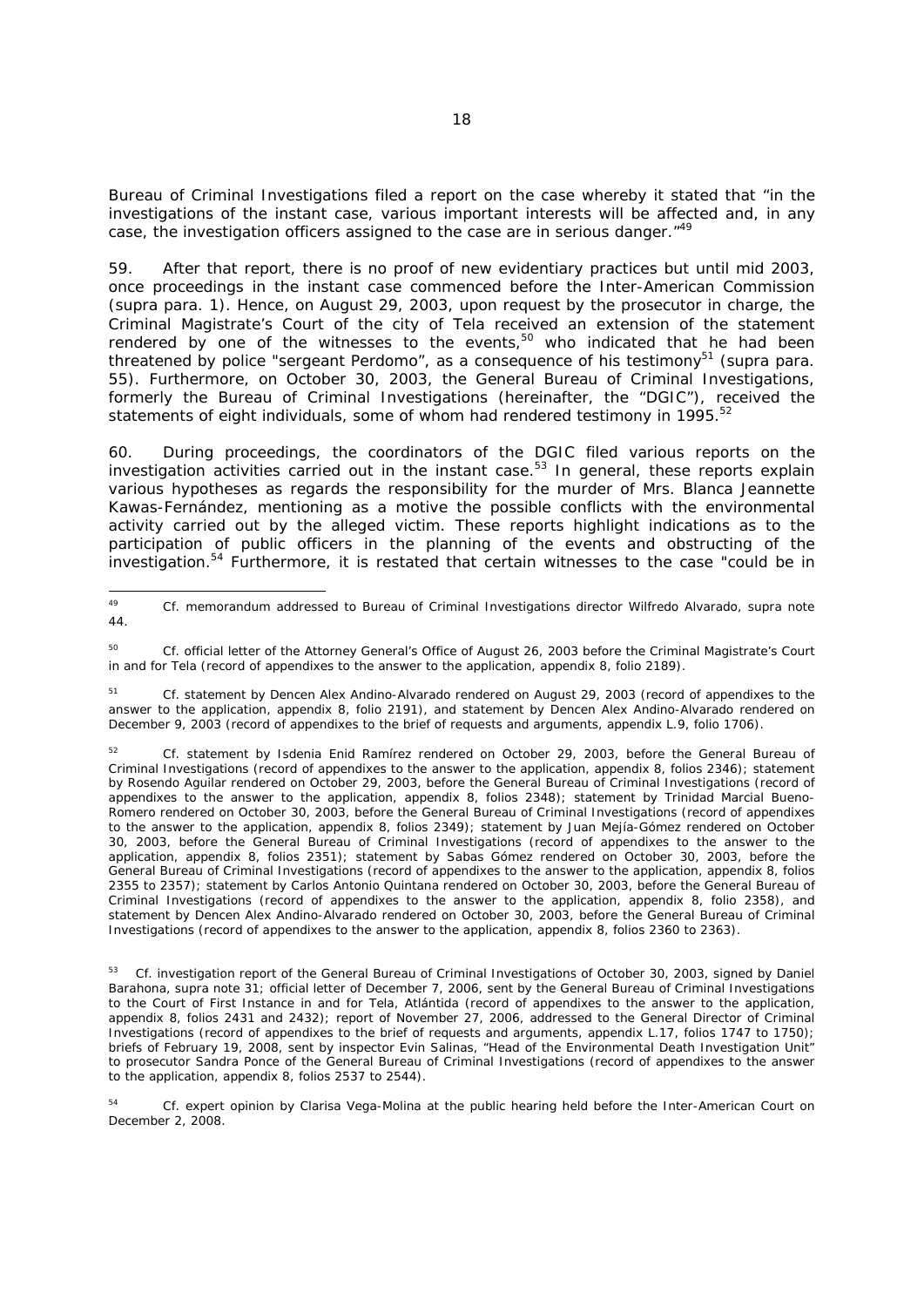danger of death" and that, therefore "some individuals may agree to give testimony [...] only if the record of the case is moved to another city or if such testimony is taken at a court in a city other than Tela".<sup>55</sup> It also mentions that, "to judicially process any new elements related to the death of Mrs. Kawas, a prosecutor from the Attorney General's Office not commissioned to Tela should be designated".56

61. As a result of the request made by the Supreme Court of Justice of Honduras, on November 18, 2003, the Advisory and Training Department of the Attorney General's Office issued a "Technical Legal Report" on the case, whereby it stated that the testimonies received reflect that the death of Mrs. Kawas was associated with her work as environmental activist in the PROLANSATE foundation.<sup>57</sup> Furthermore, the report highlighted the alleged participation of State agents in these events.<sup>58</sup>

62. In such report, the Attorney General's Office suggested, among other things, to practice the following judicial procedures: 1) extension of the testimonies relevant for the clarification of the events; 2) request for a warrant of arrest against Police Sergeant Ismael Perdomo for the crime of coercion, and 3) extension of the accusation against such sergeant for the crime of concealment. Furthermore, the Attorney General's Office recommended the practice, among other things, of the following investigation procedures: 1) organizing a special investigation team to sort out and gather all evidence necessary to clarify the crime, and 2) designing a strategy for protecting witnesses.<sup>59</sup>

63. In view of the recommendations contained in the "Technical Legal Report", the prosecutor who "appeared" in the case received new testimonies, $^{60}$  including the January

-

<sup>55</sup> *Cf.* report of November 27, 2006, addressed to the General Director Criminal Investigations, *supra* note 53.

<sup>56</sup> *Cf.* report of November 27, 2006, addressed to the General Director Criminal Investigations, *supra* note 53.

<sup>57</sup> *Cf*. Technical Legal Report No. DCAT-SATJ- AFS 022/2003, *supra* note 31. See also the internal record on the following statements: statement rendered on February 21, 1995, before the Criminal Magistrate's Court in and for Tela by Elías Álvarez, Secretary of Projects of *Unión Nacional Campesina* (National Rural Union) who stated that "her death probably resulted from her work", *supra* note 41; statement rendered on February 21, 1995, before the Criminal Magistrate's Court in and for Tela by Ismael Edgardo Lozano from *Corporación Hondureña de Desarrollo Forestal* (Honduras Forestry Development Corporation - CODEFORH), who indicated that, even though the alleged victim did not claim to have been threatened, he is "aware that the activity for protection of natural resources is highly risky, due to the nature of the activity itself, and that he thinks that "the death of Mrs. Kawas was the result of the activity she carried out as environmentalist and her capacity as activist for the protection of the ecosystem," *supra* note 31; statement rendered on February 14, 1995, before the Criminal Magistrate's Court in and for Tela by Dinora Paz Hernández, who stated that when working with the alleged victim "she received disgusting calls, [...] to take care of herself, that old woman […]," *supra* note 41; and statement rendered on March 1, 1995, before the Criminal Magistrate's Court in and for Tela by Juan Alberto Hernández-Sánchez who stated that he remembers that in a given occasion Mrs. Kawas and that companies and individuals having economic interests in the protected areas could be involved in the murder, *supra* note 41.

<sup>58</sup> *Cf*. Technical Legal Report No. DCAT-SATJ- AFS 022/2003, *supra* note 31.

<sup>59</sup> *Cf*. Technical Legal Report No. DCAT-SATJ- AFS 022/2003, *supra* note 31.

<sup>60</sup> *Cf.* request from prosecutor Luis Javier Santos-Cruz of December 9, 2003 (record of appendixes to the answer to the application, appendix 8, folios 2299 and 2300), witness statement rendered on February 2, 2004, by Juan Mejía-Gómez before the Criminal Magistrate's Court in and for Tela (record of appendixes to the answer to the application, appendix 8, folios 2329 and 2330), witness statement rendered on February 2, 2004 by Sabas Gomez before the Criminal Magistrate's Court in and for Tela (record of appendixes to the answer to the application, appendix 8, folios 2331 and 2332), and witness statement rendered on February 2, 2004 by Isdenia Enid Ramírez-Díaz before the Criminal Magistrate's Court in and for Tela (record of appendixes to the answer to the application, appendix 8, folios 2333 and 2334).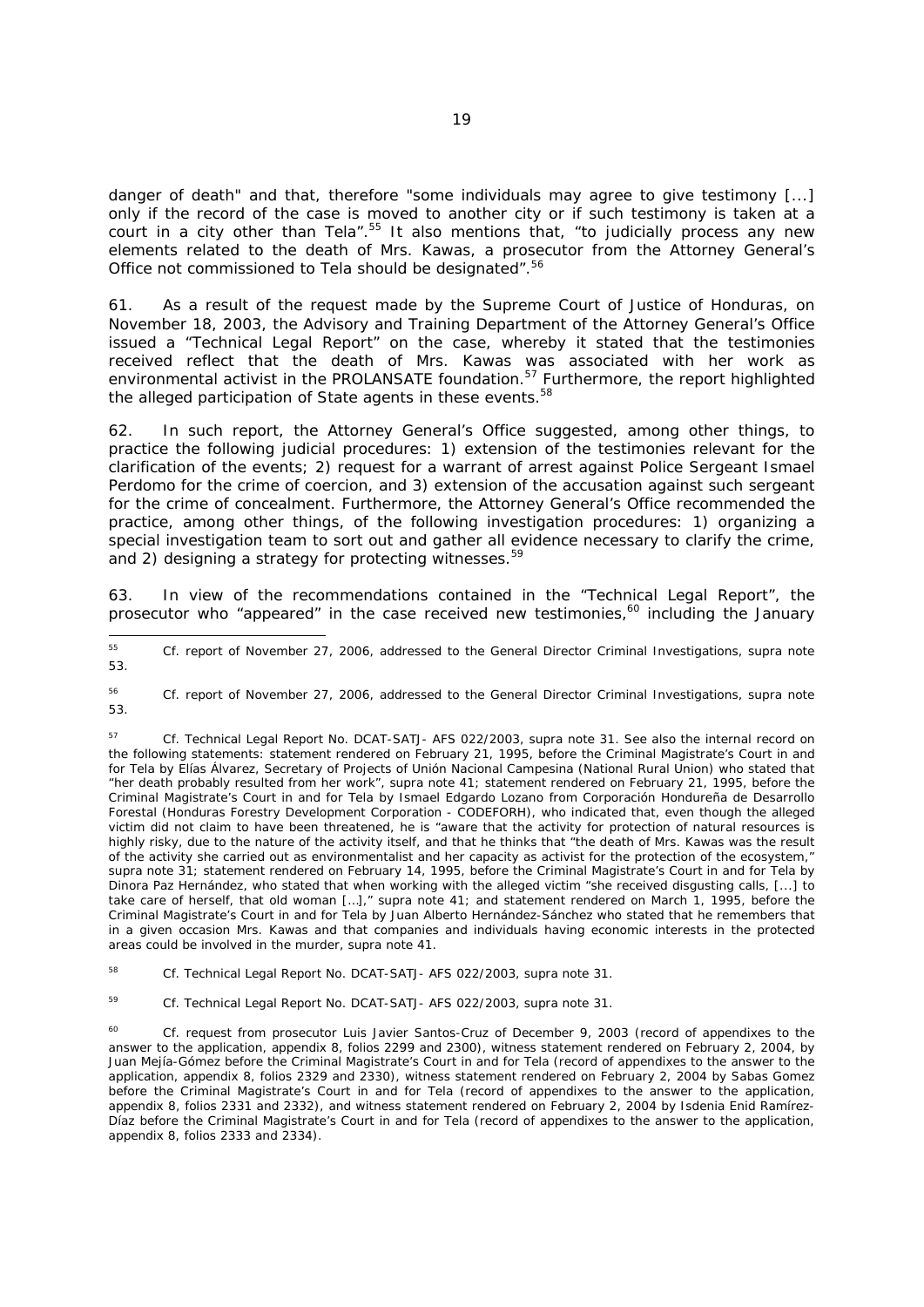30, 2004 testimony of Mr. Saúl Benjamín Zapata, former Coordinating Prosecutor in the city of La Ceiba (Department of Atlántida), who mentioned the investigations made in the case of the murder of Mrs. Blanca Jeannette Kawas-Fernández and, particularly, addressed the police authorities' involvement in the murder.<sup>61</sup>

64. On March 2, 2004, the prosecutor requested the Judge of the Court of First Instance in and for Tela to order the arrest of Police Sergeant Class III, Ismael Perdomo, as "alleged responsible for the crimes of abuse of authority and coercion to the detriment of public authorities".<sup>62</sup> On March 10, 2004, the arguments of the prosecutor and of the defendant having been heard, $63$  the Court ordered a prohibition to leave the country upon Police Sergeant Ismael Perdomo, and to get in contact with the witnesses or attend any places at which they are usually present.<sup>64</sup> On March 15, 2004, the Court of First Instance issued a warrant of arrest against the aforementioned Police sergeant<sup>65</sup> and rejected a request submitted by the defense for final dismissal on the grounds that the crime was statutebarred.<sup>66</sup> This decision was appealed.<sup>67</sup>

65. On March 23, 2004, the Court of First Instance admitted without stay of execution the appeal filed by the defense; therefore, it ordered that the record be sent to the Court of Appeals of the city of La Ceiba, Atlántida.<sup>68</sup> On that same day, the prosecutor of the Attorney General's Office requested the Court to initiate trial proceedings against the National Police sergeant for the alleged commission of the crime of "concealment to the detriment of public authorities".<sup>69</sup> On March 25, 2004, the court denied the request on the

-

<sup>61</sup> *Cf.* witness testimony of Saúl Benjamín Zapata-Mejía of January 20, 2004, *supra* note 31.

<sup>&</sup>lt;sup>62</sup> *Cf.* brief of request for issuance of a warrant of arrest filed by prosecutor Luis Javier Santos-Cruz to the Court of First Instance in and for Tela, on March 2, 2004 (record of appendixes to the answer to the application, appendix 8, folio 2402).

<sup>&</sup>lt;sup>63</sup> *Cf.* brief of March 10, 2004, of Ismael Perdomo addressed to the Court of First Instance in and for Tela, Atlántida (record of appendixes to the answer to the application, appendix 8, folio 2403). On March 10, 2004, Mr. Ismael Perdomo appeared voluntarily at the premises of the First Instance Court in and for Tela, Atlántida, and requested that "his interrogatory statement be received pursuant to the procedure set forth by law and, furthermore, request that a provisional measure other than preventive detention be imposed".

<sup>64</sup> *Cf.* Order of the Court of First Instance in and for Tela, Atlántida, of March 10, 2004 (record of appendixes to the answer to the application, appendix 8, folios 2404 and 2405).

<sup>65</sup> *Cf.* Order for imprisonment against Ismael Perdomo-Velásquez issued by the First instance Court in and for Tela, Atlántida, on March 15, 2004, (record of appendixes to the answer to the application, appendix 8, folio 2407 and 2408).

<sup>66</sup> *Cf.* brief submitted by public counsel José Luis Mejía-Herrera before the First Instance Court in and for Tela, Atlántida, on March 15, 2004 (record of appendixes to the answer to the application, appendix 8, folios 2409 and 2410), and Order of the Court of First Instance in and for Tela, Atlántida, of March 15, 2004 (record of appendixes to the answer to the application, appendix 8, folio 2411).

<sup>&</sup>lt;sup>67</sup> *Cf.* brief submitted by public counsel José Luis Mejía-Herrera before the Court of First Instance in and for Tela, Atlántida, on March 18, 2004 (record of appendixes to the answer to the application, appendix 8, folio 2414).

<sup>&</sup>lt;sup>68</sup> *Cf.* Order issued by the Court of First Instance in and for Tela, Atlántida on March 23, 2004 (record of appendixes to the answer to the application, appendix 8, folio 2415).

Cf. brief of March 23, 2004, filed by prosecutor Luis Javier Santos-Cruz before the Court of First Instance in and for Tela, Atlántida (record of appendixes to the answer to the application, appendix 8, folios 2416 and 2417).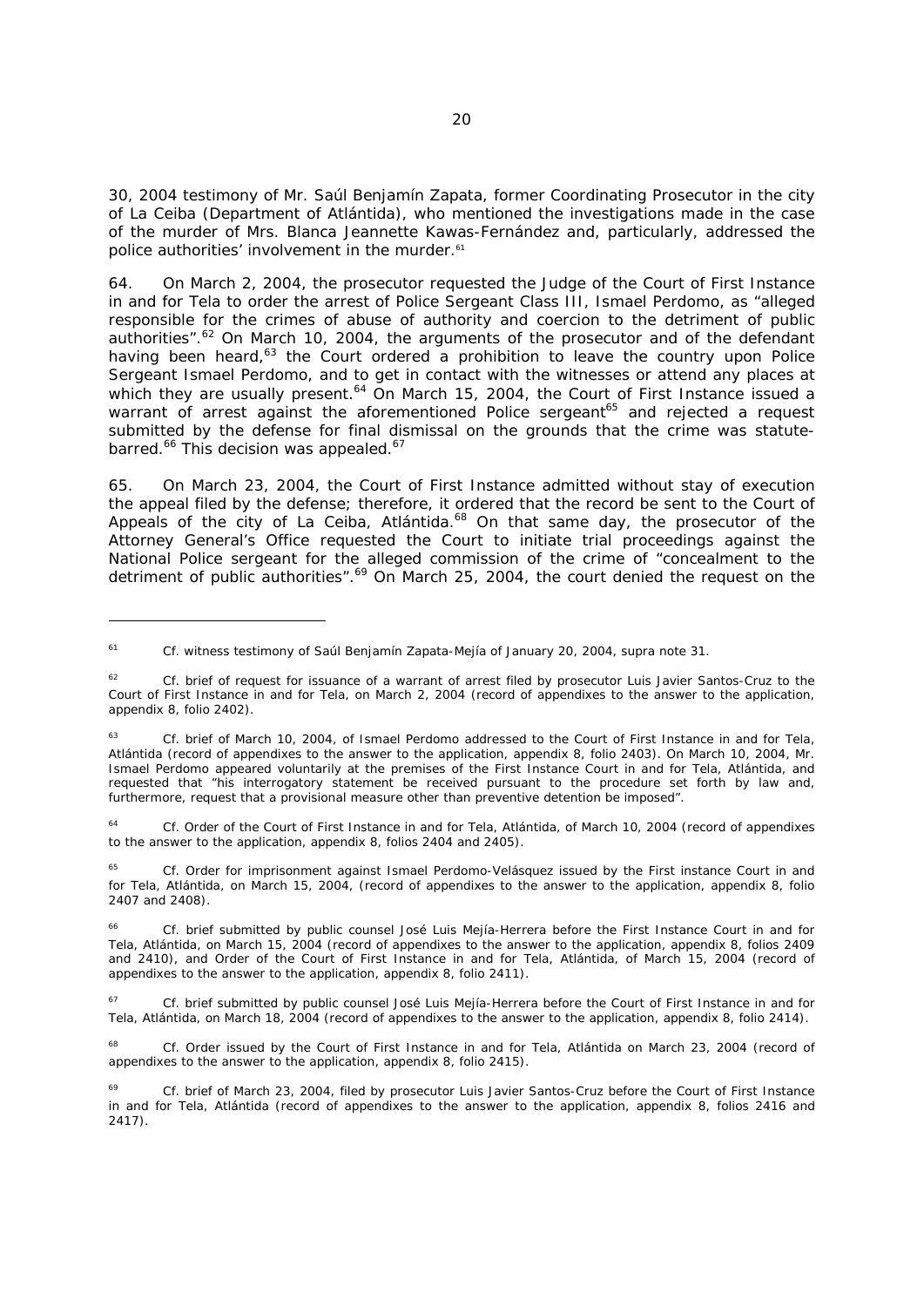grounds that "the order for imprisonment imposed upon Mr. […] was appealed by the defense".70

66. On October 9, 2006, two years after the admission, the Court of Appeals of La Ceiba ruled on the appeal and decided that the order for detention issued "had defects that called for annulment", since "the appropriate request from the prosecutor was not obtained", in accordance with legislation on criminal procedures in force.<sup>71</sup> In view of the decision, on November 23, 2006, the Court of First Instance in and for Tela ordered the Attorney General's Office to carry out an analysis of the conduct of the defendant Police sergeant in order to file the related request from the prosecutor. That notwithstanding, no prosecutor had been assigned to the case at that time<sup>72</sup> and the warrant of arrest was not requested again.

67. In 2007 and 2008, the Court of First Instance in and for Tela requested that certain evidentiary procedures be carried out,<sup>73</sup> including: search for Juan Francisco López-Mejía in official records,<sup>74</sup> inspection of the alleged victim's workplace premises, PROLANSATE foundation and the offices of the National Preventive Police of La Ceiba,<sup>75</sup> interviews in the cities of Tela, La Ceiba, El Progreso, and San Pedro Sula.<sup>76</sup> Such procedures showed that Juan Francisco Mejía-López, who had been coerced to incriminate himself for the events of the instant case (*supra* paras. 57), died violently in 2008.77

68. To date, the criminal proceeding initiated for the death of Mrs. Blanca Jeannette Kawas-Fernández is still at preliminary stage. The perpetrators of the murder have not been identified; and no criminal complaint has been filed against any individual. There is no evidence either that during these years domestic measures have been implemented to protect witnesses, other than those ordered by this Court in the context of the provisional measures adopted for the benefit of Mr. Dencen Andino-Alvarado on November 29, 2008 (*supra* paras. 15 and 16).

*Threats and executions of environmental activists in Honduras* 

 $70$ 70 *Cf.* Order of March 25, 2004, on the appeal filed on March 18, 2004, Court of First Instance in and for Tela, Atlántida (record of appendixes to the answer to the application, appendix 8, folio 2418).

<sup>71</sup> *Cf.* Order of the Court of Appeals of La Ceiba, Atlántida, of October 9, 2006 (record of appendixes to the answer to the application, appendix 8, folios 2424 and 2425).

<sup>72</sup> *Cf.* official letter of November 23, 2006, Court of First Instance in and for Tela, Atlántida (record of appendixes to the answer to the application, appendix 8, folio 2427).

<sup>73</sup> *Cf.* official letter of October 27, 2007, of the Court of First Instance in and for Tela, Atlántida (record of appendixes to the answer to the application, appendix 8, folio 2488).

<sup>74</sup> *Cf.* communication of the Municipal Registrar of Tela, Atlántida, of February 1, 2007 (record of appendixes to the answer to the application, appendix 8, folios 2440 to 2468).

<sup>75</sup> *Cf.* minutes of judicial inspection of September 11, 2007 (record of appendixes to the answer to the application, appendix 8, folio 2487).

<sup>76</sup> *Cf.* briefs of February 19, 2008, sent by inspector Evin Salinas, "Head of the Environmental Death Investigations unit," *supra* note 53.

<sup>77</sup> *Cf.* brief of February 19, 2008, sent by inspector Evin Salinas, "Head of the Environmental Death Investigations unit," *supra* note 53.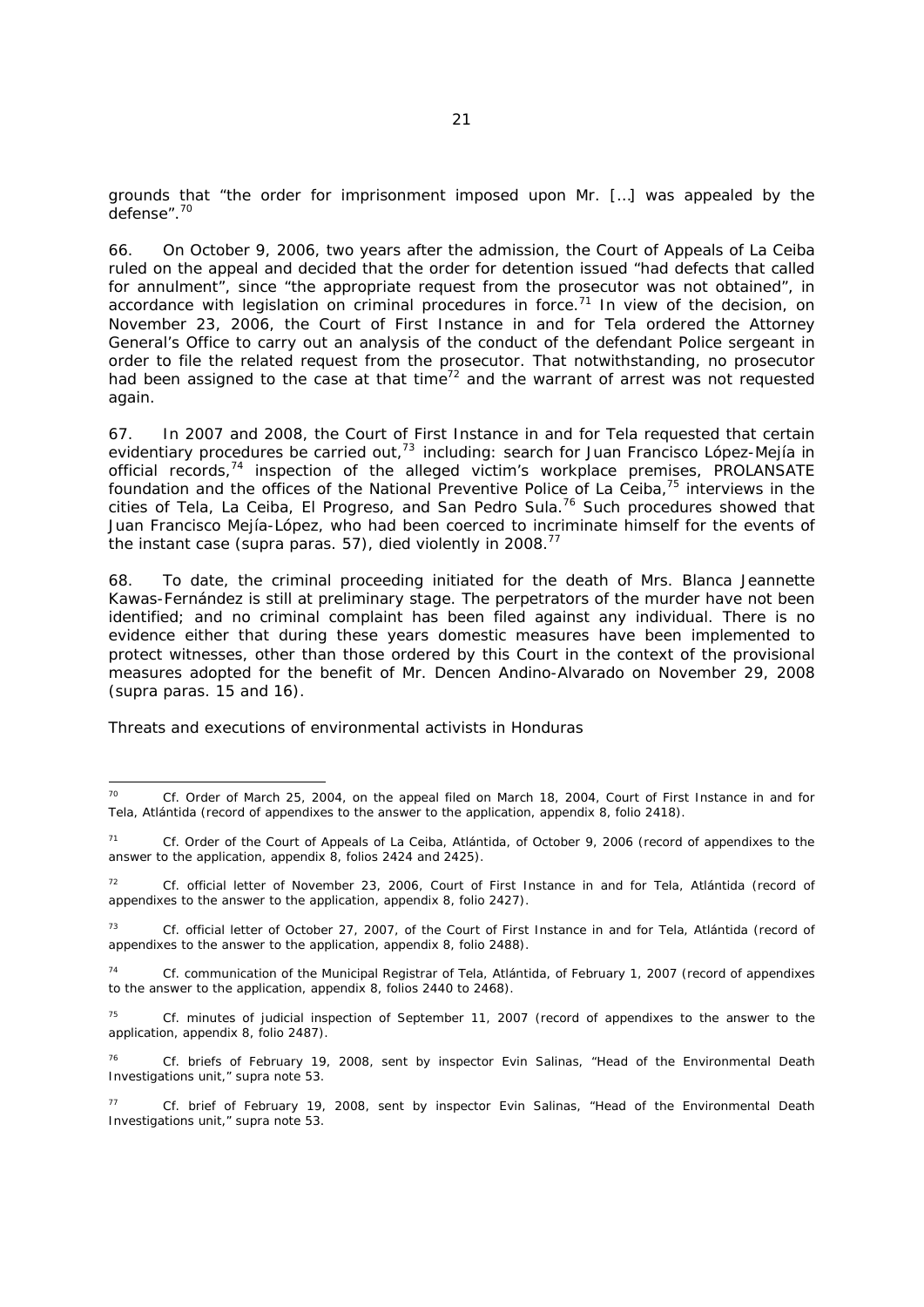69. During the decade that followed the death of Mrs. Blanca Jeannette Kawas-Fernández, there have been reports of acts of aggression, threats and execution of various individuals who devoted to the defense of the environment in Honduras.<sup>78</sup> In 1996, Carlos Escaleras, a popular leader of Valle del Aguán,<sup>79</sup> was executed; in 1998, Carlos Luna, an environmental activist;<sup>80</sup> in 2001, Carlos Flores, a community leader and environmental activist of Olancho, and in 2006, Heraldo Zúñiga and Roger Iván Cartagena, members of the Olancho Environmental Movement (MAO).81 The information provided by the State shows that, even though there have been convictions for these events, some of the individuals responsible therefor have not been captured, and instigators have not been identified either.<sup>82</sup>

70. Moreover, in 2007, the State organized the Group for Investigation of Environmental Activists' Deaths ("*Grupo de Investigación para la Muertes de los Ambientalistas*") -reporting to the Secretary of State, Security Office- which is exclusively in charge of the investigation of cases involving the death of environmental activists' deaths.<sup>83</sup> That notwithstanding, the

 $79$  As a result of these events, a person was convicted to 17 years' imprisonment and there is also a warrant of arrest against the person who escaped justice. *Cf.* official letter No. FEDH-575-2009 of July 2, 2008, *supra* note 78, and copy of the judgment rendered by the Court of First Instance in and for Tocoa, Colón, of October 16, 2002 (record of appendixes to the answer to the application, appendix 16, folios 2638-2645).

Three individuals were convicted for these events, and warrants of arrest are pending execution against two individuals for the crime of murder. *Cf.* official letter No. FEDH-575-2009 of July 2, 2008, *supra* note 78, and copy of the judgment rendered by the Court of First Instance in and for Catacamas, Olancho, of December 11, 2002, and record signed by the Court Clerk of June 26, 2008 (record of appendixes to the answer to the application, appendix 15, folios 2627-2636).

81 Four people were found guilty for the events. *Cf.* expert opinion issued by Clarisa Vega-Molina before the inter-American Court, *supra* note 54, and Amnesty International, Honduras: *Asesinatos de activistas medioambientalistas en el Departamento de Olancho*. February 2007, table of contents: AI 37/001/2007 (record of appendixes to the brief of requests and argument, appendix K, folios 1649 to 1653). *Cf* Amnesty International. Persecución y resistencia. *La experiencia de defensores y defensoras de derechos humanos en Guatemala y Honduras*. August 2007, índice AI: AMR 02/001/2007, *supra* note 78. *Cf.* official letter No. FEDH-575-2009 of July 2, 2008, *supra* note 78.

82 *Cf.* expert opinion issued by Clarisa Vega-Molina before the Inter-American Court, *supra* note 54.

83 *Cf.* official letter No. SEDS-SG-1083-2007, whereby it reported the organization of this group through Agreement No. 0989-2007 of the Secretary of State at the Security Office (record of appendixes to the answer to the application, appendix 9, folios 2550 to 2551).

<sup>78</sup> 78 *Cf.* expert opinion issued by Clarisa Vega-Molina before the Inter-American Court, *supra* note 54; Environment and Human Rights Center (*Centro de Derechos Humanos y Ambiente* - CEDHA), *El Costo Humano de Defender el Planeta. Violaciones de Derechos Humanos a Defensores Ambientalistas en las Américas,* Report 2002- 2003 (record of appendixes to the brief of requests and arguments, appendix D, folios 1461 and 1505); Amnesty International, Honduras: *Asesinatos de activistas medioambientalistas en el Departamento de Olancho.* February 2007, table of contents: AI 37/001/2007 (record of appendixes to the brief of requests and arguments, appendix K, folios 1649 to 1653); Amnesty International. *Persecución y resistencia. La experiencia de defensores y defensoras de derechos humanos en Guatemala y Honduras.* August 2007, índice AI: AMR 02/001/2007 (record of appendixes to the brief of requests and arguments, appendix J, folio 1637); note of May 22, 2008, signed by the Coordinator of the Attorney General's Office of Juticalpa, Olancho (record of appendixes to the answer to the application, appendix 11, folio 2561-2570); copy of official letter No. FEDH-575-2009 of July 2, 2008, signed by the Coordinating Prosecutor of the Human Rights Prosecutor's Office of the Attorney General's Office (record of appendixes to the answer to the application, appendix 10, folio 2556-2559). In its answer to the application, the State indicated that as regards the threats against José Andrés Tamayo, Víctor Manuel Ochoa, René Wilfredo Gradiz, Elvín Noe Lanza, Macario Alfonso Zelaya, Pedro Amado Acosta, Heraldo Zúñiga, and Santos Efraín Paguada: the 10 people accused of these threats and the victims signed a Forgiveness Memorandum and Ordered the final dismissal of the accusations. Furthermore, dismissal was ordered also in the case against a person accused of forgery of public documents, fraud, damage, extortion, theft, and evasion to the detriment of companies related to the environment.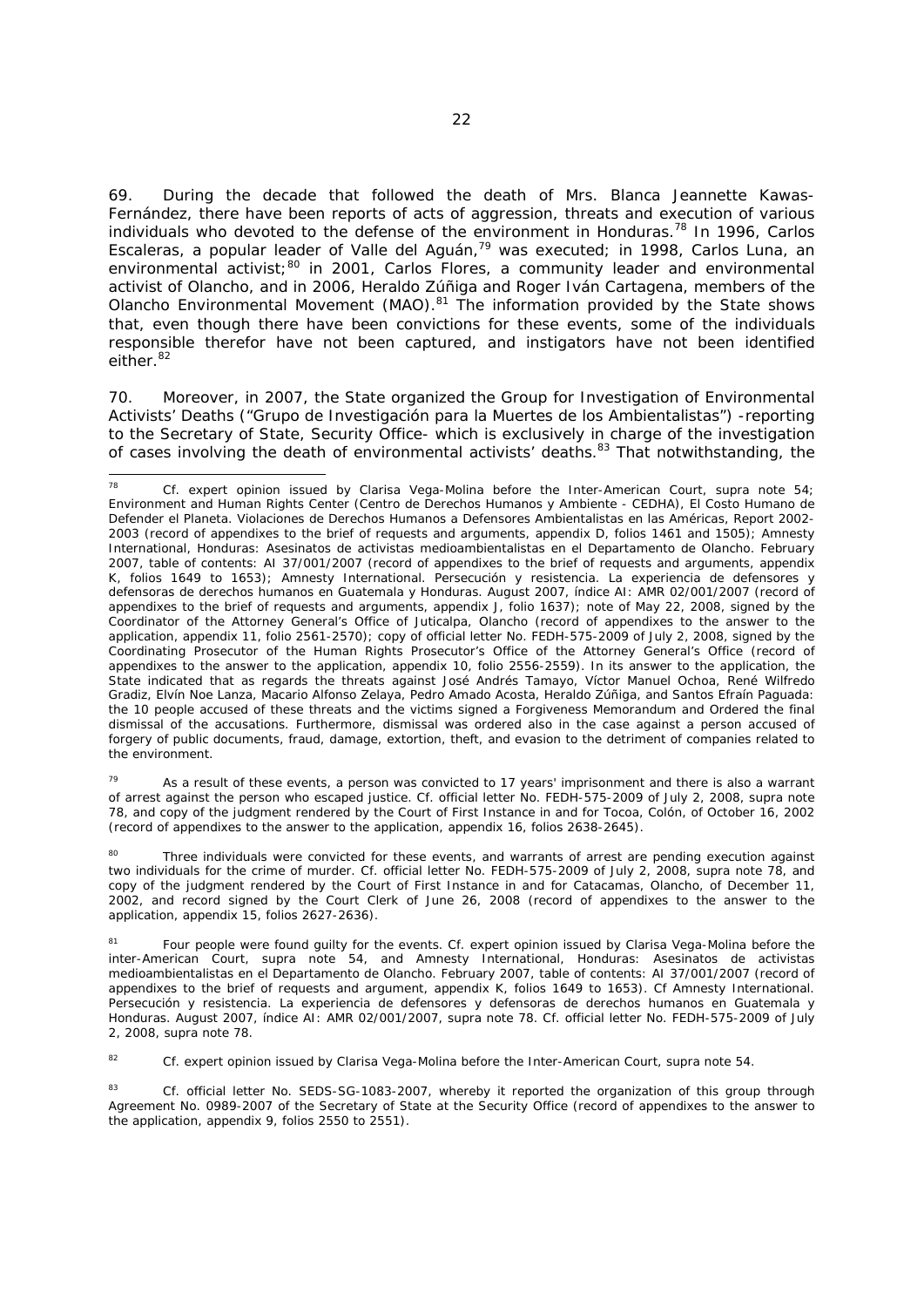State has not implemented an overall public policy aimed at protecting the supporters of human rights, in particular environmental activists.<sup>84</sup>

# *B) As regards the responsibility of the State*

71. As established above (*supra* para. 55), as a result of the death of Mrs. Blanca Jeannette Kawas-Fernández, the State initiated judicial investigation proceedings. In accordance with the allegations of the parties, the Court will first analyze if such investigation proceedings reflect sufficient elements to establish a failure by the State to respect the right to life of Mrs. Kawas-Fernández, and if such investigation inured to the benefit of the latter as guarantee of her rights, pursuant to Article 1(1) of the American Convention. Furthermore, the Court will define certain aspects related to the right to justice corresponding to the relatives of Mrs. Blanca Jeannette Kawas-Fernández, considering the acknowledgment made by the State in that regard.

*i)* Duty to respect and quarantee the right to life (Article 4(1) of the Convention), in *accordance with Article 1(1) of the American Convention* 

72. In accordance with Article 1(1) of the Convention, the States are bound to respect and guarantee the human rights protected under such instrument. The international responsibility of the State results from the acts or omissions of any of its bodies or agencies, regardless of their authority, which are in violation of the Inter-American Convention. It is a tenet of international law that the State is responsible for the acts and omissions of its agents acting in their official capacity, even when those agents act outside the scope of their authority.<sup>85</sup>

73. In accordance with the precedents of this Court, in order to establish that a violation of the rights enshrined in the Convention has been committed, it is not required, as it is under domestic criminal law, that the perpetrators' liability or intent be established. Nor is it required that the agents to whom such violations are attributed be identified individually.<sup>86</sup> but rather it is enough to prove that there have been acts or omissions that allowed for the perpetration of such violations or that the State has failed to fulfill an obligation.<sup>87</sup>

74. Compliance with Article 4(1) of the American Convention, in conjunction with Article 1(1) of this same Convention, not only requires that a person not be arbitrarily deprived of

<sup>84</sup> Cf. expert opinion of Rigoberto Ochoa-Peralta, rendered before a notary public (affidavit) on November 18, 2008 (record on the Merits, volume II, folios 482 and 483), and expert opinion rendered by Clarisa Vega-Molina before the Inter-American Court, *supra* note 54.

*<sup>85</sup> Cf. Case of Velásquez-Rodriguez*. *Merits, supra* note 17, para. 173; *Case of the "White Van" (Case of Paniagua-Morales et al.). Merits, supra* note 14, para. 91; *Case of Ríos et al. Preliminary Objections, Merits, Reparations and Costs, supra* note 10, para. 119; and *Case of Perozo et al. Preliminary Objections, Merits, Reparations and Costs, supra* note 10, para. 130.

<sup>86</sup> *Cf. Case of Velásquez-Rodriguez V. Honduras*. *Merits, supra* note 17, para. 173; *Case of the "White Van" (Paniagua-Morales et al.). Merits, supra* note 14, para. 91; *Case of Ríos et al. Preliminary Objections, Merits, Reparations and Costs, supra* note 10, para. 117, and *Case of Perozo et al. Preliminary Objections, Merits, Reparations and Costs, supra* note 10, para. 128.

<sup>87</sup> *Cf. Case of Velasquez-Rodriguez. Merits*, *supra* note 17, paras. 134 and 172; *Case of the "White Van" (Paniagua-Morales et al.) Merits*, *supra* note 14, para. 91; *Case of the Rochela Massacre V. Colombia. Merits, Reparations and Costs.* Judgment of May 11, 2007. Series C No. 163, para. 68, and *Case of Zambrano-Vélez et al. V. Ecuador. Merits, Reparations and Costs.* Judgment of July 4, 2007. Series C No. 166, para. 104.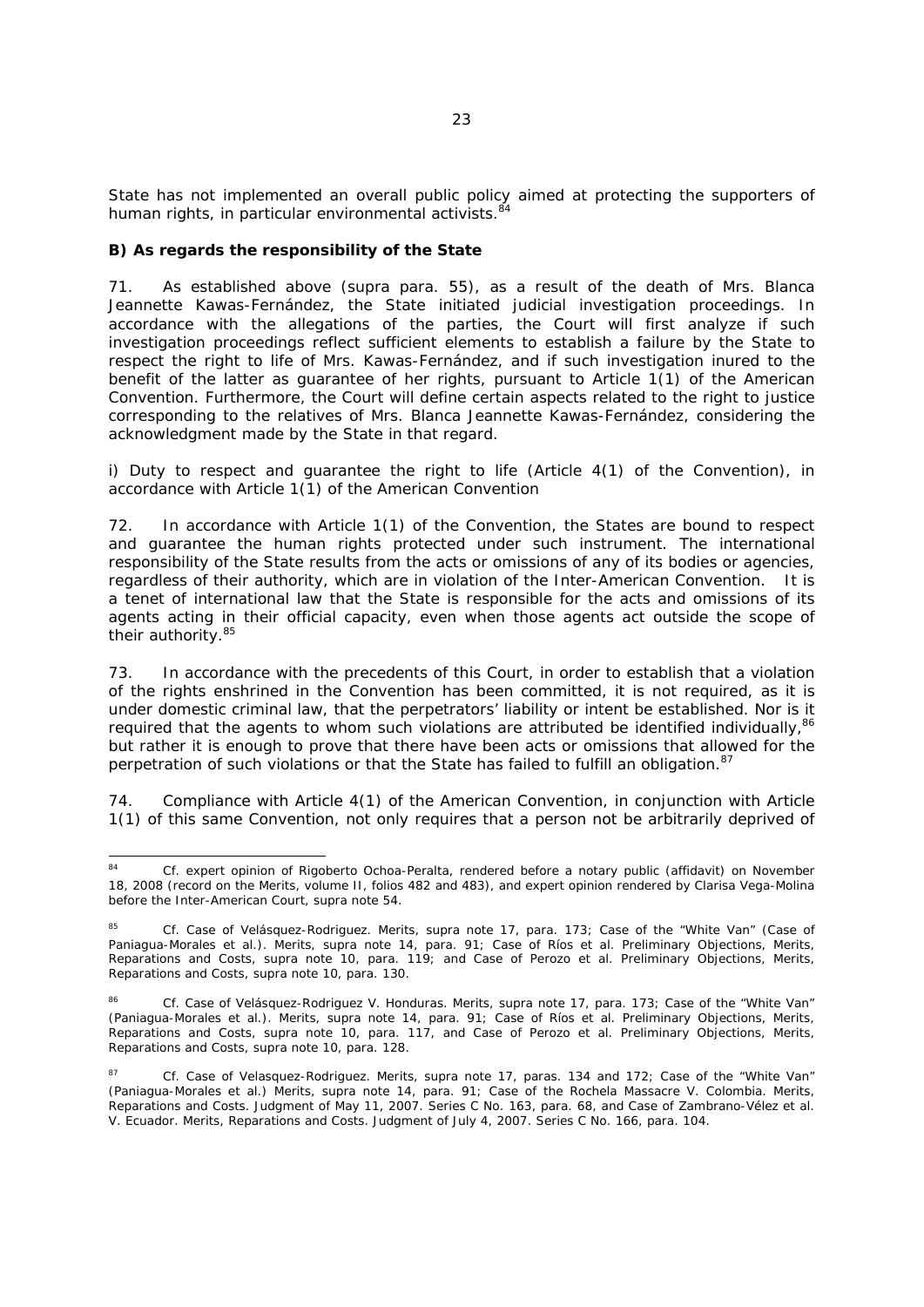his or her life (negative obligation) but also that the States adopt all the appropriate measures to protect and preserve the right to life (positive obligation), $88$  as part of their duty to ensure full and free exercise of the rights of all persons under their jurisdiction.

75. This duty to "guarantee" the rights entails a positive obligation for the State to adopt a series of conducts, depending on the specific substantive right involved.<sup>89</sup> In cases of violent death, such as the instant case, the Court has considered that the performance of an *ex officio*, prompt, serious, impartial and effective investigation constitutes a fundamental element essential for the protection of the rights affected in these situations.<sup>90</sup>

76. In the judgment on the Merits issued in the case of *Velásquez-Rodríguez v. Honduras*, the Court established that, pursuant to the duty to guarantee:

[t]he State is [...] obligated to investigate every situation involving a violation of the rights protected by the Convention. If the State apparatus acts in such a way that the violation goes unpunished and the victim's full enjoyment of such rights is not restored as soon as possible, the State has failed to comply with its duty to ensure the free and full exercise of those rights to the persons within its jurisdiction. The same is true when the State allows private persons or groups to act freely and with impunity to the detriment of the rights recognized by the Convention.

77. The Court has also mentioned that the obligation to investigate not only derives from conventional International Law rules binding upon the States Parties, but also from domestic legislation related to the duty to investigate ex officio certain unlawful conduct and the rules that allow victims or their relatives to report or file claims to participate in criminal investigation proceedings in order to find the truth of the events.<sup>92</sup>

78. In that regard, the Court has informed that the obligation persists irrespective of the agent to whom the violation may be eventually attributed, even individuals, since if the events are not investigated in depth, they would be, in some way, assisted by public authorities, which would entail international responsibility for the State". $93$ 

79. As to the duty to respect the right to life, the Court agrees, as in other opportunities, $94$  that the Court should not analyze the hypothesis about perpetrators

89 *Cf. Case of Cantoral-Huamaní and García-Santa Cruz V. Perú. Preliminary Objection, Merits, Reparations and Costs.* Judgment of July 10, 2007. Series C No. 167, para. 101.

90 *Cf. Case of the Pueblo Bello Massacre v. Colombia*, para. 145; *Case of Ríos et al. Preliminary Objections, Merits, Reparations and Costs, supra* note 10, para. 283, and *Case of Perozo et al. Preliminary Objections, Merits, Reparations and Costs, supra* note 10, para. 298.

91 *Cf. Case of Velasquez-Rodriguez. Merits, supra* note 17, para*.* 176.

-

92 *Cf. Case of García-Prieto et al*. *V. El Salvador. Preliminary Objections, Merits, Reparations and Costs.*  Judgment of November 20, 2007. Series C No. 168, para. 104; *Case of Ticona-Estrada et al. Merits, Reparations and Costs, supra* note 8, para. 95; and *Case of Valle-Jaramillo et al. V. Colombia. Merits, Reparations and Costs, supra* note 8, para. 99.

93 *Cf. Case of Velasquez-Rodriguez. Merits,* para*.* 174; and *Case of Godínez Cruz v. Honduras*. *Mertis*. Judgment of January 20, 1989. Series C No. 5*,* para*.* 188.

94 *Cf. Case of Cantoral-Huamaní and García-Santa Cruz. Preliminary Objection, Merits, Reparations and Costs, supra* note 89, para*.* 87.

<sup>88</sup> *Cf. Case of the "Street Children"* (*Villagrán-Morales et al*.) *Merits.* Judgment of November 19, 1999. Series C No. 63, para. 144; Case of the Miguel Castro-Castro Prison v. Perú. Merits, Reparations and Costs. Judgment of November 25, 2006. Series C No. 160, para. 237; and *Case of Zambrano-Vélez et al. Merits, Reparations and Costs, supra* note 87, para. 80.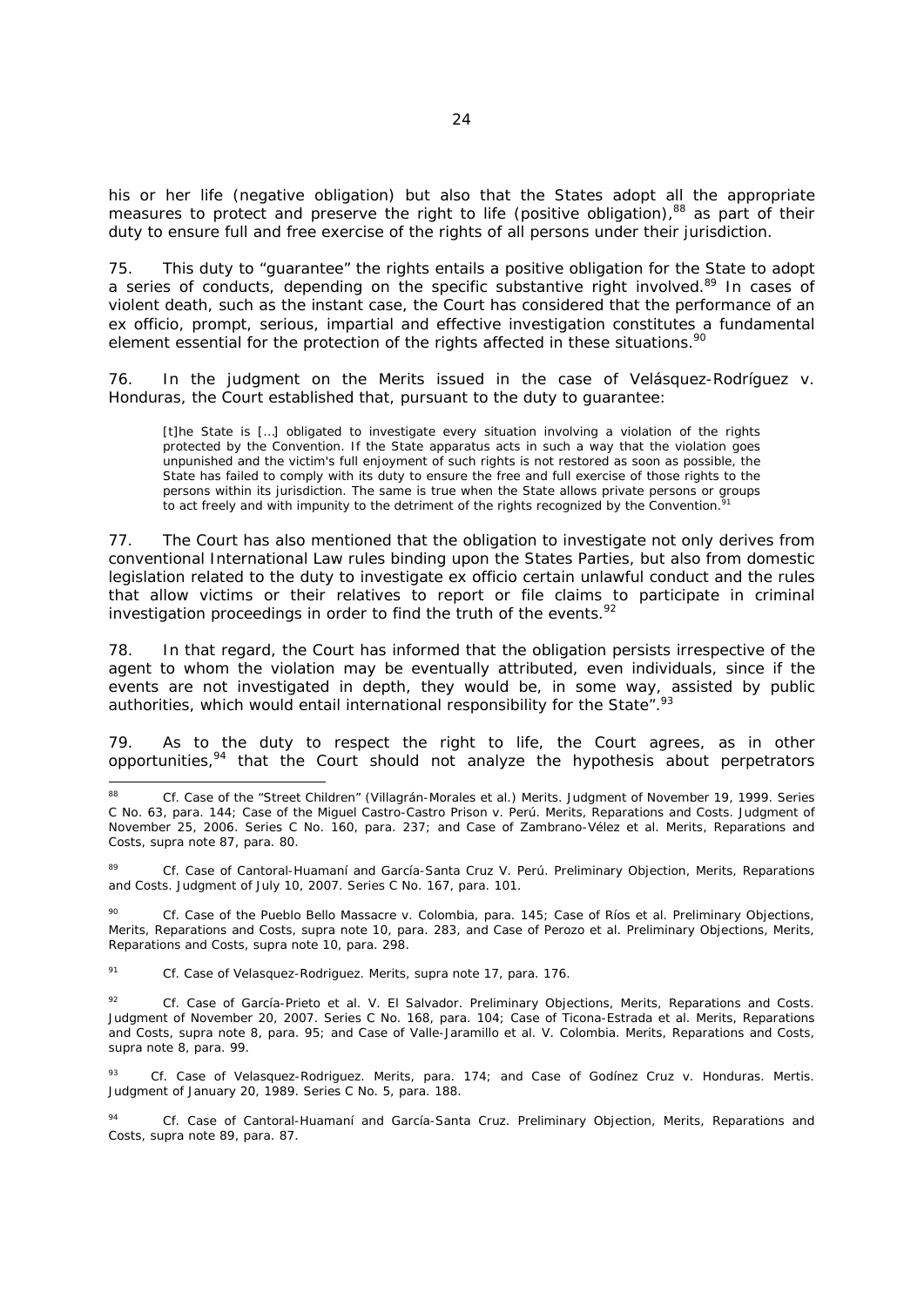prepared during the investigation of the events of the instant case and determine individual responsibility, whose definition corresponds to domestic criminal tribunals, but rather evaluate the acts and omission of State agents, pursuant to the evidence submitted by the parties.

80. In the instant case, the Commission and the representatives find that the conduct of a FUSEP agent is an indication sufficient to conclude that there is direct State responsibility in the deprivation of life suffered by Mrs. Blanca Jeannette Kawas-Fernández. In that regard, they agree that "it is clear that the execution of Mrs. Kawas-Fernández was the result of prior planning" which involved two perpetrators and an unspecified number of instigators, accomplices and concealing parties." In this sense, they alleged that the actions taken by the FUSEP sergeant "proved the direct relation to the murder of Mrs. Jeannette Kawas."

81. The State, on the other hand, rejected the aforementioned argument and held that the investigation of the events of the instant case remains open and there are various hypotheses regarding the responsibility for the deprivation of the life of Mrs. Kawas-Fernández; therefore, no direct responsibility should be imposed upon the State for the acts of its agents.

82. International case law has upheld the power of international tribunals to freely evaluate evidence, without adopting a strict assessment of the quantum necessary to provide the grounds for a judgment,  $95$  and it is essential for the jurisdictional body to pay attention to the circumstances of the specific case and to take into account the limits imposed by respect of legal certainty and procedural balance between the parties.<sup>96</sup>

83. The Court cannot ignore the special relevance of imposing upon a State Party to the Convention the responsibility for performing or tolerating within its territory the performance of practices such as those explained in the instant case. Therefore, the Court will now perform an evidence appraisal test that takes that circumstance into account while being capable of establishing the truth of the events alleged. $97$ 

84. First of all, the Court notes that the authorities in charge of the investigation agree that the murder of Blanca Jeannette Kawas-Fernández was the product of careful planning in which people from the area were involved. The investigation report submitted by the Tela Bureau of Criminal Investigations stated that, "in murdering Janeth Kawas, the people who performed the deed were guided and advised in a manner such that they already knew she was by herself and which room she would be in, and the exact time at which it would go down; some of the people who saw it, particularly the person who was with her, has not said

 $\overline{a}$ 

<sup>95</sup> *Cf. Case of Velasquez-Rodriguez. Merits, supra* note 17, para. 127. *Cf.* also *Case of the Miguel Castro-Castro Prison, supra* note 88, para. 184; *Case of Cantoral-Huamaní and García-Santa Cruz. Preliminary Objection, Merits, Reparations and Costs, supra* note 89, para. 86.

<sup>96</sup> *Cf. Case of Baena Ricardo et al. V. Panamá. Merits, Reparations and Costs.* Judgment of February 2, 2001. Series C No. 72, para. 71; *Case of Tiu Tojín V. Guatemala. Merits, Reparations and Costs.* Judgment of November 26, 2008. Series C No. 190, para. 38, and *Case of Perozo et al. Preliminary Objections, Merits, Reparations and Costs, supra* note 10, para. 95.

<sup>97</sup> *Cf. Case of Velasquez-Rodriguez*. *Merits, supra* note 17, para. 129; *Case of Ríos et al. Preliminary Objections, Merits, Reparations and Costs, supra* note 10, para. 136, and *Case of Perozo et al. Preliminary Objections, Merits, Reparations and Costs, supra* note 10, para. 148.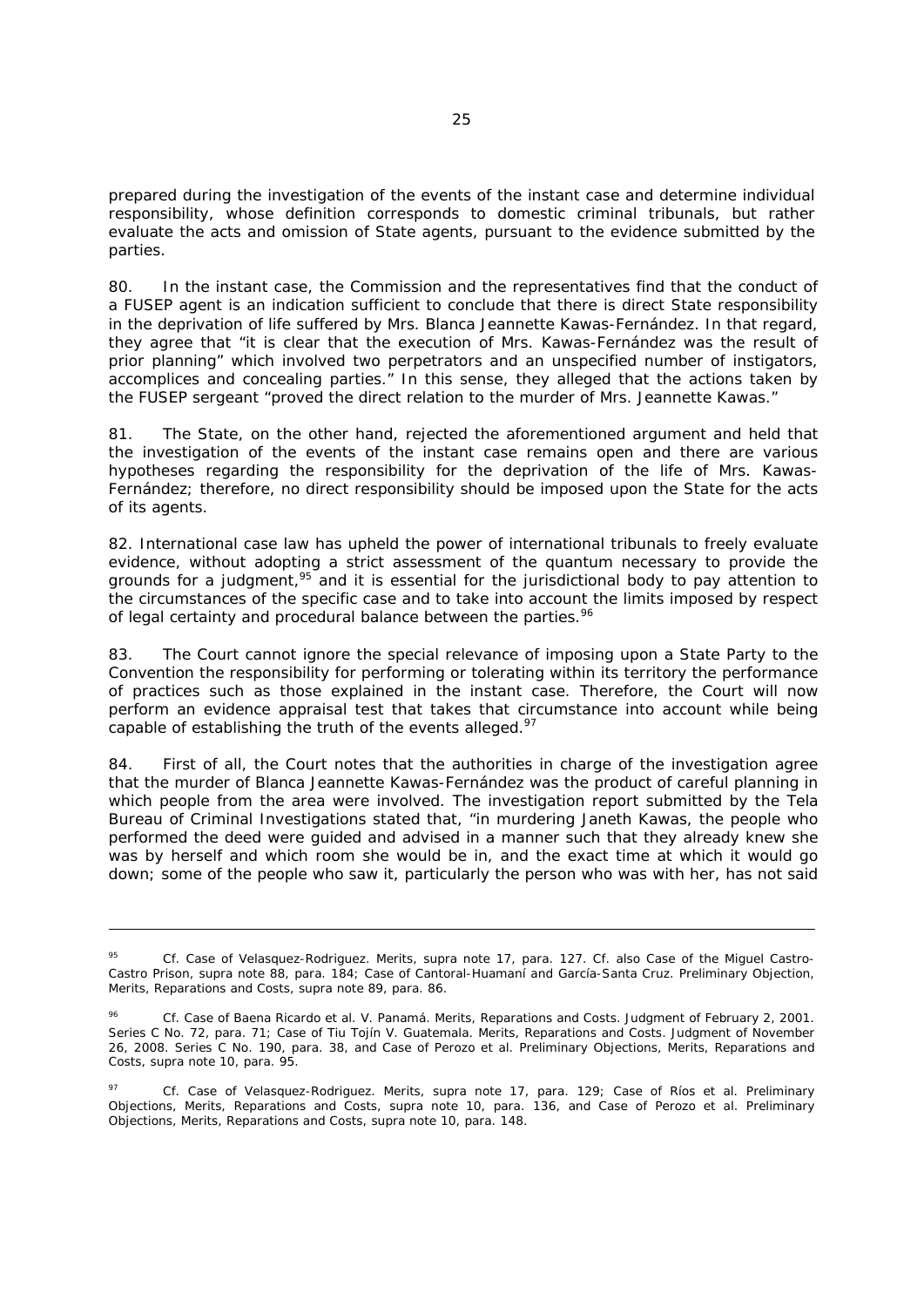a word for fear of getting killed, as he knows that whoever did this are from the same place and they know each other, and they are very dangerous people."<sup>98</sup>

85. Also, as alleged by the Inter-American Commission and the representatives, the evidence taken domestically and the reports issued by the investigation organs evidence the involvement of a FUSEP official in this complex structure that was in charge of carrying out and concealing the murder of Mrs. Kawas-Fernández. In this regard, in the proven facts section of this Judgment (*supra* paras. 50 to 70) it was established that at least one police officer took steps aimed at obstructing the administration of justice in this case by threatening witnesses<sup>99</sup> (*supra* paras. 59, 60 and 64), by acts of coercion intended to throw the investigation off track<sup>100</sup> (*supra* para. 57), and by negligence in the gathering of evidence at the crime scene and in the performance of the steps customarily taken to arrest the perpetrators of this crime<sup>101</sup> (*supra* para. 54).

86. In this regard, the Court notes that one year after the events, in their report of May 10, 1996, agents of the Tela Bureau of Criminal Investigations highlighted the involvement of a FUSEP official in the facts of the instant case. Accordingly, they stated that

we then realized that a sergeant from the Public Security Force […] of this very same town coerced one Juan Francisco López-Mejía, offering to pay him money to say he was the perpetrator. When conducting our investigations we learned that Jorge Montoya owns a place nearby the city's Public Force building, about half a block away [...] what we could verify was that Public Security Force sergeant Perdomo was seen entering the house. We thus started finding links between these people and looking for sufficient evidence to clarify this crime.<sup>102</sup>

87. The involvement of said police officer in the cover-up of Mrs. Kawas-Fernández's murder is also evidenced by the witness statement of Mr. Dencen Andino-Alvarado, which he rendered on October 30, 2003 before DGIC, stating that:

[...] we were brought to the Courthouse to give a statement on whether we knew the killers and, from there, we were taken back to the police station, taken to San Pedro Sula around three in the afternoon, because they claimed to have found a car [which] the killers had supposedly driven; sergeant Perdomo got there when we were in the holding cells and said to us, What you have to say is that you don't know them, so it will be you left, that you do not know them […]

[...] I was home and received an anonymous message, the same one engineer Urraco got, saying we had to stick to what we had said, that we hadn't seen anything.

100 *Cf.* witness testimony of Saúl Benjamín Zapata-Mejía of January 20, 2004, *supra* note 31; memorandum addressed to Bureau of Criminal Investigation Director Wilfredo Alvarado, *supra* note 44; Technical and Legal Opinion No. DCAT-SATJ- AFS 022/2003, *supra* note 31; brief of request for issuance of an warrant of arrest filed by prosecutor Luis Javier Santos-Cruz to the Court of First Instance in and for Tela, on March 2, 2004, *supra* note 99.

<sup>98</sup> 98 *Cf*. memorandum addressed to Bureau of Criminal Investigation Director Wilfredo Alvarado, *supra* note 44.

Cf. statement rendered by Dencen Alex Andino-Alvarado on August 9, 2003, *supra* note 51; Technical and Legal Opinion No. DCAT-SATJ- AFS 022/2003, *supra* note 31; investigation report of the General Bureau of Criminal Investigations of October 30, 2003, signed by Daniel Barahona, *supra* note 31, and brief of request for issuance of an warrant of arrest filed by prosecutor Luis Javier Santos-Cruz to the Court of First Instance in and for Tela, on March 2, 2004 (record of appendixes to the answer to the application, appendix 8, folios 1722-1725).

<sup>101</sup> *Cf.* Technical and Legal Opinion No. DCAT-SATJ- AFS 022/2003, *supra* note 31.

<sup>102</sup> *Cf*. memorandum addressed to Bureau of Criminal Investigation Director Wilfredo Alvarado, *supra* note 44.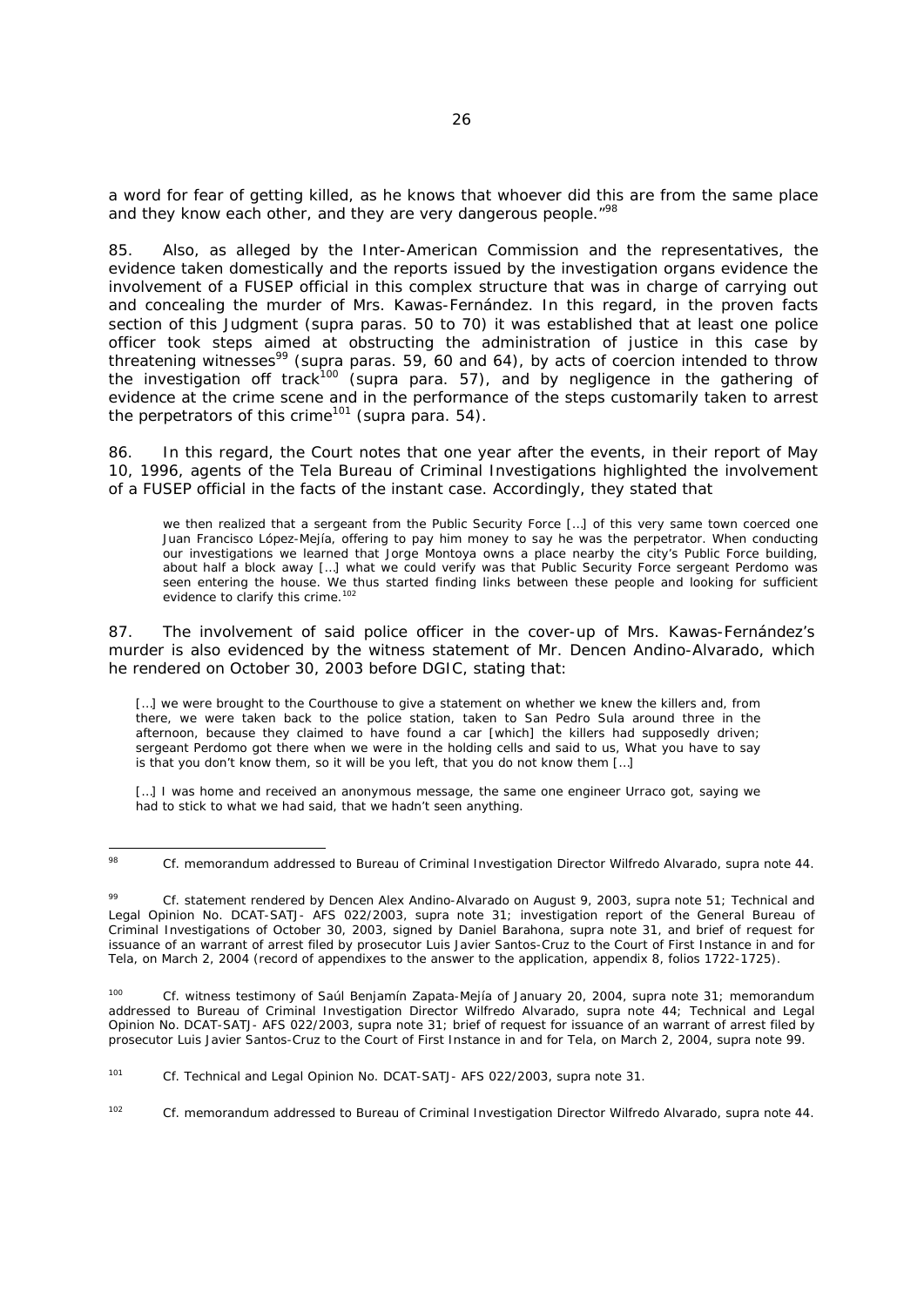[...] there's engineer Urraco, who can also say that sergeant Perdomo got there about two in the morning and told us that what we had to say was we hadn't seen anything, and he also said to say he hadn't said a word to us, that he was telling us so as not to make things worse later on.

[...] because of fear due to the threats I received, I hadn't made a statement because of the threat against my life [...] only because of sergeant Perdomo's threats.<sup>103</sup>

88. In a subsequent statement rendered on December 9, 2003, the same witness extended his prior statement, saying that:

On Wednesday last week, at about ten to eleven in the morning, I was in the San José neighborhood along with my boss, the Municipal Head of Public Works, who was telling me where I was supposed to be sweeping, when ISMAEL PERDOMO came out and called me and said he wanted to talk to me, and I said OK, and he said that there was *[sic]* that we were going to see each other. […] On Friday that week my daughter […] told me some guys had come looking for me […] that day the person in charge of the cards at the municipal building said that two persons who had identified themselves as agents [...] had come looking for me [...]

[...] around midnight last night some men came to my place, knocked on my door and asked me to step outside because they wanted to talk to me, but I didn't open the door, they stayed for about half an hour and as I wasn't stepping outside they left […] Ismael Perdomo has something to do with this because of the words he said to us back when it all happened […] I fear for my life and I want to be told what I can do.<sup>104</sup>

89. Moreover, the Court notes that in the Attorney General's Office 2003 technical-legal report, it was found that FUSEP, which was then under the charge of sergeant Perdomo, "DID NOT TAKE ANY STEPS aimed at arresting the possible perpetrators of the murder, did not set up police posts, taking an indifferent and worriedless position in view of the situation arisen, in an attempt to repeatedly throw [*…*] the investigation off track or keep it completely stalled. $105$  In this regard, it noted that:

pursuant to the investigations, Sergeant Ismael Perdomo had a very active participation in the course of investigation from the day of the events; […] The witnesses Alex Dencen Andino and Marco Antonio Urraco stat[ed] that they were coerced by Sergeant Perdomo into refraining from declaring about the facts; and in the case of Juan Francisco Mejía, he was coerced to incriminate two individuals who had nothing to do with the case, in exchange for their freedom, since he was detained at Police locations for theft of a bicycle […]

[Juan Francisco Mejía López is] a key witness to the resolution of this case, as the investigation team of the Bureau of Investigations confirmed that this young man was coerced by sergeant Ismael Perdomo into giving a statement against his two cousins […] it should be noted that, to date, the whereabouts of this witness remain unknown and it is the Police' task […] to find him so that he can render his witness statement before the Judge in charge of the case, so that sergeant Perdomo, who is involved in this case whichever way it is looked at, can be arrested.<sup>106</sup>

90. In confirmation of the above, later on Saúl Benjamín Zapata, the former prosecutor in charge of the investigation, stated that:

the Police delegate for Tela then in office […] called to Ceiba to [report] that they had arrested a 'minor' who claimed to be one of the perpetrators of the murder, [when questioned]; [w]hich

 $103$ 103 *Cf.* statement rendered by Dencen Alex Andino-Alvarado on August 29, 2003, *supra* note 51.

<sup>104</sup> *Cf*. statement rendered by Dencen Alex Andino-Alvarado on December 9, 2003, *supra* note 51.

<sup>105</sup> Technical and Legal Opinion No. DCAT-SATJ- AFS 022/2003, *supra* note 31.

<sup>106</sup> Technical and Legal Opinion No. DCAT-SATJ- AFS 022/2003, *supra* note 31.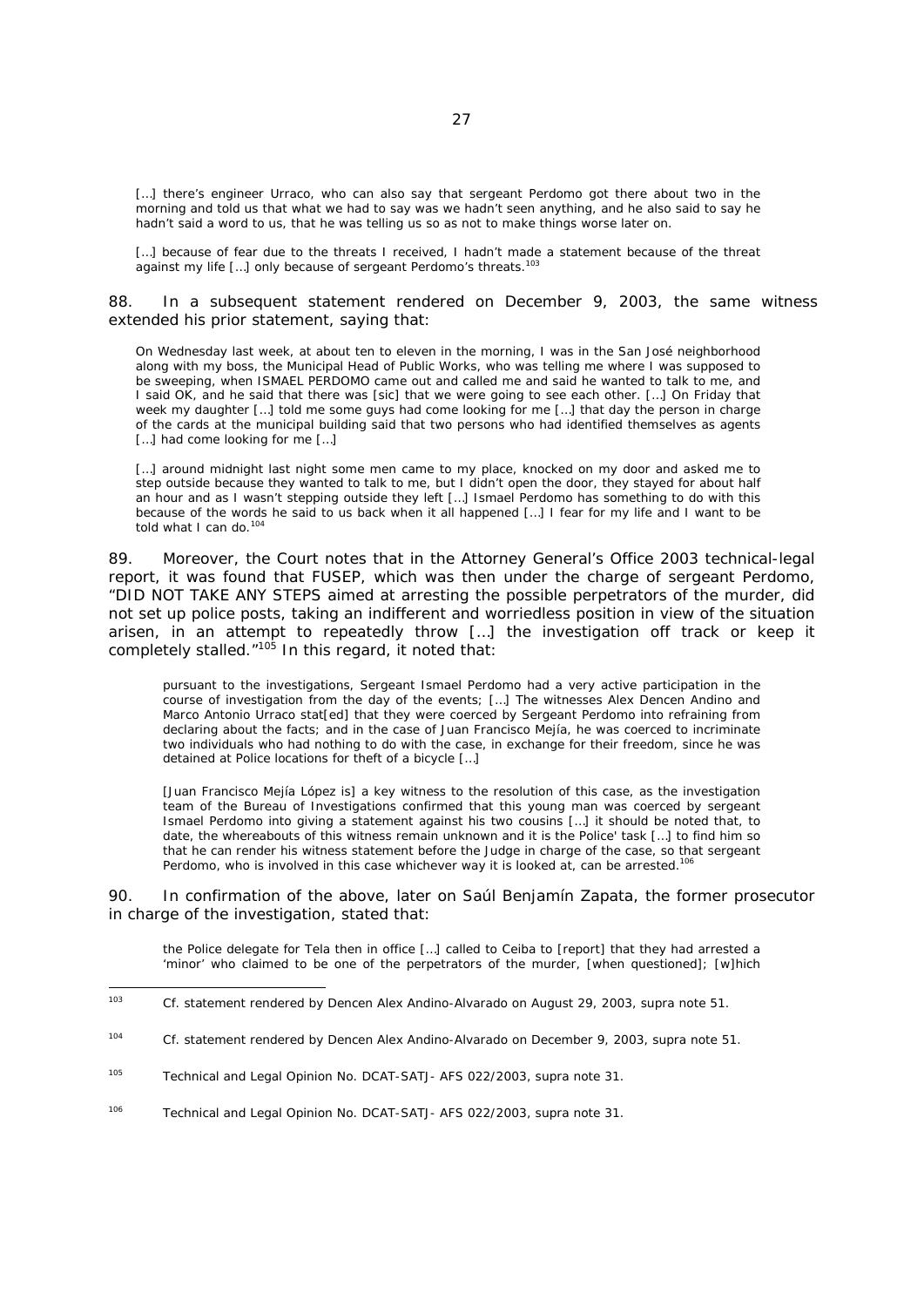called our attention was that he said that the Head of Police Department of Tela[,] had exerted pressure upon him [to have him self incriminated] for the murder under threats of death; our suspicion that the Police knew the identity of the actual murderers and was concealing it[;] nearly a week afterwards, the Court of Tela released the minor due to lack of Merits of the accusation against him, but they found his testimony useful in the sense that we were initiating investigations on the participation of police authorities in the events. Thus, we reached a community called Sparta, where one of the individuals who had planned the murder lived, known by his nick name: "the Tiger", who had acted in connivance with other wealthy people of the area to plan the events, apparently having as main grounds or reason that Yaneth [*sic*] Kawas was a tireless environmental activist and opposed to a tourism project to be developed in Tela bay […] at an area protected as National Park.<sup>1</sup>

91. It is worth repeating that, based on the evidentiary elements provided on March 2, 2004, the prosecutor "assigned" to the case requested the Judge of the Court of First Instance in and for Tela to request the arrest of the Police sergeant as "alleged responsible for the crimes of abuse of authority and coercion to the detriment of public authorities"<sup>108</sup> (*supra* para. 64).

92. Based on the above, the Court notes that the authorities in charge of the investigation identified indications of the participation of the aforementioned police sergeant in the murder of Blanca Jeannette Kawas-Fernández<sup>109</sup>. In addition to the actions for obstruction of justice by such police officer, the authorities considered that the early presence of the sergeant in the crime scene was suspicious, $110$  as well as the fact that a few days before the death of Mrs. Kawas-Fernández, he was seen while meeting<sup>111</sup> with an Army Colonel who had disagreements with Mrs. Kawas-Fernández and who is also suspected of having some kind of involvement in the crime.<sup>112</sup>

93. In that regard, in its reports, the DGIC held that "pursuant to the statements [received] and that of the last witness, Dencel, sergeant Ismael Perdomo is the key suspect for the events since he always tried to hide the identity of those who murdered Mrs. Kawas[. T]his witness, Dencen, states that sergeant Sargento Ismael Perdomo, when the Lombardía suspects were captured, […] he drove the vehicle of Coronel Amaya,[and that]

109 *Cf.* memorandum addressed to Bureau of Criminal Investigation Director Alvarado, *supra* note 44; Technical and Legal Opinion No. DCAT-SATJ- AFS 022/2003, *supra* note 31, and investigation report by the General Bureau of Criminal Investigations of October 30, 2003, signed by Daniel Barahona, *supra* nota 31.

110 *Cf.* Technical Legal Report No. DCAT-SATJ- AFS 022/2003, *supra* note 31.

111 *Cf.* Technical Legal Report No. DCAT-SATJ- AFS 022/2003, *supra* note 31; statement rendered by Dencen Alex Andino-Alvarado on August 9, 2003, *supra* note 51; investigation report by the General Bureau of Criminal Investigations of October 30, 2003, signed by Daniel Barahona, *supra* nota 31, and official letter of October 29, 2003, addressed to the Non-commissioned Officer III of the DGIC by the Local Coordinator of the Attorney General's Office in and for Tela (record of appendixes to the answer to the application, appendix 8, folios 2344 to 2345).

112 *Cf.* Technical Legal Report No. DCAT-SATJ- AFS 022/2003, *supra* note 31; report of the DGIC not dated (record of appendixes to the brief of requests and arguments, appendix L.1, folio 2393); report of November 27, 2006, addressed to the General Director of Criminal Investigations (record of appendixes to the answer to the application, appendix 8, folios 2498), and statement of Mario Amaya rendered on March 23, 1995, before Criminal Magistrate's Court in and for Tela (record of appendixes to the answer to the application, appendix 8, folio 2161).

<sup>107</sup> 107 *Cf.* witness testimony of Saúl Benjamín Zapata-Mejía of January 20, 2004, *supra* note 31.

<sup>108</sup> *Cf*. brief of requests for a warrant of arrest sent by prosecutor Luis Javier Santos-Cruz to the Court of First Instance in and for Tela, March 2, 2004 (record of appendixes to the answer to the application, appendix 8, folio 2402).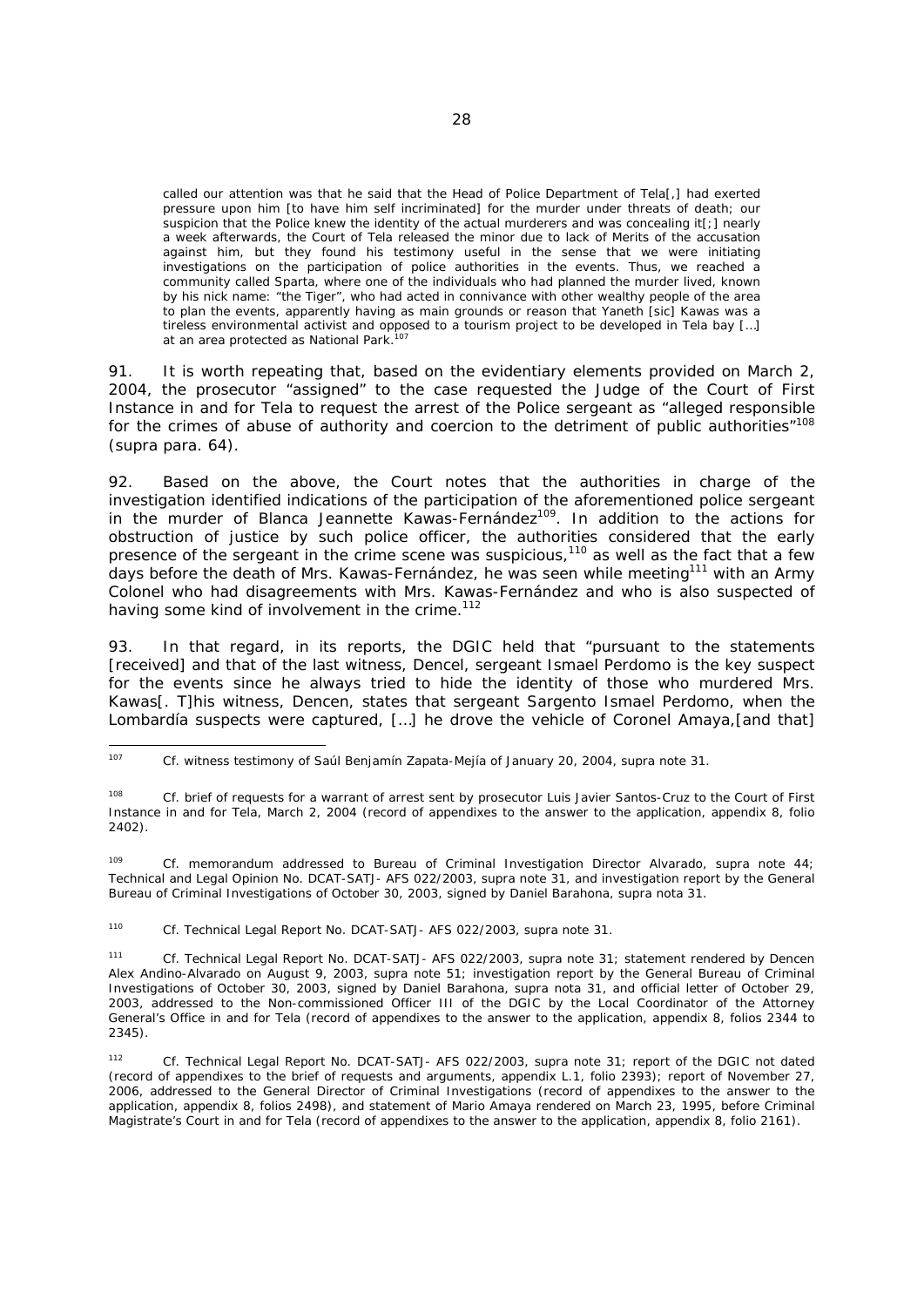after the event he saw the several times together in the white double-cab [T]oyota"; therefore "the Prosecutor's Office [was requested] to issue a warrant of arrest against sergeant Ismael Perdomol, since] he appears to be the person who planned the murder. $113$ 

94. Furthermore, in its technical-legal report, the Attorney General's Office found that "sergeant Perdomo arrives immediately at the crime scene since, according to him, the police squad was covering a fake report on robbery of one of the banks of the city of Tela. This situation was challenged by the representatives of the banks in that city, who told the agents that on that day no robbery had been attempted at any bank branch.<sup>"114</sup> Also, "the team established that from February 3 to 4, 1995, i.e. 3 days before the murder, a person named Mario Pineda, also known as Chapín ((identified as a former member of a death squad known as Mano Blanca, and allegedly protected by Coronel Amaya), and Coronel Mario Amaya, met at the offices of the Police in Tela, with sergeant Ismael Perdomo."<sup>115</sup>

95. However, the Court has held that the use of circumstantial evidence, indication and assumptions to support the judgment as legitimate, "provided they can be used to infer consistent conclusions about the facts.<sup>"116</sup> In that regard, the Court has held that the plaintiff should, in principle, undertake the burden of proof regarding the facts connected with its arguments; however, the Court has highlighted that, as opposed to domestic criminal law, in proceedings for violations of human rights, the defense of the State may not lie on the impossibility of the plaintiff to produce evidence, when it is the State that has control of the means to clarify the events occurred within its territory.<sup>117</sup>

96. It is clear that, in the instant case, which involves the violent death of a person, the investigation initiated was to be carried out in a manner such that it could guarantee the due analysis of the responsibility hypothesis thus arrived at, particularly those which lead to suspect the participation of State agents.<sup>118</sup> Honduras has not advised this Court of any progress in the investigation carried out by the State authorities which may disprove the indications pointing to the involvement of State agents in the murder of Mrs. Kawas-Fernández. The Court notes that, on the contrary, the defense of the State is supported in the lack of diligence in a judicial proceeding to clearly assess criminal responsibility for the death of Mrs. Blanca Jeannette Kawas-Fernández, which lack of diligence can only be attributed to its own judicial authorities (*infra* para. 114).

 $113$ 113 *Cf*. Investigation report by the General Bureau of Criminal Investigations of October 30, 2003, signed by Daniel Barahona, *supra* nota 31.

<sup>114</sup> *Cf.* Technical Legal Report No. DCAT-SATJ- AFS 022/2003, *supra* note 31.

<sup>115</sup> *Cf.* Technical Legal Report No. DCAT-SATJ- AFS 022/2003, *supra* note 31.

<sup>116</sup> *Cf. Case of Velásquez-Rodríguez. Merits, supra* note 17*,* para. 130; *Case of Ríos et al. Preliminary Objections, Merits, Reparations and Costs, supra* note 10, para. 101; and *Case of Perozo et al. Preliminary Objections, Merits, Reparations and Costs, supra* note 10, para. 112.

<sup>117</sup> *Cf. Case of Velásquez-Rodríguez. Merits, supra* note 17*,* para. 135; *Case of Yatama V. Nicaragua. Preliminary Objections, Merits, Reparations and Costs.* Judgment of June 23, 2005. Series C No. 127, para 134; and *Case of Ríos et al. Preliminary Objections, Merits, Reparations and Costs, supra* note 10, para. 198.

<sup>118</sup> *Cf.* Technical Legal Report No. DCAT-SATJ- AFS 022/2003, *supra* note 31.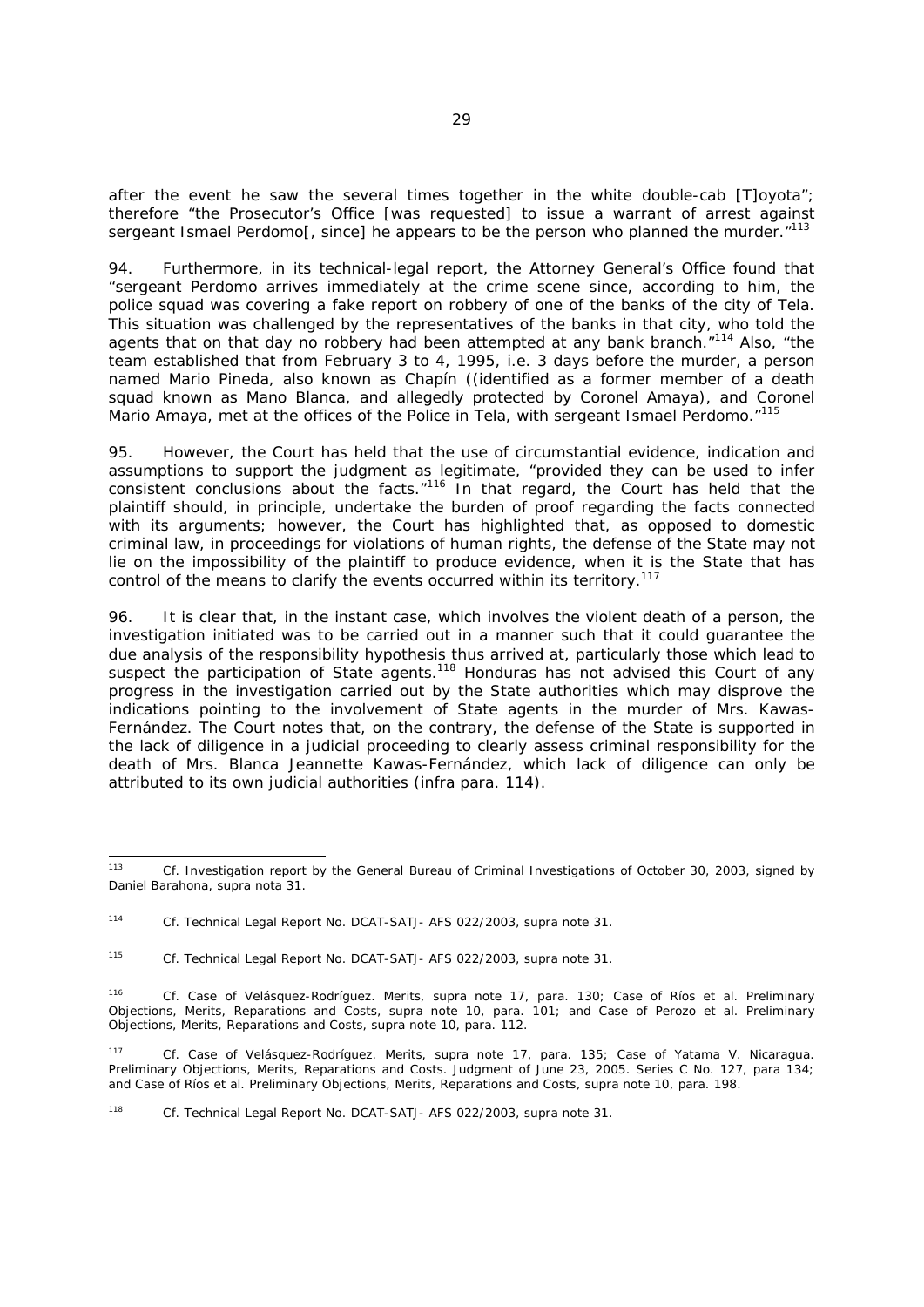97. Considering that, more than 14 years after the murder of Blanca Jeannette Kawas-Fernández, the State has allowed for it to be impossible so far to establish individual responsibility, the Court finds it reasonable to assess as evidence the indications contained in the case file (*supra* paras. 84 to 94) that point to the involvement of state agents in these events, particularly those handled by the very state agencies that were in charge of the investigation which have not been disproven by the State. Reaching any other conclusion would entail allowing the State to resort to its own negligence or inefficacy for the criminal investigation to release itself from responsibility for the violation of Article 4(1) of the Convention.

98. Moreover, the Court notes that, as per the statement rendered before the *Juzgado Primero de Letras Seccional* (First Divisional Trial Court) in and for Comayagua by the prosecutor formerly in charge of the investigation, Saúl Benjamín Zapata (*supra* para. 62), "the apparent main reason or motive [for her murder] was that Kawas was a tireless environmental advocate and was opposed to a tourist development to be built in Tela Bay […] in an area protected under a National Park designation."119 In this regard, the reports issued by the authorities in charge of the investigation find that Mrs. Blanca Jeannette Kawas-Fernández was at odds with some people "owing to her work in defense of the environment, conducted through the PROLANSATE environmental foundation."<sup>120</sup> In this connection, Mr. Rafael Sambulá stated before this Court that "the reports [filed by] those who wor[k] in the environmental area or [...] in protected areas [...] are extremely related to economic interests, very powerful economic interests.<sup>"121</sup> Similarly, the State has acknowledged "the difficult situation facing those citizens engaged in the defense of the environment," among whom the State included Ms. Kawas-Fernández,<sup>122</sup> economic groups that may not share their vision regarding environmental protection."

99. Considering the above, which the State itself has asserted, the Court notes that even though the murder of Blanca Jeannette Kawas-Fernández was caused by certain private interests, the specific circumstances surrounding it show that the murder was enabled by the involvement of people who acted under the protection of their authority as state agents, as established *supra.* 

\* \*

\*

100. Based on all of the above, it is clear that the State did not perform a serious, complete and effective investigation of the events, in compliance with its duty to "guarantee" rights (Article 1(1) of the Convention). Basically, the State has recognized that it has breached its duty upon accepting its international responsibility for the violation of Articles 8(1) and 25 of the American Convention (*supra* para. 7).

<sup>119</sup> 119 *Cfr.* Witness statement rendered by Saúl Benjamín Zapata Mejía on January 20, 2004, *supra* note 31.

<sup>120</sup> *Cf.* Technical Legal Report No. DCAT-SATJ- AFS 022/2003, *supra* note 31.

<sup>121</sup> *Cf*. Statement rendered by Rafael Sambulá before the Inter-American Court, *supra* note 25.

<sup>122</sup> *Cf*. UN, Human Rights Commission, Consideration of the reports submitted by states parties under Article 40 of the Covenant, Initial Report, HONDURAS, CCPR/C/HND/2005/1, April 26, 2005 (record of appendixes to the application, appendix 2, folio 56).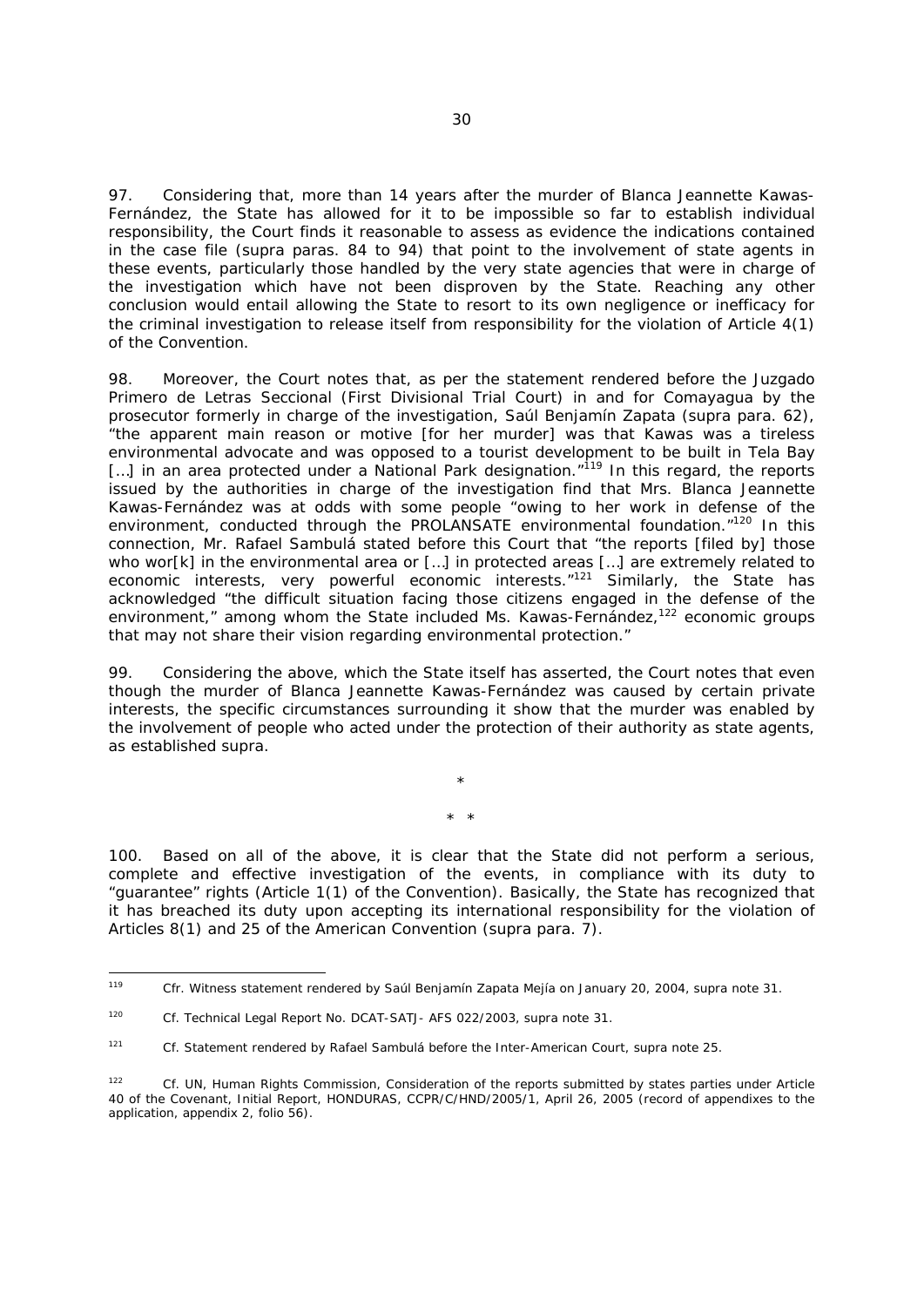101. The Court has held that such duty entails an obligation to use best efforts, rather than an obligation to ensure results, $123$  that does not mean, however, that the investigation can be "undertaken as a mere formality condemned in advance to be fruitless".<sup>124</sup> In that regard, the Court has held that "each State act that composes the investigation proceeding, and the entire investigation in itself, should be oriented at a specific purpose: the determination of the truth and the investigation, finding, arrest, prosecution and, if applicable, punishment of those responsible for the events".<sup>1</sup>

102. The Court has specified the principles that should be applied in investigating a violent death. In accordance with the precedents of the Inter-American Court, State authorities in charge of conducting the investigation should at least try, *inter alia*: a) to identify the victim; b) to collect and preserve evidence related to the death in order to assist in any investigation; c) to identify possible witnesses and obtain testimonies in relation to the death under investigation; d) to determine the cause, manner, place and time of death, as well as any pattern or practice which may have brought about such death, and e) to distinguish between natural death, accidental death, suicide and homicide. In addition, it is necessary that a thorough investigation of the crime scene be conducted and rigorous autopsies and analyses of human remains be performed by competent professionals, using the best available procedures.<sup>126</sup>

103. In this regard, the Court notes that during the first few weeks after the deprivation of life of Mrs. Blanca Jeannette Kawas-Fernández, the authorities in charge of the investigation adopted a series of enquiry and evidentiary procedures aimed at clarifying the events, including the identification of witnesses and obtaining their statements (*supra* para. 55). That notwithstanding, there are no records that the evidentiary elements present at the crime scene were duly safeguarded (*supra* paras. 54 and 55), or that an autopsy or other type of analysis of the remains of Mrs. Kawas-Fernández has been performed. Moreover, as established above (*supra* para. 54), the authorities verified that the squad of the FSP that appeared at the crime scene did not perform any action aimed at arresting the perpetrators of the events "taking an indifferent and worriedless position in view of the situation arisen".127

104. The testimonies received at the beginning of the investigation gave rise to various hypothesis regarding the responsibility for the crime; however, such investigation remained inactive for no apparent reason until 2003 (*supra* para. 59).

 $123$ 123 *Cf. Case of Velasquez-Rodriguez. Merits, supra* note 17, para. 177; *Case of Heliodoro-Portugal V. Panamá. Preliminary Objections, Merits, Reparations and Costs.* Judgment of August 12, 2008. Series C. No. 186, para. 144; and *Case of Valle-Jaramillo et al. V. Colombia. Merits, Reparations and Costs, supra* note 8, para. 100.

<sup>124</sup> *Cf. Case of Velasquez-Rodriguez*, *Merits, supra* note 17, para. 177; *Case of Heliodoro-Portugal. Preliminary Objections, Merits, Reparations and Costs, supra note 123, para. 144; and Case of Valle-Jaramillo et al. V. Colombia. Merits, Reparations and Costs, supra* note 8, para. 100.

 $125$ 125 *Cf. Case of Cantoral-Huamaní and García-Santa Cruz. Preliminary Objection, Merits, Reparations and Costs, supra* note 89, para*.* 131.

<sup>126</sup> *Cf. Case of Juan Humberto Sánchez V. Honduras. Preliminary Objection, Merits, Reparations and Costs*. Judgment of June 7, 2003. Series C No. 99, para. 127; *Case of Escué-Zapata V. Colombia. Merits, Reparations and Costs.* Judgment of July 4, 2007. Series C No. 165, para. 106; and *Case of Zambrano-Vélez et al. Merits, Reparations and Costs, supra* note 87, para. 121. *Cf.* also: *Case of the Moiwana Community V. Surinam. Preliminary Objections, Merits, Reparations and Costs.* Judgment of June 15, 2005. Series C No. 124, para. 149.

<sup>127</sup> *Cf.* Technical Legal Report No. DCAT-SATJ- AFS 022/2003, *supra* note 31.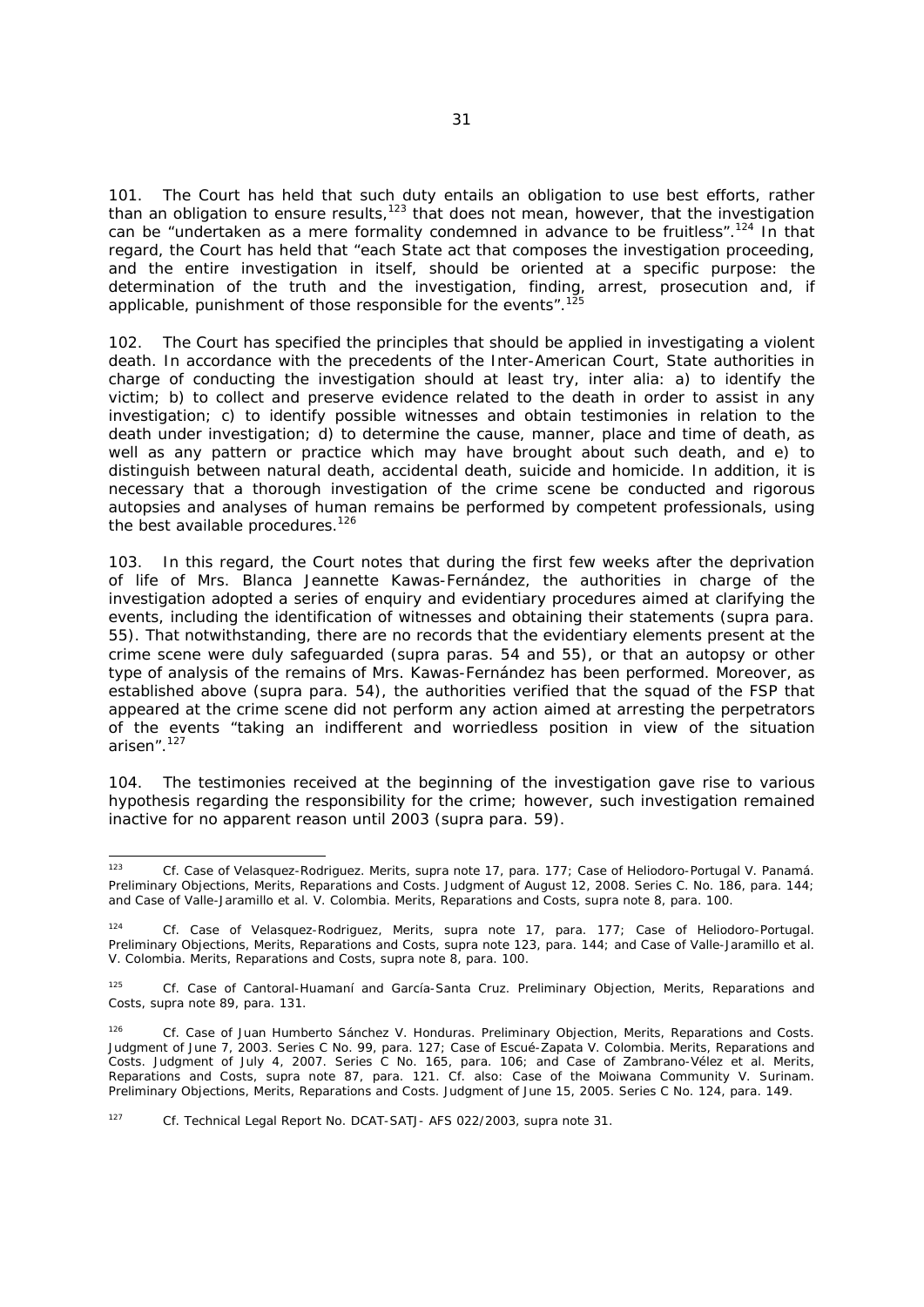105. Later, when the instant case was being heard by the Inter-American Commission, the authorities carried out new investigation procedures (*supra* paras. 59 to 63 and 67), which must be positively assessed. That notwithstanding, the Court notes that the negligence of the authorities in charge of examining the circumstance of the death of Mrs. Blanca Jeannette Kawas-Fernández through the timely collection of evidence *in situ* and the timely taking of the relevant testimony can hardly be redressed through late evidentiary procedures,<sup>128</sup> as evidenced by the reports issued by the authorities in charge of the investigation (*supra* paras. 58 and 60 to 62). In that regard, the Court found takes note of the fact that one of the individuals identified as witness of the events died recently (*supra* para. 67).

106. In addition to the overt negligence in furthering the investigation, as mentioned before, the Court has verified through the body of evidence that certain witnesses have been threatened (*supra* paras. 59 to 61 and 64) and other individuals were coerced to render false testimonies; these circumstances have had an intimidating and discouraging effect on those in charge of investigations and potential witnesses, seriously affecting the effectiveness of the investigation. At the request of the representatives, this Court had to step in, through the adoption of provisional measures, in view of the hardening of threats to a given witness,<sup>129</sup> which indicates that, to date -14 years after the occurrence of the events- the risk has not yet come to an end. The fact that those responsible have not yet been punished gives rise to an intimidating effect that is permanent in nature.

107. This Court considers that, to fulfill the obligation to investigate, pursuant to Article 1(1) of the Convention, the State should adopt *ex officio* and immediately sufficient investigation and overall protection measures regarding any act of coercion, intimidation and threat towards witnesses and investigators, as suggested by its own authorities in various opportunities (*supra* paras. 58, 60 and 62). In the instant case, the participation of at least one State agent in the obstruction of the investigation became evident during the first weeks of such proceedings (*supra* paras. 57 and 58);130 that notwithstanding, judicial actions against them were brought nine years afterwards (*supra* para. 64). Furthermore, there is evidence that since 1996, the Bureau of Criminal Investigations knew that certain witnesses were afraid of giving testimony (*supra* para. 58), but no protection scheme was ever implemented. The records show also that the authorities that conducted the investigation on the deprivation of life of Mrs. Kawas-Fernández perceived risks associated with their work. In that regard, in a given opportunity they requested that the investigation unit be strengthened through the provision of human resources, arms and a vehicle, and later suggested to transfer the case to a prosecutor's office outside the city of Tela (*supra* para. 60 and 62). There is no information as to whether such measures were adopted or not.

<sup>128</sup> 128 *Cf. Case of the Ituango Massacres v. Colombia. Preliminary Objection, Merits, Reparations and Costs.*  Judgment of July 1, 2006, Series C No. 148, para. 316.

<sup>129</sup> *Cf. Provisional measures Dencen Alvarado regarding Honduras*. Order of the Inter-American Court of Human Rights of November 29, 2008.

<sup>130</sup> *Cf.* memorandum addressed to Bureau of Criminal Investigations director Wilfredo Alvarado, *supra* note 44, and witness statement rendered by Saúl Benjamín Zapata-Mejía on January 20, 2004, *supra* note 31.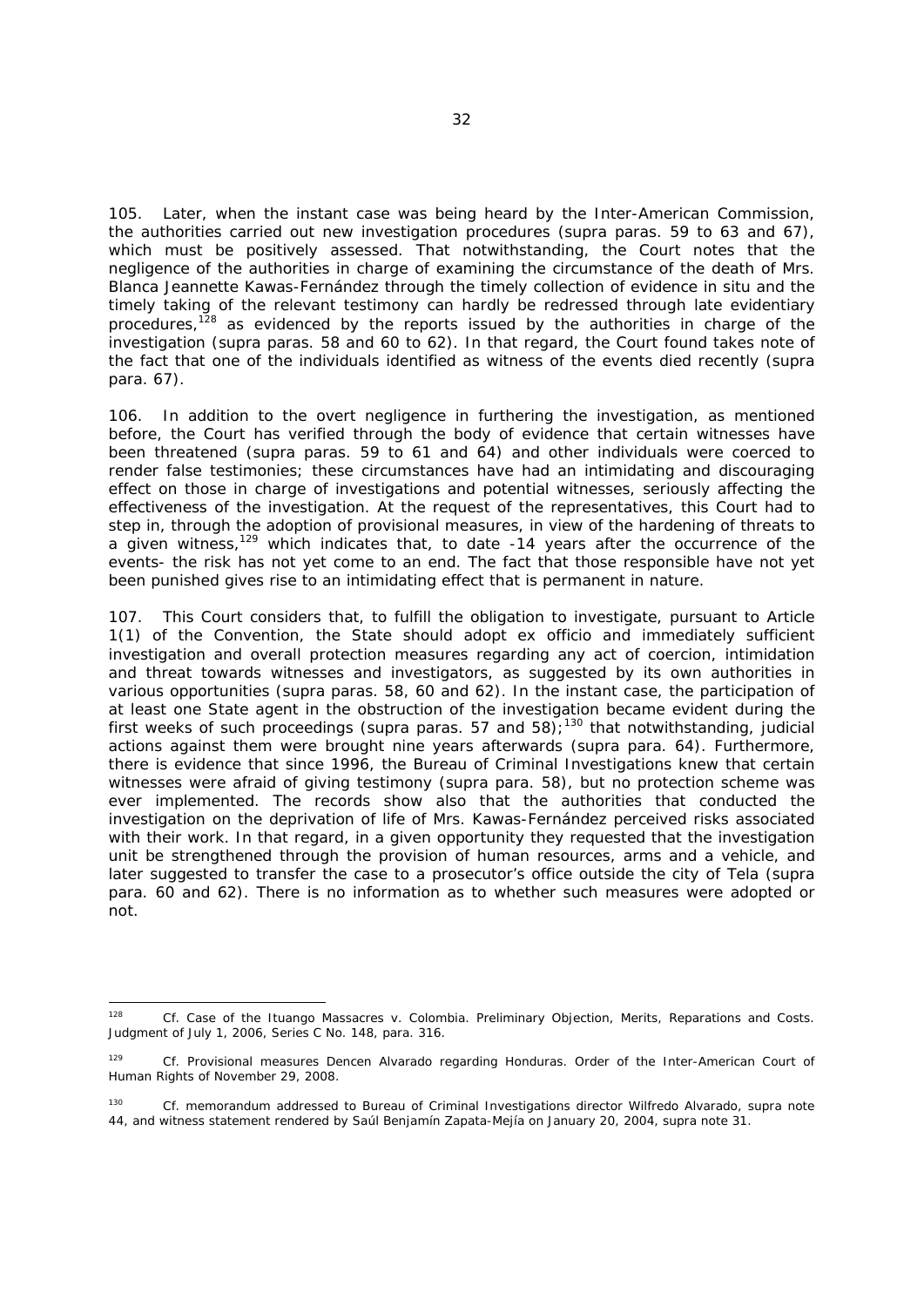108. Based on the considerations above, the Court finds that the State did not fulfill its obligations to respect and guarantee the right to life of Mrs. Blanca Jeannette Kawas-Fernández, which constitutes a violation of Article 4(1) of the Convention, in connection with Article 1(1) thereof.

#### *ii) Right to justice of the relatives of Mrs. Blanca Jeannette Kawas-Fernández*

109. The fulfillment of the obligation to undertake a serious, complete and effective investigation of the events, in accordance with the guarantees of due process of law, entailed an examination of the term of the investigation<sup>131</sup> and "the legal means available<sup>"132</sup> to the relatives of the deceased victim, in order to guarantee that their testimony is received during investigation and judicial proceedings, and that they may openly participate therein.

110. In that regard, the Court has repeatedly maintained that the States Parties are obliged to provide effective judicial remedies to the victims of human rights violations (Article 25), and that these remedies must be provided in accordance with due process of law (Article 8(1)), all within the framework of the general State obligation to guarantee the free and full exercise of the rights recognized by the Convention to all those within its jurisdiction (Article 1(1)).<sup>133</sup>

111. Even though the State has acknowledged its international responsibility for the violation of Articles 8(1) and 25(1), the Court finds it is convenient to analyze if the proceedings initiated in the domestic jurisdiction for the events of the instant case respected the right of the relatives of Mrs. Blanca Jeannette Kawas-Fernández to be heard subject to due legal guarantees and within a reasonable term, and if an effective resource was provided to guarantee the rights of access to justice, truth and reparation.

112. As regards the fairness of the term, the Court has stated that the right to fair trial should guarantee, within reasonable time, the right of the alleged victims or their relatives to have adopted all measures necessary to know the truth about the facts and to punish those responsible.<sup>134</sup> The Court found that it is necessary to take into account four elements to determine the fairness of such term: a) the complexity of the matter, b) the procedural activity of the interested party, c) the conduct of judicial authorities,  $135$  and d) the impairment to the legal situation of the person involved in the proceedings.<sup>136</sup>

<sup>131</sup> 131 *Cf. Case of Genie-Lacayo V. Nicaragua. Merits, Reparations and Costs.* Judgment of January 29, 1997. Series C No. 30, para. 77; *Case of Ticona Estrada et al. Merits, Reparations and Costs, supra* note 8*,* para. 79; and *Case of Valle-Jaramillo et al. V. Colombia. Merits, Reparations and Costs, supra note 8, para 140.* 

<sup>&</sup>lt;sup>132</sup> *Cf. Case of the "White Van" (Paniagua-Morales et al.) Merits, supra* note 14, para. 173.

<sup>133</sup> *Cf*. *Case of Velásquez-Rodríguez V. Honduras. Preliminary Objections*. Judgment of June 26, 1987. Series C No. 1, para. 91; *Case of Yvon Neptune V. Haiti. Merits, Reparations and Costs*. Judgment of May 6, 2008. Series C No. 180, para. 77; and *Case of Castañeda-Gutman V. Mexico. Preliminary Objections, Merits, Reparations and Costs.* Judgment of August 6, 2008. Series C No. 184, para. 34.

<sup>134</sup> *Cf. Case of Bulacio*. Judgment of September 18, 2003. Series C No. 100*,* para. 114; *Case of Tiu Tojin. Merits, Reparations and Costs, supra* note 96, para. 72; and *Case of Ticona-Estrada et al. Merits, Reparations and Costs, supra* note 8, para. 79.

<sup>135</sup> *Cf. Case of Genie-Lacayo. Merits, Reparations and Costs, supra* note 131, para. 77*; Case of Suárez-Rosero*. Judgment of November 12, 1997. Series C No. 35*,* para. 72; *Case of Bayarri V. Argentina. Preliminary*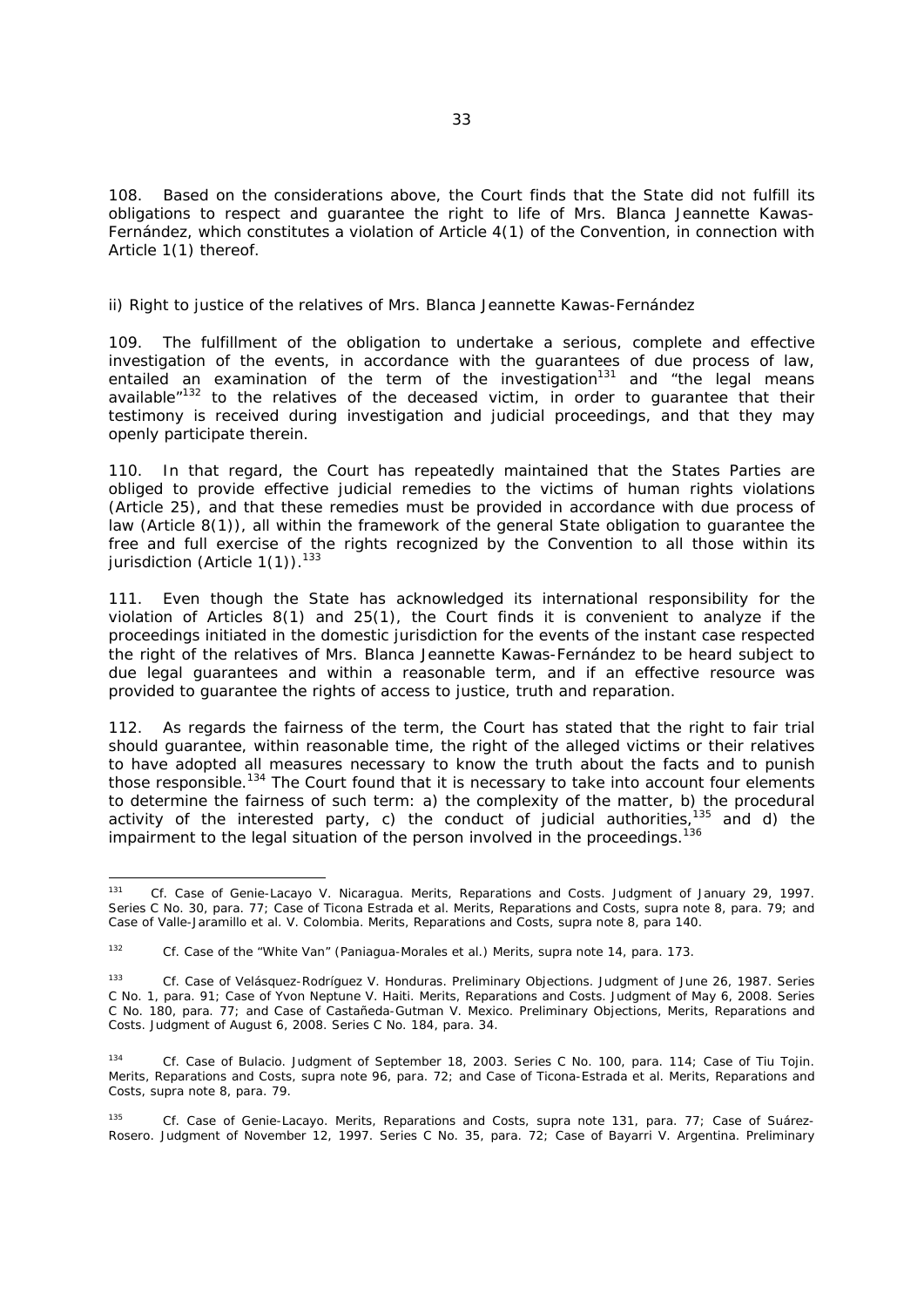113. As far as the first element is concerned, the Court considers that the death of Mrs. Kawas-Fernández does not reflect features that render the case complex. There is only one victim who is clearly identified, and from the very beginning of the investigation there have been indications as to the identity of the perpetrators and instigators of the crime (*supra*  paras. 53, 54 and 57). As regards the second element, there is no evidence that the relatives of Mrs. Blanca Jeannette Kawas-Fernández have taken actions aimed at suspending investigations. On the contrary, it has been established that the brother of Mrs. Blanca Jeannette Kawas-Fernández repeatedly provided accommodation and traveling expenses to the DGIC agents who were to perform investigation procedures in the area<sup>137</sup> (*infra* para. 169).

114. As shown by the body of evidence (*supra* paras. 55 to 68), the inefficacy of domestic resources is attributable only to the conduct of the authorities in charge of directing proceedings, who first kept the investigation inactive for eight years, and, once resumed, adopted no further measures and, second, implemented measures aimed at deviating the investigation and intimidating witnesses (*supra* paras. 57 and 59). Particularly, the Court finds that the participation of Judges and prosecutors of the Attorney General's Office has also been evidently inadequate during the investigation.<sup>138</sup> In that regard, in its technical legal report, the Attorney General's Office set forth that:

"even though the judge has the power to order performing certain procedures based on its power to direct proceedings, such procedures have not been completed, thus causing an unjustified delay in the clarification of the case and, hence, the finding of justice. […] The Attorney General's Office has had no active participation in proceedings since there has been no order to perform the procedures necessary to achieve an acknowledgment of responsibility by the perpetrators of the events.<sup>"139</sup>

115. As regards the fourth element, the Court has held that, in order to determine whether the term is reasonable, regard must be had to how the legal situation of the person involved in the proceeding has been impaired by its duration, considering, among other things, the subject-matter of the dispute. The Court has thus determined that where the lapse of time has a relevant impact on the individual's legal situation, the proceeding will need to be conducted more diligently in order that the case may be resolved in a brief period of time.<sup>140</sup> In the instant case, it is the Court's view that this element does not need to be analyzed in order to determine whether the duration of the investigation and the proceedings initiated due to the victim's death is reasonable.

<sup>138</sup> *Cf.* official letter of November 23, 2006 addressed to the coordinator of prosecutors by the Court of First Instance in and for Tela (record of appendixes to the answer to the application, appendix 8, folio 2427).

*Objection, Merits, Reparations and Costs*. Judgment of October 30, 2008. Series C No. 187, para. 107; and *Case of Valle-Jaramillo et al. V. Colombia. Merits, Reparations and Costs, supra* note 8, para. 155.

<sup>&</sup>lt;sup>136</sup> *Cf. Case of Valle-Jaramillo et al v. Colombia. Merits, Reparations and Costs, supra note 8, para. 155.* 

<sup>137</sup> Official letter signed by *Licenciado* Luis Javier Santos-Cruz, Coordinator of the Attorney General's Office in and for Tela, November 5, 2003 (record of appendixes to the answer to the application, appendix 8, folio 2366).

<sup>139</sup> *Cf.* Technical Legal Report No. DCAT-SATJ- AFS 022/2003, *supra* note 31.

<sup>140</sup> *Cf. Case of Valle-Jaramillo et al. V. Colombia. Merits, Reparations and Costs, supra* note 8, para. 155.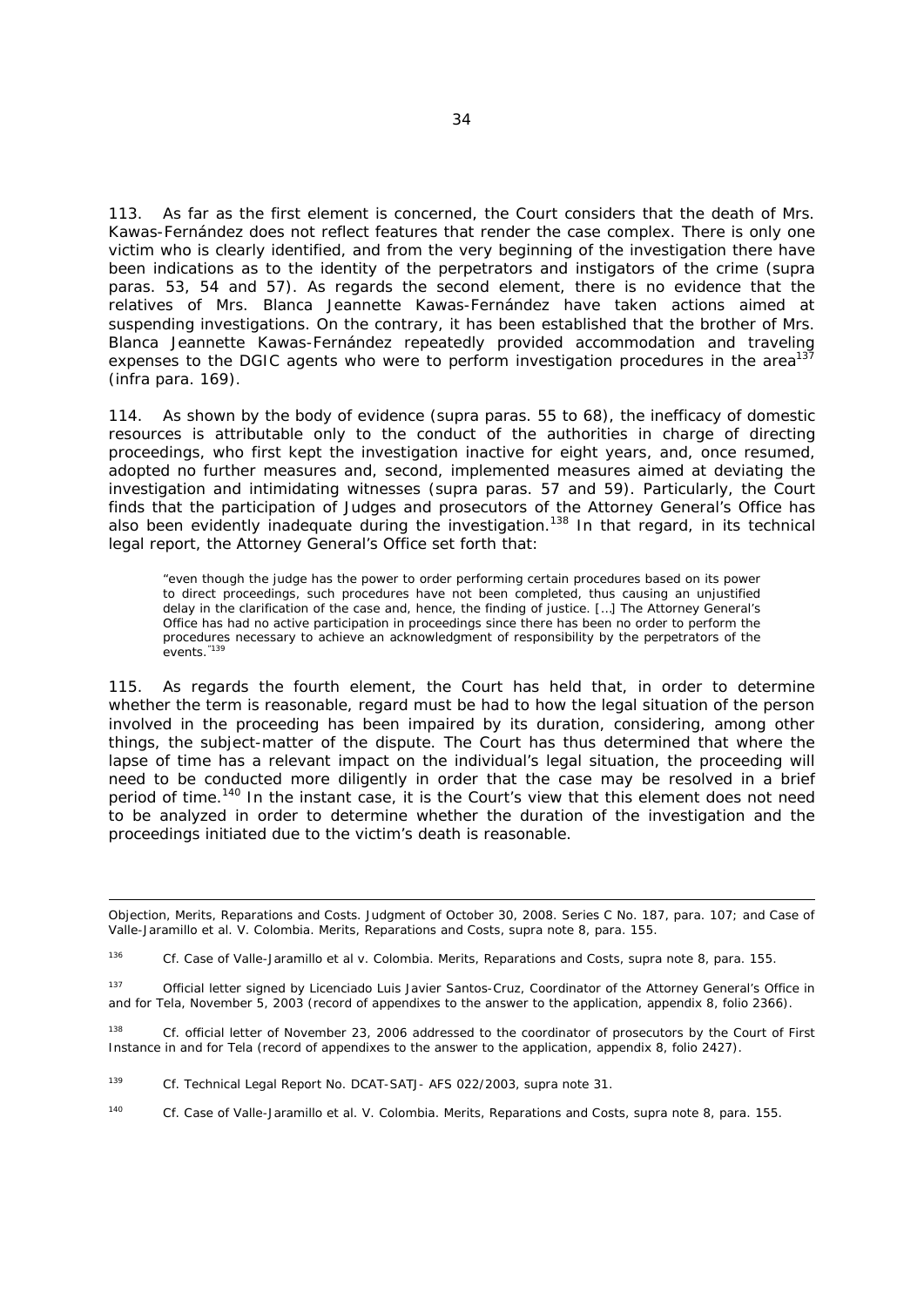116. Considering these elements, and the acknowledgement made by the State, the Court finds that in the 14-year term that took the domestic jurisdiction to carry out the investigation of the events exceeds openly a reasonable term for the State to perform the related investigation and constitutes a flagrant denial of justice to the detriment of the next of kin of Blanca Jeannette Kawas-Fernández.

117. Moreover, in cases as the one analyzed herein, pursuant to Articles 8(1) and 25 of the American Convention, the relatives of the deceased victim have the right to know the truth of the events<sup>141</sup> and such right requires the procedural determination of the most complete historical truth as possible.<sup>142</sup> The relatives of the victims also have the right, and the States the obligation, to have any damage and loss the sustained repaired.<sup>143</sup> In this sense, the State has the duty to repair directly and essentially those human rights violations for which it is responsible.<sup>144</sup> The Court finds that, as of the date of this Judgment, the relatives of Mrs. Blanca Jeannette Kawas-Fernández have had no judicial determination of the events and those responsible therefor, covering the reparation of violations, the clarification of the facts regarding the execution of Mrs. Kawas-Fernández and if applicable, the punishment of those responsible. The circumstances described above constitute a source of additional anguish and suffering to them (*infra* para. 139).

118. Based on the considerations above, the Court finds that the investigation opened in the domestic jurisdiction has not guaranteed true right to justice for the relatives of the deceased victim, which constitutes a violation of their rights to judicial protection and judicial guarantees, in accordance with the terms of Articles 8(1) and 25 of the American Convention.

119. Considering the acknowledgment made by the State (*supra* para. 28), the Court has verified that the individuals listed below are the relatives of Mrs. Blanca Jeannette Kawas-Fernández; therefore, they will be considered victims in the instant case: Blanca Fernández,<sup>145</sup> mother; Jacobo Kawas-Cury,<sup>146</sup> deceased father; Jaime Alejandro Watt-Kawas,<sup>147</sup> son; Selsa Damaris Watt-Kawas,<sup>148</sup> daughter; Carmen Marielena Kawas-

144 *Cf. Case of Valle-Jaramillo et al. V. Colombia. Merits, Reparations and Costs, supra* note 8, para. 155.

145 *Cf.* birth certificate of Mrs. Blanca Jeannette Kawas-Fernández (record on the Merits, volume III, folio 675).

146 *Cf.* birth certificate of Mrs. Blanca Jeannette Kawas-Fernández (record on the Merits, volume III, folio 675).

 $141$ 141 *Cf. Case of Velásquez-Rodríguez. Merits, supra* note 17*,* para. 181; *Case of Ticona-Estrada et al. Merits, Reparations and Costs, supra* note 8, para 80, para. 289; and *Case of Heliodoro-Portugal. Preliminary Objections, Merits, Reparations and Costs, supra* note 123, para. 244.

<sup>&</sup>lt;sup>142</sup> *Cf. Case of the Rochela Massacre. Merits, Reparations and Costs, supra note 87, para. 195; and <i>Case of* Valle-Jaramillo et al. V. Colombia. Merits, Reparations and Costs, supra note 8, para. 155.

<sup>143</sup> *Cf. Case of Durand and Ugarte V. Perú. Merits.* Judgment of August 16, 2000. Series C No. 68, para. 130, and *Case of Valle-Jaramillo et al. V. Colombia. Merits, Reparations and Costs, supra* note 8, para. 103.

<sup>&</sup>lt;sup>147</sup> *Cf.* birth certificate of Mr. Jaime Alejandro Watt-Kawas (record of appendixes to the brief of requests and arguments, folio 1797).

<sup>148</sup> *Cf.* birth certificate of Mrs. Selsa Damaris Watt-Kawas (record of appendixes to the brief of requests and arguments, folio 1798).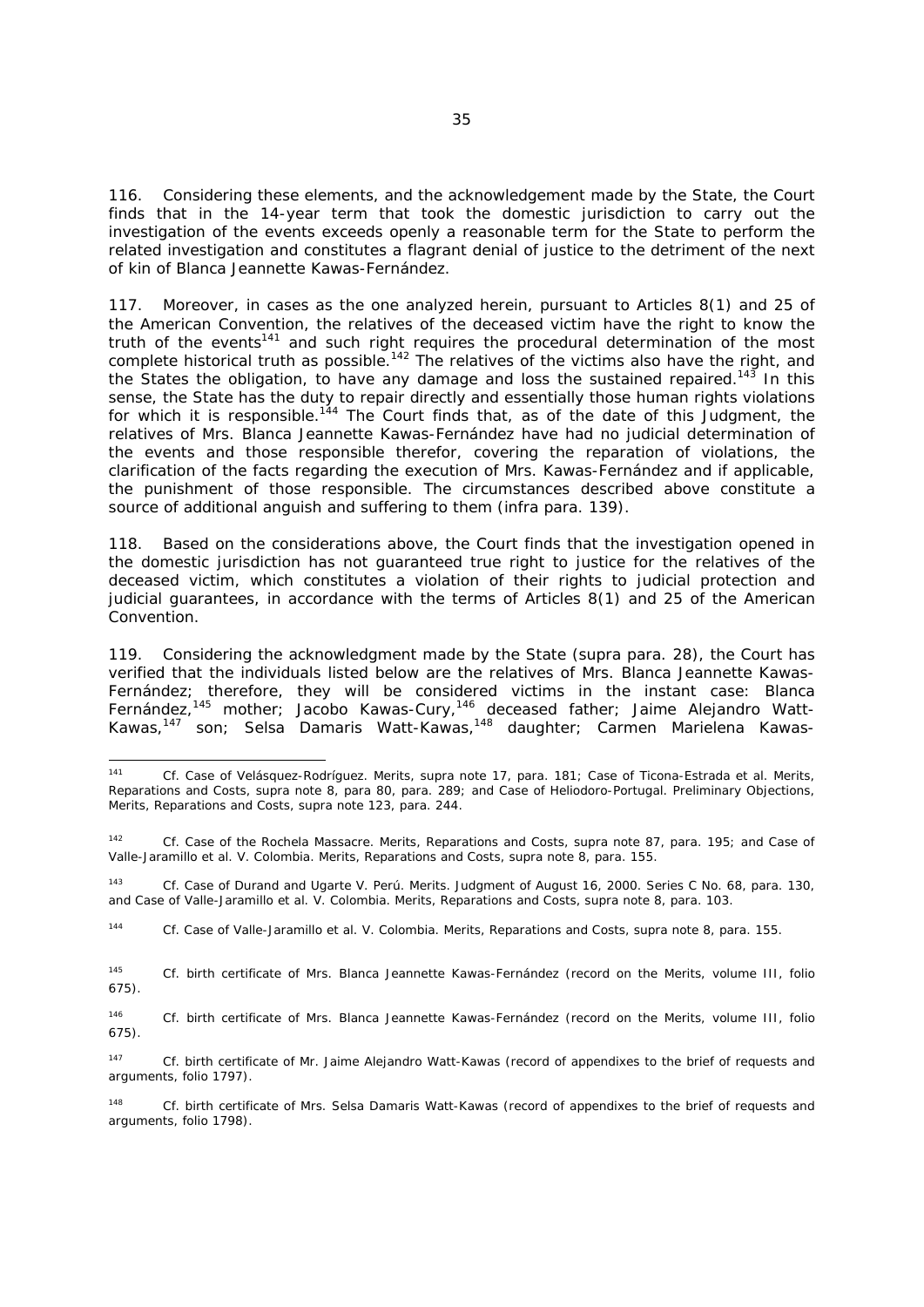Fernández,<sup>149</sup> sister; Jacobo Roberto Kawas-Fernández,<sup>150</sup> brother, and Jorge Jesús Kawas-Fernández.<sup>151</sup> brother. The Commission included Mr. James Gordon Watt as husband of Mrs. Kawas-Fernández; that notwithstanding, he submitted no evidence to prove that such relationship existed; hence he will not be considered a victim for the purposes of the instant case.

120. The Court notes that in the instant case, Mrs. Blanca Jeannette Kawas should not be recognized as victim of the violation of Articles 8(1) and 25(1) of the American Convention, as requested by the representatives (*supra* para. 6), since in cases of violent deaths, the power to claim for these rights "corresponds to the relatives of the deceased victim, who are interested parties to the search for justice and to whom the State must provide effective resources to guarantee such right to justice, investigations and potential punishment, as applicable, of those responsible and the overall reparation of the consequences of violations".<sup>152</sup>

> \* \* \*

121. Lastly, the Commission requested the Court to declare that the State is responsible for non-fulfillment of the duty to adopt domestic law measures, in accordance with Article 2 of the American Convention, in order to give efficacy to the State obligations resulting from Articles 8(1) and 25 of such treaty. The Commission supported such arguments in the statements made by the State during the processing of the case at such instance, pursuant to which "every deficiency in the furthering of proceedings resulted from the fact that the procedural framework in force at the time of the events has given rise to limitations in their investigation".153 The Court finds that the Commission has not elaborated on this argument.

122. Accordingly, in the exercise of the rights contained in Article 53(2) of the Rules of Procedure, the Court finds that there are no elements in the instant case to conclude that the State has failed to fulfill its duties in accordance with Article 2 of the American Convention.

> \* \* \*

<sup>149</sup> 149 *Cf.* birth certificate of Mrs. Carmen Marilena Kawas-Fernández (record of appendixes to the brief of requests and arguments, folio 1799).

<sup>150</sup> *Cf.* birth certificate of Mr. Jacobo Kawas-Fernández (record of appendixes to the brief of requests and arguments, folio 1800).

<sup>151</sup> *Cf.* Birth certificate of Mr. Jorge Jesús Kawas-Fernández (record of appendixes to the brief of requests and arguments, folio 1801).

<sup>&</sup>lt;sup>152</sup> *Cf. Case of Valle-Jaramillo et al v. Colombia. Merits, Reparations and Costs, supra note 8, para. 170.* 

<sup>153</sup> *Cf.* Brief of the State submitted to the Commission on June 2, 2004 (record of appendixes to the application, appendix 3, folios 831 to 832). In said brief, the State alleged that "the case discussed herein is being studied in accordance with the Inquisitive Criminal Justice System, regulated by the Code of Criminal Procedure of 1984, which in principle establishes the concept of the "Investigating Judge", absolute director of the investigation stage of proceedings, assigning a merely formal role to the agents of the Attorney General's Office. In accordance with such regulations, they only participate in the trial stage of proceedings; hence the "Investigating Judge" does not have the elements and logistics *(sic)* necessary to promptly perform any enquiring procedures entrusted thereto; as opposed to the Attorney General's Office which does have the necessary elements. However, as mentioned before, the procedural participation of the Prosecutor's Office is merely formal and thus delays the regular progress of the criminal proceeding as described above".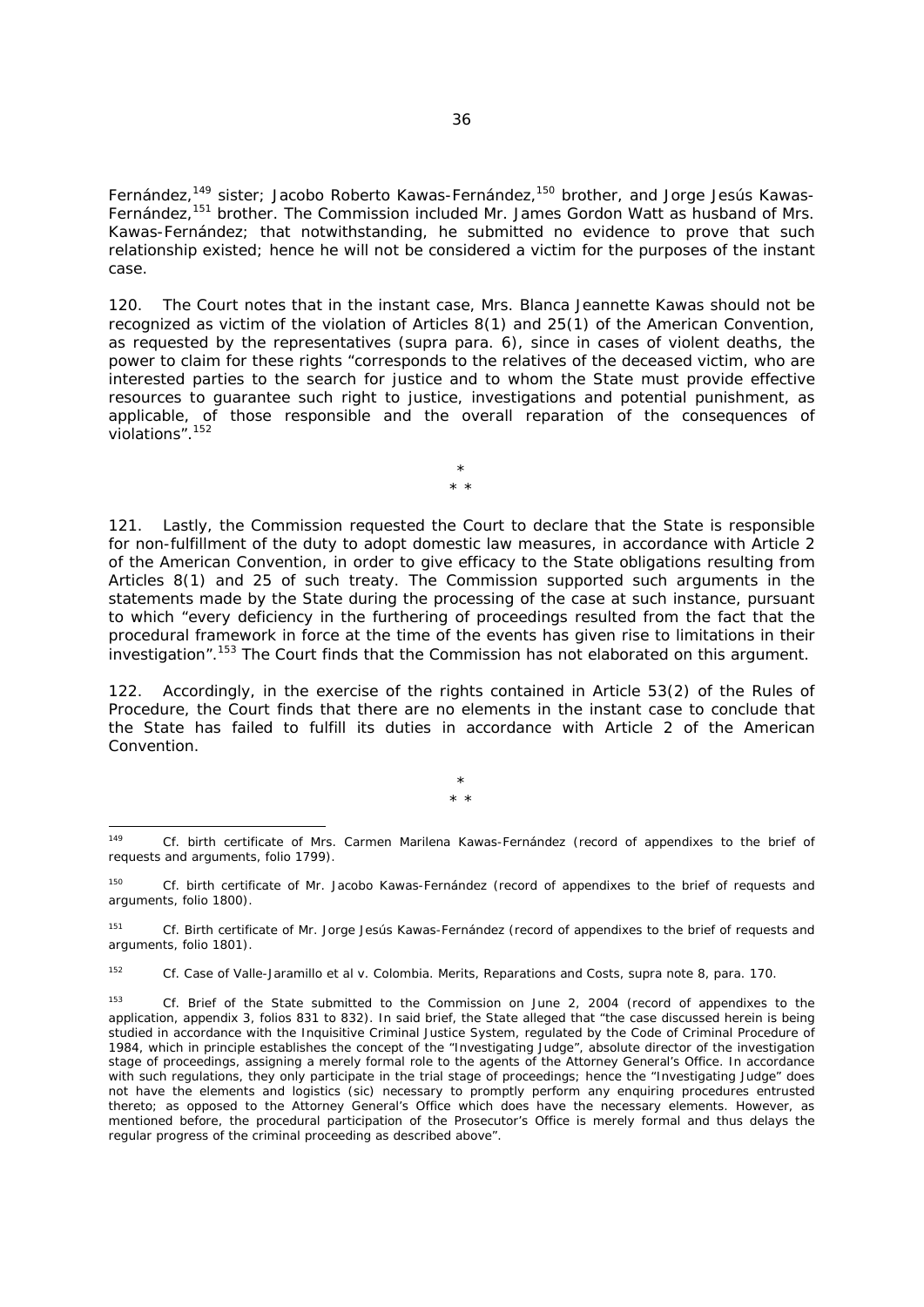123. In conclusion, pursuant to the partial acknowledgment of responsibility made in the instant case, the Court finds that the Honduras violated the rights set forth in Article 4(1) of the Convention, in relation to the obligation to respect and guarantee rights enshrined in Article 1(1) thereof, to the detriment of Mrs. Blanca Jeannette Kawas-Fernández. Furthermore, it considers that the State violated the rights enshrined in Articles 8(1) and 25 of the American Convention, in relation to Article 1(1) of such treaty, to the detriment of Mrs. Blanca Fernández, Mr. Jacobo Kawas-Cury, Mr. Jaime Alejandro Watt-Kawas, Mrs. Selsa Damaris Watt-Kawas, Mrs. Carmen Marielena Kawas-Fernández, Mr. Jacobo Roberto Kawas-Fernández and Mr. Jorge Jesús Kawas-Fernández.

#### **VIII**

# **ARTICLE 5(1) (RIGHT TO HUMANE TREATMENT)154 IN RELATION TO ARTICLE 1(1) (OBLIGATION TO RESPECT RIGHTS) OF THE AMERICAN CONVENTION**

124. The representatives requested the Court to find the State of Honduras responsible for the violation of the right to humane treatment to the detriment of the next of kin of Blanca Jeannette Kawas-Fernández, pursuant to the provisions set forth in Articles 5(1) and 5(2) of the American Convention, in relation to the general obligation to respect and guarantee human rights enshrined in Article 1(1) thereof. They alleged that the children, mother and brothers of Blanca Jeannette Kawas "have suffered serious emotional harm [...] not only as a result of the premeditated murder of Jeannette, but also as a consequence of years of impunity" insofar as they "[h]ave witnessed the passivity and incompetence of the authorities in charge of the investigation and the delay in gaining access to justice as a result of the omissions and obstructive behavior of public officials seeking to hinder the proceedings." In this connection, they stated that "[their] expectations of justice were thwarted." The representatives mentioned that the relatives of Blanca Jeannette Kawas "are frightened by the presence of people in their community who might be involved in the murder, [which] causes additional stress [that] affects their integrity."

125. In its Reports on admissibility and Merits, the Inter-American Commission did not consider that a violation of Article 5 of the American Convention had occurred and, therefore, did not allege the violation of the right to humane treatment to the detriment of the next of kin of Blanca Jeannette Kawas-Fernández in the application filed with the Court.

126. The State of Honduras disputed the alleged violation of the right to humane treatment to the detriment of the next of kin of Blanca Jeannette Kawas-Fernández and requested the Court to consider the argument raised by the Inter-American Commission in its Report on the Merits, in which it found that "based on the analysis of the case, there are no other independent facts that may lead the Commission to conclude that Article 5 of the American Convention has been violated."

127. In accordance with this Court's precedents, the alleged victim, his or her next of kin

-

<sup>&</sup>lt;sup>154</sup> In this regard, Article 5 provides that:

<sup>1.</sup> Every person has the right to have his physical, mental, and moral integrity respected.

<sup>2.</sup> No one shall be subjected to torture or to cruel, inhuman, or degrading punishment or treatment. All persons deprived of their liberty shall be treated with respect for the inherent dignity of the human person.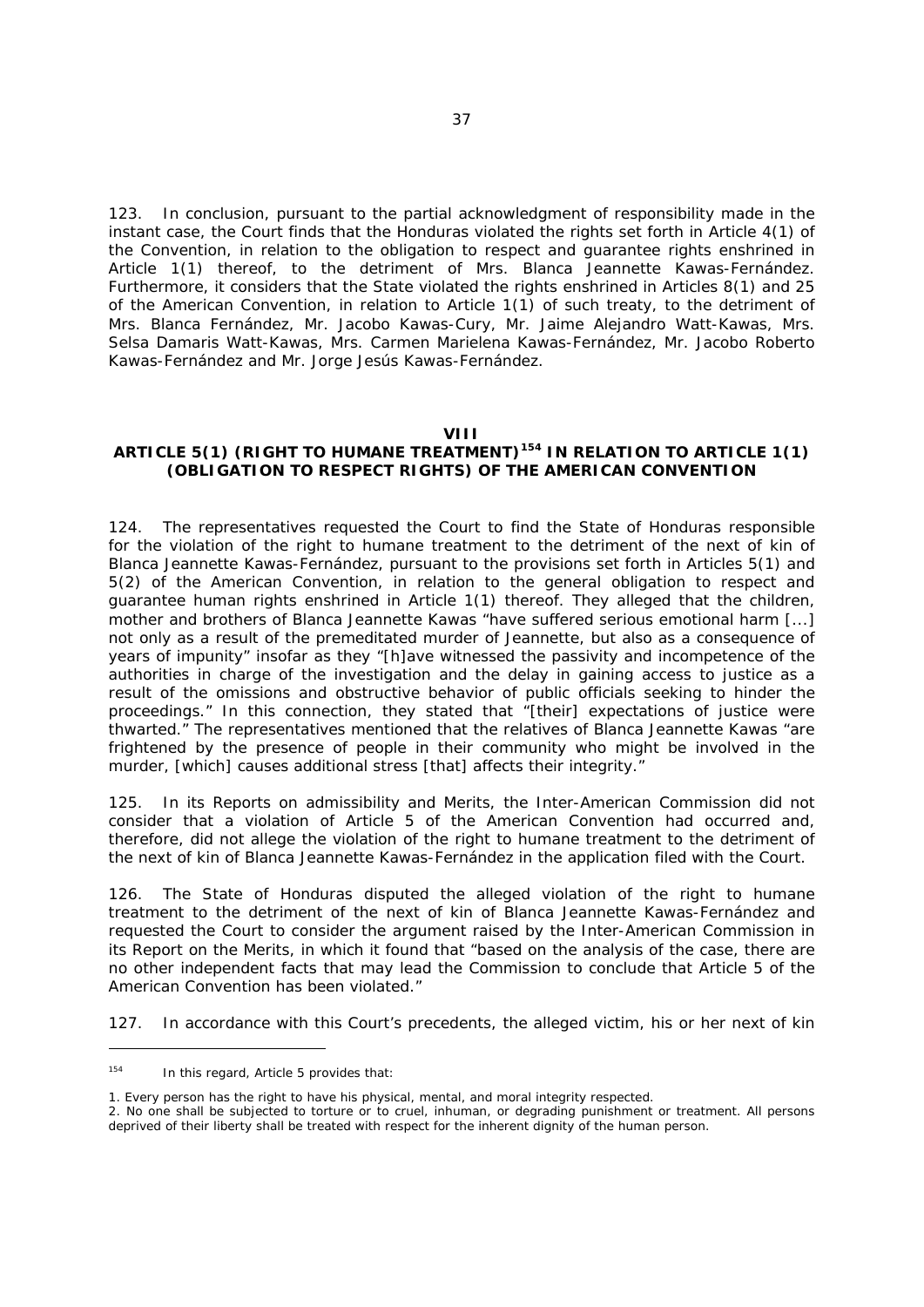or representatives may invoke different rights from those included in the application filed by the Commission, based on the facts alleged therein.<sup>155</sup> In this case, the Court notes that given that the arguments raised by the representatives regarding the violation of Article 5(1) of the American Convention to the detriment of the next of kin of Blanca Jeannette Kawas-Fernández are based on facts contained in the application, the Court will proceed to consider such arguments.

128. On several occasions,<sup>156</sup> the Inter-American Court has declared the violation of the right to humane treatment in respect of the next of kin of victims of certain human rights violations or with respect to other persons having close relationships with such victims. In this connection, in the Case of *Valle-Jaramillo et al. v. Colombia*, the Court held that a violation of the right to mental and moral integrity of the direct next of kin of victims of certain human rights violations may be declared by applying a rebuttable presumption with regard to mothers and fathers, daughters and sons, husbands and wives, permanent companions (hereinafter "direct next of kin") provided it responds to the specific circumstances of the case. With regard to such direct next of kin, it is for the State to rebut said presumption.<sup>157</sup>

129. In all other cases, the Court must analyze if the evidence in the records of the case shows a violation of the right to humane treatment of the alleged victim, regardless of whether he/she is a next of kin of another victim in the case or not. As regards those persons in respect of whom the Court does not presume that the right to humane treatment has been violated because they are not direct next of kin, the Court must assess, for example, whether there is a particularly close relationship between them and the victims in the case that would enable the Court to find that the right to humane treatment has been violated. The Court may also assess whether the alleged victims have been actively involved in seeking justice in the specific case,  $158$  or whether they have suffered as a result of the facts of the case or of subsequent acts or omissions on the part of the State authorities in relation to the incidents.<sup>159</sup>

130. The Court notes that the representatives have requested that the State be found responsible for the violation of Articles 5(1) and 5(2) of the American Convention to the detriment of the following direct next of kin of Blanca Jeannette Kawas-Fernández: Mr. Jacobo Kawas-Kury, father;<sup>160</sup> Blanca Fernández, mother;<sup>161</sup> Selsa Damaris Watt-Kawas,

<sup>157</sup> *Cf. Case of Valle-Jaramillo et al. V. Colombia. Merits, Reparations, and Costs, supra note 8, para. 119.* 

-

<sup>155</sup> *Cf. Case of "Five Pensioners" V. Perú. Merits, Reparations and Costs.* Judgment of February 28, 2003. Series C No. 98, para. 155; Case of Ríos et al. Preliminary Objections, Merits, Reparations and Costs, supra note 10, para. 42; and *Case of Perozo et al. Preliminary Objections, Merits, Reparations and Costs, supra* note 10, para. 32.

<sup>156</sup> *Cf. Case of Blake V. Guatemala. Merits*. Judgment of January 24, 1998. Series C No. 36, para. 114; *Case of Heliodoro-Portugal. Preliminary Objections, Merits, Reparations, and Costs, supra* note 123, para. 163; *Case of*  Valle-Jaramillo et al. v. Colombia. Merits, Reparations, and Costs, supra note 8, para. 119.

<sup>158</sup> *Cf. Case of Bámaca-Velásquez V. Guatemala. Merits.* Judgment of November 25, 2000. Series C No. 70*,*  para. 163; *Case of Heliodoro-Portugal. Preliminary Objections, Merits, Reparations, and Costs, supra* note 123, para. 163, and *Case of Valle-Jaramillo et al. V. Colombia. Merits, Reparations, and Costs, supra* note 8, para. 119.

<sup>159</sup> *Cf. Case of Blake. Merits*, *supra* note 156, para. 114; *Case of Heliodoro-Portugal. Preliminary Objections, Merits, Reparations and Costs, supra* note 123, para. 163; and *Case of Valle-Jaramillo et al. Merits, Reparations and Costs, supra* note 8, para. 119.

<sup>160</sup> *Cf.* Birth certificate of Blanca Jeannette Kawas-Fernández*, supra* note 145.

<sup>161</sup> *Cf.* Birth certificate of Blanca Jeannette Kawas-Fernández, *supra* note 145.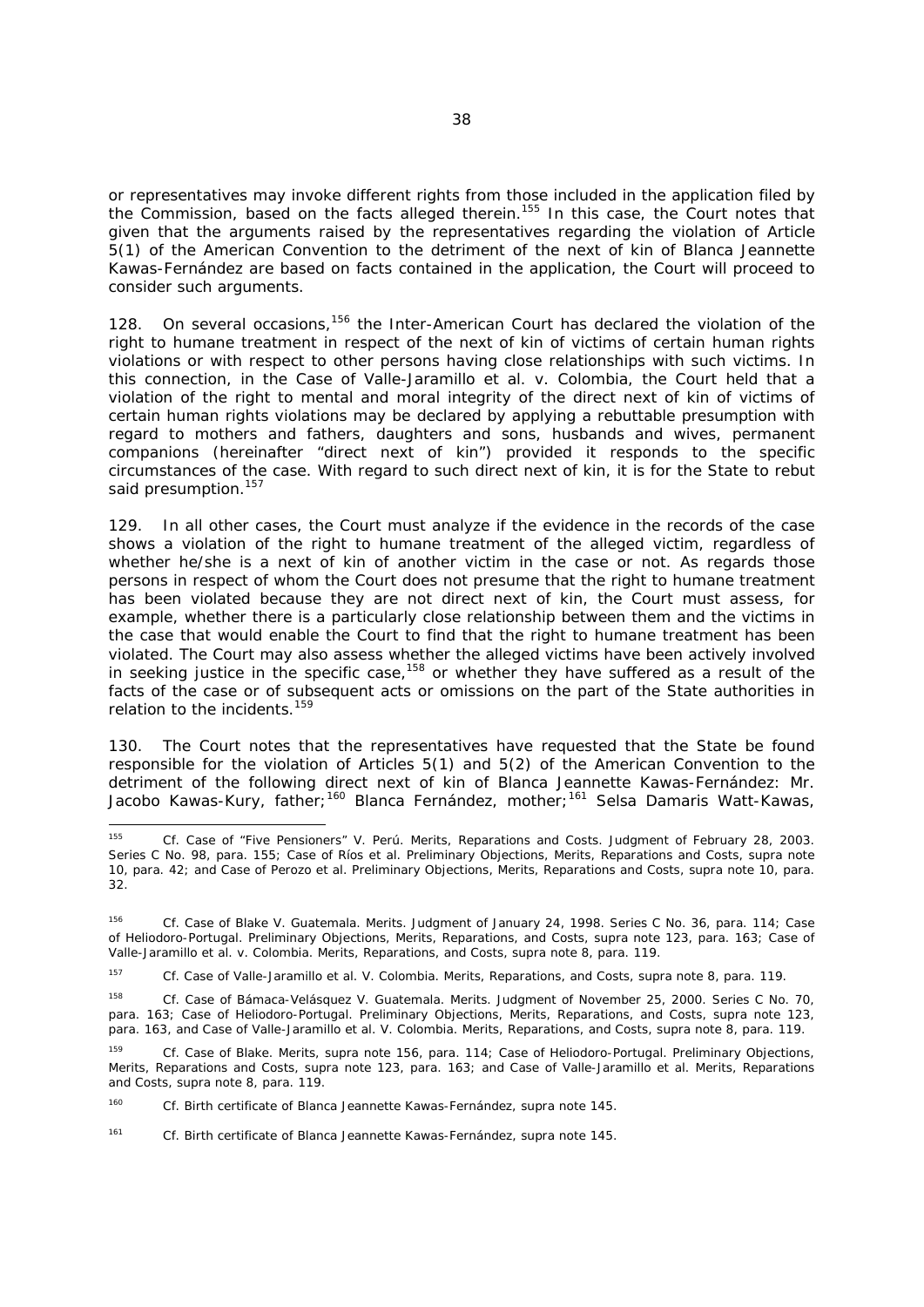daughter,<sup>162</sup> and Jaime Alejandro Watt-Kawas, son.<sup>163</sup> Therefore, considering the circumstances of the instant case, in principle the Court presumes that the death of Blanca Jeannette Kawas-Fernández adversely affected their mental and moral integrity. However, given that the State, based on the findings of the Inter-American Commission in its Report on the Merits,  $164$  opposed any such ruling in relation to this alleged violation, the Court will examine the evidence presented by the representatives. The Court notes that the State did not challenge said evidence.

131. Based on the statements rendered during the course of these proceedings, it is clear that Mr. Jacobo Kawas-Kury, father of Mrs. Blanca Jeannette Kawas-Fernández, was significantly affected by her death. Mrs. Blanca Jeannette Kawas "was his right-hand person; she took care of him and his ailment [and] managed his business."<sup>165</sup> Blanca Jeannette Kawas and her father had a very close relationship; she even left the United States of America to provide him with care.<sup>166</sup> Mr. Jacobo Kawas-Kury passed away a few months after the death of his daughter.<sup>167</sup>

132. Also, in relation to Blanca Jeannette Kawas-Fernández's relationship with her mother, Blanca Fernández, the record shows that the former traveled to the United States of America along with her two children in order to take care of her mother, who was ill.<sup>168</sup> Blanca Jeannette Kawas-Fernández subsequently returned to Honduras to take care of her father, but maintained regular contact with her.169 Because of the facts of this case, Mrs. Fernández suffered "due to the feelings of anger and impotence […] and cried inconsolably; to this date her favorite topic of conversation is [her] daughter."170

133. Furthermore, based on the record, Selsa Damaris Watt-Kawas and her mother, Mrs. Blanca Jeannette Kawas-Fernández, had a very close relationship. Ms. Watt-Kawas stated that her mother provided her with financial support for her studies in the United States of America and that "when she [had] some free time she visited her [and] was inspired by her environmental mission and vision." She stated that she talked with her mother on the telephone "a few days before she died." Ms. Watt-Kawas "has suffered emotional [t]rauma [as a result] of [her] mother's violent death" and considers that it has caused "irreparable

162 *Cf.* Birth certificate of Selsa Damaris Watt-Kawas, *supra* note 148.

163 *Cf.* Birth certificate of Jaime Alejandro Watt-Kawas, *supra* note 147.

164 *Cf.* Report on Merits No. 63/06, *supra* note 2.

165 *Cf.* Statement rendered by Mr. Jacobo Kawas-Fernández before the Inter-American Court, *supra* note 25.

166 *Cf.* Statement rendered before a notary public (affidavit) by Mr. Jaime Alejandro Watt-Kawas on November 4, 2008 (record on the Merits, volume II, folio 453).

167 *Cf.* Statement rendered by Mr. Jacobo Kawas-Fernández before the Inter-American Court, *supra* note 25, and statement rendered before a notary public (affidavit) by Mr. Jorge Jesús Kawas-Fernández on October 30, 2008 (record on the Merits, volume II, folio 444).

168 *Cf.* statement rendered before a notary public (affidavit) by Mr. Jorge Jesús Kawas-Fernández on October 30, 2008 (record on the Merits, volume II, folio 443).

169 *Cf.* Statement rendered before a notary public (affidavit) by Mr. Jaime Alejandro Watt-Kawas on November 4, 2008, *supra* note 166.

170 *Cf.* Statement rendered before a notary public (affidavit) by Mr. Jorge Jesús Kawas-Fernández on October 30, 2008, *supra* note 168.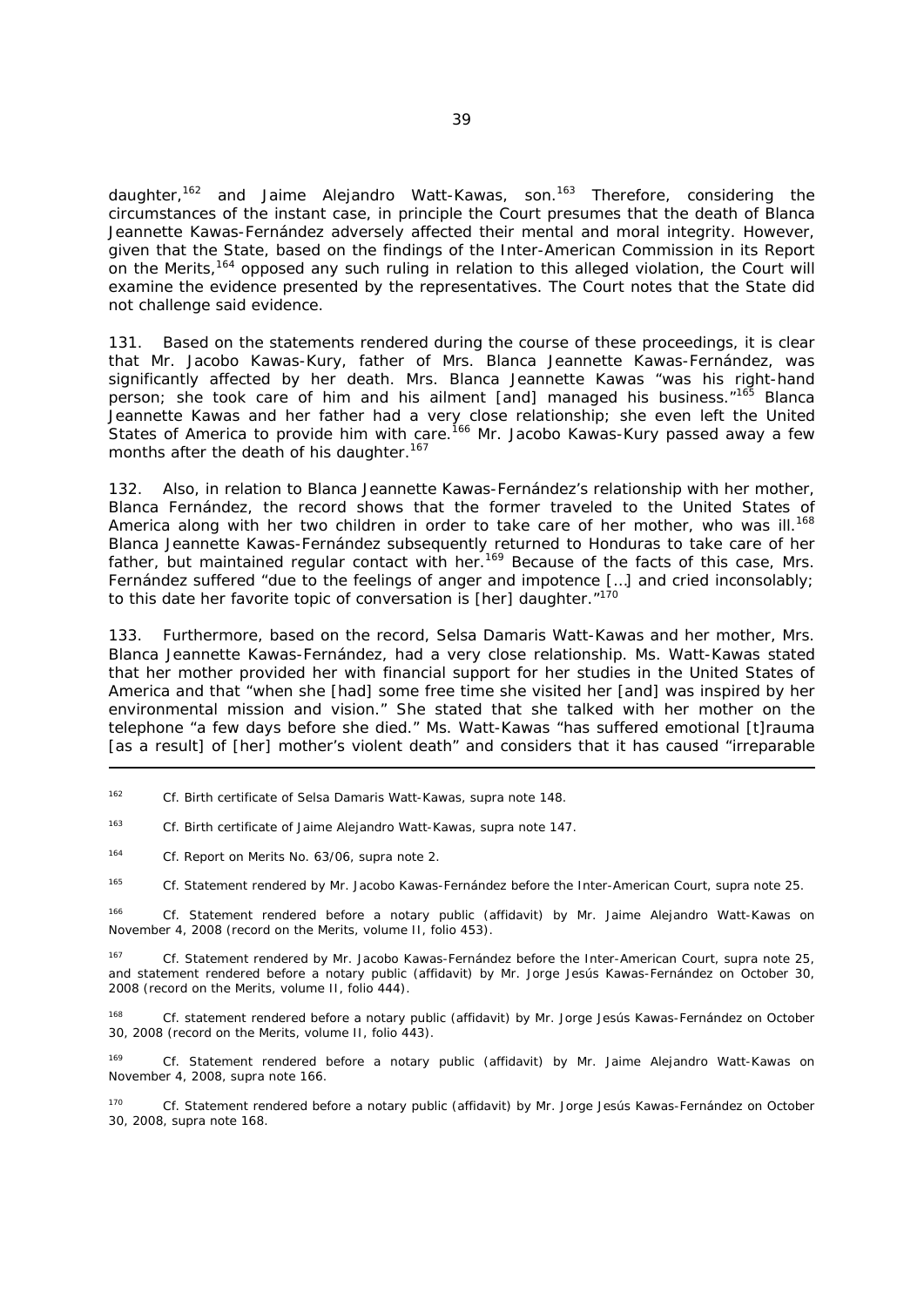damage, searing and long-lasting grief."<sup>171</sup> She added that "she feels helpless and constantly stressed out when visit[ing] her family in Honduras" and that she "[is] disappointed at the incompetence displayed by the authorities in a murder case that has received national and international attention." Currently, Selsa Damaris Watt-Kawas is living in Germany and is afraid of returning to Honduras.<sup>172</sup>

134. Mr. Jaime Alejandro Watt-Kawas, son of Blanca Jeannette Kawas-Fernández, stated that he "always had a very close relationship" with his mother "and [that] she thoroughly fulfilled her role as mother." Furthermore, he added that, when she died, he suffered from "feelings of loneliness and abandonment[,] feeling unprotected without the only person who was so close to him" and, therefore, he needed the support of his family to "cope with the overwhelming grief that [he] experienced [...]." Mr. Watt-Kawas stated that his life "underwent a radical, negative, frustrating change, imbued with emotional instability and deep sadness that led [him] to distrust everything and everyone" and that he "feels a sense of impotence and frustration in the face of the absence of competent authorities to determine what happened and why it happened."173 At the time Blanca Jeannette-Kawas was deprived of her life, her son was seventeen vears old.<sup>174</sup>

135. In addition, the representatives have requested the Court to declare the violation of Article 5 of the American Convention to the detriment of the siblings of Blanca Jeannette Kawas-Fernández: Jacobo Roberto;<sup>175</sup> Jorge Jesús,<sup>176</sup> and Carmen Marilena.<sup>177</sup> The Court points out that, in accordance with its case law (*supra* para. 128), the foregoing persons are not considered to be direct next of kin. Therefore, the Court must examine the evidence presented by the representatives to that effect.

136. During the public hearing (*supra* para. 10), Mr. Jacobo Roberto Kawas-Fernández stated that he arrived at the house of his sister, Blanca Jeannette Kawas-Fernández, a few minutes after she died. He said that he saw her "lying on the floor [and that] he tried to pick her up [and] carry her." As evidenced by the record, he subsequently "led" the investigations initiated by the authorities regarding her death.<sup>178</sup> Mr. Kawas-Fernández pointed out that, as a result of the murder, "he no longer [has an] older sister who gave him all her support" and that "[his] life has changed in that he used to be engaged in other activities [and] had to [take over] the management of [his] father's business," formerly managed by Blanca Jeannette Kawas-Fernández. He mentioned that the possibility of

<sup>171</sup> 171 *Cf.* Statement rendered before a notary public (affidavit) by Selsa Damaris Watt-Kawas on October 28, 2008 (record on the Merits, volume II, folios 428 and 429).

<sup>172</sup> *Cf.* Statement rendered before a notary public (affidavit) by Selsa Damaris Watt-Kawas on October 28, 2008, *supra* note 171.

<sup>173</sup> *Cf.* Statement rendered before a notary public (affidavit) by Mr. Jaime Alejandro Watt-Kawas on November 4, 2008, *supra* note 166.

<sup>174</sup> *Cf.* Birth certificate of Jaime Alejandro Watt-Kawas, *supra* note 147; and statement rendered before a notary public (affidavit) by Jorge Jesús Kawas-Fernández on October 30, 2008, *supra* note 168.

<sup>175</sup> *Cf.* Birth certificate of Jacobo Kawas-Fernández, *supra* note 150.

<sup>176</sup> *Cf.* Birth certificate of Jorge Jesús Kawas-Fernández, *supra* note 151.

<sup>177</sup> *Cf.* Birth certificate of Carmen Marilena Kawas-Fernández, *supra* note 149.

<sup>178</sup> *Cf.* Statement rendered before a notary public (affidavit) by Mr. Jorge Jesús Kawas-Fernández on October 30, 2008, *supra* note 168.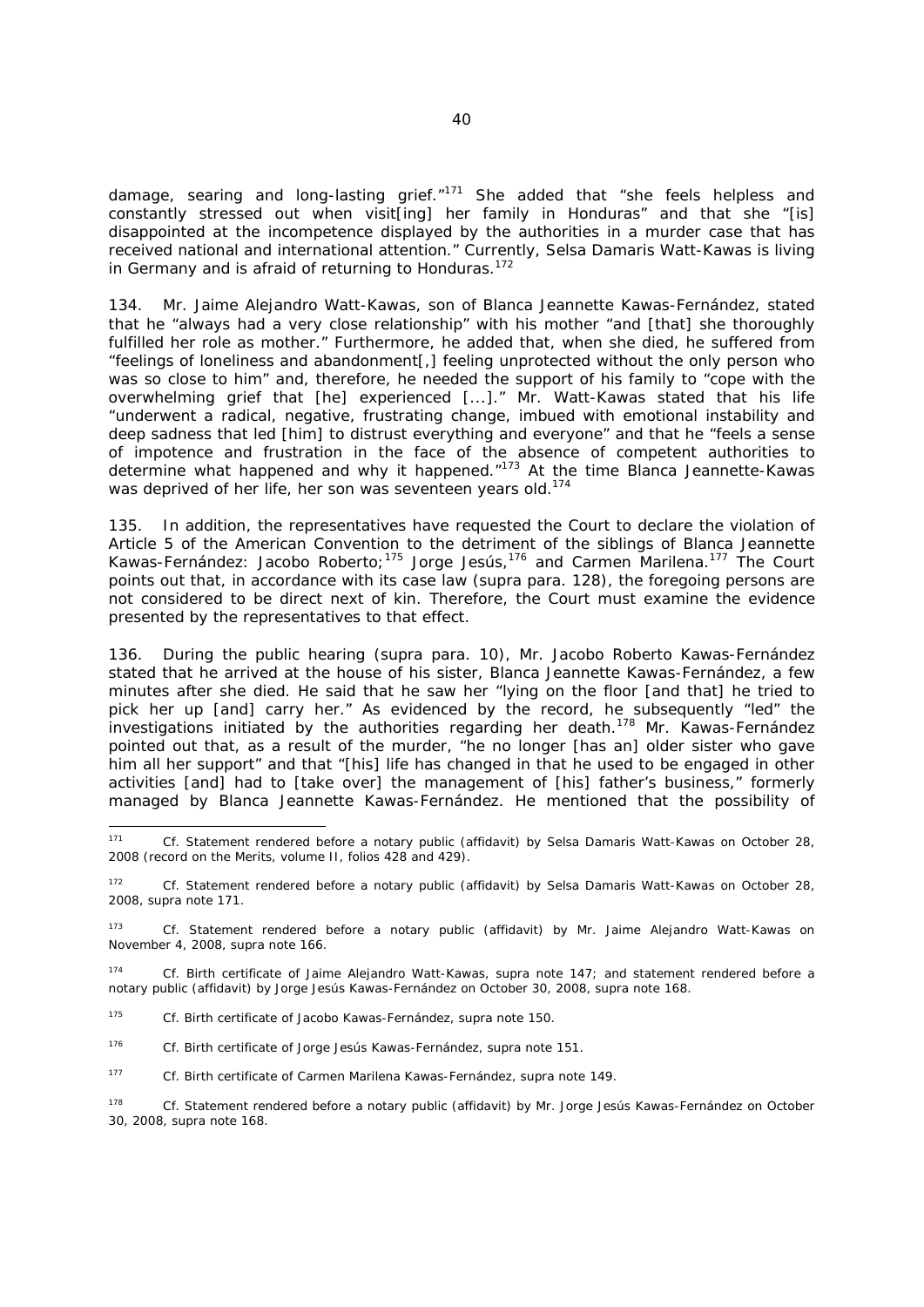rendering testimony before the Inter-American Court meant "an opportunity for securing justice, the hope that impunity would end [...]."

137. Mr. Jorge Jesús Kawas-Fernández stated that he had a very close relationship with his sister, Blanca Jeannette Kawas-Fernández, that "she was like the head of the family; [that] whenever she c[a]me to Tegucigalpa she would stay at [his] home and vice versa." Furthermore, he pointed out that "from an early age she was like a mother to [him]." He added that "when his biological mother left for the Unites States, Jeannette, barely eighteen years old, took over [his] care" and that "there was always a special bond between them beyond sibling love and that her personal demeanor and conduct [earned her] the respect and deep appreciation of the family." Mr. Jorge Jesús Kawas pointed out that his sister's death "was the end[;] an initial reaction of shock and disbelief which later developed into a profound grief and sorrow at her unjust death." Furthermore, he stated that the family "[is] afraid […] owing to the [State's] inability to prosecute and punish those who commit violent crimes."<sup>179</sup>

138. As regards Carmen Marilena Kawas-Fernández, sister of the deceased victim, the record shows that they had a "very good" relationship and that "she always supported [her]."<sup>180</sup> In addition, from the statement rendered by Mr. Jacobo Roberto Kawas-Fernández, it is clear that since Blanca Jeannette was the oldest of four children, "at an early age, she had to look after her younger siblings [Carmen Marilena Kawas-Fernández among them] and to always watch over them [...]." Mr. Jacobo Kawas-Fernández also stated that his sister Carmen Marilena traveled to Honduras from the United States to go to her sister's funeral.<sup>181</sup> The Court points out that the State acknowledged the violation of Articles 8 and 25 of the American Convention to the detriment of "the next of kin of Blanca Jeannette Kawas-Fernández" (*supra* para. 7), Mrs. Carmen Marilena among others.

139. Based on the foregoing, the Court finds that Jacobo Roberto Kawas-Kury, Blanca Fernández, Selsa Damaris Watt-Kawas, Jaime Alejandro Watt-Kawas, Jacobo Kawas-Fernández, Jorge Jesús Kawas-Fernández and Carmen Marilena Kawas-Fernández's close family relationship with Blanca Jeannette Kawas-Fernández has been established. Furthermore, the Court considers that the manner and circumstances in which Blanca Jeannette Kawas-Fernández was deprived of her life and the inefficiency of the measures adopted to investigate the murder and punish the perpetrators have caused them pain and suffering in addition to a feeling of insecurity, frustration and impotence at the public authorities' failure to investigate the facts of the case, thus undermining their mental moral integrity (*supra* para. 117). Therefore, the Court finds that the State is responsible for the violation of Article 5(1) of the American Convention, in relation to Article 1(1) thereof, to the detriment of the abovementioned persons. The Court has not found a violation of Article 5(2) of the American Convention, in accordance with its previous decisions on the subject of torture and other cruel, inhumane or degrading treatment.

-

<sup>179</sup> *Cf.* Statement rendered before a notary public (affidavit) by Mr. Jorge Jesús Kawas-Fernández on October 30, 2008, *supra* note 168.

<sup>&</sup>lt;sup>180</sup> *Cf.* Statement rendered before a notary public (affidavit) by Selsa Damaris Watt-Kawas on October 28, 2008, *supra* note 171.

<sup>181</sup> *Cf.* Statement rendered by Mr. Jacobo Kawas-Fernández before the Inter-American Court, *supra* para. 25.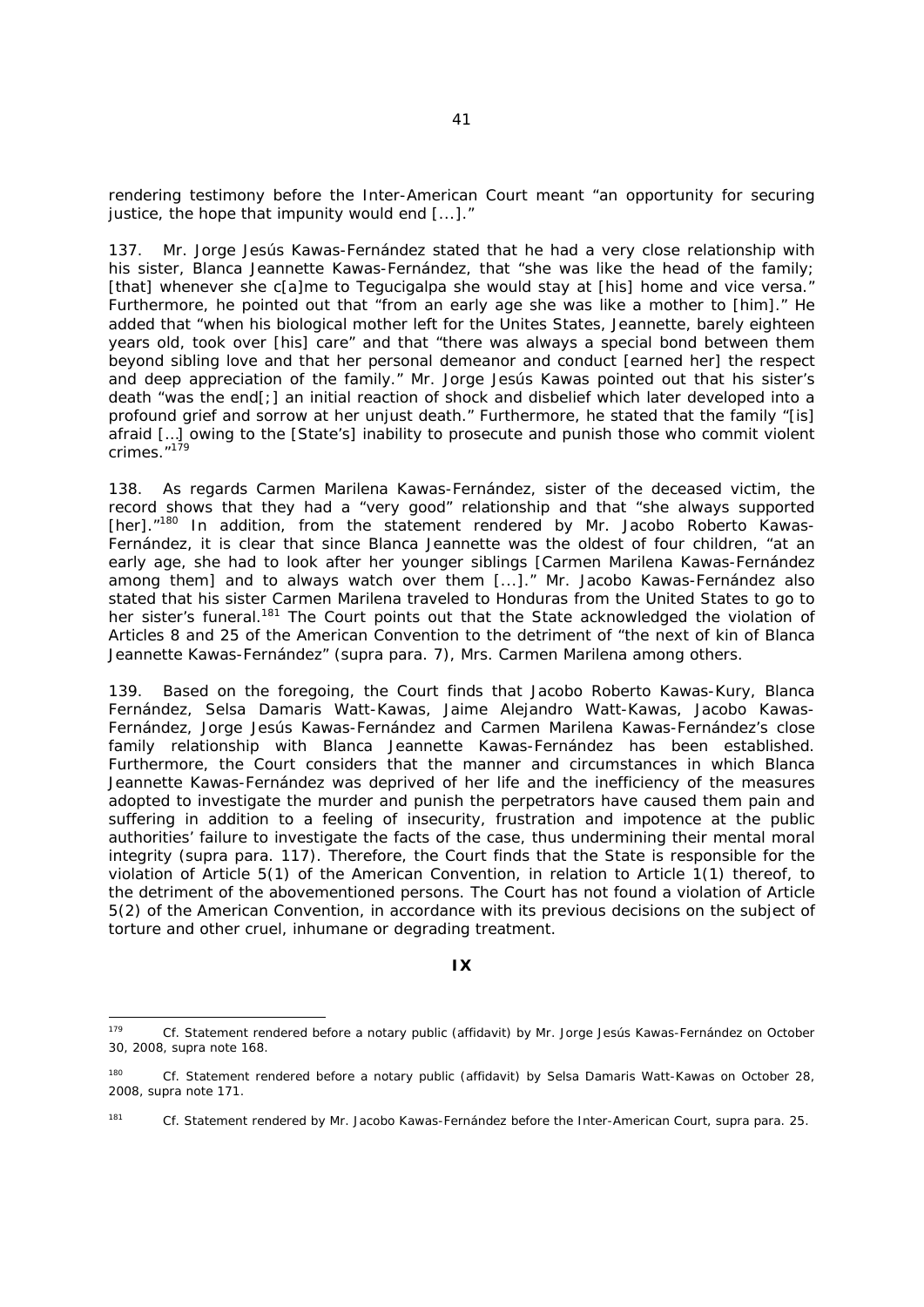# **ARTICLE 16(1) (FREEDOM OF ASSOCIATION)182 OF THE AMERICAN CONVENTION, IN RELATION TO ARTICLE 1(1) (OBLIGATION TO RESPECT RIGHTS) THEREOF**

140. The representatives pointed out that "[t]he murder of Jeannette Kawas, as a result of her tireless efforts to protect the environment through the foundation [PROLANSATE], of which she was the President, constituted a deprivation of her right [to] use any means she deem[ed] appropriate to exercise her freedom of association, [...] from the individual perspective of such right." They added that her murder "must be seen as a violation of the freedom of association from a collective standpoint [insofar as] its impunity had an intimidating effect on the environmental movement in Honduras, especially because her death marks the start of a context of violence against environmental advocates. […] The right of individuals to associate with others for an environmental cause in Honduras may not be freely exercised, and the murder and ensuing impunity in the Kawas case has been a true reflection of that situation." Furthermore, they alleged that the State, through the Attorney General's Office, "has accepted that all the theories regarding the incident are related to the Jeannette's fight as an environmentalist."

141. The Commission made no reference to the alleged violation of the right of freedom of association.

142. In its answer to the application, the State argued that "both the application and the brief containing pleadings, motions and evidence list the different activities carried out by Blanca Jeannette Kawas-Fernández as well as the organizations to which she belonged; therefore, it is evident that the State [...] never prevented her from freely associating with others, nor did it place any restrictions on such right."

143. Article 16(1) of the American Convention provides that individuals under the jurisdiction of the States Parties have the right and freedom to associate freely with others, without any interference by the public authorities that could limit or impair the exercise of such right. It relates, therefore, to the right to join with others in lawful common pursuits, without pressure or interference that may alter or impair the nature of such purpose.<sup>183</sup>

144. In addition to the aforesaid negative obligations, the Inter-American Court has pointed out that freedom of association also "gives rise to positive obligations to prevent attacks on it, to protect those who exercise it, and to investigate violations restricting such freedom."<sup>184</sup> These positive obligations must be enforced, even in the sphere of relations between individuals, if necessary.<sup>185</sup>

<sup>182</sup> In this regard, Article 16(1) of the Convention provides that: "everyone has the right to associate freely for ideological, religious, political, economic, labor, social, cultural, sports, or other purposes."

<sup>183</sup> *Cf*. *Case of Baena-Ricardo et al*. *Merits, Reparations and Costs, supra* note 96, para. 156. *Cf. also Case of Huilca-Tecse v. Perú*. *Merits, Reparations and Costs*. Judgment of March 3, 2005. Series C No. 121, para. 69; and *Case of Cantoral-Huamaní and García-Santa Cruz v. Perú. Preliminary Objection, Merits, Reparations, and Costs.* Judgment of July 10, 2007. Series C No. 167, para. 144.

<sup>184</sup> *Cf*. *Case of Huilca-Tecse*. *Merits, Reparations and Costs*, *supra* note 183, para. 76, and *Case of Cantoral-Huamaní and García-Santa Cruz. Preliminary Objection, Merits, Reparations, and Costs, supra* note 183, para. 141.

<sup>185</sup> *Cf*. *Case of Huilca-Tecse*. *Merits, Reparations and Costs*, *supra* note 183, para. 76; and *Case of Cantoral-Huamaní and García-Santa Cruz. Preliminary Objection, Merits, Reparations, and Costs*, *supra* note 183, para. 141.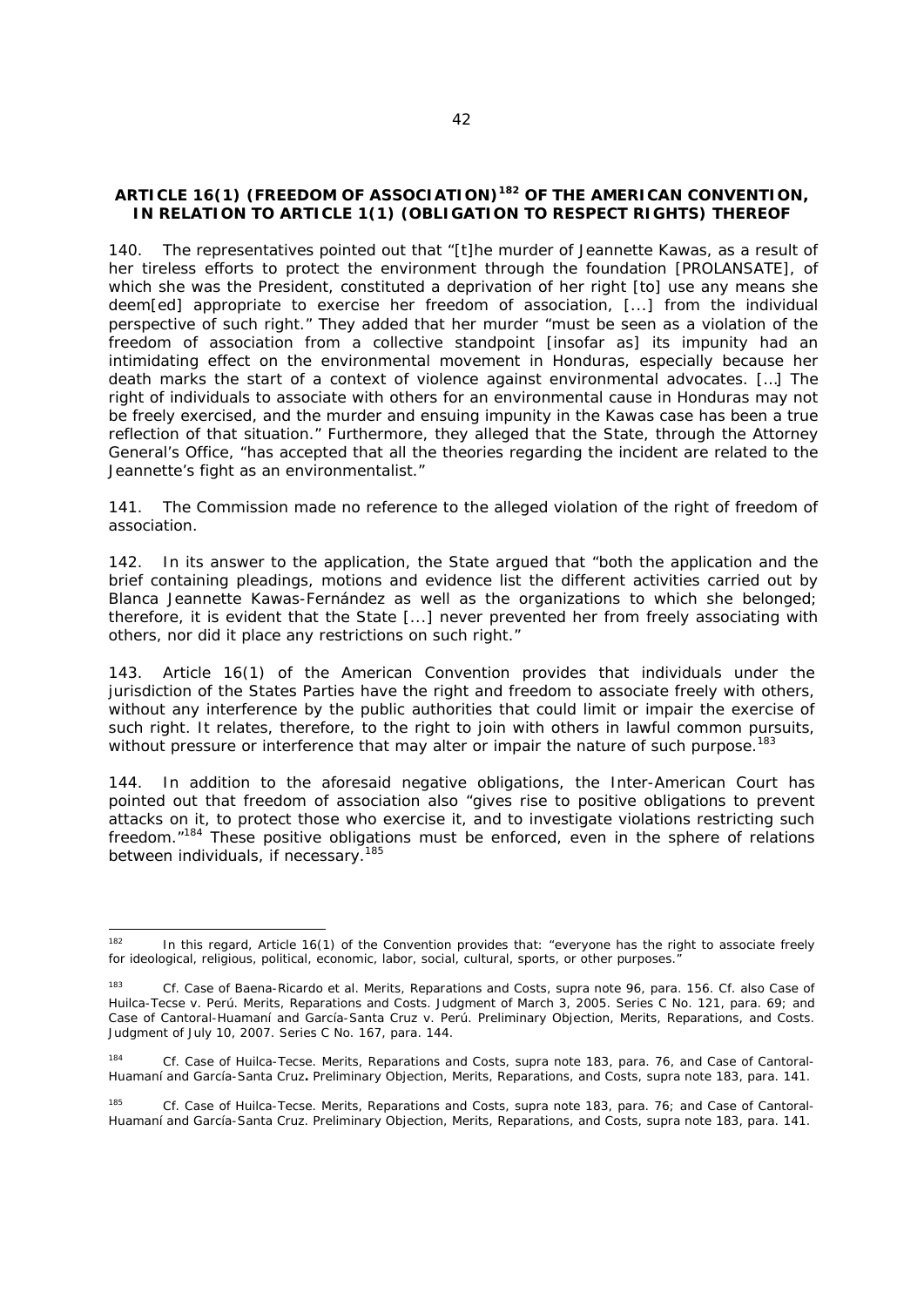In the instant case, the analysis of the potential violation of the right of freedom of association, as alleged by the representatives, must be made in the context of the link between the exercise of said right and the promotion and defense of human rights. In this regard, the Court has established that the States have the duty to provide the necessary means for human rights defenders to conduct their activities freely; to protect them when they are subject to threats in order to ward off any attempt on their life or safety; to refrain from placing restrictions that would hinder the performance of their work, and to conduct serious and effective investigations of any violations against them, thus preventing impunity.186

146. From this perspective, Article 16 of the American Convention also includes the right of individuals to set up and participate freely in non-governmental organizations, associations or groups involved in human rights monitoring, reporting and promotion. Given the important role of human rights defenders in democratic societies, $187$  the free and full exercise of this right imposes upon the State the duty to create the legal and factual conditions for them to be able to freely perform their task.

147. The State acknowledged that the work of Blanca Jeannette Kawas-Fernández was performed "in her role as defender of human rights and of environmental and natural resource preservation" and recognized "the many achievements gained through her different activities." In connection with said acknowledgement, this Court finds it appropriate to point out that the defense of human rights is not limited to civil and political rights, but necessarily involves economic, social and cultural rights monitoring, reporting and education, in accordance with the principles of universality, indivisibility and interdependence enshrined in the American Declaration of the Rights and Duties of Man, the American Convention,<sup>188</sup> and the Inter-American Democratic Charter<sup>189</sup> and upheld by this Court in its case law.<sup>190</sup> In the same vein, the UN Special Rapporteur on the Situation of

<sup>188</sup> In its Preamble, the American Convention recognizes that "the ideal of free men enjoying freedom from fear and want can be achieved only if conditions are created whereby everyone may enjoy his economic, social, and cultural rights, as well as his civil and political rights."

<sup>189</sup> The Inter-American Democratic Charter provides that "democracy is indispensable for the effective exercise of fundamental freedoms and human rights in their universality, indivisibility and interdependence, embodied in the respective constitutions of States and in inter-American and international human rights instruments."

<sup>186</sup> 186 *Cf. Case of Nogueira de Carvalho et al. v. Brazil. Preliminary Objections and Merits*. Judgment of November 28, 2006. Series C No. 161, para. 77; and *Case of Valle-Jaramillo et al. Merits, Reparations, and Costs, supra* note 8, para. 91.

<sup>187</sup> *Cf*. *Case of Nogueira de Carvalho et al. Preliminary Objections and Merits*, *supra* note 186, para. 74; and *Case of Valle-Jaramillo et al. Merits, Reparations, and Costs, supra note 8, para. 87. In the same vein, cf.* Provisional Measures Mery Naranjo. Order of September 22, 2006, Considering clause No. 8; Provisional Measures Mery Naranjo. Order of January 31, 2008, Considering clause No. 4; Provisional Measures Lysias Fleury. Order of June 7, 2003, Considering clause No. 5; Provisional Measures Lysias Fleury. Order of December 2, 2003, Considering clause No. 10; Provisional Measures Carlos Nieto et al. Order of July 9, 2004, Considering clause No. 10; Provisional Measures Álvarez et al. Order of February 8, 2008, Considering clause No. 23; Provisional Measures Monagas Judicial Confinement Center ("La Pica"). Order of February 9, 2006, Considering clause No. 14; Provisional Measures in favor of the Members of the Community Studies and Psychosocial Action Team (ECAP). Order of October 20, 2006, Considering clause No. 10.

<sup>190</sup> Among other cases: *Cf*. *Case of the "Street Children" (Villagrán-Morales et al.)*. *Merits, supra* note 88*,*  para. 191; Case of Baena-Ricardo et al. Merits, Reparations, and Costs, supra note 96, paras. 156 and 168; Case *of the "Juvenile Reeducation Institute" v. Paraguay. Preliminary Objections, Merits, Reparations, and Costs.* Judgment of September 2, 2004. Series C No. 112, paras. 149, 161, 166, 170 and 176; *Case of Huilca-Tecse*. *Merits, Reparations and Costs, supra* note 183, para. 67; *Case of the Yakye Axa Indigenous Community v. Paraguay*. *Merits, Reparations and Costs.* Judgment of June 17, 2005. Series C No. 125, paras. 77, 87, 99, 101,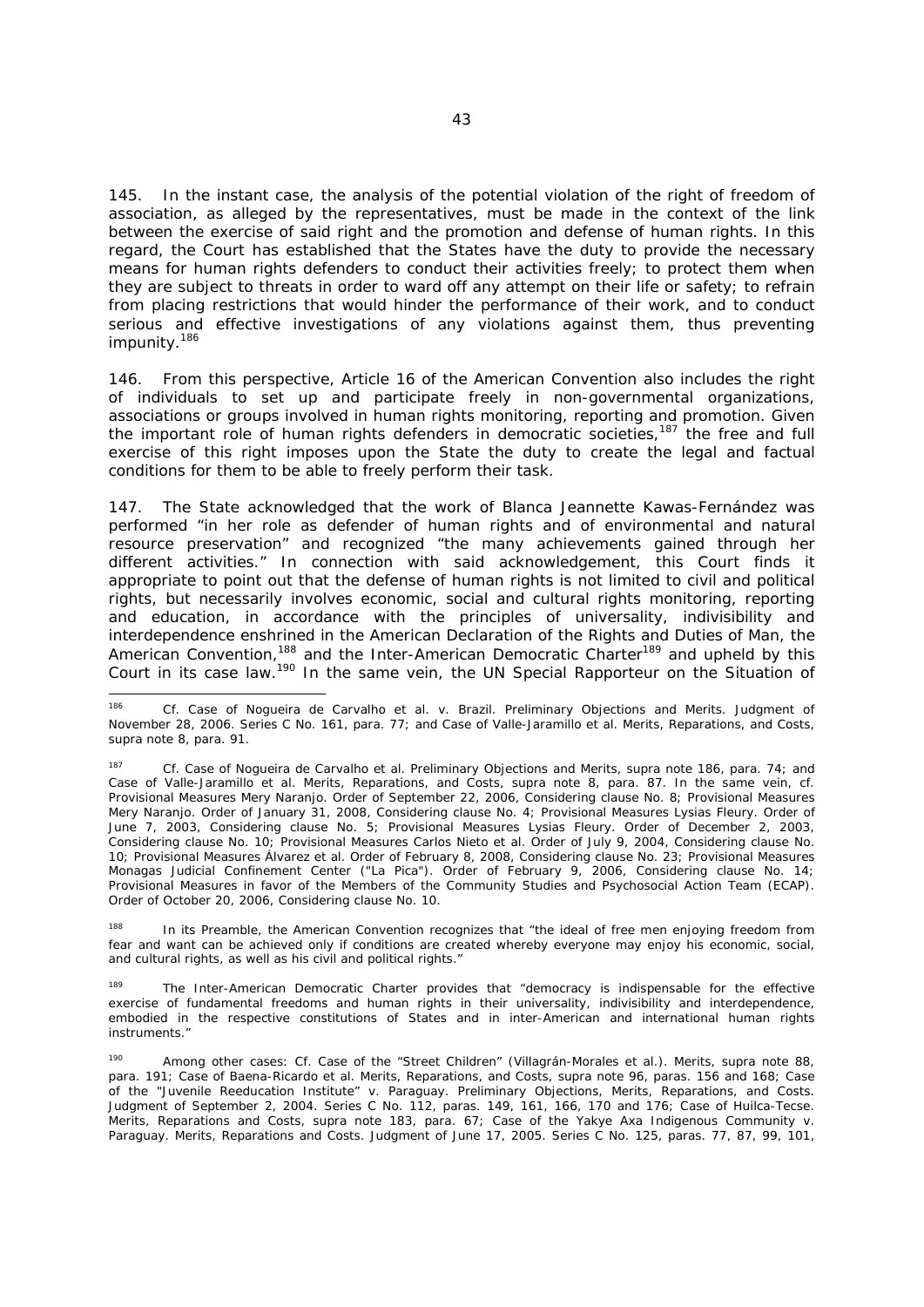Human Rights Defenders concluded that the protection accorded to defenders "is not dependent on whether the focus of the work of the defenders […] is on civil and political rights or on economic, social and cultural rights."191

148. Furthermore, in accordance with the case law of this Court<sup>192</sup> and the European Court of Human Rights,193 there is an undeniable link between the protection of the environment and the enjoyment of other human rights. The ways in which the environmental degradation and the adverse effects of the climate change have impaired the effective enjoyment of human rights in the continent has been the subject of discussion by the General Assembly of the Organization of American States<sup>194</sup> and the United Nations.<sup>195</sup> It should also be noted that a considerable number of States Parties to the American Convention have adopted constitutional provisions which expressly recognize the right to a healthy environment.<sup>196</sup>

and 103; *Case of the Girls Yean and Bosico v. Dominican Republic. Preliminary Objections, Merits, Reparations, and Costs.* Judgment of September 8, 2005. Series C No. 130, paras. 142, 173 and 185; *Case of Ximenes-Lopes v. Brazil*. *Merits, Reparations and Costs*. Judgment of July 4, 2006. Series C No. 149, paras. 89, 90, 99 and 104; *Case of the Sawhoyamaxa Indigenous Community v. Paraguay*. *Merits, Reparations and Costs*. Judgment of March 29, 2006. Series C No. 146, paras. 121, 164, 168 and 172; and *García-Santa Cruz. Preliminary Objection, Merits, Reparations, and Costs, supra* note 183, paras. 144 and 146.

<sup>191</sup> *Cf.* Report submitted by Ms. Hina Jilani, Special Representative of the Secretary-General on the situation of human rights defenders. A/HRC/4/37 January 24, 2007. See website: http://daccessdds.un.org/doc/UNDOC/GEN/G07/104/20/PDF/G0710420.pdf

<sup>192</sup> Particularly, in contentious cases and provisional measures regarding the rights of the members of indigenous communities and the special relationship they have with the land. *Cf. Matter of Pueblo indígena de Sarayaku regarding Ecuador. Provisional Measures.* Order of the Court of June 17, 2005, Considering clause No. 9; *Case of the Mayagna Community (Sumo) Awas Tingni.* Judgment of August 31, 2001. Series C No. 79, paras. 144, 149. *Case of the Yakye Axa Indigenous Community v. Paraguay*. *Merits, Reparations and Costs.* Judgment of June 17, 2005. Series C No. 125, paras. 131, 137, and 141; *Case of the Sawhoyamaxa Indigenous Community*. *Merits, Reparations and Costs, supra* note 190, paras. 118, 121 and 131; *Case of the Saramaka People. v. Suriname. Preliminary Objections, Merits, Reparations, and Costs.* Judgment of November 28, 2007. Series C No. 172, paras. 121, 122, 123, 126, 128 and 146.

193 *Cf.* European Court of Human Rights (ECHR), cases of Guerra and others v. Italy, (1998); Lopez Ostra v. *Spain, (1994), and Fadeyeva v. Russia (2005)*.

194 *Cf.* Resolutions OEA/Ser.P AG/RES. 1819 (XXXI-O/01) "Human Rights and the Environment," approved at the third plenary session held on June 5, 2001 (available at: the third plenary session held on June 5, 2001 (available at: http://www.oas.org/juridico/spanish/ag01/agres\_1819.htm) AG/RES. 1896 (XXXII-O/02) "Human Rights and the Environment in the Americas," approved at the fourth plenary session held on June 4, 2002 (available at: http://www.oas.org/juridico/spanish/ag02/agres\_1896.htm); and AG/RES. 1926 (XXXII-O/03) "Human Rights and the Environment in the Americas," approved at the fourth plenary session held on June 10, 2003 (available at: http://www.oas.org/juridico/spanish/ag03/agres\_1926.htm); AG/RES. 2349 (XXXVII-O/07) "Water, Health and Human Rights," approved at the fourth plenary session held on June 5, 2007 (available at: http://www.oas.org/dil/esp/AG-RES\_2349\_XXXVII-O07.doc), and AG/RES. 2429 (XXXVIII-O/08) "Human Rights and Climate Change in the Americas," approved at the fourth plenary session held on June 3, 2008 (available at: http://www.oas.org/DIL/ESP/AGRES\_2429.doc).

195 *Cf.* Resolution 2005/60 adopted by the United Nations Commission on Human Rights, entitled "Human rights and the environment as part of sustainable development," approved on April 10, 2005, E/CN.4/2005/L.10/Add.17 (available at: http://ap.ohchr.org/documents/S/CHR/resolutions/E-CN\_4-RES-2005-60.doc)

196 *Cf.* Constitution of the Argentine Republic, Article 41; Constitution of the Federative Republic of Brazil Art. 225; Constitution of the Republic of Chile, Art. 19(8); Constitution of the Republic of Colombia, Art. 79; Constitution of the Republic of Ecuador, Art. 14; Constitution of Haiti, Arts. 253 and 254; Constitution of the United Mexican States, Art. 4; Constitution of the Republic of Nicaragua, Art. 60; Constitution of the Republic of Panamá, Arts. 118 to 121; Constitution of the Republic of Paraguay, Art. 7, Constitution of the Republic of Perú, Art. 2(22); Constitution of the Bolivarian Republic of Venezuela, Art. 127.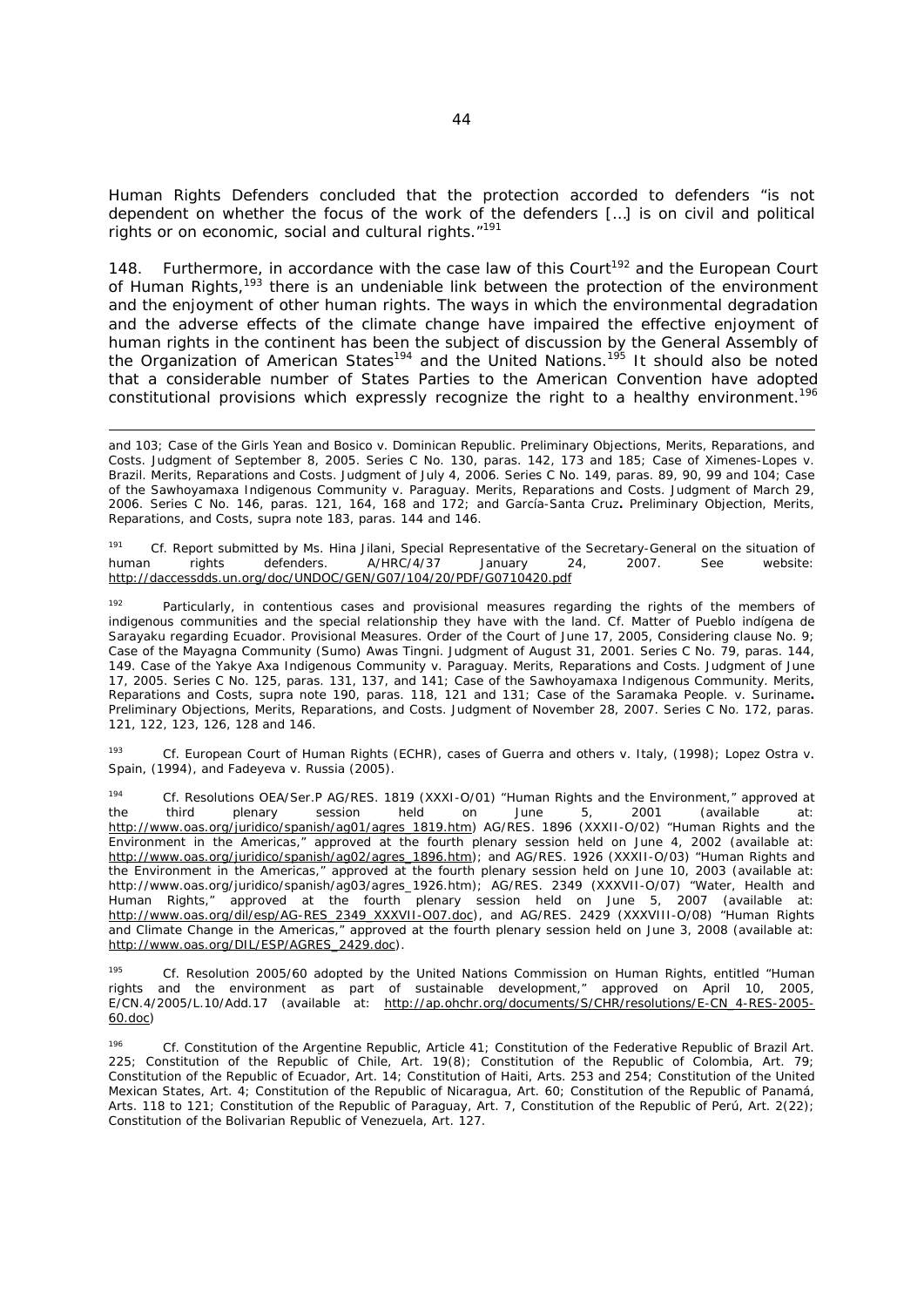These advances towards the development of human rights in the continent have been incorporated into the Additional Protocol to the American Convention on Human Rights in the Area of Economic, Social and Cultural Rights "Protocol of San Salvador."<sup>197</sup>

149. The recognition of the work in defense of the environment and its link to human rights is becoming more prominent across the countries of the region, in which an increasing number of incidents have been reported involving threats and acts of violence against and murders of environmentalists owing to their work.<sup>198</sup>

150. In the judgment rendered by this Court in the cases of *Huilca-Tecse v. Peru* and *Cantoral-Huamaní and García-Santa Cruz v. Peru*, it was held that freedom of association can only be exercised in a situation in which fundamental human rights are fully guaranteed and respected, particularly those related to the life and safety of the individual.<sup>199</sup> In this regard, the impairment of the right to life or to humane treatment attributable to the State may, in turn, give rise to a violation of Article 16(1) of the Convention when such violation arises from the victim's legitimate exercise of the right to freedom of association.<sup>200</sup>

151. As it has been established (*supra* paras. 50 to 52), at the time of death, Blanca Jeannette Kawas-Fernández was the president of the PROLANSATE foundation, and in that capacity she promoted the establishment of public policies on environmental protection in the department of Atlántida, Honduras, as well as awareness regarding natural resource preservation through education, and reported environmental degradation in the area. From the uncontroverted evidence presented, particularly from the statement rendered by Mr. Rafael Sambulá, former director of the foundation, on March 1, 1995, it is concluded that, before she died, Blanca Jeannette Kawas-Fernández reported "the problems affecting the protected areas" to the relevant authorities and the media[, …] "that individuals were

199 *Cf. Case of Huilca-Tecse*. *Merits, Reparations and Costs, supra* note 183, para. 75; and *Case of Cantoral-Huamaní and García-Santa Cruz. Preliminary Objection, Merits, Reparations and Costs, supra* note 183, para. 146.

<sup>200</sup> *Cf. García-Santa Cruz. Preliminary Objection, Merits, Reparations and Costs, supra note 183, para.* 147.

 $197$ *<sup>197</sup> Cf.* Additional Protocol to the American Convention on Human Rights in the Area of Economic, Social and Cultural Rights, "Protocol of San Salvador," which expressly recognizes the right of every human being to live in a healthy environment (Article 11).

<sup>198</sup> *Cf.* Inter-American Commission on Human Rights, Report No. 11/04 (admissibility), Petition 735/01, Teodoro García-Cabrera and Rodolfo Montiel-Flores, Mexico, February 27, 2004; Report No. 63/04 (admissibility), Petition 60/2003, Carlos Antonio Luna, Honduras, October 13, 2004; Report No. 58/06 (admissibility), Petition 1083/05, Erwin Haroldo Ochoa-López and Julio Armando Vásquez-Ramírez, Guatemala, July 20, 2006; Report No. 80/07 (Merits), Case 11.658, Martín Pelicó-Coxic, Guatemala, October 15, 2007. See also, among others, the following cases involving alleged violations of human rights of defenders, namely: Report No. 16/98 (admissibility), Case 11.324, Narciso González, Dominican Republic, March 3, 1998; Report No. 24/98 (Merits), Case 11.287, João Canuto De Oliveira, Brazil, April 7, 1998; Report No. 45/01 (admissibility), Case 11.149, Augusto Alejandro Zúñiga-Paz, Perú, March 5, 2001; Report No. 82/01 (admissibility), Case 12.000, Anibal Miranda, Paraguay, October 10, 2001; Report No. 14/02 (admissibility), Petition 12.352, Bruce Campbell Harris-Lloyd, Guatemala, February 28, 2002; Report No. 55/06 (admissibility), Petition 12.380, Members of José Alvéar Restrepo Lawyers' Collective, Colombia, July 20, 2006; Report No. 53/07 (admissibility), Petition 1193.03, María Nicolosa García-Reynoso, Mexico, July 24, 2007, and Report on the situation of human rights defenders in the Americas, March 2006, para. 220. See also*,* Report submitted by Ms. Hina Jilani, Special Representative of the Secretary-General on the situation of human rights defenders. A/HRC/4/37 January 24, 2007, para. 40. (Defenders working on land rights, natural resources or environmental issues seem to be particularly vulnerable to attacks and violations of their rights under the Declaration on Human Rights Defenders in countries of Latin America and in parts of Asia); and Amnesty International. Persecution and Resistance. The Experience of Human Rights Defenders in Guatemala and Honduras. August 2007, AI Index: AMR 02/001/2007 (record of appendixes to the brief of requests and arguments, appendix J, folio 1637).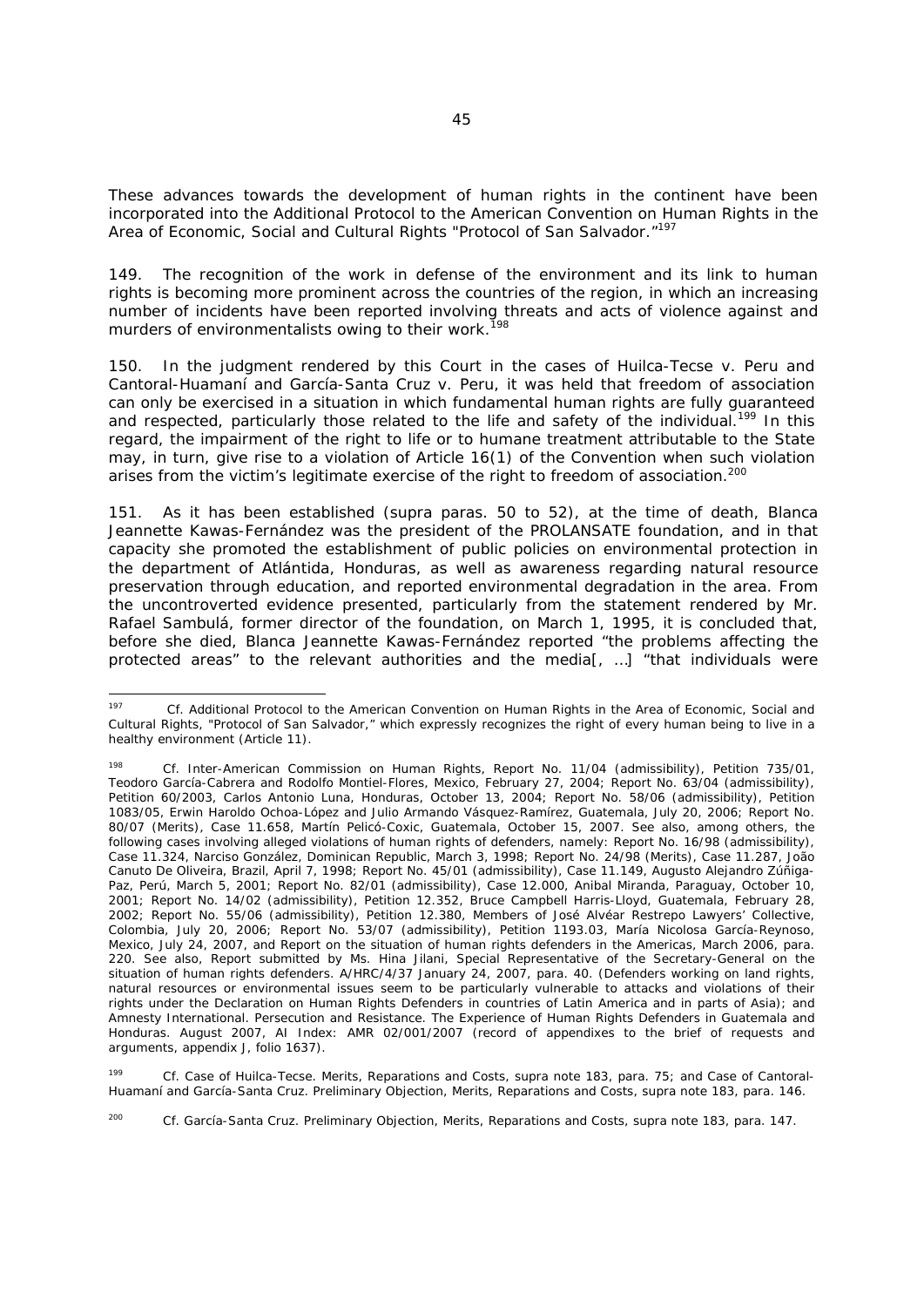invading the core zone of the [Punta Sal National] Park and [that] others were mucking it out"; the witness also stated that as a result of a complaint filed with the *Corporación Hondureña de Desarrollo Forestal* (National Corporation for Forestry Development, AFE-COHDEFOR) by the PROLANSATE foundation, "the national authorities […] terminated [a timber extraction] contract."<sup>201</sup>

152. In Chapter VII, the Court held that it had been established that at least one agent of the State had been involved in the events that ended the life of Blanca Jeannette Kawas-Fernández, and that such acts were motivated by Ms. Kawas-Fernández's work in defense of the environment through the PROLANSATE foundation, especially in retaliation for reporting and opposing the exploitation of natural resources of certain protected areas in the municipality of Tela. It is the Court's view that her death, evidently, resulted in the deprivation of her right to associate freely with others.

153. As found in other cases,  $202$  it is undeniable that these circumstances have also had an intimidating effect<sup>203</sup> on other people who are engaged in the defense of the environment in Honduras or that are related to this type of causes. This intimidating effect is reinforced and exacerbated by the fact that the crime remains unpunished (*supra* para. 68).

154. Furthermore, in the case *sub judice*, it has been established that during the decade following the death of Blanca Jeannette Kawas-Fernández, five people lost their life as a result of their work in defense of natural resources and the environment in Honduras<sup>204</sup> (*supra* para. 69).

<sup>202</sup> *Cf. García-Santa Cruz. Preliminary Objection, Merits, Reparations and Costs, supra note 183, para. 147.* 

203 *Cf.* statement rendered by Rafael Sambulá before the Inter-American Court, *supra* note 25. In his statement, the witness said that "initially, there was a great deal of agitation and fear among all the personnel working for the foundation; the relatives urged the co-workers to be careful because what happened to Jeannette could happen to us; she was a very responsible person and that she instilled a lot of confidence in the organization and that in the people who helped and supported us [...]."

 $201$ 201 *Cf*. statement rendered by Rafael Sambulá on March 1, 1995, *supra* note 31, and communication of February 28, 1996 from the executive director and coordinator of the "*Vida y Naturaleza"* (Life and Nature) radio show, broadcast on *Radio América*, *supra* note 32. It should be noted that the decree creating Punta Sal National Park established a system for the management and stewardship of the land comprising the national park which prohibits its use "for purposes other than conservation." Article 5 of the Decree No. 154-94 provides that "for management and stewardship purposes, Punta Sal National Park shall comprise main areas that can meet the park management objectives [...] a) Core zone, [...] is comprised of natural areas with minimum man-made alterations that contains unique and fragile ecosystems, species of flora and/or fauna and/or natural phenomena which deserve full protection for scientific purposes of environmental control. No change to or alteration of the ecosystem shall be permitted. […] b) Buffer zone: special resources or habitats must be surrounded by a section of land that acts as a barrier to external impacts. This zone must be broad enough to absorb chemical and physical stressors, such as air, soil or water pollution, fires, illegal hunting, uncontrolled tourism, and noise. […] The management of the park shall have the authority to approve or reject any form of economic development in this zone." In accordance with Section 14 of the aforesaid decree, the Park's management that includes a representative of the PROLANSATE foundation, among others has "the authority to make a decision regarding any form of development to be built in the protected areas" and may "approve or reject any form of economic development" in the buffer zone of the Park. *Cf.* Decree No. 154-94, *supra* note 28.

<sup>204</sup> In 1996, Carlos Escaleras, popular leader of the Honduran Aguán Valley was killed; Carlos Luna, environmental activist, was murdered in 1998; Carlos Flores, community leader and environmental activist of Olancho was killed in 2001, and Heraldo Zúñiga and Roger Iván Cartagena, members of the Olancho Environmental Movement (MAO) were murdered in 2006. *Cf.* Official Letter No. FEDH-575-2008 of July 2, 2008, *supra* note 78.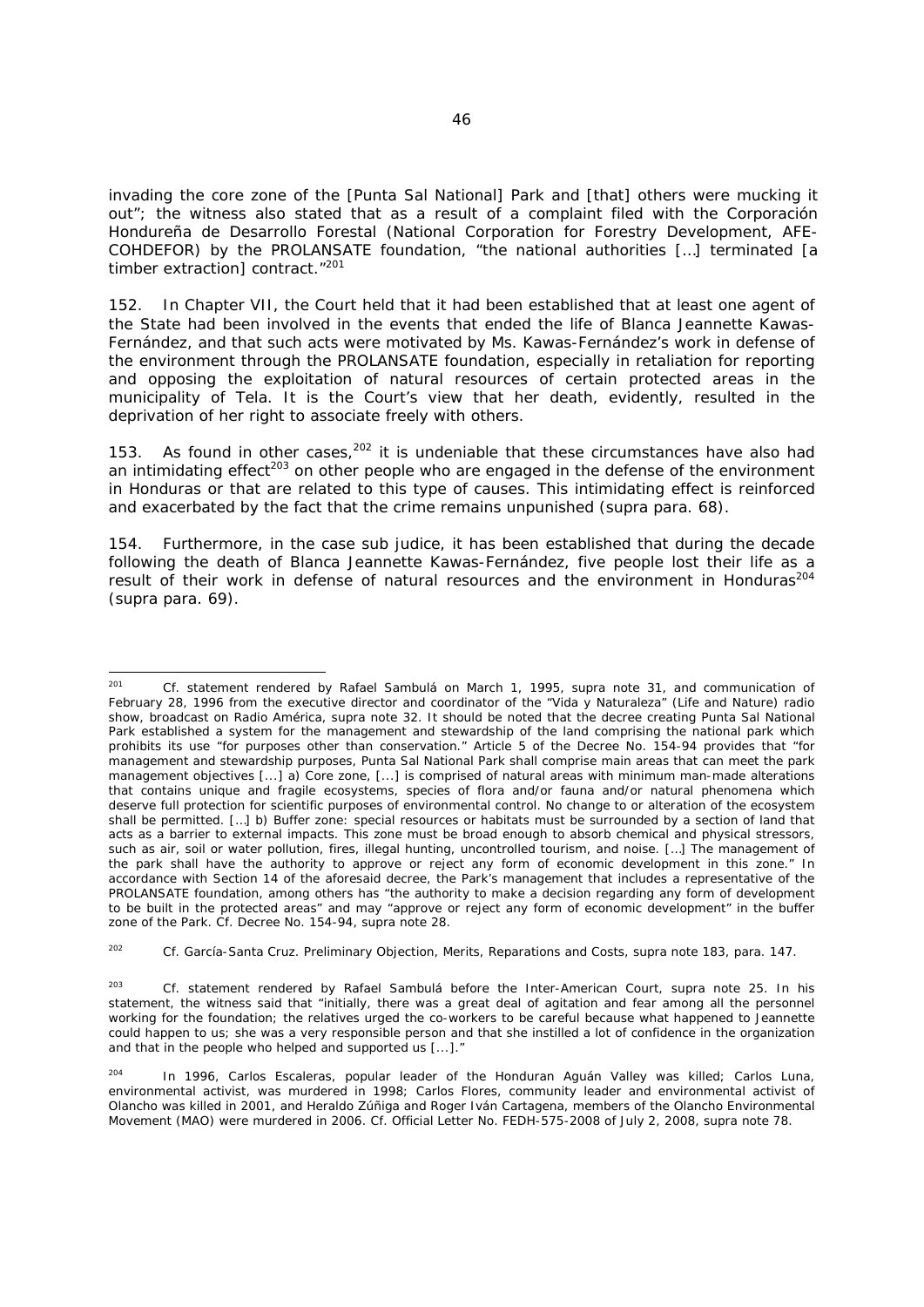155. Therefore, the Court finds that the State is responsible for the violation of the right to freedom of association provided for in Article 16(1) of the American Convention, in relation to Article 1(1) thereof, to the detriment of Blanca Jeannette Kawas-Fernández.

#### **X REPARATIONS (APPLICATION OF ARTICLE 63(1) OF THE AMERICAN CONVENTION)**

156. It is a principle of International Law that any violation of international obligations which causes damage purports the duty to make adequate reparations.<sup>205</sup> Based on Article 63(1) of the American Convention, the Court has adopted decisions in this regard.<sup>206</sup>

157. Considering the partial acknowledgment of liability made by the State, the considerations on such acknowledgment and the violations to the American Convention declared in the previous chapters, in the light of the criteria established in the Court's judicial precedents with regard to the nature and scope of the obligation to repair, $207$  the Court will proceed to analyze the demands presented by the Commission and the representatives, as well as the allegations of the State, in order to determine the measures aimed at repairing the damage caused to the victims.

# *A) Injured Party*

158. The representatives requested the Court to consider Mrs. Blanca Jeannette Kawas-Fernández as beneficiary of the right to reparation in her capacity as direct victim of the violations alleged in the instant case. Furthermore, they identified as victims and beneficiaries of the reparations "[her] closest relatives, due to the violations they suffered throughout the years," to wit: Blanca Fernández, mother; Jacobo Kawas-Cury, deceased father; Jaime Alejandro Watt-Kawas, son; Selsa Damaris Watt-Kawas, daughter; Carmen Marilena Kawas-Fernández, sister; Jacobo Roberto Kawas-Fernández, brother, and Jorge Jesús Kawas-Fernández, brother. Similarly, the Commission identified the relatives of Mrs. Blanca Jeannette Kawas-Fernández, including Mr. James Gordon Watt (alleged husband), as beneficiaries of the requested reparations.

159. The State did not file any challenge to the list of beneficiaries proposed by the representatives and the Commission, but "f[ound] the relationships […] should be proven through the appropriate documents" (*supra* para. 28). In that regard, the State accepted "to provide reparation to the individuals to be designated in the appropriate Judgment as entitled to reparation for pecuniary and non-pecuniary damage".

<sup>205</sup> 205 *Cf. Case of Velasquez-Rodriguez V. Honduras*. *Reparations and Costs.* Judgment of July 21, 1989. Series C No. 7, para. 25; *Case of Ríos et al. Preliminary Objections, Merits, Reparations and Costs, supra* note 10, para 395; and *Case of Perozo et al. Preliminary Objections, Merits, Reparations and Costs, supra* note 10, para 404.

<sup>206</sup> Article 63(1) of the Convention states that:

<sup>[</sup>i]f the Court finds that there has been a violation of a right or freedom protected by [this] Convention, the Court shall rule that [the] party harmed be ensured the enjoyment of his right or freedom that was violated. It shall also rule, if appropriate, that the consequences of the measure or situation that constituted that breach of such a right or freedom be remedied and that fair compensation be paid to the injured party.

<sup>207</sup> *Cf. Case of Velásquez-Rodríguez. Reparations and Costs*, *supra* note 205, paras. 25 to 27; *Case of Ríos et al. Preliminary Objections, Merits, Reparations and Costs, supra* note 10, para. 397; *Case of Perozo et al. Preliminary Objections, Merits, Reparations and Costs, supra* note 10, para. 406.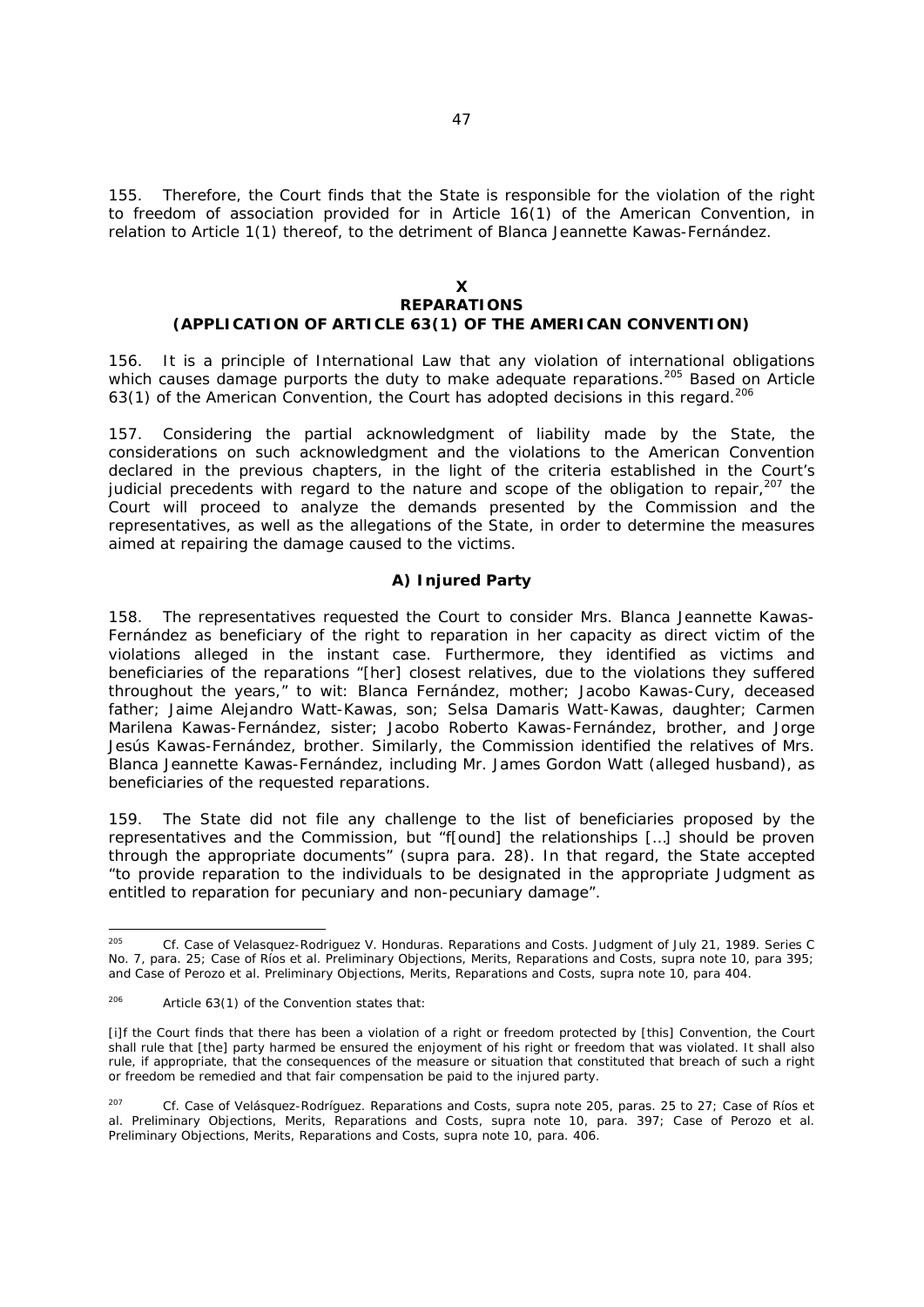160. This Court restated that those individuals who have been declared victims of violations of any of the rights enshrined in the Convention will be deemed injured parties (*supra* para. 27). Consequently, based on the determinations made in the preceding paragraphs, the Court finds that the individuals listed below must be considered "injured parties": Blanca Jeannette Kawas-Fernández, Jacobo Kawas-Cury, Blanca Fernández, Jaime Alejandro Watt-Kawas, Selsa Damaris Watt-Kawas, Jacobo Roberto Kawas-Fernández, Jorge Jesús Kawas-Fernández and Carmen Marilena Kawas-Fernández. The aforementioned individuals will be the beneficiaries of the reparations to be awarded by the Tribunal.

161. Mr. James Gordon Watt cannot be considered an injured party in the instant case because he has not been declared victim of a violation of any right enshrined in the Convention (*supra* para. 119).

# *B) Compensation*

# *1) Pecuniary damage*

162. In its judicial precedents, the Court has developed the concept of pecuniary damage and the situations in which it must be redressed.<sup>208</sup>

163. In the instant case, the Inter-American Commission requested the Court to order the State to "provide full reparation to the relatives of Mrs. Blanca Jeannette Kawas-Fernández, including […] the pecuniary […] aspect, as a result of the human rights violations suffered". In this sense, the Inter-American Commission requested payment of a compensation for consequential damage and loss of earnings. The representatives also requested compensations for such items.

164. Below, the Court will establish the compensations to be paid for this item based on the violations recognized in the instant Judgment, taking into account the specific circumstances of the case, the evidence submitted by the parties and their allegations.

#### *1.i) "Consequential damage"*

165. The Commission held that "the relatives of the victim made significant economic efforts to seek justice in domestic courts and to overcome the physical, psychological and moral trauma sustained as a result of the acts of the State of Honduras". Therefore, it requested the Court to establish, on equitable basis, the amount of the appropriate compensation.

166. Furthermore, the representatives requested payment of a compensation for any expenses incurred as a result of the violations, to wit: Blanca Fernández, Jaime Alejandro and Selsa Damaris Watt-Kawas, and Carmen Marilena Kawas-Fernández, "who were in the United States at the time of the murder [and] were forced to travel immediately to Honduras, incurring a series of expenses in transportation, accommodation and food[, and that even though] the family does not have the corresponding vouchers, those expenses are

<sup>208</sup> This Court has sustained that pecuniary damage involves a "loss of, or detriment to, the income of the victims, the expenses incurred as a result of the events and the pecuniary consequences that may have a causeeffect link with the events in the instant case". *Cf. Case of Bámaca-Velásquez V. Guatemala. Reparations. Judgment of February 22, 2002, para. 43; Case of Ríos et al. Preliminary Objections, Merits, Reparations and Costs, supra* note 10, para. 396; and *Case of Perozo et al. Preliminary Objections, Merits, Reparations and Costs, supra* note 10, para. 405.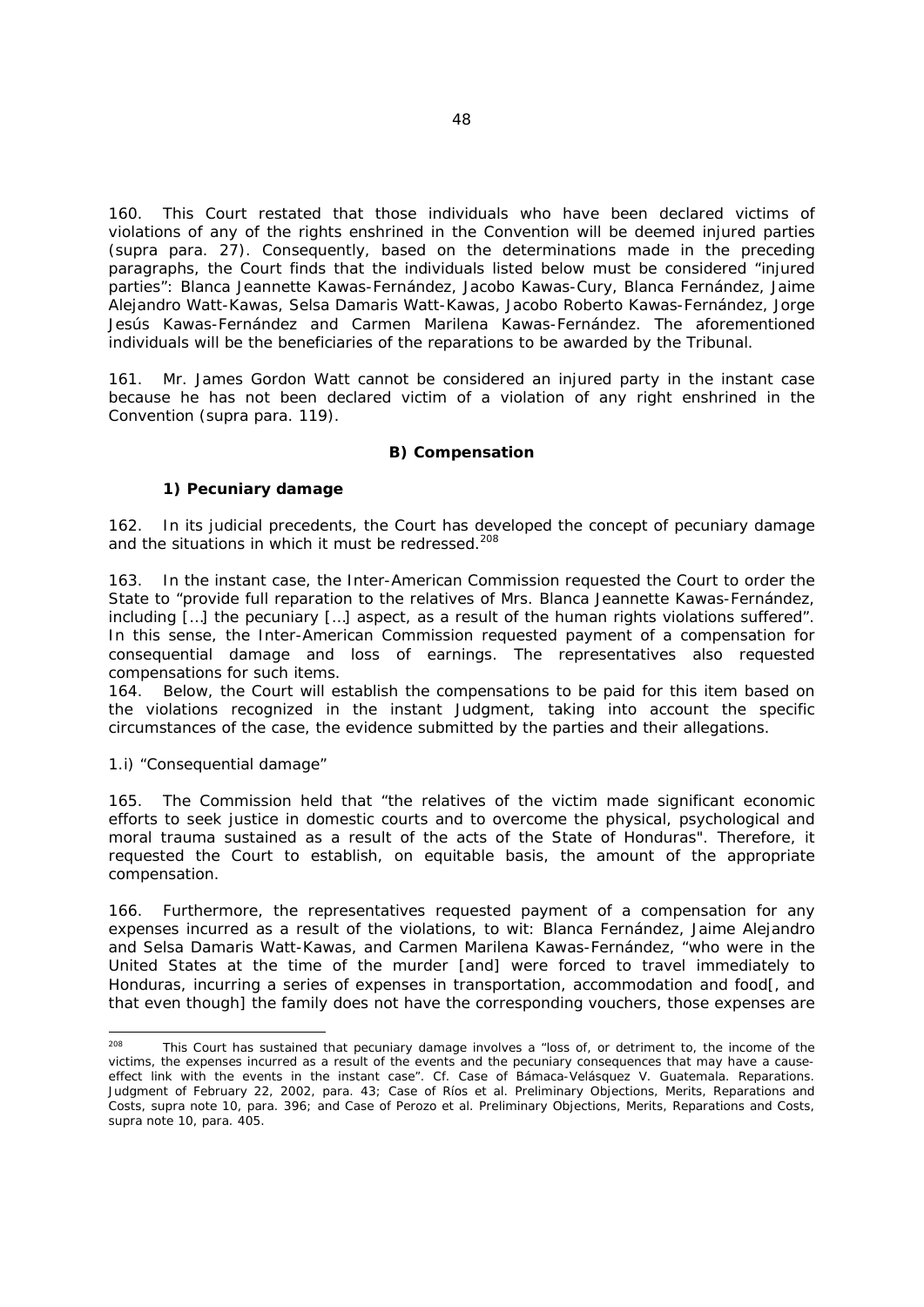estimated in the approximate amount of eight thousand United States dollars". Furthermore, the representatives requested payment of the expenses incurred by Mr. Jacobo Kawas-Fernández and "the family", in order to give "proper burial to the victim", and any expenses personally incurred by the latter for the purposes of investigating the death of his sister. The representatives requested the Court to establish the amount of the compensation for this item, on an equitable basis.

167. The State filed no specific allegation on this matter.

168. The various statements rendered during the proceedings in the instant case show that Mrs. Selsa Damaris Watt-Kawas, Mrs. Blanca Fernández and Mrs. Carmen Marilena Kawas-Fernández were in the United States of America at the time Mrs. Blanca Jeannette Kawas-Fernández was deprived of her life.<sup>209</sup> That notwithstanding, contrary to the allegations of the representatives and in accordance with his own statement, Mr. Jaime Alejandro Watt-Kawas was in Tegucigalpa, Honduras, at that time.<sup>210</sup> The Court finds it reasonable to believe that such individuals incurred certain expenses to travel to the city of Tela, Honduras, in order to attend the funeral of Blanca Jeannette Kawas-Fernández. In the case of her children Selsa Damaris and Jaime Alejandro Watt-Kawas, such expenses were covered, according to their statements, by "[their] grandfather [and] their mother's siblings."<sup>211</sup>

169. Moreover, the body of evidence shows that the members of the family of the Blanca Jeannette Kawas-Fernández contributed various economic and physical resources, and logistic support to promote the investigation initiated by the authorities.<sup>212</sup> In that regard, Mr. Jorge Jesús Kawas-Fernández and Mr. Jaime Alejandro Watt-Kawas agreed on their statements upon stating that "[the] family acted […] in support of the investigations […] under the instructions of [...] Jacobo [Kawas-Fernández]".<sup>213</sup> Also, Mr. Jorge Jesús Kawas-Fernández acknowledged that "[a]ll expenses incurred upon the investigation were borne by [his] brother Jacobo, who covered such expenses with the income obtained from [his] father's real estate business".<sup>214</sup> Furthermore, he stated that the estimated expenses incurred totaled "six thousand United States dollars for food, fuel, accommodation and

 $200$ Cf. statement rendered before a notary public (affidavit) by Mrs. Selsa Damaris Watt-Kawas on October 28, 2008, *supra* note 171; statement rendered before a notary public (affidavit) by Mr. Jorge Jesús Kawas-Fernández on October 30, 2008, *supra* note 168; and, statement of Mr. Jacobo Kawas-Fernández rendered before the Inter-American Court, *supra* note 25.

<sup>210</sup> *Cf.* statement rendered before a notary public (affidavit) by Mr. Jaime Alejandro Watt-Kawas on November 4, 2008, *supra* note 166, and statement rendered before a notary public (affidavit) by Mrs. Selsa Damarais Watt-Kawas on October 28, 2008, *supra* note 171.

<sup>211</sup> *Cf.* statement rendered before a notary public (affidavit) by Mr. Jaime Alejandro Watt-Kawas on November 4, 2008, *supra* note 166, and statement rendered before a notary public (affidavit) by Mrs. Selsa Damaris Watt-Kawas on October 28, 2008, *supra* note 171.

<sup>212</sup> *Cf.* Statement rendered before a notary public (affidavit) by Mr. Jorge Jesús Kawas-Fernández on October 30, 2008, *supra* note 168, statement rendered by Mr. Jaime Alejandro Watt-Kawas, on November 4, 2008, *supra*  note 166, and statement rendered by Mr. Jacobo Kawas-Fernández before the Inter-American Court, *supra* note 25.

Cf. Statement rendered before a notary public (affidavit) by Mr. Jaime Alejandro Watt-Kawas, on November 4, 2008, *supra* note 166, and statement rendered before a notary public (affidavit) by Mr. Jorge Jesús Kawas-Fernández on October 30, 2008, *supra* note 168.

<sup>214</sup> *Cf.* Statement rendered before a notary public (affidavit) by Mr. Jorge Jesús Kawas-Fernández on October 30, 2008, *supra* note 168.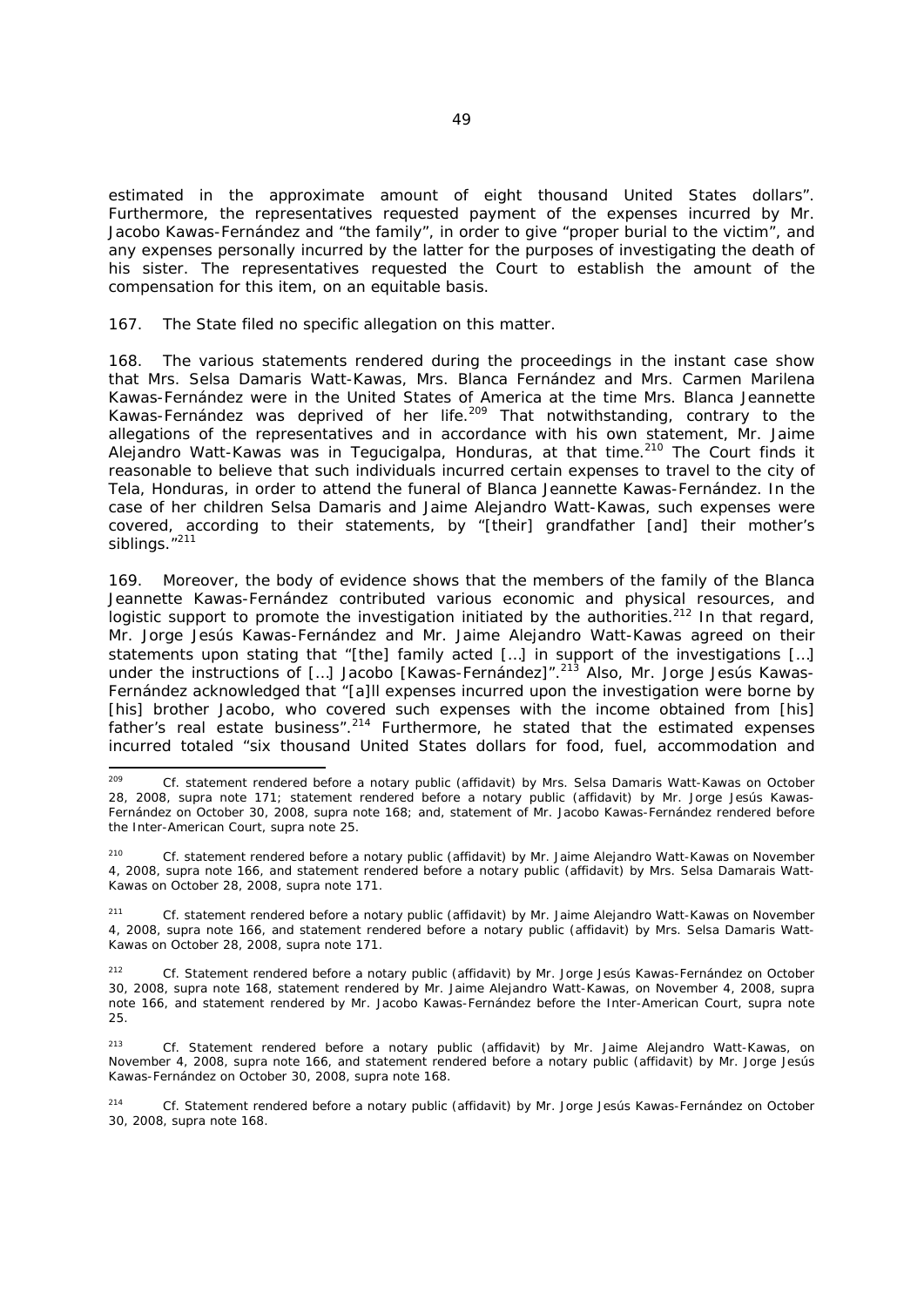traveling, both for the different investigation teams that worked on the case and the various individuals who provided information on the case  $\lceil \cdot \cdot \cdot \rceil^{2^{15}}$  As regards the possible disbursement of funds on this account (*supra* para. 113), it has been proven in the records that in November 2003, the Coordinator of the Attorney General's Office sent a letter to the hearing Judge, stating that "[t]he agents initiated their work in the afternoon [on October 29, 2003], but first they warned the Prosecutor's Office that had to coordinate their stay in the city because they had not been assigned traveling expenses, [and], for that reason, Mr. Jacobo Kawas [...] was contacted, and he offered an apartment and HNL 1,000.00 for them to work."<sup>216</sup> The Court finds that the family of the Blanca Jeannette Kawas-Fernández effectively incurred certain expenses as detailed above, which were borne directly by Mr. Jacobo Kawas-Fernández.

170. Furthermore, it has been stated in the records that Mr. Jacobo Kawas-Cury, father of Mrs. Blanca Jeannette Kawas-Fernández, and her siblings, made certain disbursements as a result of her funeral.<sup>217</sup>

171. Based on the considerations above, the Court establishes, on an equitable basis, the following amounts for the items specified below: USD\$ 600.00 (six hundred United States dollars) to the benefit of Mrs. Blanca Fernández for traveling expenses to attend her daughter's funeral, and USD\$ 600.00 (six hundred United States dollars) to the benefit of Mrs. Carmen Marilena Kawas-Fernández for the same purpose.

172. Moreover, the Court establishes, on an equitable basis, the amount of USD\$ 800.00 (eight hundred United States dollars) for traveling expenses to attend the funeral of Mrs. Blanca Jeannette Kawas-Fernández to her children Selsa Damaris and Jaime Alejandro, and USD\$ 300.00 (three hundred United States dollars) for expenses incurred in the funeral of Mrs. Blanca Jeannette Kawas-Fernández. Such amounts must be delivered to Mr. Jacobo Kawas-Fernández, who will, in turn, deliver the appropriate amounts to the relatives specified in the Judgment who timely incurred the aforementioned expenses. In accordance with the precedents of this Court,  $218$  the amount corresponding to Mr. Jacobo Kawas-Cury – who passed away- must be distributed equally to his children, taking into account that at the time of his death he was separated from Mrs. Blanca Fernández. $21$ 

 $215$ 215 *Cf.* statement rendered before a notary public (affidavit) by Mr. Jorge Jesús Kawas-Fernández on October 30, 2008, *supra* note 168.

<sup>216</sup> *Cf.* official communication of November 5, 2003, signed by *Licenciado* Luis Javier Santos-Cruz, Coordinator of the Attorney General's Office of the City of Tela, *supra* note 137.

<sup>217</sup> *Cf.* statement rendered before a notary public (affidavit) by Mrs. Selsa Damaris Watt-Kawas on October 28, 2008, *supra* note 171; statement rendered before a notary public (affidavit) by Mr. Jorge Jesús Kawas-Fernández on October 30, 2008, *supra* note 168; statement rendered before a notary public (affidavit) by Mr. Jaime Alejandro Watt-Kawas on November 4, 2008, *supra* note 166, statement of Mr. Jacobo Kawas-Fernández rendered before the Inter-American Court, *supra* note 25.

<sup>218</sup> *Cf.Case of Myrna Mack-Chang. Merits, Reparations and Costs*, s*upra* note 8, para. 294; *Case of Ticona-Estrada et al. Merits, Reparations and Costs, supra* note 8*,* para. 182; and *Case of Valle-Jaramillo et al. Merits, Reparations and Costs, supra* note 10*,* para. 245.

<sup>219</sup> *Cf.* statement rendered before a notary public (affidavit) by Mr. Jorge Jesús Kawas-Fernández on October 30, 2008, *supra* note 168, and statement rendered by Mr. Jacobo Kawas-Fernández before the Inter-American Court, *supra* note 25.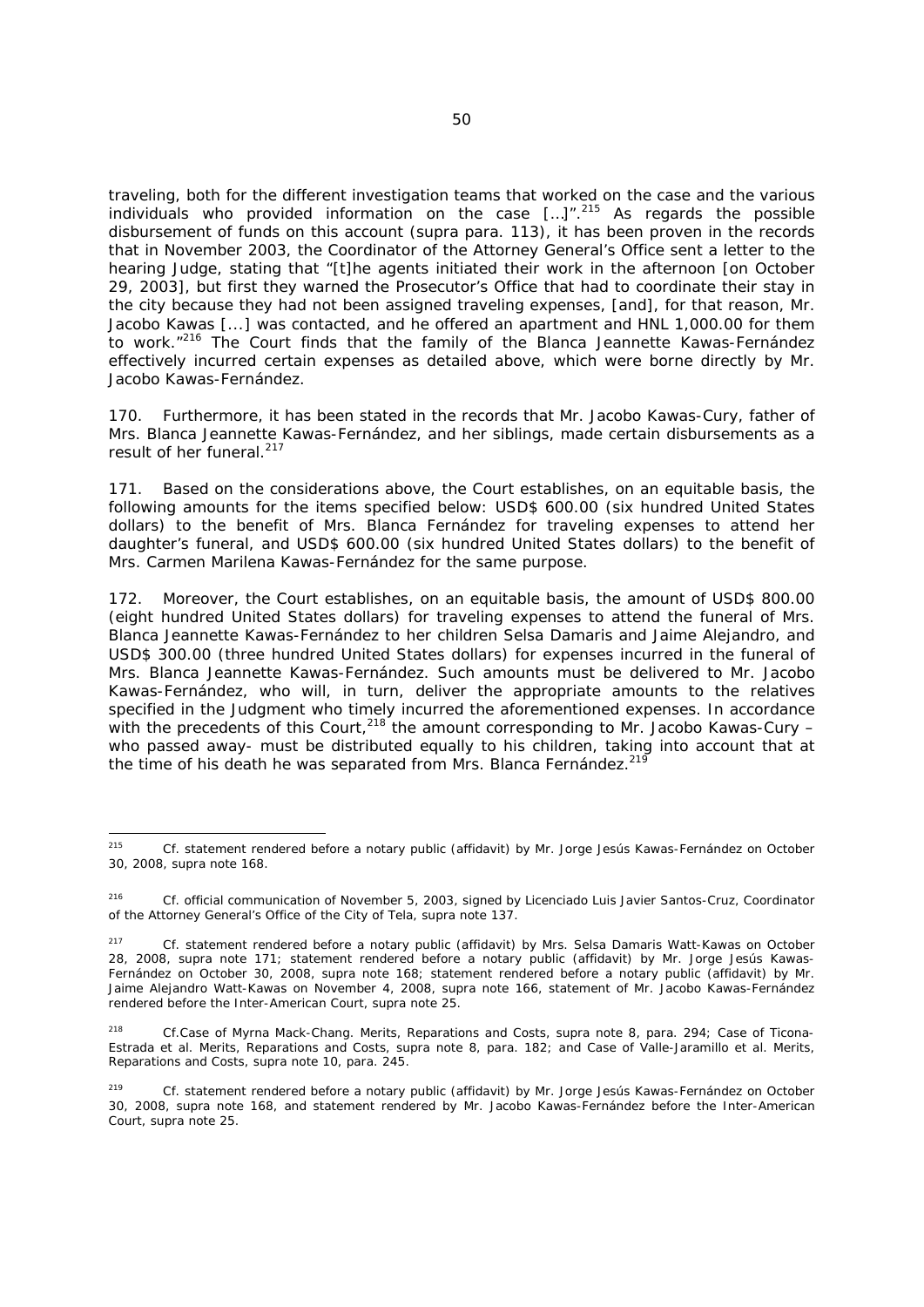173. Lastly, the Court establishes, on an equitable basis, the amount of USD\$ 1,000.00 (one thousand United States dollars) to the benefit of Mr. Jacobo Kawas-Fernández, for the expenses incurred upon the investigation of the events in the instant case.

# *1.ii) Loss of earnings*

174. The Commission requested the Court to establish, on an equitable basis, the amount of the compensation payable for "loss of profits".

175. The representatives held that Mrs. Blanca Jeannette Kawas-Fernández had a professional diploma in Commerce and Accounting (*"Perito Mercantil y Contador Público"*), but was mainly involved in the management of the family's businesses" and that at the time of her death she was "49 years old". Furthermore, the representatives stated that "[i]n accordance with the report issued by the National Statistics Institute of Honduras (*Instituto Nacional de Estadística de Honduras*), life expectancy for women upon birth in this country can be established at 75.3 years […], thus leading to infer that, in ordinary conditions, Mrs. Kawas could have lived an average of 26 years more". Furthermore, the representatives stated that Mrs. Kawas "earned a monthly salary of HNL 20.000, equivalent to USD\$ 1.050.00". Additionally, the representatives stated that "the legislation of Honduras contemplates two additional monthly salaries per year […] as a means for social compensation" pursuant to legal terms and conditions. Based on the above, the representatives requested that the State be ordered to provide compensation to the victim in the amount of "USD\$ 303,849.00 [three hundred three thousand, eight hundred fortynine United States dollars]", obtained from multiplying the aforementioned monthly amount and two additional monthly salaries by the 26-year life expectancy remainder, plus a 6% interest for loss of earnings, less 25% for expenses that the victim would have incurred had she been alive; the "total amount that [should] be paid by the State of Honduras to the relatives of the victim as compensation for loss of earnings".

176. For the purposes of proving the level of income of Mrs. Blanca Jeannette Kawas-Fernández, the State submitted as documentary evidence her annual income tax return for the year 1994,<sup>220</sup> the year immediately preceding that of her death, "in order for the [...] Court to have sufficient evidence to establish the appropriate pecuniary damage". The representatives did not object to the validity or authenticity of such evidence.

177. The Court finds that the aforementioned annual income tax return reflects annual income for Mrs. Kawas-Fernández in the amount of HNL 52,000.00 (fifty-two thousand), i.e. approximately HNL 4333.33 (four thousand three hundred and thirty-three and thirty-three cents) per month.

178. Based on the considerations above, and given the time elapsed since Mrs. Blanca Jeannette Kawas-Fernández was deprived of her life and her probable life expectancy, the Court orders the State to pay, on an equitable basis, the amount of USD\$ 70,000.00 [seventy thousand United States dollars], which, pursuant to applicable judicial precedents (*supra* para. 162), should be distributed equally to her children.

# *2) Non-pecuniary damage*

<sup>220</sup> *Cf.* annual income tax return of January 27, 1995 (record of appendixes to the answer to the application, volume 3, appendix B, folio 2608).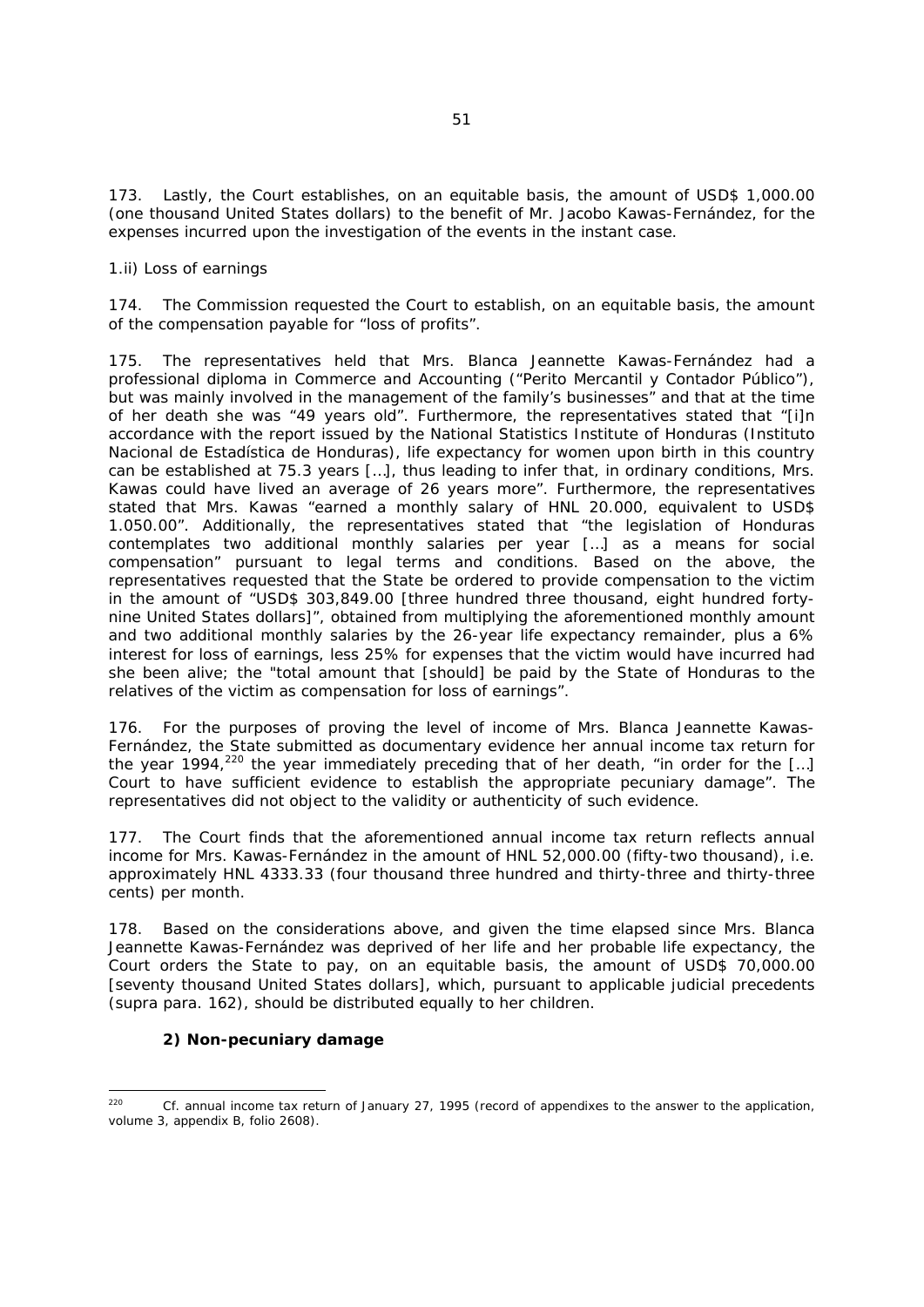179. Based on its precedents, the Court has established various methods to provide for reparation for non-pecuniary damage sustained.<sup>221</sup>

180. The Commission requested the Court to establish, on an equitable basis, the amount of the compensation to be paid for non-pecuniary damage as a result of the "suffering endured by the relatives of the victim due to lack of an efficient investigation of the events and adequate punishment of those responsible, among other things".

181. Furthermore, the representatives indicated that "it is evident that the relatives of Mrs. Blanca Jeannette Kawas-Fernández suffered considerably as a result of her death". In that regard, they requested the Court to establish compensation considering "the pain caused given the violent and sudden nature of the victim's death [;] [as] this event took place while most of her relatives [were] out of Honduras[;] and that [t]he anguish feeling increased as result of the frustration and defenselessness for having her murder go unpunished". The representatives also requested the Court to consider that her death originated in her capacity as environmental activist".

182. The State did not submit specific allegations in that regard.

183. In Chapters VII and VIII of this Judgment, the Court concluded that the manner and circumstances in which Mrs. Blanca Jeannette Kawas-Fernández was murdered, and failure by Government authorities to investigate that event as well as the inefficacy of the measures adopted to clarify the events and, if applicable, punish those responsible therefor, have affected the moral and psychological health of the late Jacobo Kawas-Cury, Blanca Fernández, Selsa Damaris and Jaime Alejandro Watt-Kawas, Jacobo Roberto Kawas-Fernández, Jorge Jesús Kawas-Fernández and Carmen Marilena Kawas-Fernández, all of them relatives of Mrs. Blanca Jeannette Kawas-Fernández.

184. Judgments whereby violations of rights are acknowledged, pursuant to repeated international precedents, constitute in and of themselves a form of reparation.<sup>222</sup> That notwithstanding, given the circumstances of the instant case, the Court finds that it is appropriate to order payment of a compensation, assessed on an equitable basis, for nonpecuniary damage sustained by the relatives of Mrs. Blanca Jeannette Kawas-Fernández, who are considered victims of violations of the rights enshrined in Articles 5(1), 8(1) and 25(1) of the American Convention, in relation to Article 1(1) thereof (*supra* paras. 117 to 119 and 131 to 139). Based on the considerations above, the Court orders the State to pay the amount of USD\$ 20,000.00 (twenty thousand United States dollars) to the benefit of each of Selsa Damaris and Jaime Alejandro Kawas-Fernández; the amount of USD\$

<sup>221</sup> Non pecuniary damage may include distress and suffering caused directly to the victim or its relatives, tampering with individual core values, and changes of a non pecuniary nature in the victim's or relatives' everyday life. Given that it is impossible to assess the value of the non pecuniary damage sustained in a precise equivalent in money, […] compensation may be made effective by paying an amount of money or by delivering property or services whose value may be established in money, as the Court may reasonably determine […] based on equitable standards; and on the other hand by public actions or works aimed at acknowledging the victim's dignity and avoiding new human rights violation. *Cf. Case of Neira Alegría v. Perú. Reparations and Costs*. Judgment of September 19, 1996. Series C No. 29, para. 57; *Case of the "Street Children" (Villagrán-Morales et al.) V. Guatemala. Reparations and Costs.* Judgment of May 26, 2001. Series C No. 77, para. 84; *Case of Ríos et al. Preliminary Objections, Merits, Reparations and Costs, supra* note 10, para. 396, and *Case of Perozo et al. Preliminary Objections, Merits, Reparations and Costs, supra* note 10, para. 405.

<sup>222</sup> *Cf. Case of Neira Alegría et al v. Perú. Reparations and Costs*. Judgment of September 19, 1996. Series C No. 29, para. 56; *Case of Ríos et al. Preliminary Objections, Merits, Reparations and Costs, supra* note 10, para. 403; and *Case of Perozo et al. Preliminary Objections, Merits, Reparations and Costs, supra* note 10, para. 413.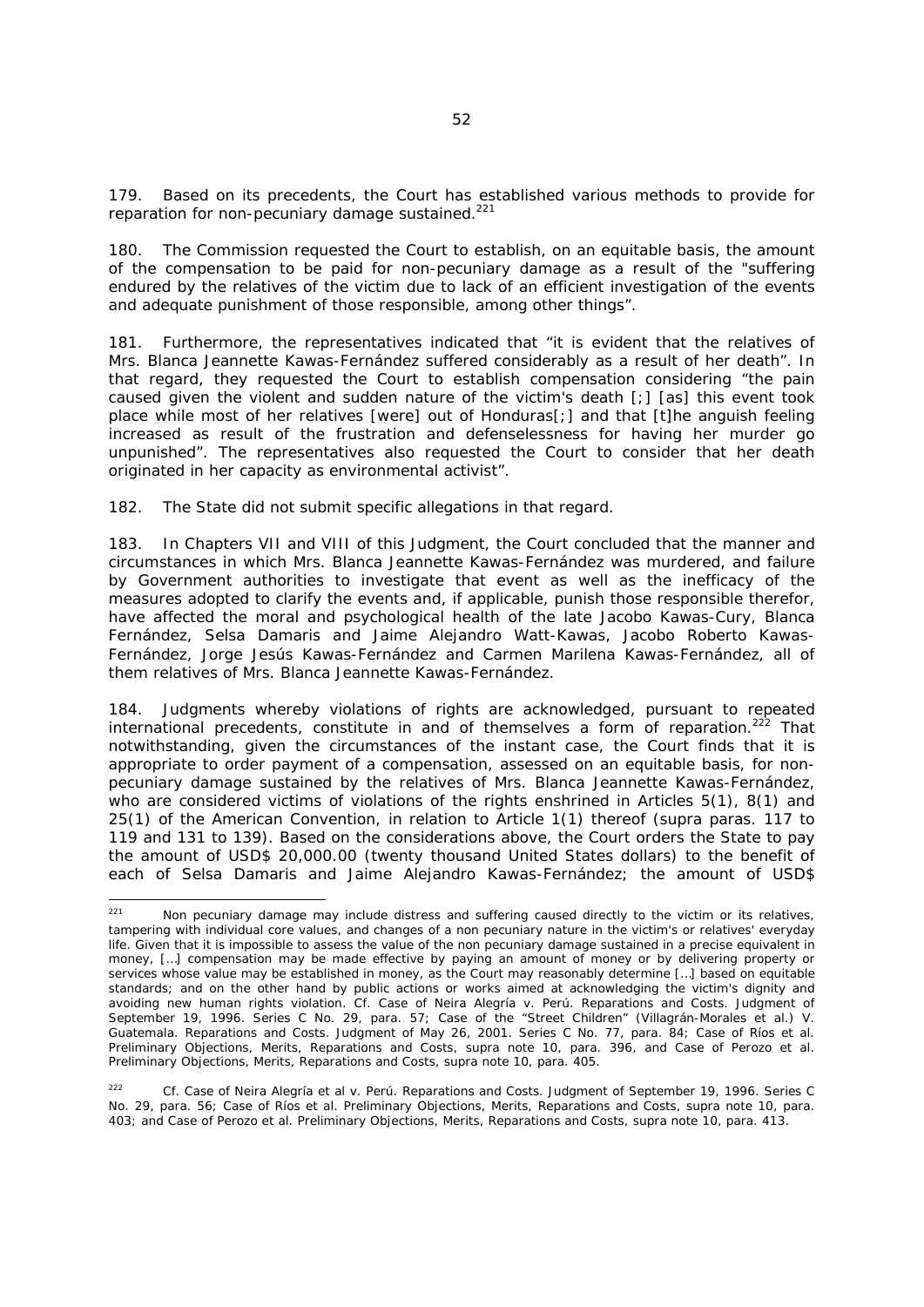20,000.00 (twenty thousand United States dollars) to the benefit of Mrs. Blanca Fernández and Mr. Jacobo Kawas-Kury, each; USD\$ 10,000.00 (ten thousand United States dollars) to the benefit of Jacobo Kawas-Fernández and, the amount of USD\$ 5,000.00 (five thousand United States dollars) to the benefit of Mrs. Carmen Marilena and Mr. Jorge Jesús, both bearing the surname Kawas-Fernández, each. The amount corresponding to Mr. Jacobo Kawas-Kury must be paid in equal parts to his children.

185. Moreover, as previously held by the Court, $223$  in cases such as the instant case, the non-pecuniary damage inflicted upon the victim is evident. In this regard, and even though no request has been made to this effect by the Commission or the representatives, the Court has decided to order the State to pay compensation in the amount of USD\$ 50,000.00 (fifty thousand United States dollars) on account of the moral damage sustained by Blanca Jeannette Kawas-Fernández. Said amount shall be paid in full and in equal parts to the victim's children Selsa Damaris and Jaime Alejandro Watt-Kawas.

186. The State shall pay these compensations for pecuniary and non-pecuniary damage directly to their beneficiaries within one year from the date of service of this Judgment, in accordance with *infra* paras. 221 to 225.

\* \* \*

## *C) Obligation to investigate the facts that resulted in violations in the instant case, and to identify, prosecute and, as the case may be, punish those responsible*

\* \* \*

187. The Inter-American Commission requested the Court to order the State: a) to expeditiously conduct a full, impartial and effective judicial investigation intended to establish the circumstances in which Mrs. Blanca Jeannette Kawas-Fernández was killed, identify all persons involved in her death at the various decision-making and execution stages, and impose the appropriate punishment; and b) to expeditiously conduct a full, impartial and effective judicial investigation into the obstructions of justice that took place in the proceeding concerning the murder of Mrs. Blanca Jeannette Kawas-Fernández. The Commission argued that the State is required to comply with its obligations to "investigate the facts and make known those which can be sufficiently established; […] prosecute and punish those responsible therefor; [and] remove from the security forces anyone who has been proven to have committed, ordered or tolerated such abuses […]." In its final written arguments, the Commission put emphasis on "the State's obligation to remove all such factual and legal obstacles as may hinder the exhaustive judicial clarification of the human rights violations committed in the instant case."

188. The representatives requested the Court to order the State to "[i]nvestigate, prosecute and punish those responsible for planning and carrying out the execution of Jeannette Kawas, as well as those who committed irregularities and omissions in the

 $223$ 223 *Cf. Case of Myrna Mack-Chang. Merits, Reparations and Costs*, s*upra* note 8, para. 260; Case of *Carpio-Nicolle et al. V. Guatemala. Merits, Reparations and Costs*. Judgment of November 22, 2004. Series C No. 117, para. 117; *Case of Zambrano*-*Vélez et al. Merits, Reparations and Costs, supra* note 87, para. 142; and *Case of Huilca-Tecse. Merits, Reparations and Costs*, *supra* note 183, para. 97.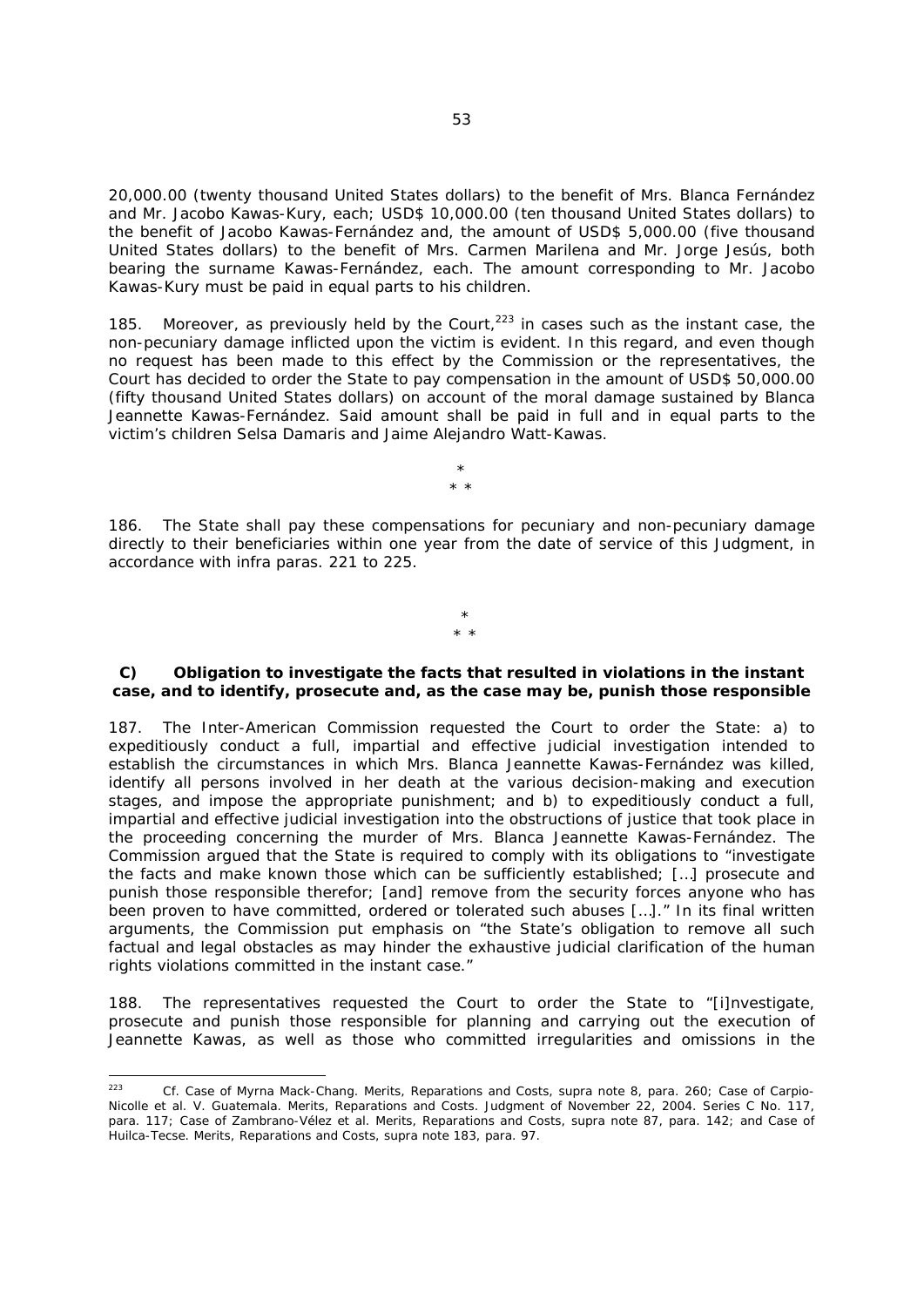relevant judicial proceeding, thus causing the violations in this case to remain unpunished." In this regard, they noted that "[i]t is evident that being an environmentalist in Honduras entails high risk. An environmentalist's work becomes increasingly dangerous every day. The impunity surrounding the case of Kawas opened the door to a context of violence targeting environmentalists, with the State failing to effectively take preventive and investigative measures, in addition to the judicial officers' failure to act on their own motion." The representatives requested the Court that "[the victims] be allowed full access and recognized the standing to act at all procedural stages, in accordance with domestic law and the American Convention[,] [that the] outcome of the investigation [be] made publicly known and widely publicized in order that it is known by the Honduran society, [and that] the State of Honduras be ordered to refrain from resorting to procedural obstacles such as amnesty, the statute of limitations or any other mechanism intended to promote the exclusion of liability of those involved in the facts."

189. In Chapter VII of this Judgment, the Court established that about 14 years have elapsed since Mrs. Blanca Jeannette Kawas-Fernández was deprived of her life. It was further established that the body of evidence contains sufficient elements indicating that state agents were involved in these events. The measures taken domestically in this regard have not amounted to an effective recourse to guarantee true access to justice for the next of kin of Mrs. Blanca Jeannette Kawas-Fernández within a reasonable period of time, including the clarification of the facts of her murder, the investigation of the acts of obstruction, and, as the case may be, the punishment of all persons responsible and reparation of the violations (*supra* paras. 117 and 118).

190. The Court repeats that the State is required to fight such impunity by all means available, as impunity fosters the chronic repetition of human rights violations and renders victims -who have a right to know the truth of the facts- completely defenseless.<sup>224</sup> The acknowledgment and exercise of the right to know the truth in a specific situation represent a means of reparation. Therefore, in the instant case, the right to know the truth creates in the victims a legitimate expectation that must be satisfied by the State.<sup>225</sup> The guarantee obligation enshrined in Article 1(1) of the American Convention entails the duty of the States Parties to the Convention to organize the governmental apparatus and, in general, all the structures through which public authority is exercised in a manner such that they may ensure, in legal terms, the free and full exercise of human rights.<sup>226</sup>

191. Considering the above, as well as the Court's case law, $^{227}$  the Court orders that the State is to effectively conduct the criminal proceedings that are currently pending in connection with both the murder of Mrs. Blanca Jeannette Kawas and the hindering of the

 $224$ 224 *Cf. Case of Velásquez-Rodríguez. Merits, supra* note 17, para. 174; *Case of La Rochela Massacre, Merits, Reparations and Costs, supra* note 87, para. 289; and *Case of Heliodoro-Portugal. Preliminary Objections, Merits, Reparations and Costs, supra* note 123, para. 244.

<sup>225</sup> *Cf. Case of Velásquez-Rodríguez. Merits, supra* note 17, para. 181; *Case of Heliodoro-Portugal. Preliminary Objections, Merits, Reparations and Costs, supra* note 123, para. 244; and *Case of Tiu Tojin. Merits, Reparations and Costs, supra* note 96, para. 103.

<sup>226</sup> *Cf. Velásquez-Rodríguez. Merits, supra* note 17*,* para. 166; *Case of Ríos et al. Preliminary Objections, Merits, Reparations and Costs, supra* note 10, para. 137, and *Case of Perozo et al. Preliminary Objections, Merits, Reparations and Costs, supra* note 10, para. 149.

<sup>227</sup> *Cf. Case of Baldeón-García v. Perú. Merits, Reparations and Costs.* Judgment of April 6, 2006. Series C No. 147, para. 199; *Case of Ríos et al. Preliminary Objections, Merits, Reparations and Costs, supra* note 10, para. 404; and *Case of Perozo et al. Preliminary Objections, Merits, Reparations and Costs, supra* note 10, para. 414.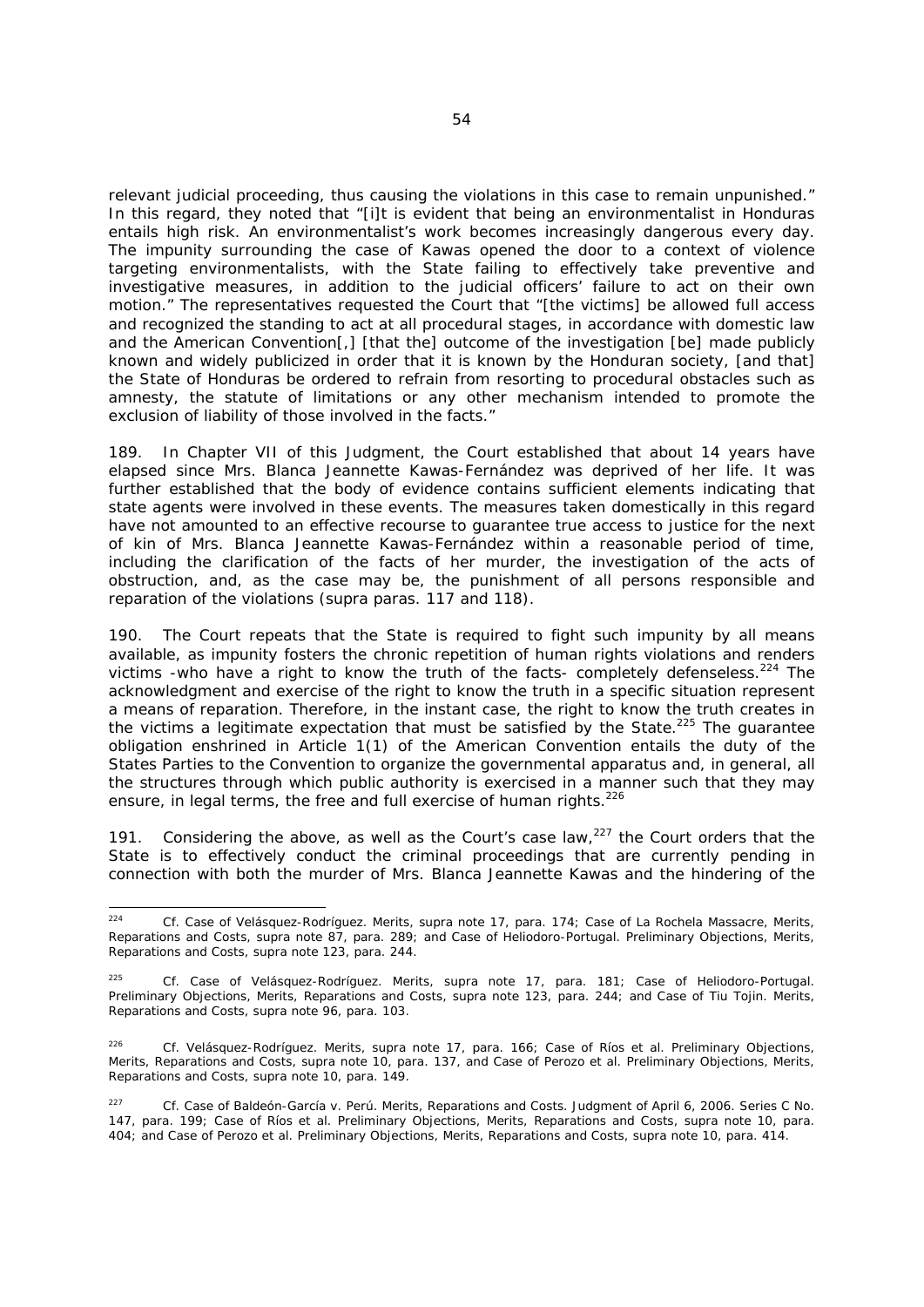proper investigation thereof, as well as such other proceedings as may be instituted to establish responsibility for the facts of the instant case, and effectively enforce the legallyprescribed consequences. The State must institute and complete the relevant investigations and proceedings within a reasonable period of time, to establish the truth of the facts.

192. The Court notes that, in compliance with its obligation to investigate and, if appropriate, punish those responsible for the facts, the State must remove all factual and legal obstacles hindering their proper investigation, and use all means available to expedite such investigation and the relevant proceedings with a view to preventing the recurrence of facts such as those of the instant case.

193. Moreover, it has been established that various witnesses related to the events of the instant case have been threatened, and that one such witness is a beneficiary of the provisional measures ordered by this Court in the course of the proceeding before it (*supra* paras. 15 and 16). Accordingly, based on the body of evidence in this case, the State must apply its domestic law to provide effective protection to any witnesses of the events related to the murder of Mrs. Blanca Jeannette Kawas-Fernández and offer guarantees to any person who may wish to testify. The State must guarantee the enforcement of any and all orders issued by a competent authority restricting or limiting any contact between said witnesses and the parties who are likely to be responsible for the facts and take the necessary measures should such orders not be observed. Also, the State must, in a fully diligent manner and within a reasonable period of time, process and fully deal with any complaint of coercion, intimidation or threats made by the witnesses in the domestic proceedings and take all legally prescribed measures for their investigation. Additionally, as established in this Judgment, the State must guarantee that the prosecutors and other officers in charge of the investigation and proceeding concerning the murder of Mrs. Blanca Jeannette Kawas-Fernández have adequate resources, including, without limitation, economic and logistic resources, and the required protection to move the investigation of and proceeding concerning the facts of the instant case forward.

194. Based on the Court's case law,  $228$  the State must ensure that the victims are given full access and recognized the standing to act at all stages of such domestic investigations and proceedings, such that they are allowed to submit claims, receive information, provide evidence, make arguments and, basically, assert and enforce their interests. The goal of such involvement must be to have access to justice, to know the truth of the facts and to secure just reparation. Additionally, the outcome of the proceeding must be publicized in order that the Honduran society may be made aware of the judicial determination of the facts and the parties responsible therefore in the instant case.<sup>229</sup>

195. Considering the above, the Court finds it appropriate to order the State, pursuant to paragraph 226 of this Judgment, to provide specific information on the following issues: a) the status of the criminal files that are currently open concerning the murder of Mrs. Blanca Jeannette Kawas-Fernández and the obstruction of the related investigations; b) the measures adopted to provide the agents in charge of the investigation with the necessary

<sup>228</sup> 228 *Cf. Case of the Caracazo v. Venezuela*. *Reparations and Costs.* Judgment of August 29, 2002. Series C No. 95, para. 118; *Case of Bayarri. Preliminary Objection, Merits, Reparations and Costs, supra* note 135, para. 176; and *Case of Valle-Jaramillo et al. Merits, Reparations and Costs*, *supra* note 10, para. 233.

<sup>229</sup> *Cf. Case of Las Palmeras V. Colombia. Reparations and Costs*. Judgment of November 26, 2002. Series C No. 96, para. 67; *Case of Heliodoro-Portugal. Preliminary Objections, Merits, Reparations and Costs, supra* note 123, para. 247; and *Case of Valle-Jaramillo et al. Merits, Reparations and Costs, supra* note 10, para. 233.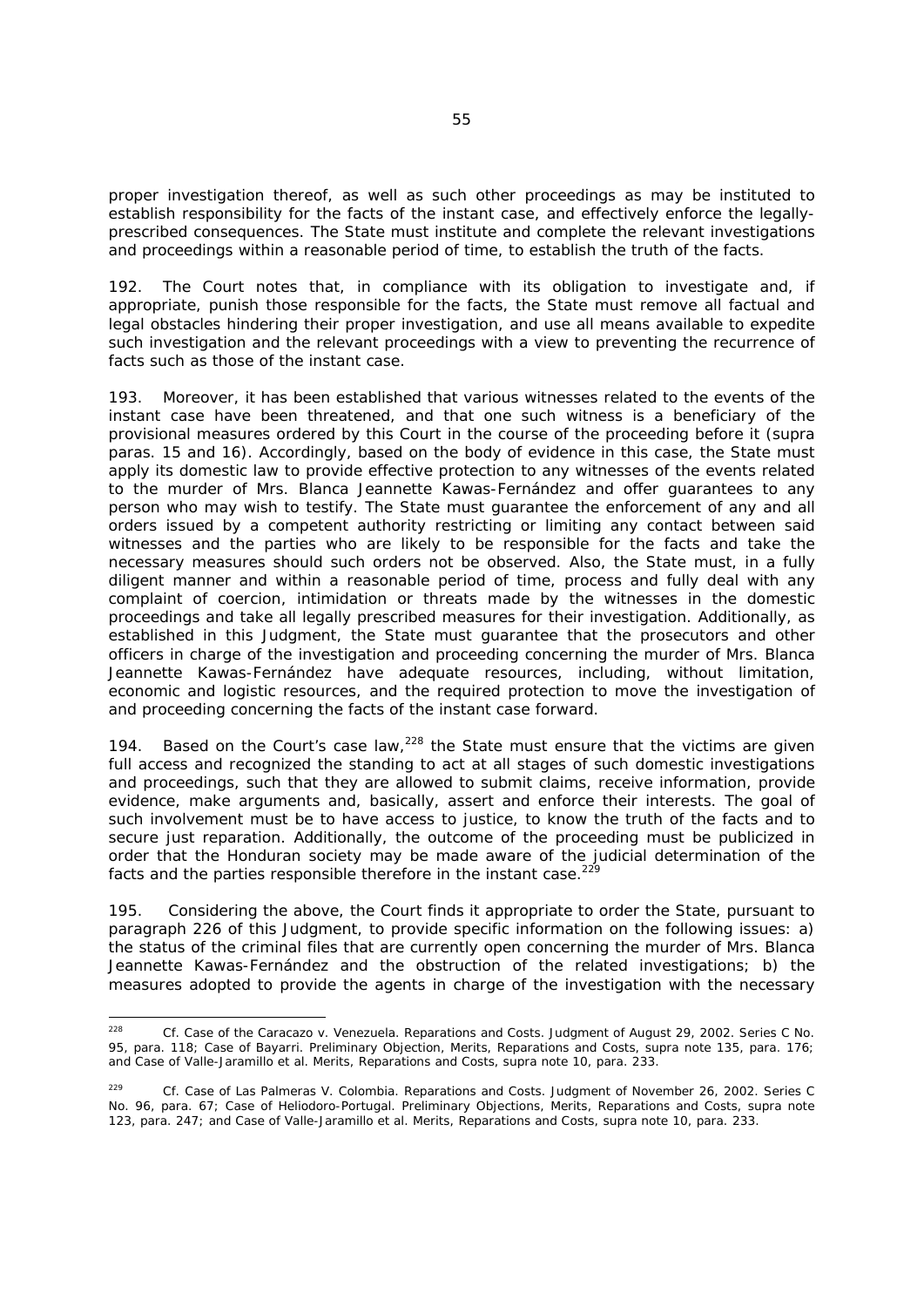resources to carry out their work, as well as such measures of protection as may be ordered, if any; c) the measures of protection ordered for the benefit of the witnesses, and d) any substantive progress made in the relevant investigations and proceedings.

# *D) Measures of satisfaction and guarantees of non-repetition*

196. In this regard, the State claimed it would "comply with such measures as the Honorable Court may order in this regard."

# *1) Publication of the relevant parts of this Judgment*

197. The Commission requested the Court to order the State "to publish the judgment to be rendered by the Court in the printed and broadcast media."

198. Furthermore, the representatives requested the Court "the publication of the whole Judgment both in the Official Gazette and in two newspapers of major circulation in Honduras […], once in each."

199. As ordered in previous cases,  $230$  the State shall make a one-time publication, in the Official Gazette and in another major nationwide circulation newspaper, of paragraphs 1 to 8; 17 to 35; 45 to 155; and 189 to 195 of this Judgment, footnotes excluded, and the operative section of this Judgment. Such publication shall be made within six months from notice of this Judgment.

# *2) Public acknowledgment of international responsibility*

200. The Commission requested that the Court order the State "[to hold] a ceremony of public acknowledgement of its international responsibility for the damage caused and violations committed, in a decent and significant manner as required by the goal of reparations, in consultation with the victim's next of kin and their representatives."

201. Moreover, the representatives requested the Court to order the State "to carry out a public acknowledgment of responsibility […] at which the State's highest authority will apologize not only to the next of kin of Mrs. Blanca Jeannette Kawas-Fernández but also to the next of kin of all environmentalists who suffered human rights violations subsequently to the killing of Kawas." Moreover, they requested that such acknowledgment be made "at a highly busy site in the city of Tela, [and be] covered [by] the main national media, [with] the members of the Kawas family being given a key role, should they so desire." In addition, the representatives asked that "the State of Honduras prepar[e] a written document acknowledging its international responsibility and [offering its] apologies to the Kawas family […] Such document is to be a full page long and published in the printed medium with the largest national circulation."

202. The Court has already stated in this Judgment that the State's acknowledgment of responsibility constitutes a positive contribution to this proceeding and to the application of the principles that inspire the American Convention (*supra* para. 32). However, in order for it to be fully effective, it is the Court's view that the State must carry out a public

 $230$ 230 *Cf. Case of Cantoral-Benavides v. Perú. Reparations and Costs.* Judgment of December 3, 2001. Series C No. 88, para. 79; *Case of Ríos et al. Preliminary Objections, Merits, Reparations and Costs, supra* nota 10, para. 405, and *Case of Perozo et al. Preliminary Objections, Merits, Reparations and Costs, supra* note 10, para. 415.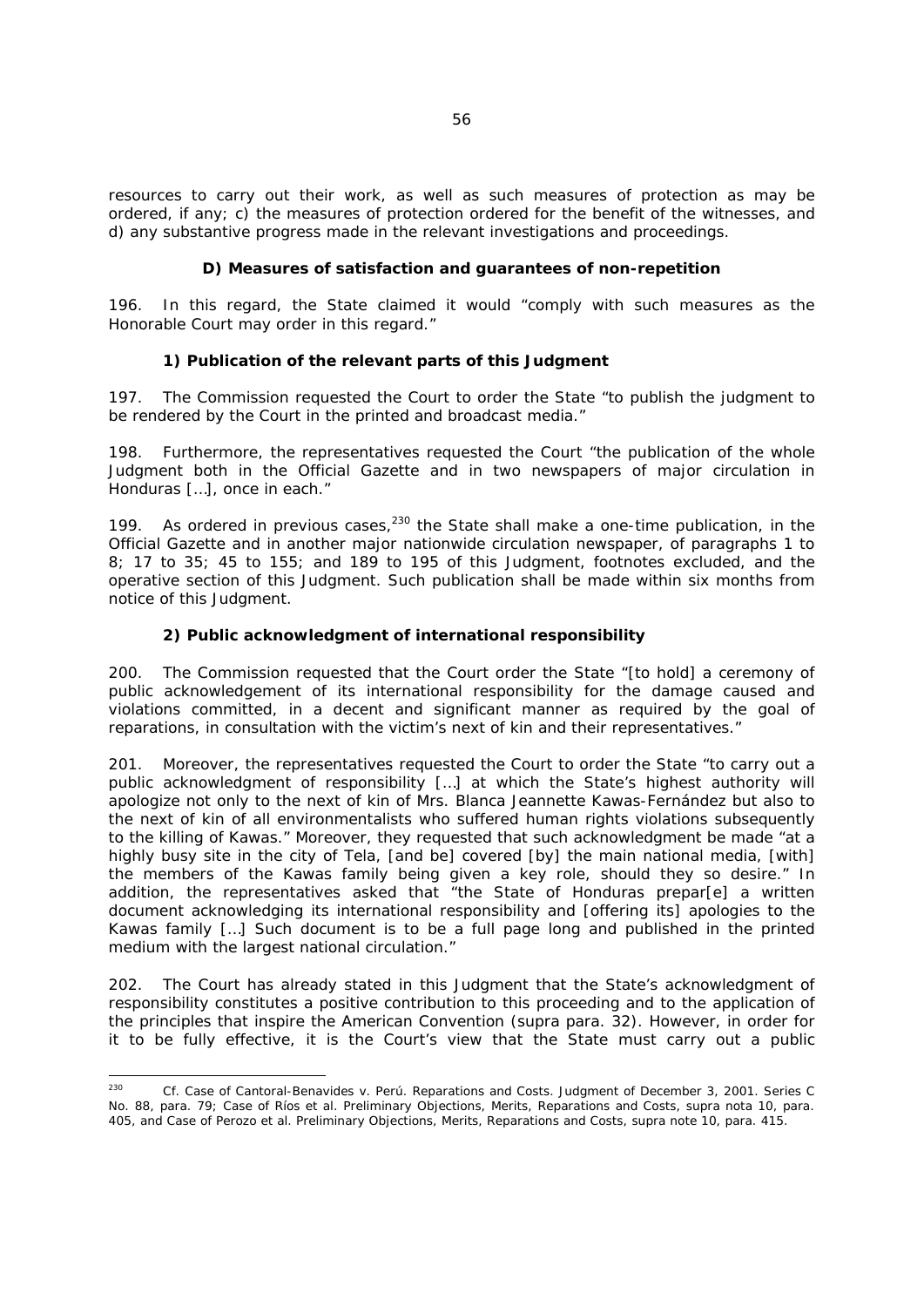acknowledgment of responsibility concerning the facts of the instant case, to honor the memory of Mrs. Blanca Jannette Kawas-Fernández. During such public acknowledgment, reference must be made to the human rights violations established in this Judgment. Also, the acknowledgment shall be made via a public ceremony to be attended by State authorities. The State shall guarantee the participation of those next of kin of Mrs. Blanca Jeannette Kawas-Fernández who have also been declared victims by this Court and may so desire. The specifics of such public ceremony must be subject to prior and proper consultation with the next of kin of Mrs. Kawas-Fernández. The State shall have a period of one year to comply with this obligation.

203. As regards the representatives' request that the State prepare a written document acknowledging its international responsibility and apologizing to the next of kin of Mrs. Blanca Jeannette Kawas-Fernández, and to have such document published, the Court finds that the publication of this Judgment (*supra* para. 199) and the public ceremony acknowledging responsibility (*supra* para. 202) are sufficient for such purposes.

# *3) Construction of a monument and mounting of signs at the national park*

204. The representatives requested the Court to order the State to "[c]reate a monument in memoriam of Mrs. Blanca Jeannette Kawas-Fernández and to mount signs at the National Park named after her." In this regard, they argued that "[the] monument's design must be in line with its environmental context and [created] by Mr. Jaime Kawas -the son of Jeannette Kawas-, who is an architect[;] the Ministry of the Environment and another equal-level official, as well as the City's local authorities […] including top-level police authorities […] shall take part [i]n the unveiling ceremony." Likewise, they asked the Court to "order the State to mount signs [at the National Park,] clearly identifying the correct name of the park and explaining the history of such name, so that visitors may learn the facts surrounding the creation of the Park."

205. In this regard, the Court notes that while the instant case was being processed before the Inter-American Commission, the State repeated that "it agreed on the construction of the requested monument at the site indicated by the representatives and [the victim's next of kin] within the land […] of the Blanca Jeannette-Kawas-Fernández National Park [and that] the funds w[ould] be provided by the State directly to such individual or legal entity as the representatives may appoint, […] in line with the funding estimate and design already submitted by engineer Jaime Watt-Kawas, [the son of Mrs. Blanca Jeannette Kawas-Fernández]." Also, the State repeated "its undertaking to mount signs at the Blanca Jeannette Kawas-Fernández National Park [...]."<sup>231</sup>

206. The Court notes that the measures requested by the representatives seek to keep the memory of Blanca Jeannette Kawas-Fernández alive and prevent the future recurrence of facts such as those of the instant case.<sup>232</sup> Accordingly, the Court finds it appropriate to order the State to construct a memorial monument for the victim as well as to mount signs at the national park named after her, as requested by the representatives. The Court stresses that such signs shall note the fact that the victim was killed defending the environment and, in particular, such national park. The monument unveiling ceremony shall

 $231$ 231 *Cf.* Third report of the State of Honduras regarding compliance with the recommendations made in Merits Report No. 63-06 in case No. 12.507 Ref.: Blanca Jeannette Kawas Honduras and reply regarding compliance with the recommendations made by the petitioners' representatives, of January 23, 2008 (record of appendixes to the application, appendix 3, folio 1273).

<sup>&</sup>lt;sup>232</sup> *Cf. Case of Valle-Jaramillo et al. Merits, Reparations and Costs, supra* note 10, para. 229.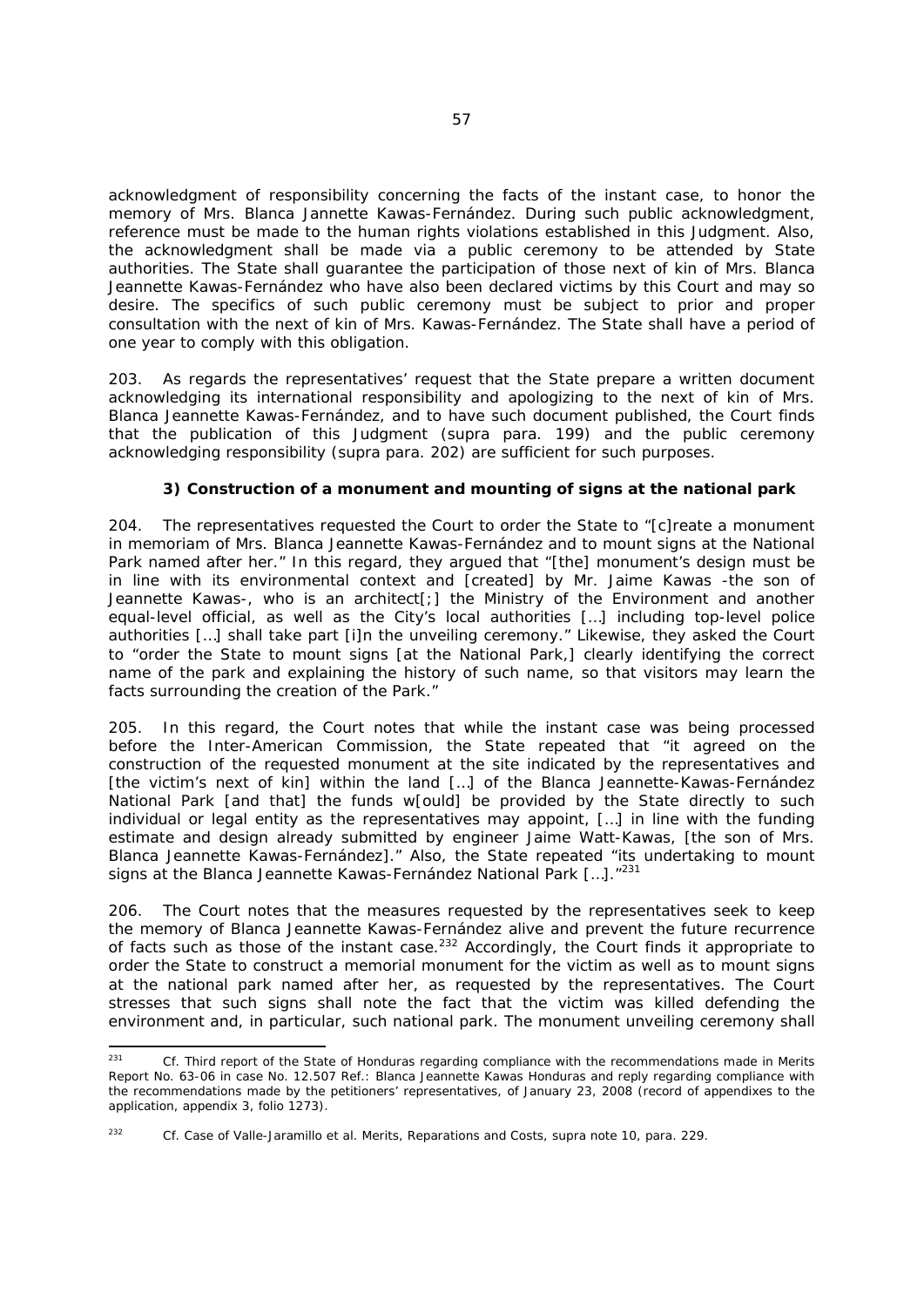be attended by State authorities. Also, the State shall guarantee the participation of the next of kin of Mrs. Blanca Jeannette Kawas-Fernández who were also declared victims by this Court who may so desire. Both obligations are to be complied with in a period of two years as from the date of notice of this Judgment.

# *4) Psychological care*

207. The Commission requested that the Court order the State to "adopt rehabilitation measures for the benefit of the victim's next of kin, [which measures] must necessarily include psychological and medical rehabilitation measures."

208. Moreover, the representatives stated that "[t]here is no denying the profound pain that the execution of Mrs. Blanca Jeannette Kawas has caused to her next of kin, in addition to the fact that no justice has been served in over thirteen years." Accordingly, they asked that the Court order the State "to provide free-of-charge psychological care to such next of kin of Mrs. Blanca Jeannette Kawas who may so request[, …] [which] measure shall include the cost of any medication prescribed, such that the next of kin […] are not forced to incur further monetary costs [and that such] care sh[all] be personalized and fit the needs of each beneficiary."

209. Based on the damage sustained by the next of kin of Mrs. Blanca Jeannette Kawas-Fernández, as established in Chapter VIII of this Judgment, the Court finds it appropriate to order the State to immediately provide free-of-charge adequate and effective psychological and/or psychiatric care, via its specialized health institutions, to such of the next of kin the Court has declared victims as may so request. Such treatment must be provided by personnel and institutions specialized in the disorders and illnesses suffered by such people as a result of the facts of this case. Said treatment is to begin when the beneficiaries so request; the beneficiaries shall have a period of two years to seek the treatment as from the date of notice of this Judgment. Furthermore, said treatment is to be provided for as long as necessary and shall include the supply of any medication which may be required; it shall also account for the sufferings of each beneficiary in connection with the facts of the instant case, as determined through a personal evaluation. The State shall report on such steps and on the actual provision of treatment as established in paragraph 226 *infra*.

# *5) Other reparations sought*

210. The Commission requested the Court to order Honduras "to adopt, as a priority measure, a policy intended to root out violence against natural resources advocates, including preventive and protective measures," and "to adopt a public policy to fight impunity in cases of violations of the human rights of human rights advocates."

211. In turn, the representatives asked the Court to call upon the State to implement a "public policy intended to protect human rights advocates, including, among other things, '[e]ducation and publicity activities for all State agents, society in general and the media, to create awareness in society regarding the importance and value of the work of human rights advocates[;]' '[e]ffective measures to protect the life and physical integrity of those human rights advocates who have been threatened,' [and…] 'fight against impunity in connection with violations of the human rights of human rights advocates."

212. It has been established in this Judgment that the murder of Mrs. Blanca Jeannette Kawas-Fernández was caused by her work as an environmentalist (*supra* para. 98). It has also been mentioned that, later on, other environmentalists were the targets of threats and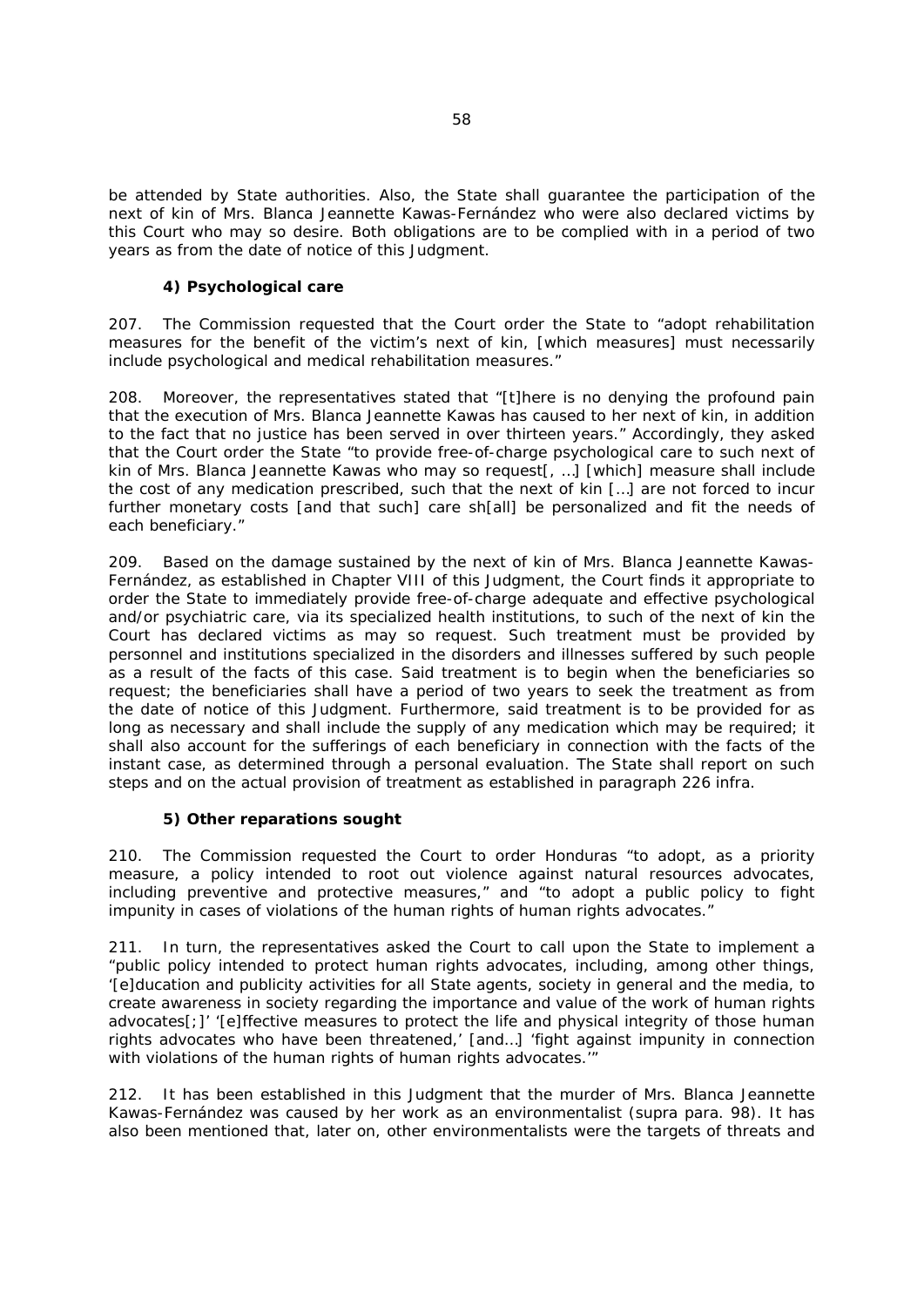attacks or even killed as well (*supra* para. 69). In the course of the instant case, the State acknowledged the complex situation of those who devote themselves to defending the environment in that country (*supra* para. 98).

213. The Court appreciates the organization of the Group for the Investigation of Environmental Activists' Deaths *("Grupo de Investigación para las Muertes de Ambientalistas"),* attached to the Secretary of State, Security Office, in response to the acts of violence perpetrated against that group (*supra* para. 70). In that regard, it reiterates that the threats and attempts against the integrity and life of human right supporters and impunity in this type of events are particularly serious in a democratic society. In accordance with the general obligation to respect and guarantee human rights enshrined in Article 1(1) of the Convention, the State has a duty to adopt legislative, administrative and judicial measures, or to fulfill those already in place, guaranteeing the free performance of environmental advocacy activities; the instant protection of environmental activists facing danger or threats as a result of their work; and the instant, responsible and effective investigation of any acts endangering the life or integrity of environmentalists on account of their work.

214. In this vein, and as a way to contribute to avoiding the recurrence of facts such as those of the instant case, the Court finds it appropriate to order the State to carry out a national campaign to create awareness and sensitivity regarding the importance of environmentalists' work in Honduras and their contribution to the protection of human rights, targeting security officials, agents of the justice system and the general population. For such purpose, the State shall have a period not to exceed two years as from the date of notice of this Judgment.

215. For such purpose, it shall report to the Court, in the terms of paragraph 226 *infra*, on the steps taken for this and the progress, if any, made in its execution.

# *E) Costs and Expenses*

216. The Inter-American Commission requested the Court "to order the State of Honduras to pay such necessary and reasonable costs and expenses as may be duly proven to have been incurred so far or in the future in the processing of this case domestically and before the Inter-American System of Human Rights."

217. Initially, the representatives requested "[p]ayment to the next of kin of Mrs. Jeannette Kawas and the organizations involved in the proceedings (CEJIL and ERIC), as appropriate, of the costs and expenses incurred on account of the domestic proceedings as well as the proceedings before the Inter-American Commission and this [...] Court." However, later on they reported that "ERIC [had] waive[d] such right."<sup>233</sup> As regards the expenses incurred by CEJIL in its capacity as a representative, the amount sought is "USD\$ 11,546.77" [eleven thousand five hundred and forty-six United States dollars and seventyseven cents], on account of traveling, postal, telephone, and fax expenses and supplies. Likewise, in their brief containing pleadings and motions, the representatives asked the Court to order the State to bear "future expenses" relating to the remaining procedures in the processing of this case before the Court; accordingly, in their final written arguments

-

Cf. Letter of waiver of costs and expenses incurred by the Reflection, Investigation and Communication Team (ERIC) in connection with these proceedings (record of appendixes to the brief of requests and arguments, appendix R, folio 1838).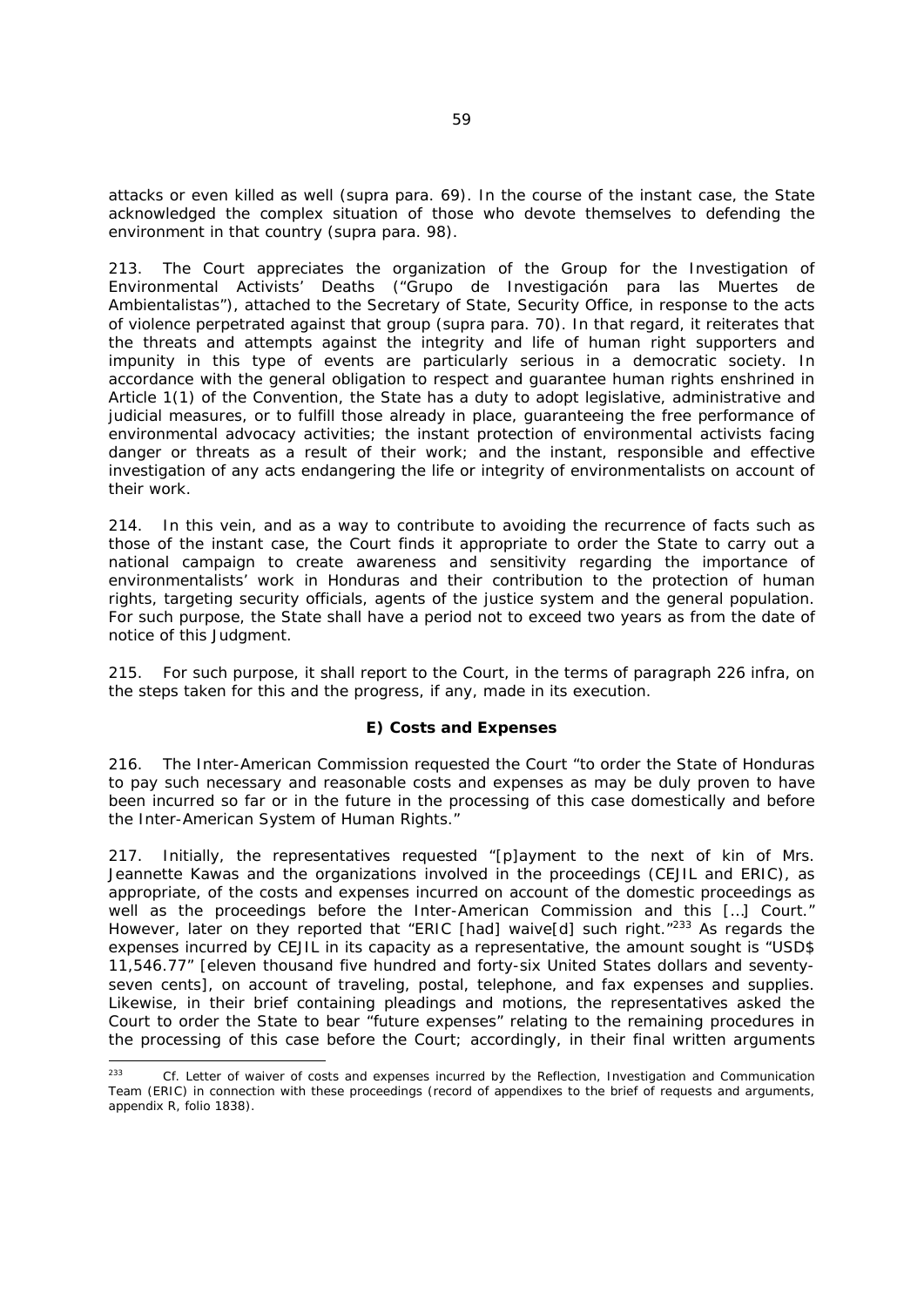they requested payment of the expenses incurred on account of their trip to the City of Mexico to attend the public hearing of the instant case, as well as accommodation expenses and per diem for the attorneys, one expert witness, two witnesses and Mrs. Selsa Damaris Watt-Kawas, the daughter of the deceased victim. The total amount sought by the representatives on account of such expenses equals USD\$ 8,465.48 [eight thousand four hundred and sixty-five United States dollars and forty-eight cents]. The total expenses requested by the representatives amount to USD\$ 20,012.25 (twenty thousand twelve United States dollars and twenty-five cents). The representative specifically noted that "it has acted as representative of the victim[s] [...] since the initial petition was filed with the Inter-American Commission in January 2003."

218. In its answer to the application, the State agreed to pay "such necessary and reasonable [costs and expenses] as may be duly proven to have been incurred so far or in the future in the processing of this case domestically and before the Inter-American Human Rights System."

219. Based on the vouchers for expenditures provided by the representatives, the Court notes that some of them bear no connection to the instant case,  $234$  with others relating not exclusively to expenses incurred in relation to this case.<sup>235</sup> The Court verifies that, considering the foregoing, the expenditures proven by the representatives total US \$15,695.00 [fifteen thousand six hundred and ninety-five United States dollars], related to traveling and commuting expenses to: the Inter-American Commission, in connection with the filing of the application, hearing and proceedings in the instant case; Honduras, in connection with various steps in the processing of this case; and the city of Mexico, to attend the hearing held before the Court in the instant case (*supra* para. 9). The Court considers it reasonable to add the amount corresponding to the proportional expenditures made not exclusively for the processing of the instant case.

220. Accordingly, the Court has decided to equitably set at US \$19,000.00 [nineteen thousand United States dollars] the amount due on account of expenses incurred during the processing of this case before the organs of the Inter-American System. Such amount shall be paid to Mr. Jacobo Kawas-Fernández, who shall turn over the appropriate amounts to the representatives. Such amount is inclusive of future expenses which the next of kin of Blanca Jeannette Kawas-Fernández may incur domestically or at the stage of monitoring

 $234$ Cf. statement of advance payment of traveling expenses, dated November 24, 2006, for the trip to Honduras intended to follow up on the enforcement of the judgments rendered against Juan Humberto Sánchez, Alfredo López and Servellón García (record of appendixes to the brief of requests and arguments, appendix Q, folio 1822).

<sup>235</sup> *Cf*. Statement of advance payment of traveling expenses dated November 24, 2006, for the trip to Honduras to follow up on the cases of "J. Kawas, C. Escaleras and C. Luna and misc. training" (record of appendixes to the brief of requests and arguments, appendix Q, folio 1823); statement of advance payment of traveling expenses dated February 26, 2007, for the trip to Honduras "in preparation for the Merits hearing in the case of Oscar Daniel Medina, meeting with the next of kin of Carlos Escaleras, Jeannette Kawas, Cerrito Lindo, MAO, reflection seminars with environment organizations, litigant organizations and HIV organizations" (record of appendixes to the brief of requests and arguments, appendix Q, folio 1831); CEJIL, Application for advance payment of traveling expenses for the European Community Project trip to Honduras, of March 2003 (record of appendixes to the brief of requests and arguments, appendix Q, folio 1820); statement of advance payment of traveling expenses for the Germany Project trip to Honduras, dated December 4, 2006 (record of appendixes to the brief of requests and arguments, appendix Q, folio 1825); and statement of advance payment of traveling expenses for the Embassy of Germany Project trip to Honduras, to contact journalists reporting on the subject of human rights, to report to CEJIL and to publicize the cases, dated February 19, 2007 (record of appendixes to the brief of requests and arguments, appendix Q, folio 1833).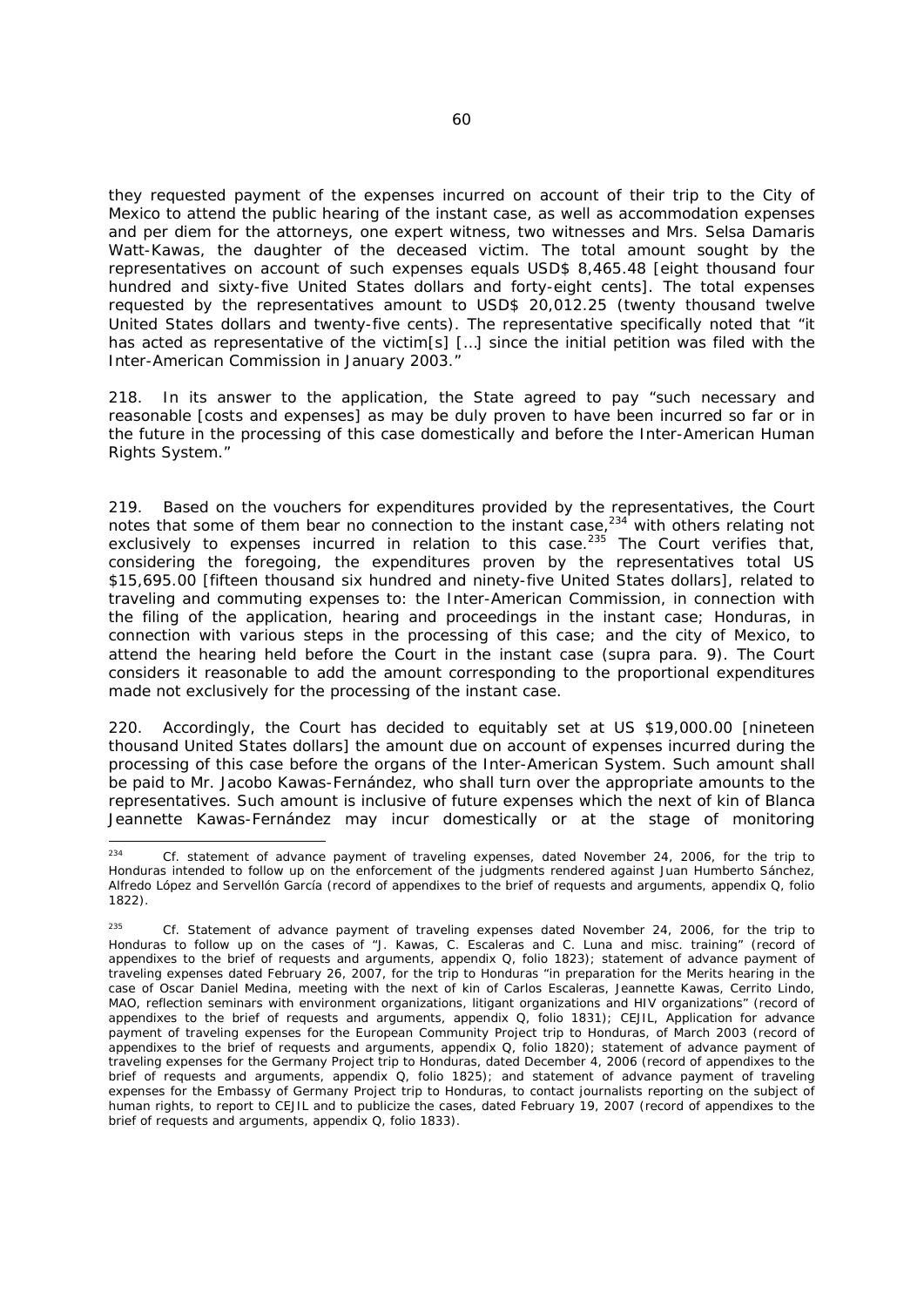compliance with this Judgment. The State shall pay this amount due on account of costs and expenses within a one-year period as from the date of notice of this Judgment.

# *F) Method of compliance with ordered payments*

221. The payment of the compensations set forth herein will be made directly to the individuals specified in this Judgment (*supra* paras. 171 to 173, 178, 184 and 185). As regards the reimbursement of costs and expenses, payment will be made directly to Mr. Jacobo Kawas-Fernández, in accordance with the provisions of this Judgment (*supra* para. 220). In the case of the beneficiaries who die before receiving the corresponding compensation, payment thereof will be made to their successors, pursuant to applicable domestic law.

222. The State must fulfill its obligations through payment in United States dollars or an equivalent amount in the legal tender of Honduras, applying to that effect the exchange rate in force in the market of New York, United States of America, on the day prior to the date of payment.

223. If due to reasons attributable to the beneficiary or its successors, respectively, it is not possible for the latter to receive such payment within the specified term, the State shall deposit the corresponding amounts to their name in an account or through a certificate of deposit with a financial institution from Honduras, in United States dollars and subject to the most favorable financial conditions allowed by bank and legal practice. If after 10 years such compensation has not been claimed, the corresponding amounts will be returned to the State plus any interest accrued.

224. The amounts granted by way of compensation and reimbursement of costs and expenses through this Judgment must be delivered to the individuals specified above (*supra* para. 221) in full in accordance with the provisions of this Judgment, subject to no reduction as a result of potential tax burdens.

225. In the event of failure by the State to make such payment, the State shall pay interest on the pertaining amount, calculated on the basis of the default bank interest in force in Honduras.

226. Pursuant to its common practice, the Court reserves its right under its powers and Article 65 of the American Convention to supervise full compliance with this Judgment. The case will be deemed closed once the State has fully honored the orders contained in this Judgment. Within a term of one year following notice of this Judgment, the State shall submit to the Court a report on the measures adopted to comply with this Judgment.

#### **OPERATIVE PARAGRAPHS**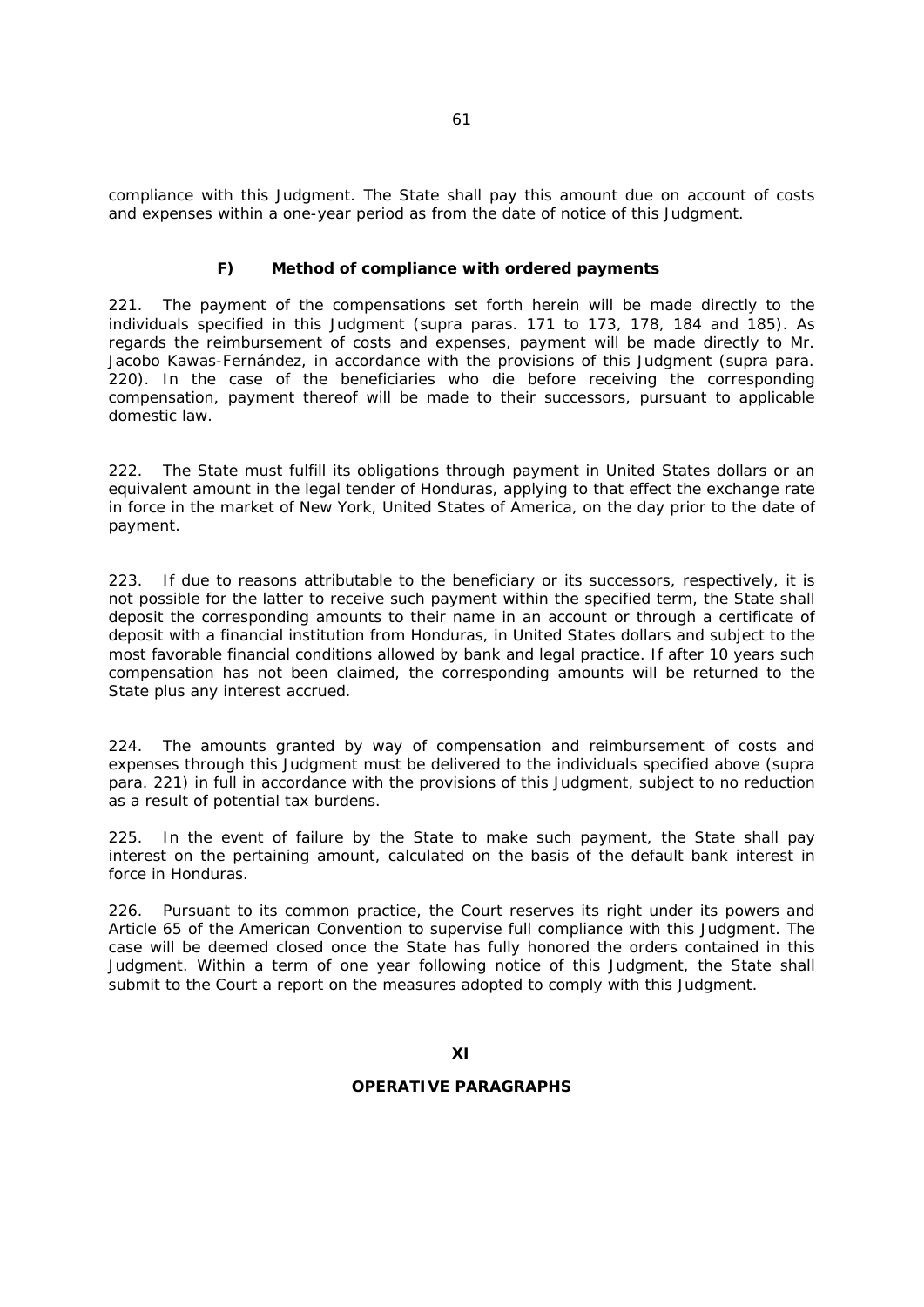227. Now, therefore,

## **THE COURT**

#### **DECLARES:**

Unanimously that:

1. It accepts the State's partial acknowledgment of international responsibility, in accordance with paragraphs 31 to 34 of this Judgment, and holds that there was a violation of the rights to fair trial and judicial protection, as enshrined in Articles 8(1) and 25(1) of the American Convention on Human Rights, respectively, in connection with the general obligation to respect and guarantee the rights laid down in Article 1(1) thereof, to the detriment of Jacobo Roberto Kawas-Cury, Blanca Fernández, Selsa Damaris Watt-Kawas, Jaime Alejandro Watt-Kawas, Jacobo Roberto Kawas-Fernández, Jorge Jesús Kawas-Fernández and Carmen Marilena Kawas-Fernández, in the terms of paragraphs 117 to 119 of this Judgment.

2. The State violated the right to life enshrined in Article 4(1) of the American Convention on Human Rights, in connection with the obligation to respect and guarantee laid down in Article 1(1) thereof, to the detriment of Blanca Jeannette Kawas-Fernández, in accordance with paragraphs 72 to 108 of this Judgment.

3. The State violated the right to humane treatment enshrined in Article 5(1) of the American Convention on Human Rights, in connection with Article 1(1) thereof, to the detriment of Jacobo Roberto Kawas-Cury, Blanca Fernández, Selsa Damaris Watt-Kawas, Jaime Alejandro Watt-Kawas, Jacobo Roberto Kawas-Fernández, Jorge Jesús Kawas-Fernández and Carmen Marilena Kawas-Fernández, in accordance with paragraphs 131 to 139 of this Judgment.

4. The State violated the right to freedom of association recognized in Article 16(1) of the American Convention on Human Rights, in connection with Article 1(1) thereof, to the detriment of Mrs. Blanca Jeannette Kawas-Fernández, in accordance with paragraphs 151 to 155 of this Judgment.

5. In accordance with paragraphs 122 and 122 of this Judgment, a State's failure to comply with its duty to adopt domestic measures under Article 2 of the American Convention has not been established.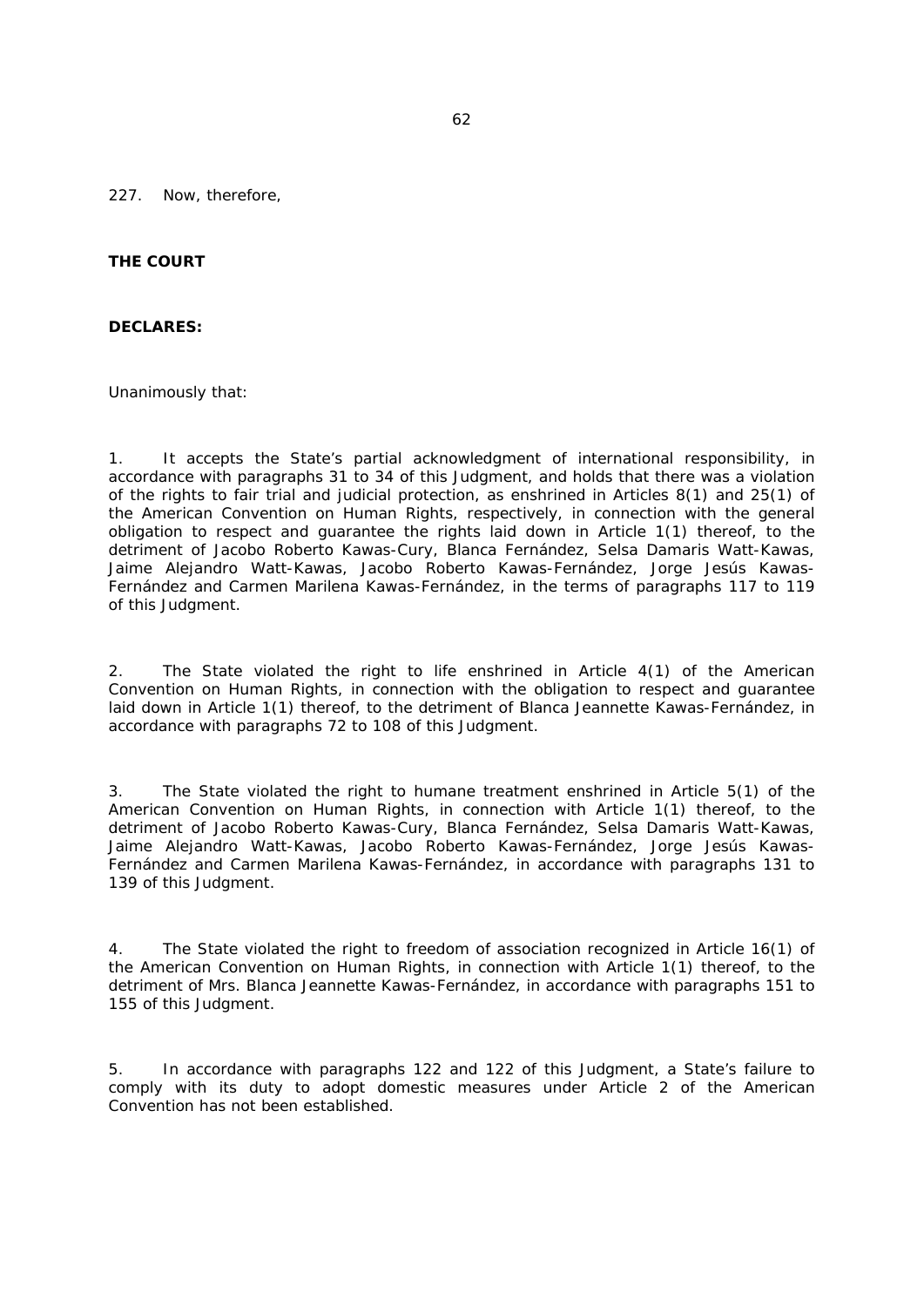6. The State did not violate the right to humane treatment of Jacobo Roberto Kawas-Cury, Blanca Fernández, Selsa Damaris Watt-Kawas, Jaime Alejandro Watt-Kawas, Jacobo Roberto Kawas-Fernández, Jorge Jesús Kawas-Fernández and Carmen Marilena Kawas-Fernández, recognized in Article 5(2) of the American Convention on Human Rights, in accordance with paragraph 139 of this Judgment.

# **AND DECIDES,**

Unanimously, that:

7. This judgment constitutes *per se* a form of reparation.

8. The State shall pay to Blanca Fernández, Selsa Damaris Watt-Kawas, Jaime Alejandro Watt-Kawas, Jacobo Roberto Kawas-Fernández, Jorge Jesús Kawas-Fernández and Carmen Marilena Kawas-Fernández, the sums set forth in paragraphs 171 to 173, 178, 184, 185 and 220 of this Judgment on account of compensation for pecuniary and nonpecuniary damage and reimbursement of costs and expenses, as applicable, within a period of one year as from the date of notice of this Judgment, in accordance with paragraphs 221 to 225 hereof.

9. The State shall carry out or initiate the required criminal proceedings concerning the facts that gave rise to the violations in the instant case, completing them as legally prescribed within a reasonable period of time, in accordance with paragraphs 189 to 195 of this Judgment.

10. The State shall make a one-time publication in the Official Gazette and in a newspaper of major national circulation of paragraphs 1 to 8 of Chapter I, 17 to 35 of Chapter V, 45 to 155 of Chapters VII, VIII and IX, and 189 to 195 of Chapter X of this Judgment, the relevant footnotes excluded, and the operative paragraphs hereof, within a period of six months of notice of this Judgment, in accordance with paragraph 199 hereof.

11. The State shall have a period of one year to carry out a public acknowledgement of international responsibility, in accordance with paragraph 202 of this Judgment.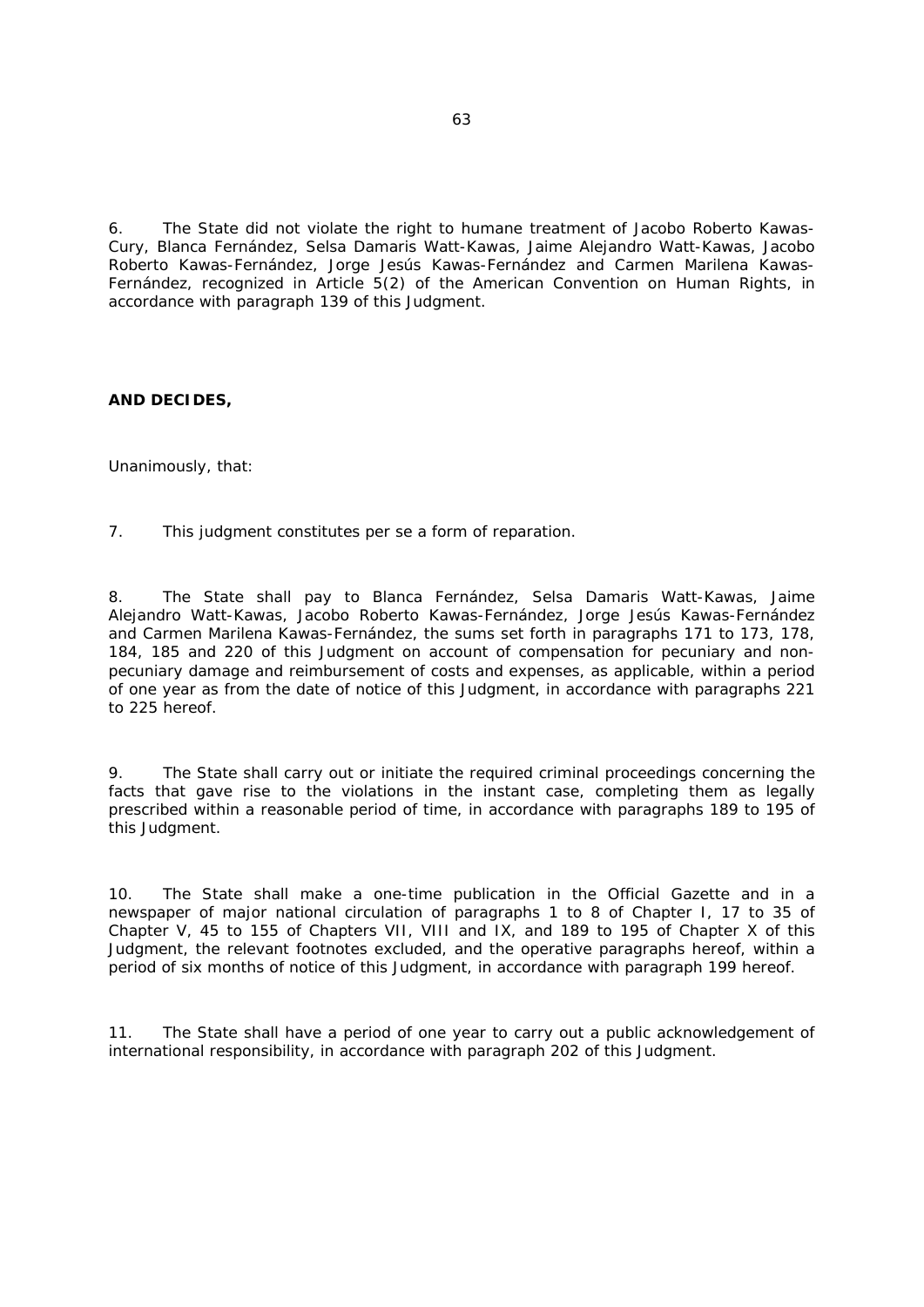12. The State shall have a period of two years to construct a monument in memoriam of Blanca Jeannette Kawas-Fernández, and to mount up signs at the national park named after her, in accordance with paragraph 206 of this Judgment.

13. The State shall immediately and for as long as may be necessary provide free-ofcharge psychological and/or psychiatric care to Blanca Fernández, Selsa Damaris Watt-Kawas, Jaime Alejandro Watt-Kawas, Jacobo Roberto Kawas-Fernández, Jorge Jesús Kawas-Fernández and Carmen Marilena Kawas-Fernández, should they so request, in accordance with paragraph 209 of this Judgment.

14. The State shall have a period of two years to carry out a national awareness and sensitivity campaign regarding the importance of the work performed by environmentalists in Honduras and their contribution to the defense of human rights, in accordance with paragraph 214 of this Judgment.

15. It shall monitor full compliance with this Judgment and shall consider the instant case closed upon full compliance by the State with the provisions hereof, in accordance with paragraph 226 of this Judgment.

Judge García-Ramírez presented to the Court his Separate Opinion, which has been attached to this Judgment. Judge García-Sayán adhered to the Opinion of Judge García-Ramírez.

Done in Spanish and English, the Spanish text being authentic, in Santo Domingo, Dominican Republic.

> Cecilia Medina-Quiroga President

Diego García-Sayán Sergio García-Ramírez

Manuel Ventura-Robles Leonardo A. Franco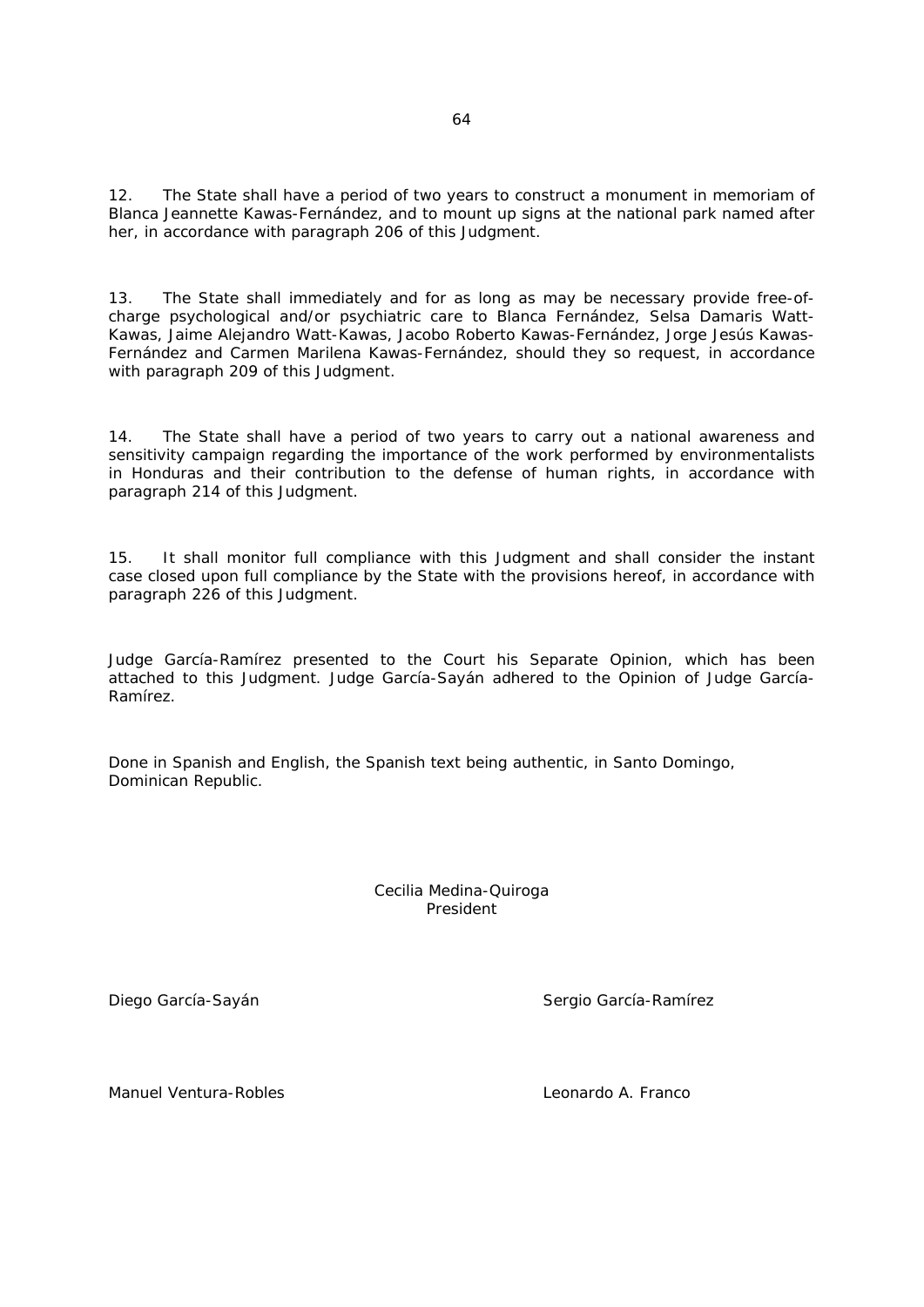Margarette May Macaulay Macaulay Rhadys Abreu-Blondet

 Leo Valladares-Lanza Judge *ad hoc*

> Pablo Saavedra-Alessandri **Secretary**

So ordered,

Cecilia Medina-Quiroga President

Pablo Saavedra-Alessandri **Secretary**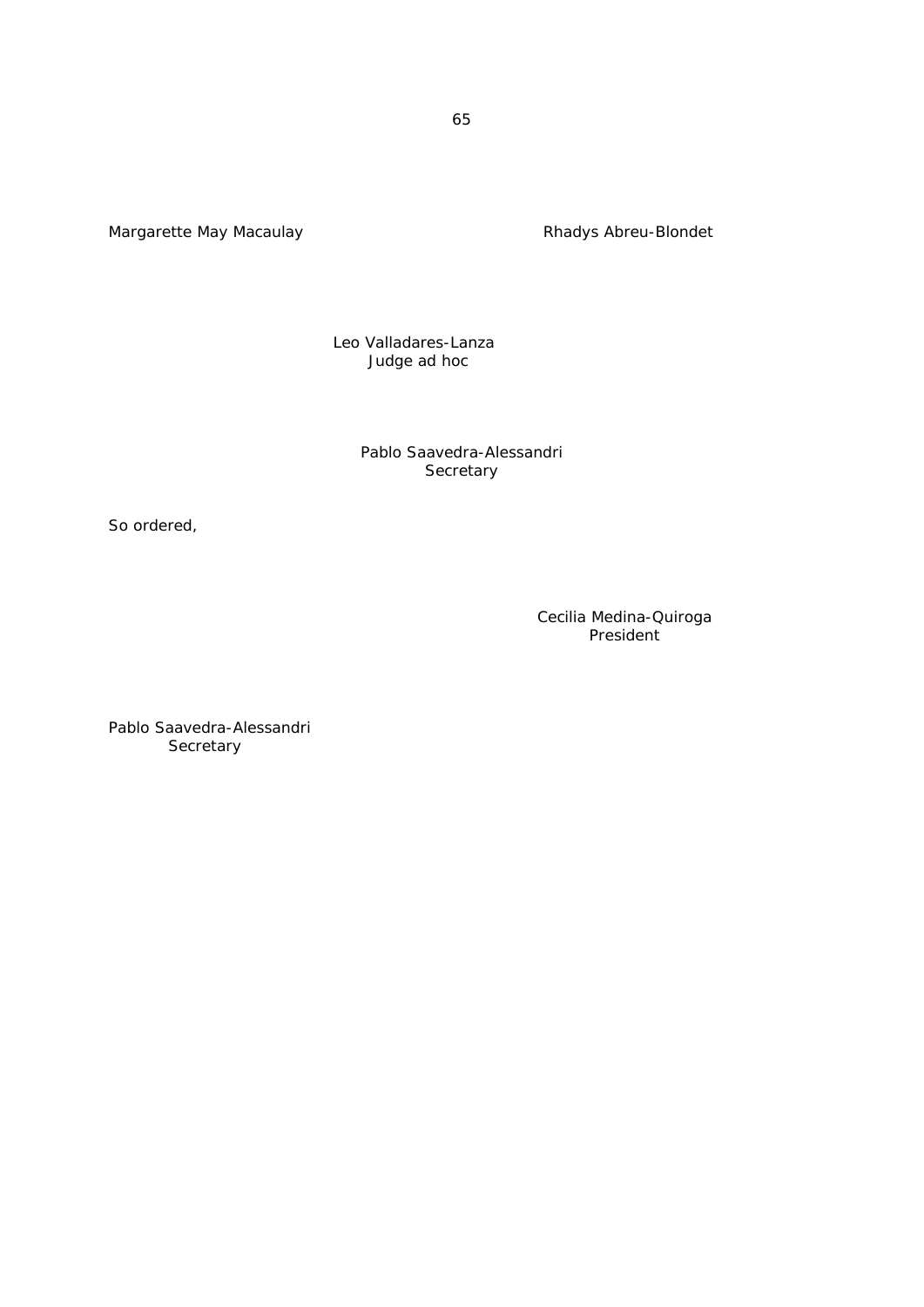SEPARATE OPINION OF JUDGE SERGIO GARCÍA-RAMÍREZ ON THE JUDGMENT OF THE INTER-AMERICAN COURT OF HUMAN RIGHTS IN THE *CASE OF KAWAS-FERNÁNDEZ V. HONDURAS*, OF APRIL 3, 2009

1. In the judgment rendered in the *Case of Kawas-Fernández v. Honduras* by the Inter-American Court of Human Rights on April 3, 2009, the Court held that there was a violation of Article 4 (Right to life) in connection with Article 1(1) of the American Convention on Human Rights. I agree on such finding, which was made unanimously, and add my opinion explaining my own reasoning which, as I said, is concurrent with that of my colleagues as to the fundamental finding made in the Judgment.

2. To me, it is clear that the State failed to comply with its duty to investigate the facts surrounding the deprivation of the victim's life. Solid evidence has established the mistakes, misplacements, delays and insufficiencies in the investigation, which evidences the violation of the State's duty of guarantee, in the terms of the judgments of the Inter-American Court. Hence the violation of Articles 4 and 1(1) of the Pact of San José.

#### EVIDENCE AND JUDGMENT

3. That said, I find that some considerations regarding the evidence, which is a key subject in the proceedings and a topic of constant occupation for the Inter-American Court, are in order. Essentially, the trial is an evidentiary exercise that will lead – based on solid grounds – to the Court's decision.

4. It is my view that a judge hearing and determining a case involving human rights violations must use utmost care in the analysis of the available evidence to establish the existence of certain conduct by action or omission (attributable to State agents or third parties whose behavior is attributable to the State) and the link between the conduct and the result that entails a human rights violation. It is based on such evidence that the adjudication will be made.

5. I agree that, considering its jurisdiction *ratione materiae* and its human rights protection mission, the Inter-American Court should not mechanically adopt the criteria for the admission and assessing of evidence which prevail in the domestic legal system. Indeed, it is not entrusted with a criminal function and it may and usually does more freely accept and analyze that evidence which is offered to it or which it orders on its own initiative.

6. However, the above does not mean that the Court actually tones down or reduces the evidentiary requirements which, along with the relevant logical and legal reasoning, will provide the foundation for the findings on the facts constituting violations of fundamental rights, the international responsibility of the State and the legal consequences stemming from both. The Court itself – a court of Law – constantly refers to the rules of sound judgment that guide its evidentiary assessments.

7. My experience on this subject is no different from that of any other judge facing the heavy responsibility of analyzing facts which are not always apparent and sufficiently established via conclusive evidence, and making serious findings based on the properly assessed available evidence. The judge will thus find it necessary to address the doubts,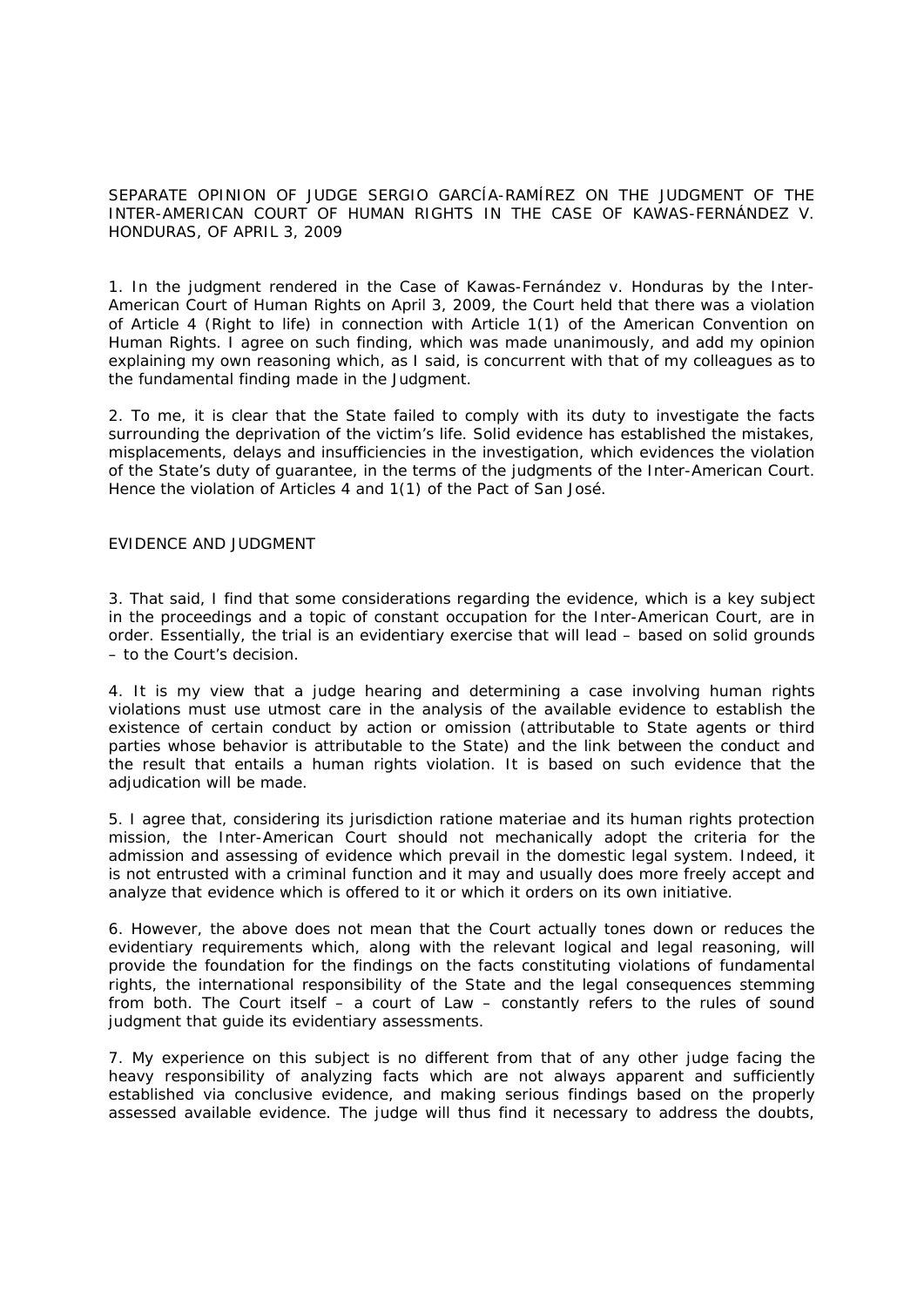which will naturally arise in the course of the examination. The solution to these dilemmas lies with the evidence: it is only through the evidence that such doubt is quelled.

8. By evidence, I naturally mean means of conviction - I deliberately use this word: conviction – sufficient to persuade the judge passing a judgment of conviction: "sufficient evidence." I am not talking about a criminal conviction; just conviction that is explained by the – "convincing" – verification of certain unlawful facts, which are the result of the – also verified – actions of a given agent. Obviously enough, I do not expect all the facts at issue in a case to be established through official, unquestionable documents and univocal and reliable testimony, or irrefutable expert opinions. Doing so would be childish. I accept the possibility and efficacy of indirect means of evidence, provided, however, that they overcome the – often imprecise and elusive – line separating sufficient evidence from those data which, by themselves, do not possess this essential quality.

9. Naturally, conviction is a strictly personal matter. I acknowledge the fact that each person may arrive at their own conclusions with full intellectual probity and a completely clean conscience, and that these deserve as much respect and consideration as is afforded to contrary conclusions. A difference of opinion does not entail reproach, as noted in all of my separate opinions. Other than that, I have already said that I agree that there was a violation of Articles 4 and 1(1) of the Convention. The insufficiency of the evidence concerning a given point in the alleged facts is precisely that: insufficiency. It is not - not even by a long shot – a clearing of the allegations. It has not been so in the instant case.

#### PRESERVATION OF THE ENVIRONMENT

10. The Inter-American Court has categorically and constantly highlighted the special duty of the State when it comes to human rights defenders. Such persons are, just like the State itself – and so I have repeatedly noted – central players in the Inter-American Human Rights Systems, the operation of which is largely dependent on the progress made in such protection in the countries of the Americas and the expansion of the human rights culture.

11. I must further note that the violation of the duty of guarantee in this case – in which the right to life was violated – runs counter to the general protection of those who devote their life and work to the preservation of the environment, a service that reaches well beyond the individual right of one or a few persons: it concerns and affects us all. Such devotion has now become evident, since the victim was a recognized environmentalist who had faced opposition and adversity because of her being such.

12. Any actions and omissions that directly affect those who act in this context also intimidate others who are engaged in similar activities. Therefore, they create individual and social discouragement, causing serious damage to the community as a whole. The position of the Court on this subject is, moreover, in line with the repeated requirement that special protection be provided to persons engaged in the defense of human rights. Preservation of the environment, the integrity of which is a right of all, gravitates in that direction and calls for protection.

REASONABLE TIME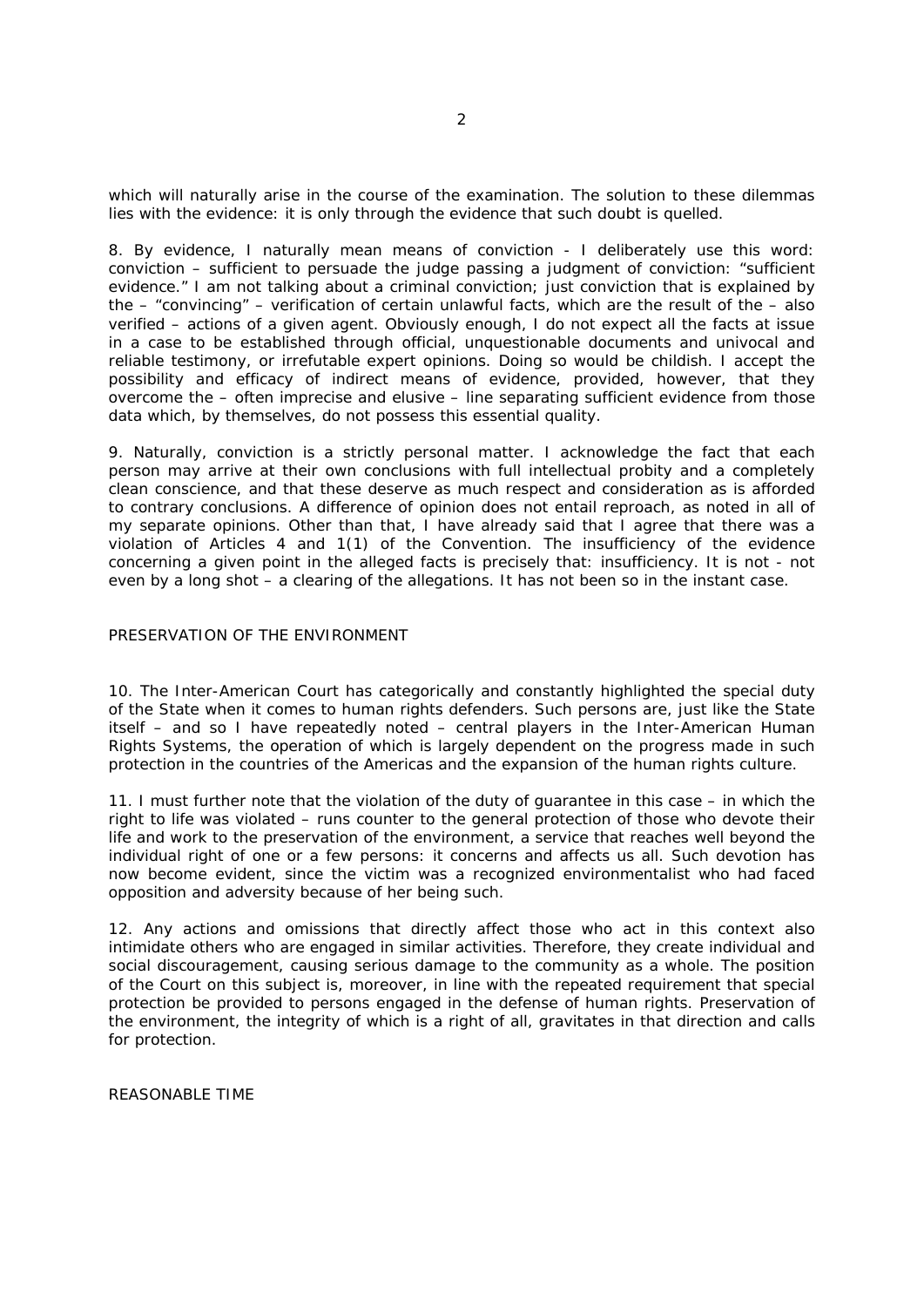13. On the other hand, I would like to address the repetition, in this Judgment, of something which has meant a step forward in the Inter-American Court's case law. I am talking about the inclusion (as seen in paragraph 112) of a piece of information for the analysis regarding the reasonable time period: the "the impairment to the legal situation of the person involved in the proceedings," an element which was previously included in the judgment rendered in the *Case of Valle-Jaramillo et al. v Colombia* (para. 155).

14. In its analysis, the Court has often addressed the "reasonable time" to comply with an obligation or ensure the protection of a right. For such purpose, it has resorted to certain elements taken from the case law of the European Court, namely: the complexity of the matter, the procedural activity of the interested party, and the conduct of the judicial authorities. The reasonable nature of the time elapsed, *i.e.* the reasonableness of the time period in question, has been evaluated in the light of such factors or references.

15. In the judgments rendered in the cases of *Valle-Jaramillo and Kawas-Fernández* we can find – alongside the aforementioned data – the assessment of the weight or influence of the lapse of time on the legal situation of the person involved in the proceedings (or in a procedure, generally speaking) the duration of which gives rise to the discussion we are now dealing with. It is evident that the key lies not in adding "conditions" or "requirements" to the assessment of the time period but in calling the tribunal's attention to other data that may contribute to a better analysis of the matter.

16. In the judgment rendered in the *Case of Valle-Jaramillo*, the Court reiterated "that three elements must be taken into account in order to determine whether the time is reasonable: a) the complexity of the matter, b) the procedural activity of the interested party, and c) the conduct of the judicial authorities;" and then added: *"In addition, the Court finds it pertinent to clarify that, in this analysis of reasonableness, the adverse effect of the duration of the proceedings on the judicial situation of the person involved in it must be taken into account; bearing in mind, among other elements, the matter in dispute. If the*  passage of time has a relevant impact on the judicial situation of the individual, the *proceedings should be carried out more promptly so that the case is decided as soon as possible"* (para. 155) (emphasis added).

17. Clearly, however, in certain cases no in-depth analysis of the fourth element will be necessary, just like in other cases it was and is not necessary to analyze each of the three remaining elements. The matters submitted to the Court's decision are presented and adjudicated based on their own characteristics. It is those characteristics which will point the court in the direction of a more exhaustive or less detailed examination of each of the points of reference contributed by the European case law, as well as of the one recently added by the Inter-American decisions.

18. It is, in my view, plausible that the Court has made progress in the examination of this subject, as per its own experience and reasoning, thereby expanding the framework contributed by the European case law. The new inclusion does not impair or darken; on the contrary, it improves and favors the analysis of judiciable cases and the adoption of relevant definitions. The Inter-American Court has come a long way in the enrichment of international case law, sometimes overcoming obstacles and dispelling reluctances, and it will certainly walk a long way in the future as well.

19. I cannot fail to mention the fact that, in certain separate opinions, I have for some time now dealt with this "fourth element" of assessment, and I will also approvingly make reference to certain legal authors who have addressed the same subject. So is expressly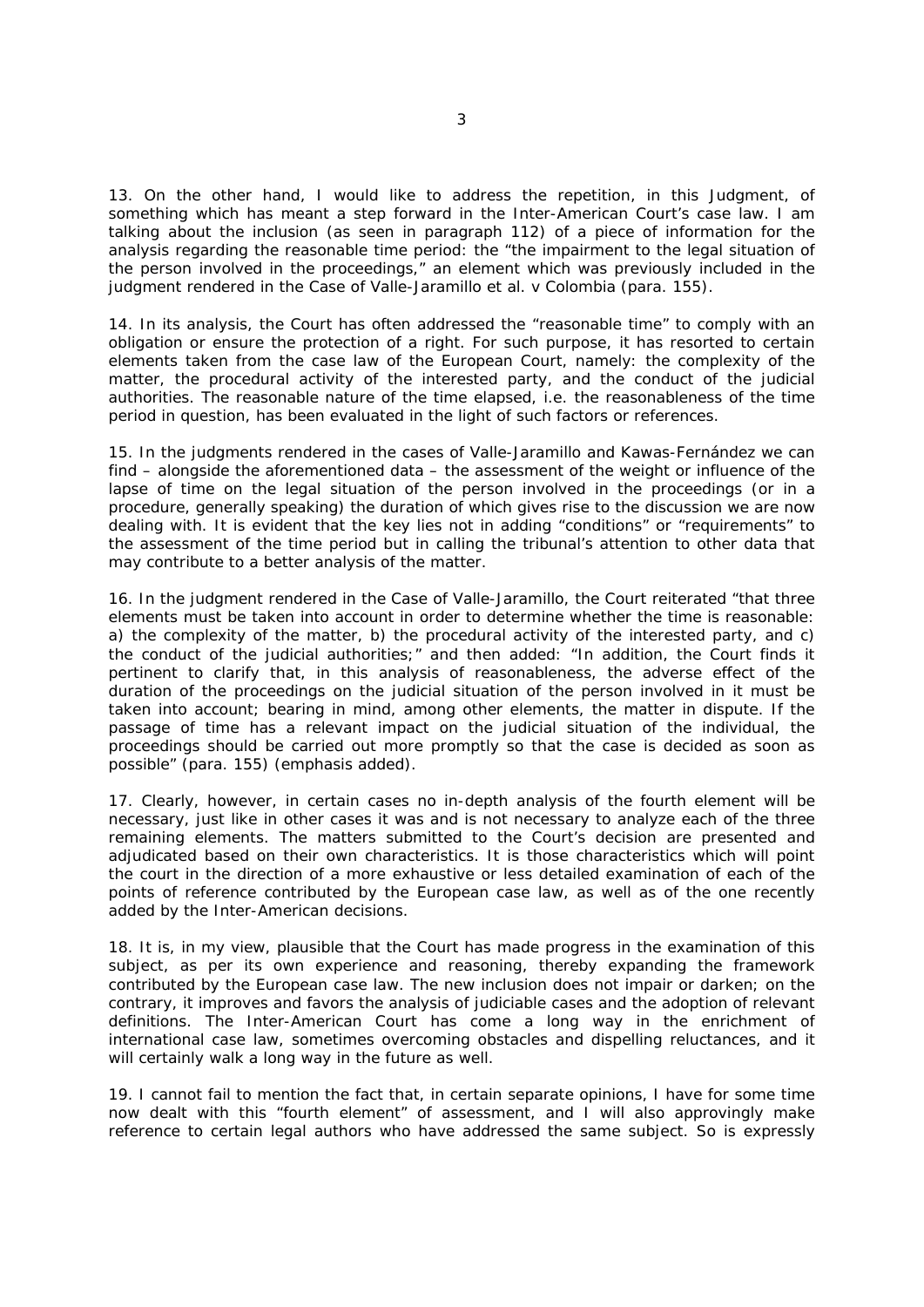noted, for instance, by judge Cecilia Medina-Quiroga when analyzing the reasonable time period (cf. *La Convención Americana: teoría y jurispudencia. Vida, integridad personal, libertad personal, debido proceso y recurso judicial* (Universidad de Chile, Facultad de Derecho, Centro de Derechos Humanos, San José, C.R., 2003, p. 311).

20. As far as my opinion goes, I will point out that in my separate opinion on the judgment rendered in the *Case of López-Alvarez v Honduras*, of February 1, 2006 – which I addressed in my opinion in the *Case of Valle-Jaramillo* – I tried to characterize the nature and scope of the elements of the reasonable time period as taken from the European case law, and noted the convenience of "expand[ing] the analysis of the reasonable time and examin[ing] the possibility of incorporating other elements that merited analysis into this concept – in order to assess respect for or failure to respect due process."

21. I maintained as follows: "It seems possible that the complexity of the matter that motivates the process, the behavior of the interested party – in this case, the defendant – and the acts of the authority may not be enough to provide a convincing conclusion of the undue delay, that violates or puts the judicial rights of the subject in grave danger. Thus the appropriateness, in my opinion, of exploring other elements that complement, but do not substitute them, for the determination of a fact - the violation of the reasonable time - for which there are no quantitative universally-applicable boundaries."

22. Then I mentioned "a possible fourth element to be considered in estimating reasonable time," what I called the '*actual impairment of an individual's rights and obligations caused by the proceedings – that is, his judicial situation.'* "It is possible that the latter could have little relevance on this situation; if this is not so, that is, if the relevance increases, until it is intense, it would be necessary, for the sake of justice and security, both seriously threatened, that the process be more diligent so that the subject's situation, which has begun to seriously affect his life, may be decided in a short time – 'reasonable time'. The impairment must be real, not simply possible or probable, eventual or remote."

23. "At times, when weighing harm, the time elapsed is irrelevant; in others, it is very detrimental to the victim. Consequently, the other elements used to assess reasonableness – complexity of the matter and conduct of authorities and private individuals – should also be examined in light of the prejudice that is being caused to the victim. Time does not elapse equally for everyone, and the elements usually taken into consideration to establish the reasonableness of time do not affect everyone in the same way (…)" I again addressed this subject in my opinions on the judgments rendered in the cases of *Sawhoyamaxa v Paraguay*, of March 28, 2006, and *Ituango Massacres v Colombia*, of July 1, 2006.

24. Then, just like I am doing here, I stressed that: "it is not my purpose to replace the elements of traditional legal doctrine and concentrate all the consequences of measuring reasonable time on the harm caused; on no account. Nor have I suggested that a lack of appreciable harm legitimates the passage of time, whatsoever the length, and absolves the State of responsibility as regards due process; on no account. I am merely suggesting the pertinence of looking at the traditional elements of measurement also – and only, also – from the optic or the perspective of the actual harm that the passage of time causes to the victim. This constitutes an additional factor in the assessment, which should be combined with the other factors considered to measure the reasonableness of the elapsed time.

Sergio García-Ramírez